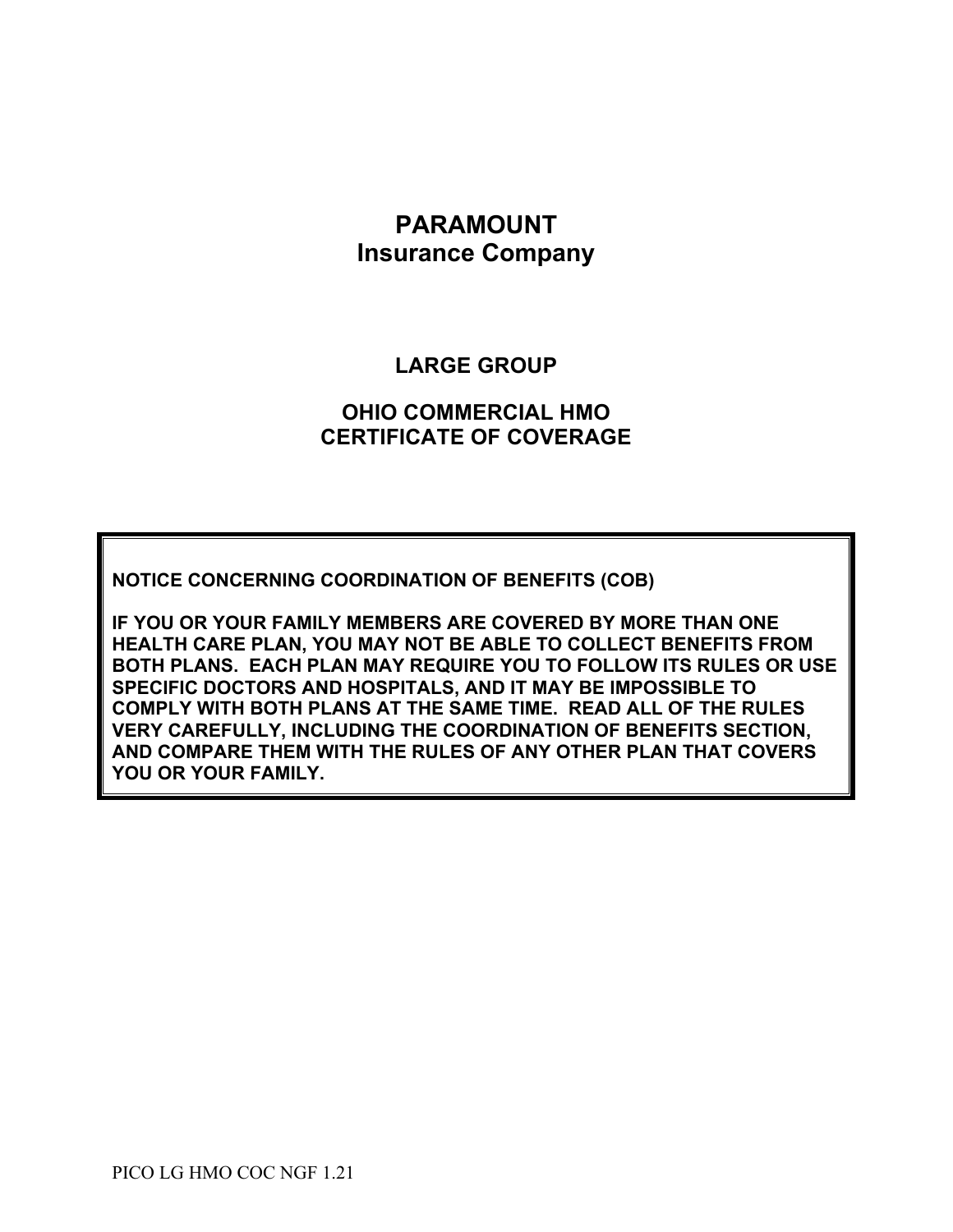This Certificate of Coverage is not a Medicare supplement policy or certificate. If you are eligible for Medicare, review the "Guide to Health Insurance for People with Medicare" available from Paramount.

[insert in compliance with current regulations, the language assistance taglines and Notice of Nondiscrimination and Accessibility]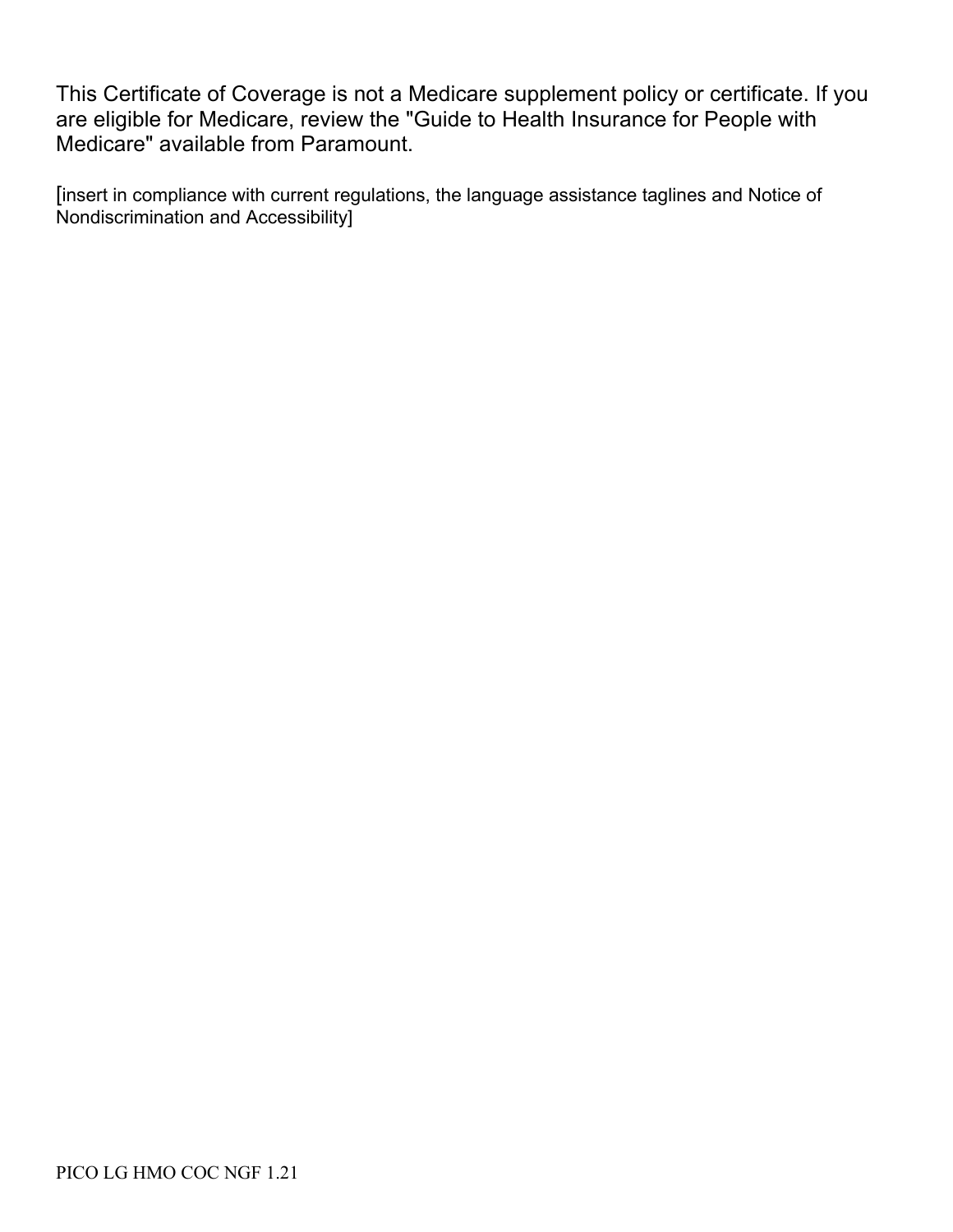#### **In Case of an Emergency Medical Condition**

### **Call 911, an ambulance or rescue squad or go directly to the nearest emergency facility**.

An **Emergency Medical Condition** means a medical condition that manifests itself by such acute symptoms of sufficient severity, including severe pain that a prudent layperson with an average knowledge of health and medicine could reasonably expect the absence of immediate medical attention to result in any of the following:

- a) Placing the health of the individual or, with respect to a pregnant woman, the health of the woman or the unborn Child, in serious jeopardy;
- b) Serious impairment to bodily functions; or
- c) Serious dysfunction of any bodily organ or part.

Your Primary Care Provider or PCP can be reached 24 hours a day, seven (7) days a week. If you need medical advice after hours, on weekends or holidays, call your doctor's office number. The answering service will take your call. Leave a message for the doctor or a nurse to return your call. A doctor or nurse will call you back with instructions.

List the names and numbers of the PCP for each family member.

| <b>Police</b>   | Fire                  |  |
|-----------------|-----------------------|--|
| <b>Rescue</b>   | <b>Ambulance</b>      |  |
| <b>Hospital</b> | <b>Poison Control</b> |  |
| <b>Other</b>    |                       |  |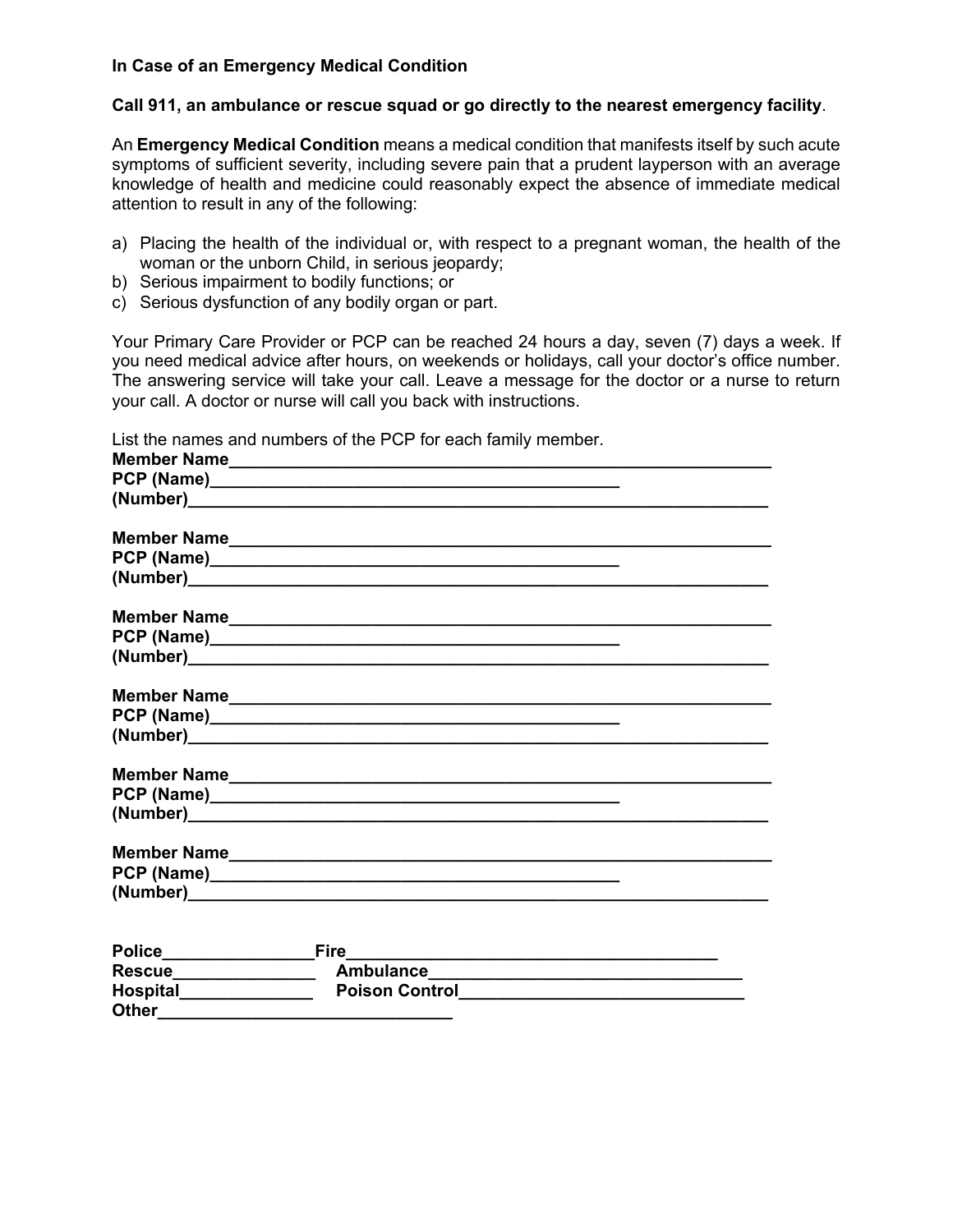*Dear Member:*

*Welcome to Paramount Insurance Company.*

*This Certificate of Coverage will help you understand and use your benefits most effectively.*

*The PCP you chose when you joined will help you when you need medical care. ALWAYS CONTACT YOUR PCP FIRST unless there is an Emergency Medical Condition. He or she will help you coordinate all your medical care.*

*If you did not need to change doctors, be sure to call your PCP's office as soon as possible to let them know you are now covered by Paramount Insurance Company.* 

*If you did change doctors, it is a good idea to get to know your doctor so you can feel comfortable asking questions, especially if an Emergency Medical Condition arises. If you are a new patient with your PCP, we encourage you to call the doctor's office for an appointment as soon as you can to discuss your medical history and get to know each other.* 

This Certificate of Coverage also explains who is covered under your Plan and how the Plan works. Please take a few minutes to read it. *If you have any questions or need help understanding your benefits, please call Paramount Member Services, Monday through Friday, 8:00 a.m. to 5:00 p.m.* at TEL: *(419) 887-2525 Toll-Free 1-800-462-3589.*

*We look forward to serving you.*

#### *Paramount Member Services Department*

*The coverage described in the Certificate of Coverage is based upon the terms of the the Group Medical and Hospital Service Agreement (Group Contract or Contract) issued to your Group, and the Plan that your Group choose for you. The Group Contract, this Certificate of Coverage and any endorsements, amendments or riders attached, form the entire legal contract under which Covered Services are available. All documents referenced above are on file with your Group.*

*This Certificate of Coverage contains a summary of your rights and obligations regarding your enrollment and health benefits through Paramount Insurance Company.*

*If there are any inconsistencies between this Certificate of Coverage and the Group Contract, the Group Contract will control.*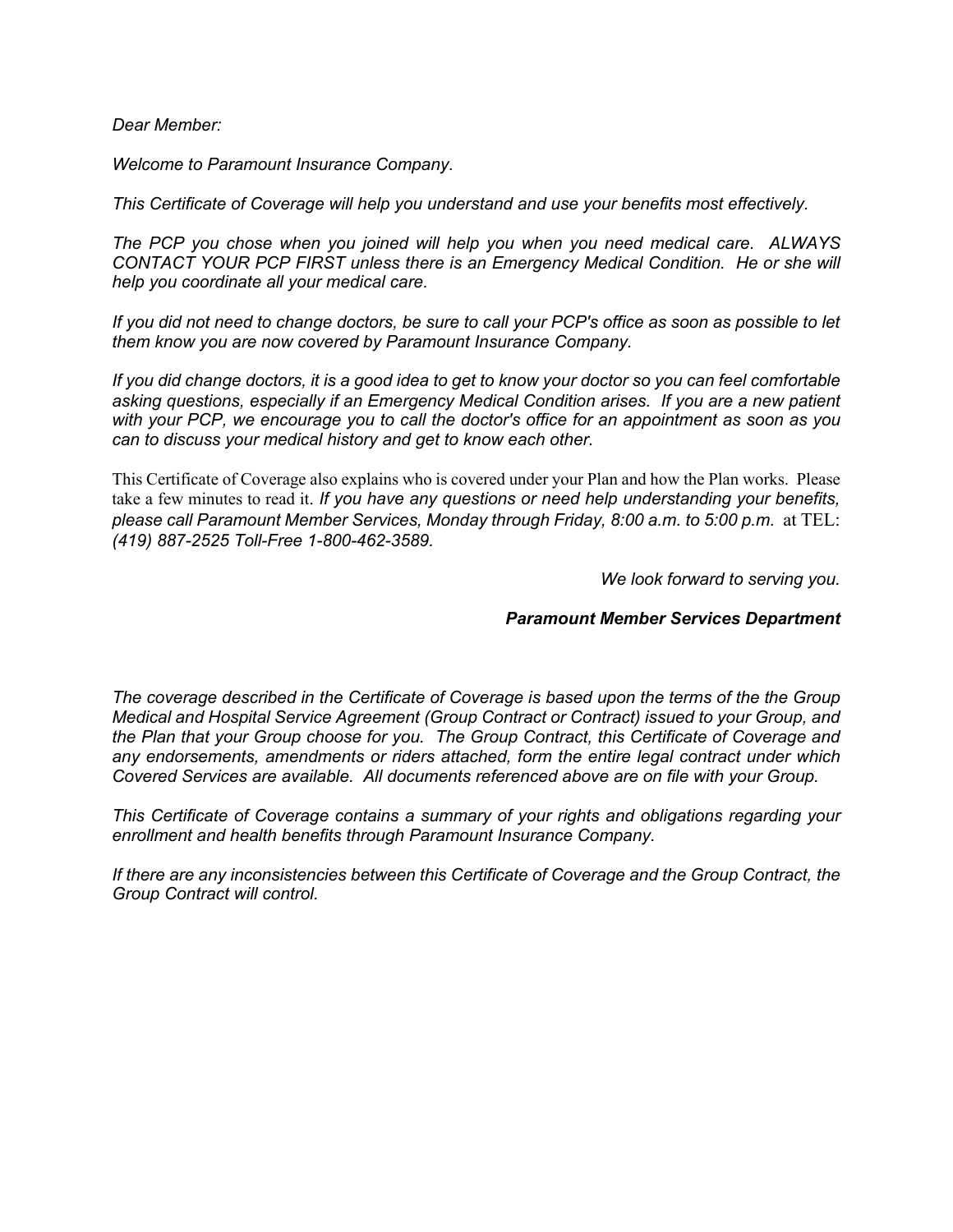

Our mission is to improve your health and well-being.

Your health. Our mission.

Paramount Insurance Company is an affiliate of ProMedica, a locally owned, nonprofit healthcare organization serving northwest Ohio and southeast Michigan.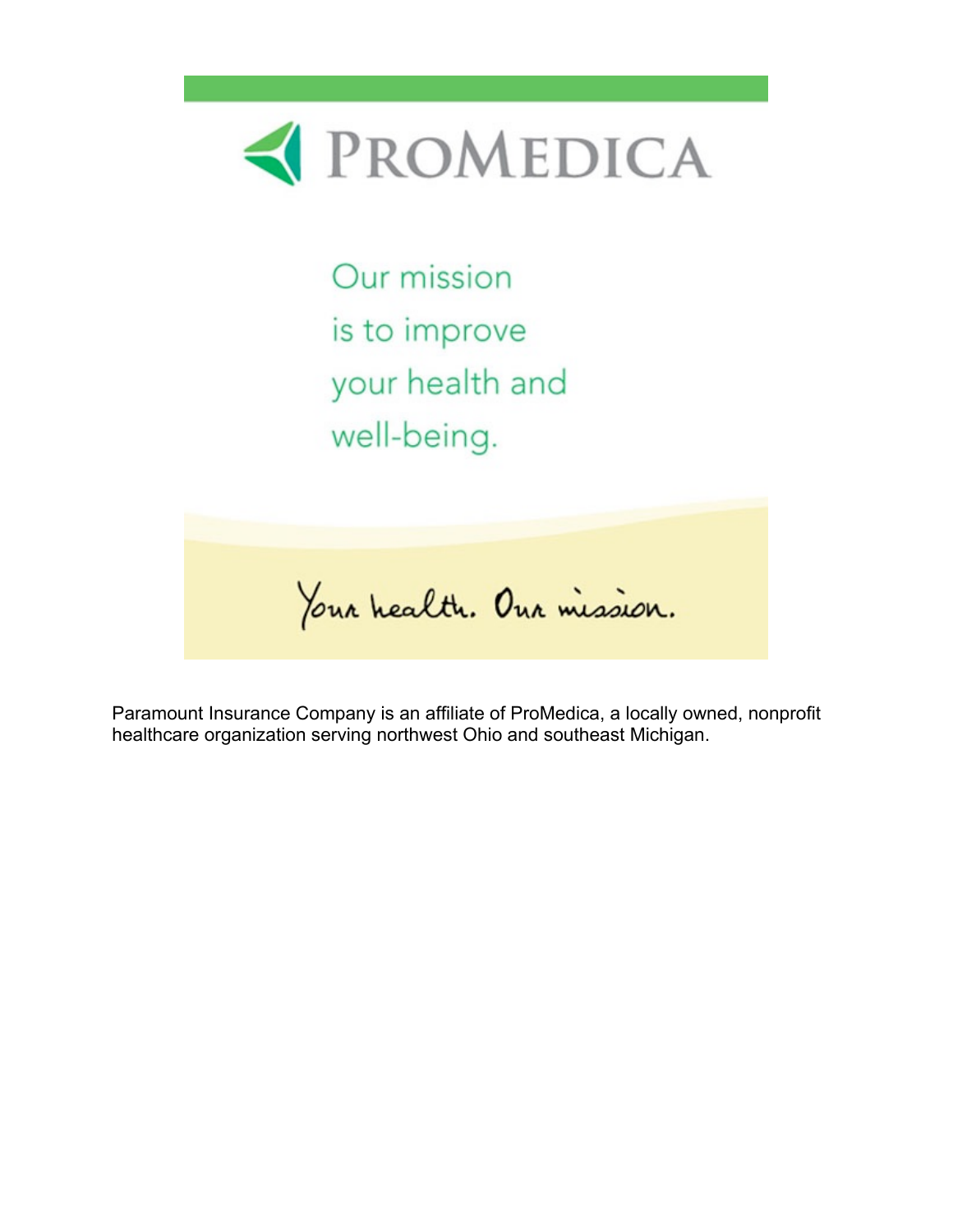# **TABLE OF CONTENTS**

| III. What to Do for Urgent Care or Emergency Medical Conditions  17 |  |
|---------------------------------------------------------------------|--|
|                                                                     |  |
|                                                                     |  |
|                                                                     |  |
|                                                                     |  |
|                                                                     |  |
|                                                                     |  |
|                                                                     |  |
|                                                                     |  |
|                                                                     |  |
|                                                                     |  |
|                                                                     |  |
|                                                                     |  |
|                                                                     |  |
|                                                                     |  |
|                                                                     |  |
|                                                                     |  |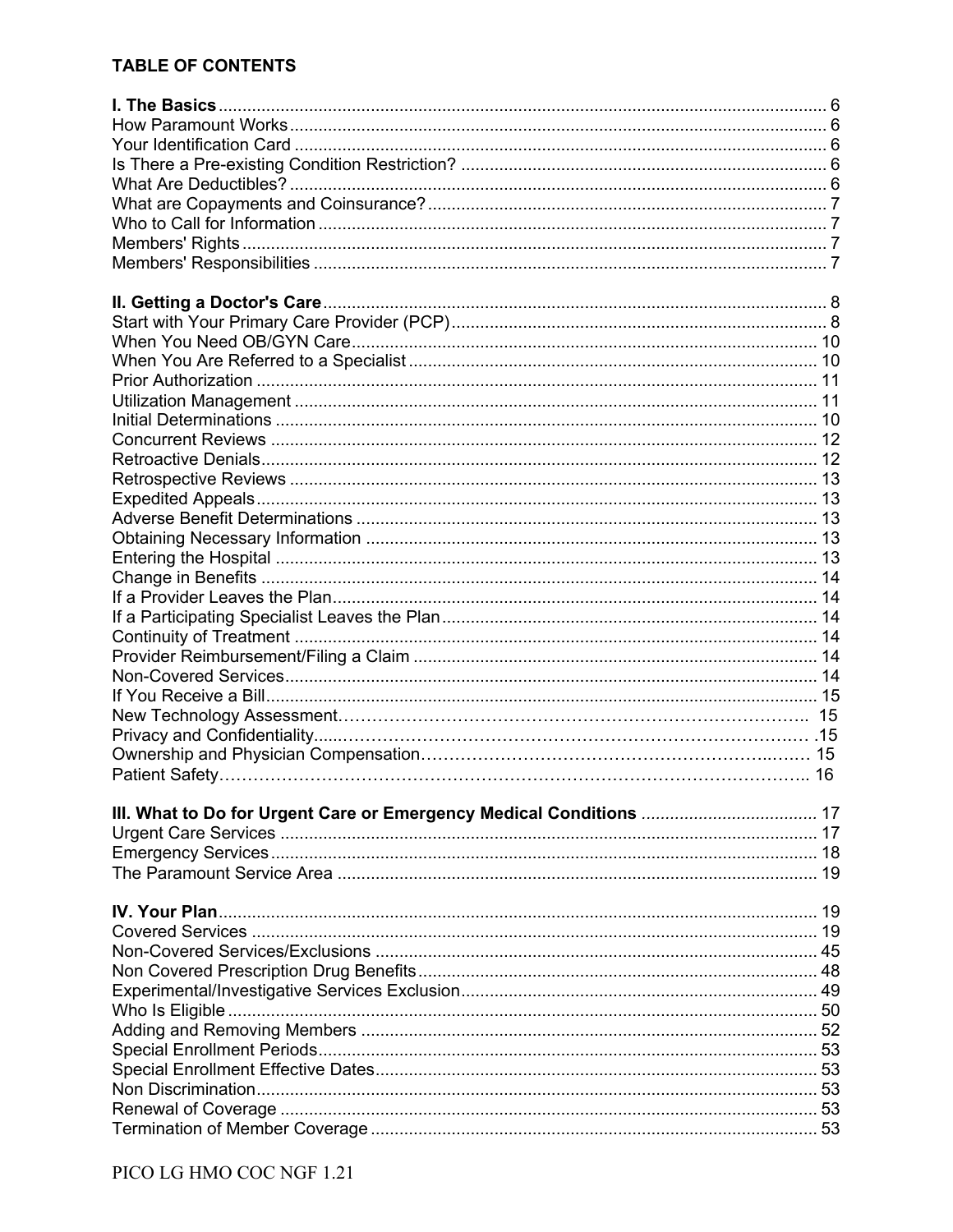| <b>Rescission of Coverage</b>                                        |  |
|----------------------------------------------------------------------|--|
|                                                                      |  |
|                                                                      |  |
|                                                                      |  |
| When You Have Other Coverage How "Coordination of Benefits" Works 54 |  |
|                                                                      |  |
|                                                                      |  |
|                                                                      |  |
|                                                                      |  |
|                                                                      |  |
|                                                                      |  |
|                                                                      |  |
|                                                                      |  |
|                                                                      |  |
|                                                                      |  |
|                                                                      |  |
|                                                                      |  |
|                                                                      |  |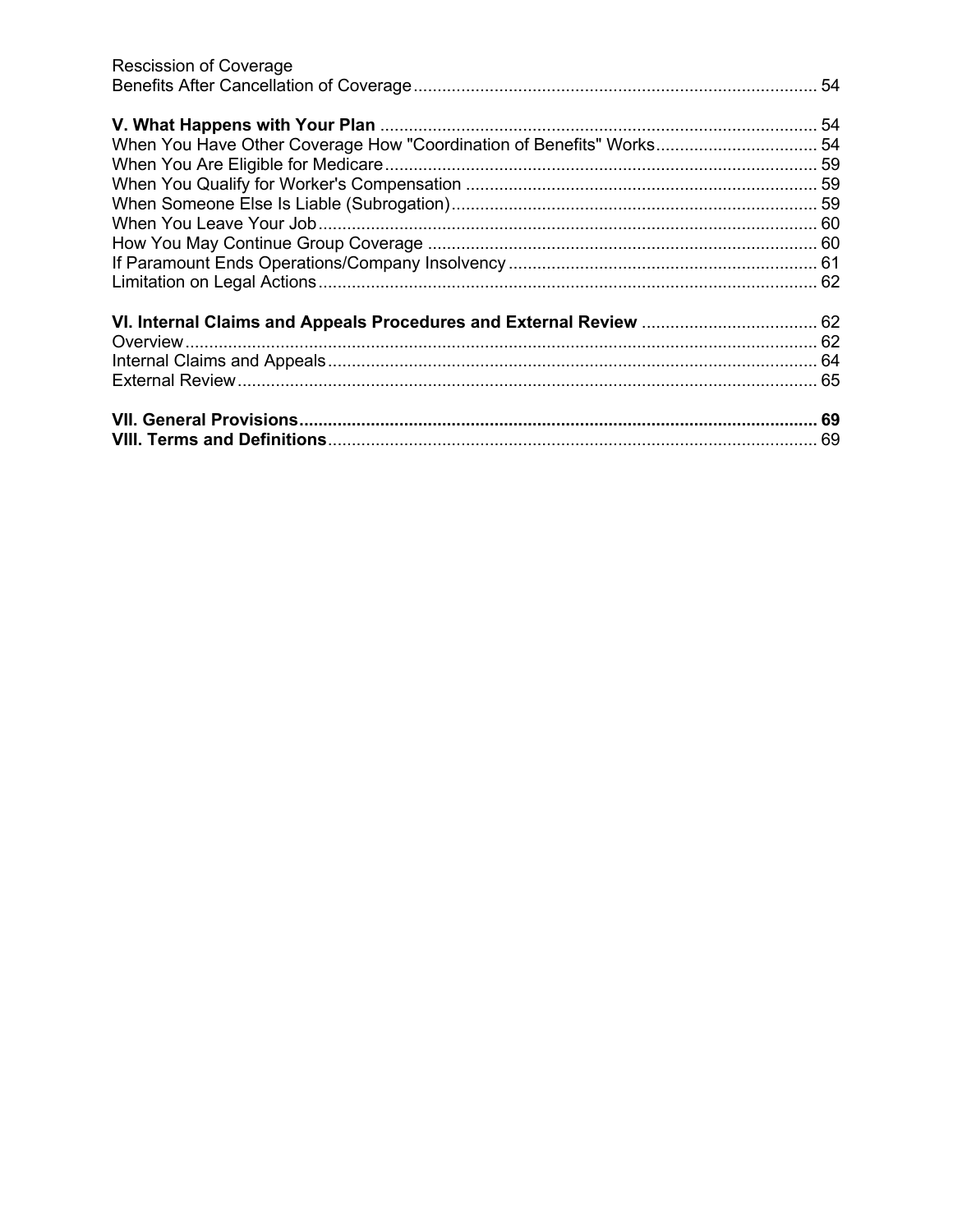## **I. THE BASICS**

#### **HOW PARAMOUNT WORKS**

Your PCP is your first contact when you need medical care. Your PCP will coordinate your medical care with other Participating Providers in the Paramount network. Female Members may receive OB/GYN care from a obstetrics/gynecology Participating Specialist without Prior Authorization from the PCP. For children, you may designate a pediatrician as their PCP.

## **YOUR IDENTIFICATION ("I.D.") CARD**

[Edit ID Card Graphic]

Every Paramount Member receives a Paramount I.D. Card with his or her name. The name of that person's PCP is on the card.

**If your ID Card is lost or stolen or any information is incorrect, call Paramount Member Services immediately. A new card will be mailed to you promptly.**

Please check to see that the information printed on the front of your I.D. Card is correct. If there are any errors call:

**Paramount Member Services (419) 887-2525 Toll-Free 1-800-462-3589 TTY (419) 887-2526 TTY Toll-Free 1-888-740-5670**

Be sure to familiarize yourself and your family with the instructions on the back of the card.

#### **IS THERE A PRE-EXISTING CONDITION RESTRICTION?**

Paramount Insurance Company does not have any restrictions on pre-existing conditions. In other words, if you were being treated for a condition before you became a Paramount member, Paramount will provide benefits for Covered Services related to that condition on or after your effective date with Paramount as long as you follow the procedures described in **Section II, GETTING A DOCTOR'S CARE.**

#### **WHAT ARE DEDUCTIBLES?**

The amount you and your Dependents must pay for Covered Services within a Contract Year, before any benefits will be paid by the Plan. The single Deductible is the amount each Member must pay. The family Deductible is the total amount any **two or more** covered family members must pay. The Deductible amount of one family member will not exceed that of an individual annual Deductible maximum amount. If your Plan is a High Deductible Health Plan (HDHP), all Covered Services except for Preventive Health Services are subject to the Deductible. An Embedded Deductible plan cannot be used as a High Deductible Health Plan (HDHP) with a Health Savings Account (HSA) if either the Deductible for the family as a whole or the Deductible for an individual family member is less than the minimum annual Deductible for family coverage. See **Section VIII, TERMS AND DEFINITIONS**, in this Certificate of Coverage for more information regarding an HDHP and HSA. See **Section IV, COVERED SERVICES**/Preventive Health Services for a list of Preventive Health Services/Benefits.

#### **WHAT ARE COPAYMENTS AND COINSURANCE?**

Paramount Members pay Copayments (copays) or Coinsurance for services such as: office visits and services, inpatient services (services you receive while a patient in a hospital or other medical facility), outpatient medical services, emergency services, laboratory and radiology services, treatment for mental illness and substance abuse. Cost Sharing will not exceed 40% of the total annual cost to Paramount of providing all Covered Services.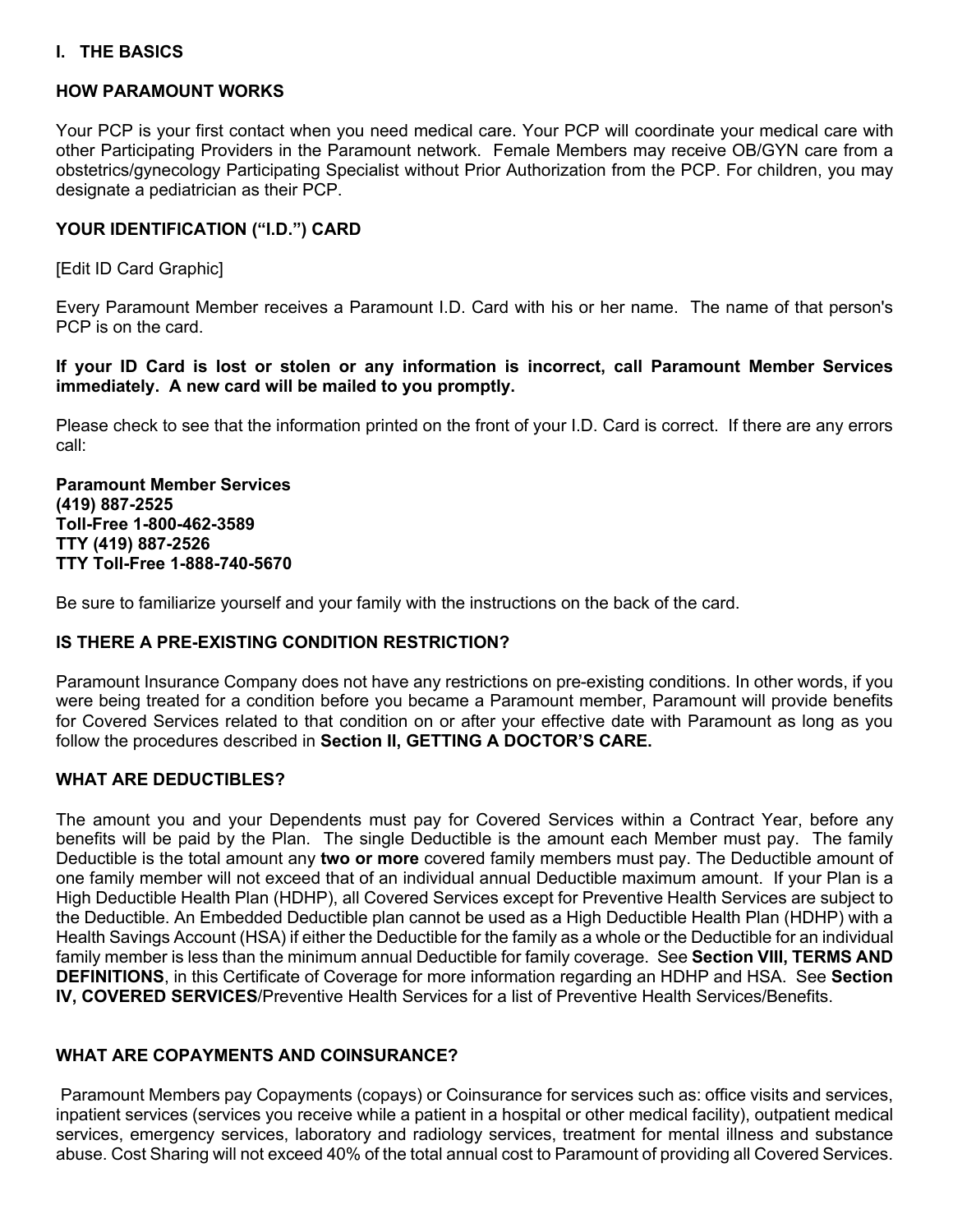See your Schedule of Benefits for Copayments, Coinsurance and Deductibles on specific services. Copayments are payable at the time you receive services.

If you are required to pay for a health care service out-of-pocket, the amount you are required to pay shall not exceed the amount the applicable reimbursement rates negotiated with the provider or pharmacy. This provision does not preclude a person from reaching an agreement with a Health Care Provider or pharmacy on terms that are more favorable to the person than negotiated reimbursement rates that otherwise would apply as long as the claim submitted reflects the alternative amount negotiated.

The Out-of-Pocket Maximum is the maximum amount of Deductible, Copayments and Coinsurance you pay every Contract Year. Once the Out-of-Pocket Maximum is met, there will be no additional Cost Sharing during the remainder of the Contract Year for Covered Services**.** The Out-of-Pocket Maximum is stated in your Schedule of Benefits. The single Out-of-Pocket Maximum is the amount each Member must pay, and the family Out-of-Pocket Maximum is the total amount any **two or more** covered family members must pay. The Out-of-Pocket Maximum of one family member will not exceed that of an individual annual Out-Of-Pocket Maximum amount. Paramount will pay 100% of applicable charges for each family member who has reached the self-only Out-of-Pocket maximum, even if the family Out-of-Pocket Maximum has not been met.

# **WHO TO CALL FOR INFORMATION**

Paramount values your comments and suggestions to improve our services. It is our goal to resolve any concerns as quickly and satisfactorily as possible. Our Paramount Member Services staff is available Monday through Friday, 8:00 A.M. to 5:00 P.M., at (419) 887-2525, or toll-free 1-800-462-3589, to answer your questions, and assist you with solving your problems. After hours, if you need information on how to access health care services, you may call the local or toll-free Paramount Member Services phone number and be connected with an after-hours information service.

## **Call, if you:**

- $\blacksquare$  Have any questions about your coverage
- Have questions about the Providers who participate with Paramount
- $\blacksquare$  Have questions about how to obtain health care services
- $\blacksquare$  Need help understanding how to use your benefits
- Need to change your PCP
- Are changing addresses, or need to add a new family member to your Plan
- Lose your Paramount I.D. Card
- Or have any other health care coverage concerns

If you have an administrative complaint or a complaint unrelated to a claim, you may direct these complaints to Paramount Insurance Company Member Services Department by phone or mail to P.O. Box 928, Toledo, Ohio 43697-0928, Attention: Paramount Member Services, or email: Paramount.memberservices@promedica.org. TTY users may call 1-888-740-5670.

#### **MEMBERS' RIGHTS**

As a Member of Paramount, you have certain rights that you can expect from Paramount and Participating Providers. You have the right to:

- Receive information about Paramount, its services, providers and your rights and responsibilities.
- Participate with your Physicians in decision making regarding your health care.
- n A candid discussion of appropriate or Medically Necessary treatment options for the conditions regardless of cost or benefit coverage.
- Be treated with respect, recognition of your dignity and the need for privacy.
- Make recommendations regarding Paramount's Member rights and responsibilities policies.
- Voice complaints or appeals about the health plan or care provided.

#### **MEMBERS' RESPONSIBILITIES**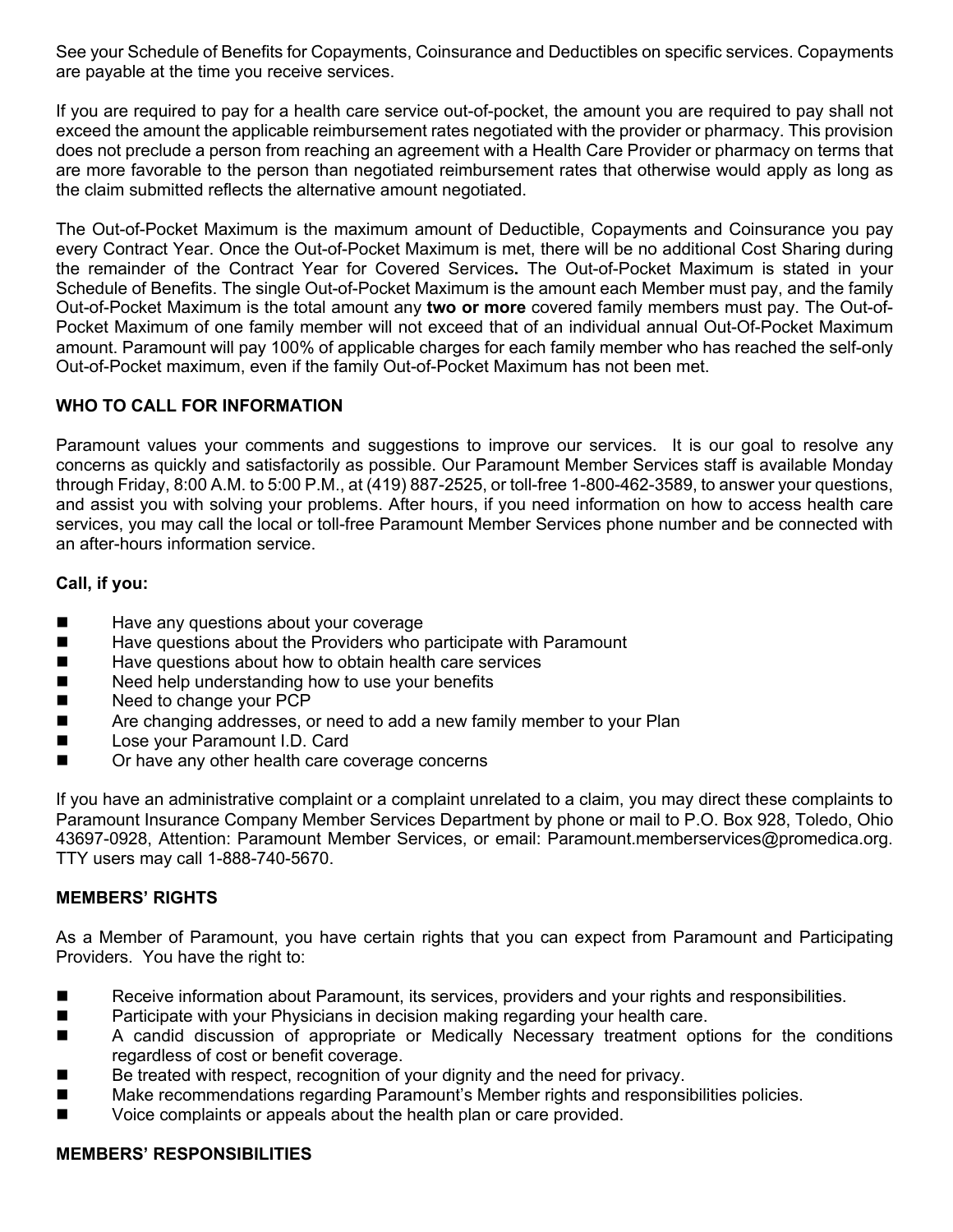As a Member of Paramount, you have certain responsibilities that Paramount and Participating Providers can expect from you. You have the responsibility to:

- Provide, to the extent possible, information that Paramount and the Participating Providers need to care for you. Help your PCP fill out current medical records by providing current prescriptions and your previous medical records.
- Engage in a healthy lifestyle, become involved in your health care and follow the plans and instructions for the care that you have agreed on with your PCP or specialists.
- Understand your health problems and participate in developing mutually agreed-upon treatment and goals to the degree possible.
- n Notify Paramount if you suspect healthcare fraud, waste or abuse against the company by using the following resources:
	- Contact Paramount Member Services for a confidential discussion at 419-887-2525 or toll free at 1-800-462-3589
	- TTY Services for the hearing-impaired are available at 1-888-740-5670 or 419-887-2526
	- You can contact the ProMedica Health System Compliance Hotline at 1-800-807-2693
	- Writing a letter to Paramount mailing address:
		- **n** Paramount Health Care

Attn.: Paramount Compliance Fraud, Waste, and Abuse 1901 Indian Wood Circle Maumee, OH 43537

- Email Address: paramount.memberservices@promedica.org
- Confidential fax number: 419-887-2037

For more information, please visit Paramount's website at https://www.paramounthealthcare.com/fraudwaste-and-abuse/

## **II. GETTING A DOCTOR'S CARE**

#### **START WITH YOUR PCP**

Your PCP is the doctor you chose to handle your medical care through your Plan. Paramount requires the designation of a PCP for each Member. You have the right to designate any PCP who participates in the Paramount network as a PCP and who is available to accept you or your family members. PCPs are family practitioners, internists and pediatricians participating in the Paramount network. For children, you may designate a pediatrician as the PCP. Each family member can have a different PCP. For information on how to select or change a PCP, and a list of the Participating Providers who are PCPs, contact Paramount Member Services at (419) 887-2525 or toll-free 1-800-462-3589. A directory of Participating Providers is also available at: www.paramountinsurancecompany.com.

If you have chosen a doctor you have not seen before, make an appointment and get to know the doctor and staff. The more comfortable you are with your doctor - and the better your doctor knows you - the more effective your health care can be.

For doctor appointments, call your PCP's office.

Paramount maintains specific access standards to make sure you get the care you need on a timely basis. Access refers to both telephone access and the ability to schedule appointments. If you are having difficulty scheduling an appointment or reaching a provider's office, please contact the Member Service Department. They will assist you.

Please call as far in advance as possible for an appointment. Use the following table of access standards as a guide for the lead-time you should allow.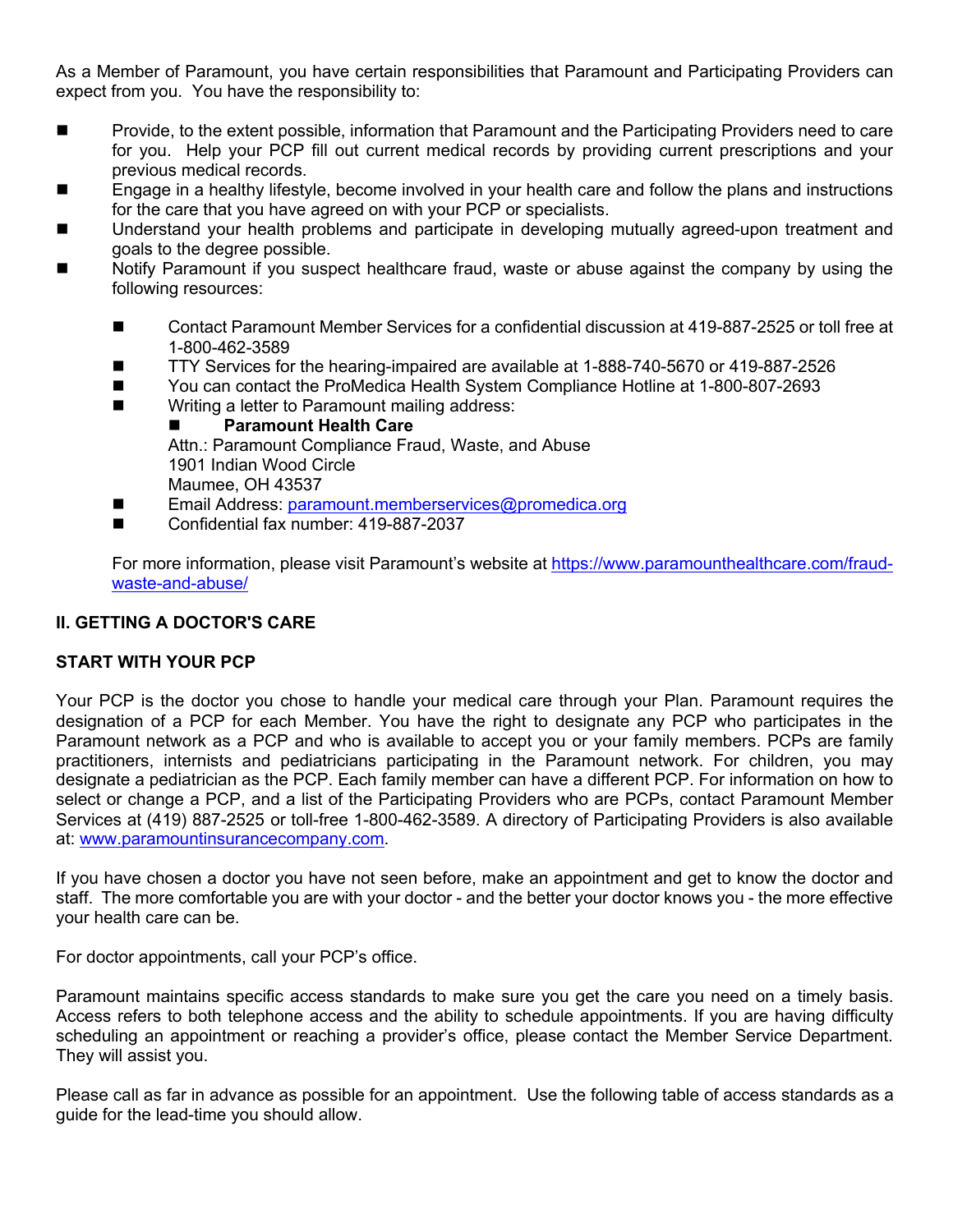| <b>ACCESS STANDARDS for MEDICAL HEALTH CARE SERVICES</b>                                                                                                                                                                                               |                                                                                                        |  |  |
|--------------------------------------------------------------------------------------------------------------------------------------------------------------------------------------------------------------------------------------------------------|--------------------------------------------------------------------------------------------------------|--|--|
| <b>TYPE OF CARE REQUIRED</b>                                                                                                                                                                                                                           | <b>EXPECTED ACCESS STANDARDS</b>                                                                       |  |  |
| Routine assessments, physicals or new visits                                                                                                                                                                                                           | 30 days                                                                                                |  |  |
| Routine follow-up visits (for recurring problems<br>related to chronic ailments like high blood<br>pressure, asthma, diabetes, etc.)                                                                                                                   | 14 days                                                                                                |  |  |
| Symptomatic, non-urgent symptoms (cold,<br>sore throat, rash, muscle pain, headache)                                                                                                                                                                   | $2 - 4$ days                                                                                           |  |  |
| Urgent Medical Conditions (unexpected<br>illnesses or injuries requiring prompt attention<br>soon after they appear; Urgent Medial<br>Conditions are not permanently disabling or<br>life-threatening; an example would be a<br>persistent high fever) | $1 - 2$ days                                                                                           |  |  |
| Emergency Medical Conditions (such as heart<br>attack, stroke, poisoning, loss<br>of<br>consciousness, inability to<br>breathe,<br>uncontrolled bleeding and convulsions)                                                                              | Immediately call 911 or seek<br>medical<br>treatment. Afterward, call your PCP for follow-<br>up care. |  |  |

| <b>ACCESS STANDARDS for BEHAVIORAL HEALTH CARE SERVICES</b>                                                           |                                                                                          |  |
|-----------------------------------------------------------------------------------------------------------------------|------------------------------------------------------------------------------------------|--|
| <b>TYPE OF CARE REQUIRED</b>                                                                                          | <b>EXPECTED ACCESS STANDARDS</b>                                                         |  |
| Emergency care, immediate threat to self or<br>others (acutely suicidal or homicidal)                                 | Immediately call 911 or seek medical treatment.<br>Then call your PCP for follow-up care |  |
| Urgent Care, may not be life-threatening, but<br>requires urgent attention (complex or dual $1 - 2$ days<br>problems) |                                                                                          |  |
| Routine Care/ Office Visit for new problems<br>upon request of the Member or Provider                                 | 14 days                                                                                  |  |
| Routine Care/ Office Follow-Up Visits                                                                                 | 30 days                                                                                  |  |

If you are unable to keep an appointment, call your Physician as soon as possible so the time can be made available for other patients. Paramount Insurance Company will not cover claims associated with missed appointments.

**Your PCP can be reached 24 hours a day, seven (7) days a week. If you need medical advice after hours, on weekends or holidays, call your doctor's office number. The answering service will take your call. Leave a message for the doctor to return your call.**

**When your doctor, the doctor who is covering for your PCP or a nurse calls you, explain the problem clearly. They will advise you on what to do.**

**When your doctor recommends a treatment or test,** in most cases it will be covered. However, some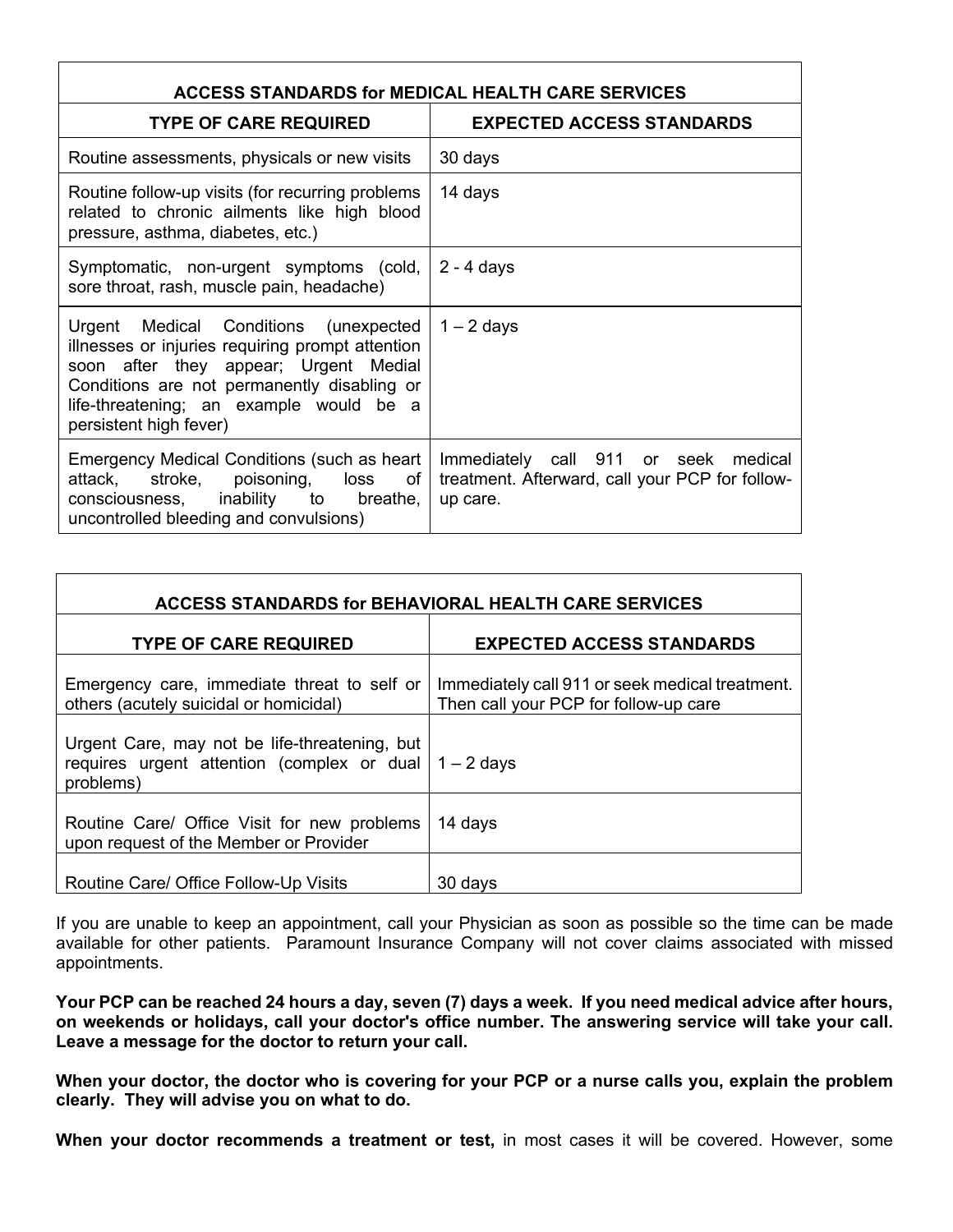treatments may not be covered or are covered only when authorized in advance by Paramount. Your doctor may be working with several Paramount plans; plans are often different from one company to the next. The service your doctor recommends for you may be covered under some similar plans, but not under your particular Plan.

If you are not sure, the best thing to do is ask Paramount Member Services. Don't be afraid to call.

### **IF YOU HAVE A QUESTION about whether a service is covered, you can find out by calling Paramount Member Services.**

**If another doctor is covering** for your PCP during off-hours or vacation, you do not need Paramount Prior Authorization before you see that doctor. But be sure to tell the doctor you are a Member of Paramount Insurance Company.

**You may change your PCP**. You must notify Paramount first, before you see any new PCP. Call Paramount Member Services or email through the Paramount web site at: www.paramountinsurancecompany.com. The change can be made effective the day you call. You will receive a new I.D. Card with your new Physician's name. If you need to see the doctor before your card arrives, your doctor can call Paramount Member Services to check your membership.

## **What to Consider When Selecting or being referred to a Physician or Hospital/Facility**

If you need specific information about the qualifications of any Physicians, who are Participating Providers, you may call the Academy of Medicine, Paramount Member Services or you may use the on-line provider directory available through our web site at www.paramountinsurancecompany.com with links to the Ohio State Medical **Association** 

The following qualifications are important to consider in selecting or being referred to a PCP or a specialist:

- Professional education medical school/residency training,
- Current Board Certification status,
- Number of years in practice and
- Languages spoken
- Is the Physician a Participating Provider

The following qualifications are important when selecting a hospital/facility:

- The Joint Commission status (Paramount Participating Hospitals are required to have Joint Commission accreditation)
- Hospital experience/volume in performing certain procedures.
- Consumer satisfaction and comparable measures of quality on hospitals and outpatient surgical facilities.
- Is the hospital/facility a Participating Provider

If you need a current directory, you may request one by calling Paramount Member Services or you may use the on-line provider directory available through our web site at www.paramountinsurancecompany.com.

## **WHEN YOU NEED OB/GYN CARE**

You do not need an out-of-plan Prior Authorization from Paramount or from any other person (including your PCP) in order to obtain access to obstetrical or gynecological care from a Health Care Professional in the Paramount network who specializes in obstetrics or gynecology. The Health Care Professional, however, may be required to comply with certain procedures, including obtaining Prior Authorization for certain services or following a pre-approved treatment plan. See **Prior Authorization** in this Certificate of Coverage for more information. For a list of participating Health Care Professionals who specialize in obstetrics or gynecology, contact Paramount Member Services at (419) 887-2525 or toll-free 1-800-462-3589. A directory of Participating Providers is also available at: www.paramountinsurancecompany.com.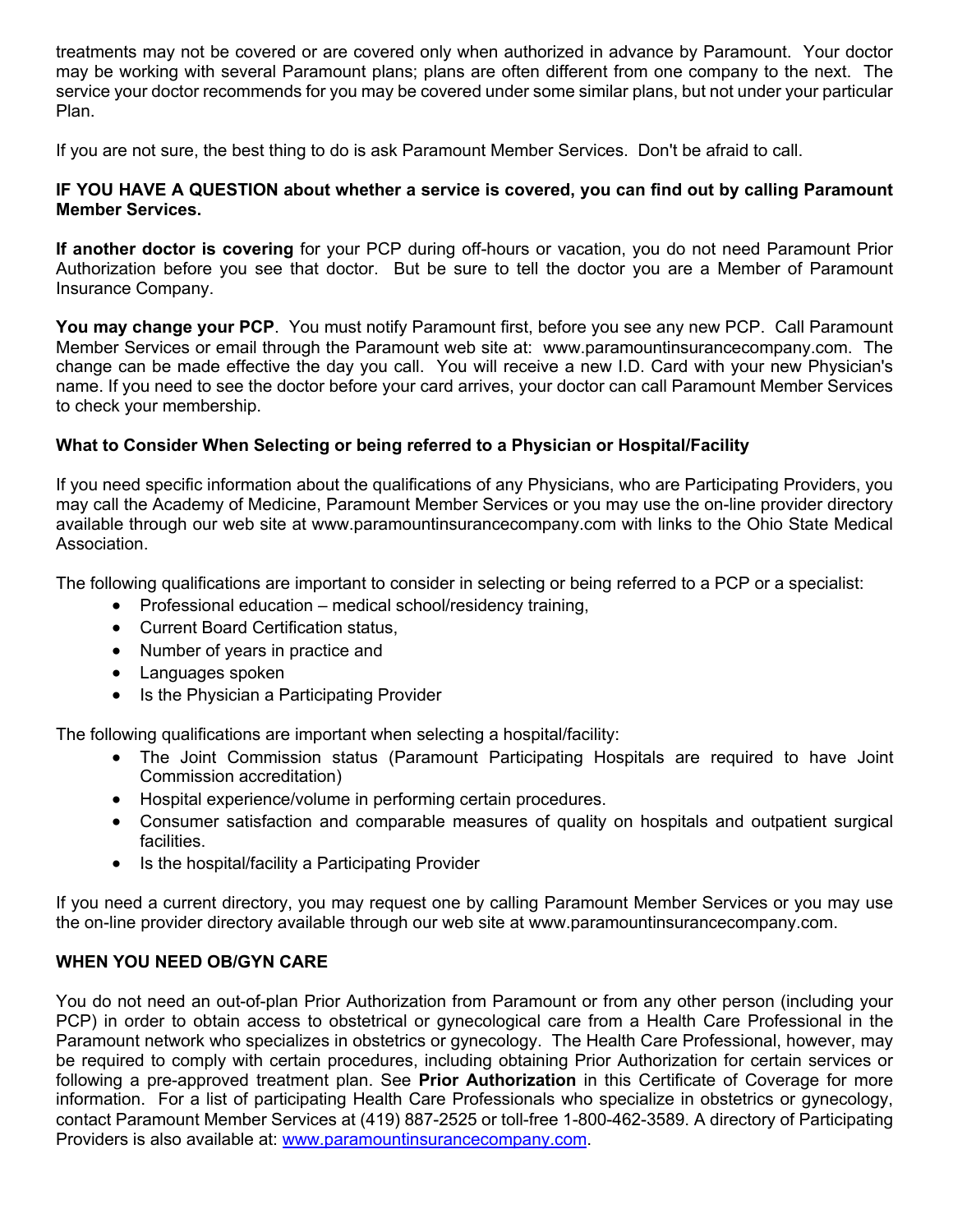**If you need more specialized OB/GYN care**, the gynecologist may recommend another Participating Specialist.

# **WHEN YOU ARE REFERRED TO A SPECIALIST**

Most of your health care needs can and should be handled by your PCP. If your PCP believes you need to see a specialist - a cardiologist, orthopedist or others - your PCP will recommend a Participating Specialist, or you may choose the Participating Specialist you wish to see from those listed in the *Participating Physicians and Facilities* directory (also available on the website) and make an appointment. You will be held financially responsible if your selected specialist (and/or hospital/facility where services are rendered) is Non-Participating and an out-of-plan Prior Authorization was not obtained. See **Prior Authorization** in this Certificate of Coverage for more information.

Newly enrolled Members of Paramount who are already seeing a specialist should verify that the specialist is participating with Paramount as a Participating Specialist.

**IF YOU HAVE A QUESTION** about whether a service, facility or provider is covered and is participating, you can find out by calling Paramount Member Services.

#### **PRIOR AUTHORIZATION**

Prior Authorization is required for certain procedures or services. It is the responsibility of the Participating Provider to obtain Prior Authorization from Paramount in advance of these procedures or services. However, it is the Member's responsibility to make sure procedures and services are provided by a Participating Provider or that an out-of-plan Prior Authorization is obtained.

Participating Providers are listed in your Directory of Participating Physicians and Facilities or at the Paramount website www.paramountinsurancecompany.com.

If a Medically Necessary Covered Service is not available from any Participating Providers, Paramount will make arrangements for an "out of plan Prior Authorization". Your Primary Care Provider must request an "out of plan Prior Authorization" in advance. Consultations with Participating Providers may be required before an "out of plan Prior Authorization" can be approved. If Paramount approves the "out of plan Prior Authorization", written confirmation will be sent to you, your PCP and the non-Participating Provider. All eligible authorized services will be covered at no greater cost to you than if you had obtained the service or procedure from a Participating Provider.

## **UTILIZATION MANAGEMENT**

Participating Providers have direct access to Paramount's Utilization Management Department to authorize specific procedures and certain other services based on Medical Necessity. If you experience an Emergency Medical Condition after normal office hours, you should call 911, an ambulance or rescue squad or go to the nearest medical facility. You do not need to obtain Prior Authorization from your PCP or Paramount. Afterward, you should notify your PCP that you were treated.

Utilization management decisions are not subject to incentives to restrict or deny care and services. In fact, Paramount monitors under-utilization of important preventive services, health screening services (immunizations, pap tests, etc.), medications and other services to care for chronic conditions, such as asthma and diabetes. Paramount will send reminder cards to the Member and Physician if a claims review suggests that important services were missed.

If you need to discuss the status of a Prior Authorization, you should contact your PCP. You may also call Paramount Member Services at (419) 887-2525 or toll-free 1-800-462-3589.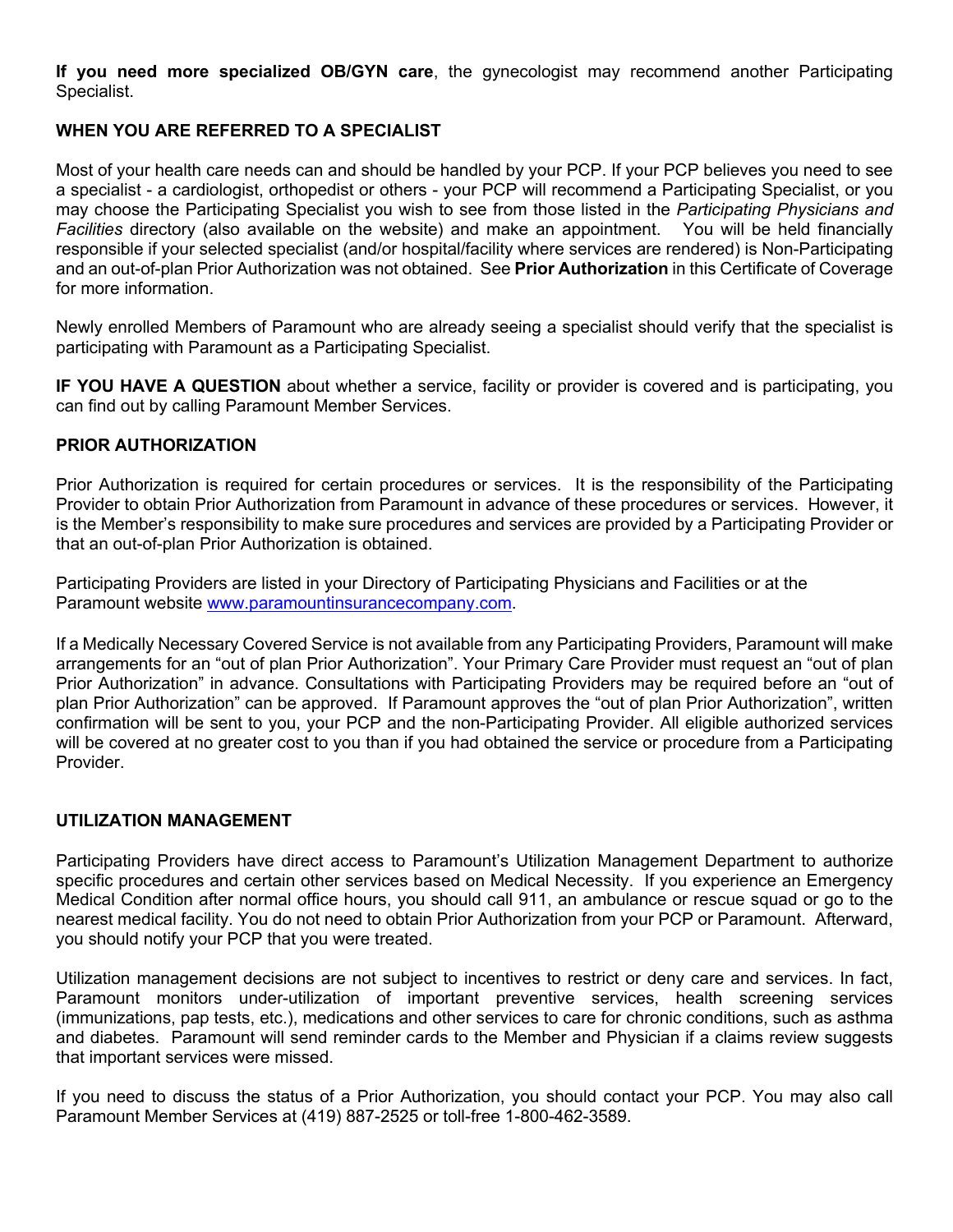#### **INITIAL DETERMINATIONS**

When Prior Authorization is required in the case of a non-urgent non-electronic claim, Paramount will make a decision within two (2) business days from obtaining all the necessary information about the admission, or procedure that requires Prior Authorization. Paramount will advise the provider of the decision within three (3) business days after making the decision.

In the case of an urgent non-electronic request for services, Paramount will make a decision as soon as possible, but not later than forty-eight (48) hours after receipt of the request. If insufficient information is received, Paramount will notify the Member and/or your provider not later than twenty-four (24) hours after receipt, of the specific information needed. The Member will be afforded not less than forty-eight (48) hours to provide the specified information. Paramount will provide a decision no later than forty-eight (48) hours after the earlier of:

- a) Paramount's receipt of the specified information
- b) The end of the period afforded the Member to provide the specified information.

Paramount will accept provider requests (with all information necessary to support the Prior Authorization request) when received electronically. Paramount's response will be sent within forty-eight (48) hours for urgent care services, or within ten (10) calendar days for non-urgent care services. These timeframe requirements do not apply to Emergency Services. For electronically received determinations, urgent care services means a medical care or other service for a condition where application of the timeframe for making routine or non-life threatening care determinations is either of the following:

- a) Could seriously jeopardize the life, health, or safety of the patient or others due to the patient's psychological state;
- b) In the opinion of a practitioner with knowledge of the patient's medical or behavioral condition, would subject the patient to adverse health consequences without the care or treatment that is the subject of the request.

If the Prior Authorization electronic request is incomplete, Paramount will indicate the specific additional information that is required to process the request within twenty-four (24) hours of receipt of the request. The Health Care Provider must provide a receipt to Paramount acknowledging the request.

Paramount's response will indicate whether the request is approved or denied. If the Prior Authorization is denied, Paramount will provide the specific reason for the denial. You have the right to appeal through the appeals process outlined in **Section VI, Internal Claims and Appeals Procedures and External Review** of this Certificate of Coverage.

## **CONCURRENT REVIEWS**

For concurrent reviews, which are requests to extend coverage that was previously approved for a specified length of time, Paramount will make a decision within twenty-four (24) hours after receipt of request. Paramount will advise the provider by telephone or electronically within twenty-four (24) hours after making the decision.

If Paramount reduces or terminates a course of treatment (other than by plan amendment or termination) before the end of such period of time or number of treatments, this constitutes an Adverse Benefit Determination. Paramount will notify the Member (in cases where the Member will have financial liability) and provider in writing or electronically within twenty-four (24) hours after making the decision.

Any request that involves both urgent care and the extension of a course of treatment previously approved by Paramount must be decided as soon as possible, and notification must be provided within twenty-four (24) hours after receipt of the request, provided the request to Paramount is made at least twenty-four (24) hours prior to the expiration of the prescribed period of time or number of treatments.

Any non-urgent request to extend a course of treatment previously approved by Paramount, the request may be treated as a new benefit claim and decided within the timeframe appropriate to the type of claim, e.g., as a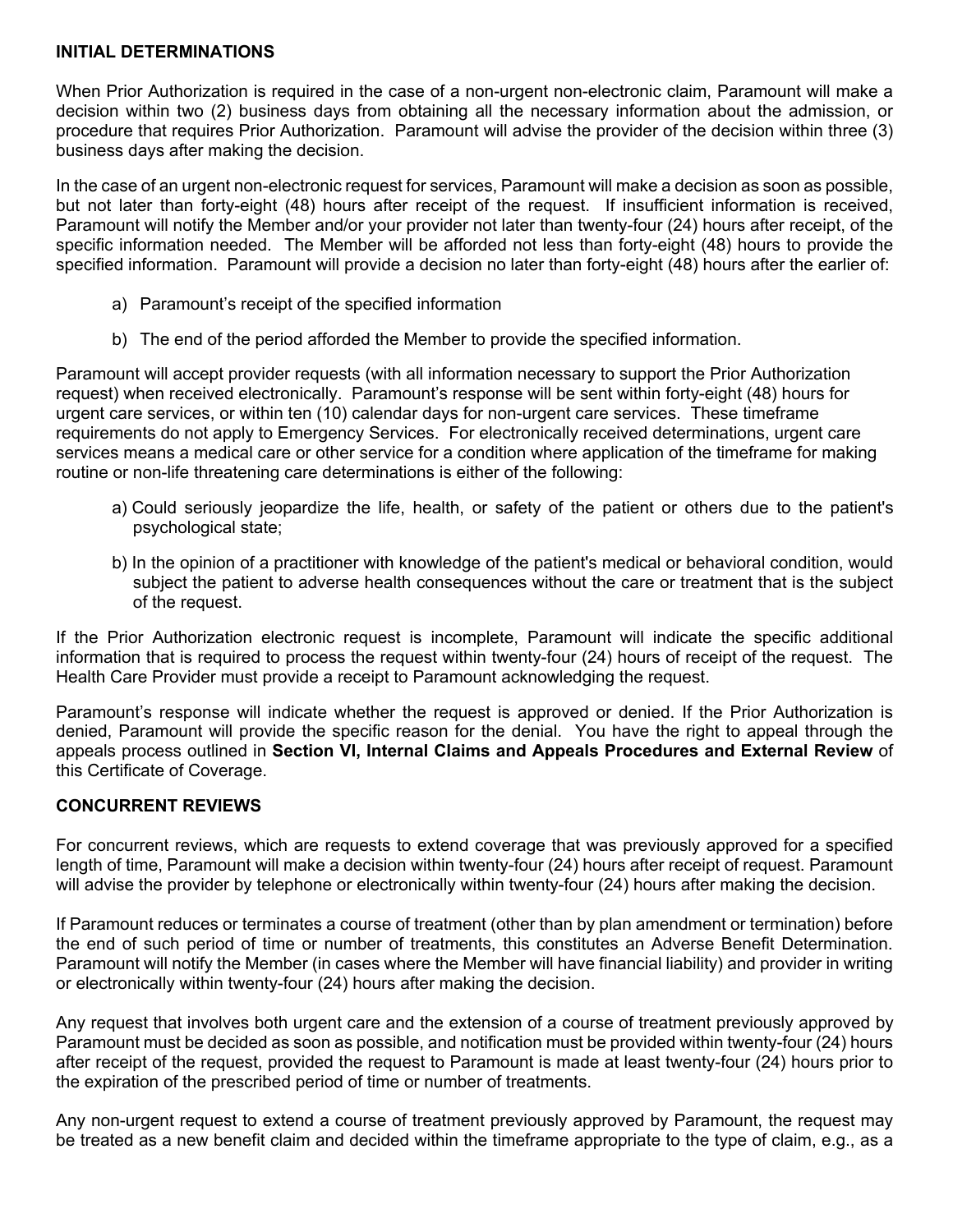*pre-service claim* or a *post-service claim*.

If requests are not made at least twenty-four (24) hours prior to the expiration of the prescribed period of time or number of treatments, the request must be treated as a *claim involving urgent care* and decided in accordance with the urgent care claim timeframes, e.g., as soon as possible, taking into account the medical emergencies, but not later than 48 hours after receipt.

In the event of a denial, in whole or in part, by the Plan, you have the right to appeal through the appeals process outlined in **Section VI, Internal Claims and Appeals Procedures and External Review** of this Certificate of Coverage.

## **RETROACTIVE DENIALS**

If Paramount authorizes a proposed admission, treatment, or health care service by a Participating Provider based upon the complete and accurate submission of all necessary information Paramount will not retroactively deny this authorization if the Participating Provider renders the care in good faith and pursuant to the authorization and all of the terms and conditions of the provider's contract with Paramount.

#### **RETROSPECTIVE REVIEWS**

A Retrospective Review is a request for Paramount to evaluate whether a health care service that a Member has already received was Medically Necessary. For all Retrospective Reviews, Paramount will make a decision within thirty (30) business days after receiving all necessary information. Paramount will notify the provider and the Member of its decision in writing. If Paramount makes an adverse determination, Paramount will notify the provider and the Member of its decision in writing five (5) business days after receiving the request.

Additionally, in the event that a claim is submitted for a service for which Prior Authorization was required but not obtained, Paramount will permit a Retrospective Review of such a claim if the service in question meets all of the following:

- The service is directly related to another service for which Prior Authorization has already been obtained and that has already been performed.
- The new service was not known to be needed at the time the original prior authorized service was performed.
- The need for the new service was revealed at the time the original authorized service was performed.

If the claim meets all three of these conditions, Paramount will review the claim for coverage and Medical Necessity once the written request for Retrospective Review and all necessary information are received. Paramount will not deny a claim for such a new service based solely on the fact that a Prior Authorization approval was not received for the new service in question. Paramount will make a decision regarding the claim within thirty (30) business days after receiving all necessary information. Paramount will notify the provider and the Member of its decision in writing. If Paramount makes an adverse determination, Paramount will notify the provider and the Member of its decision in writing five (5) business days after receiving the request.

## **ADVERSE BENEFIT DETERMINATIONS AND REQUESTS FOR RECONSIDERATION**

Paramount's written notification will include the principal reason/s for the decision including specific utilization review criteria or benefit provision used in making the determination. Paramount will also include instructions for requesting a written statement of the clinical rationale used to make the decision. Paramount will provide a written statement of the clinical rationale to any Authorized Person making the request and following the instructions.

When an adverse determination has been made in response to an initial determination or concurrent review request, the provider may, in writing and on the Member's behalf, request that Paramount reconsider the adverse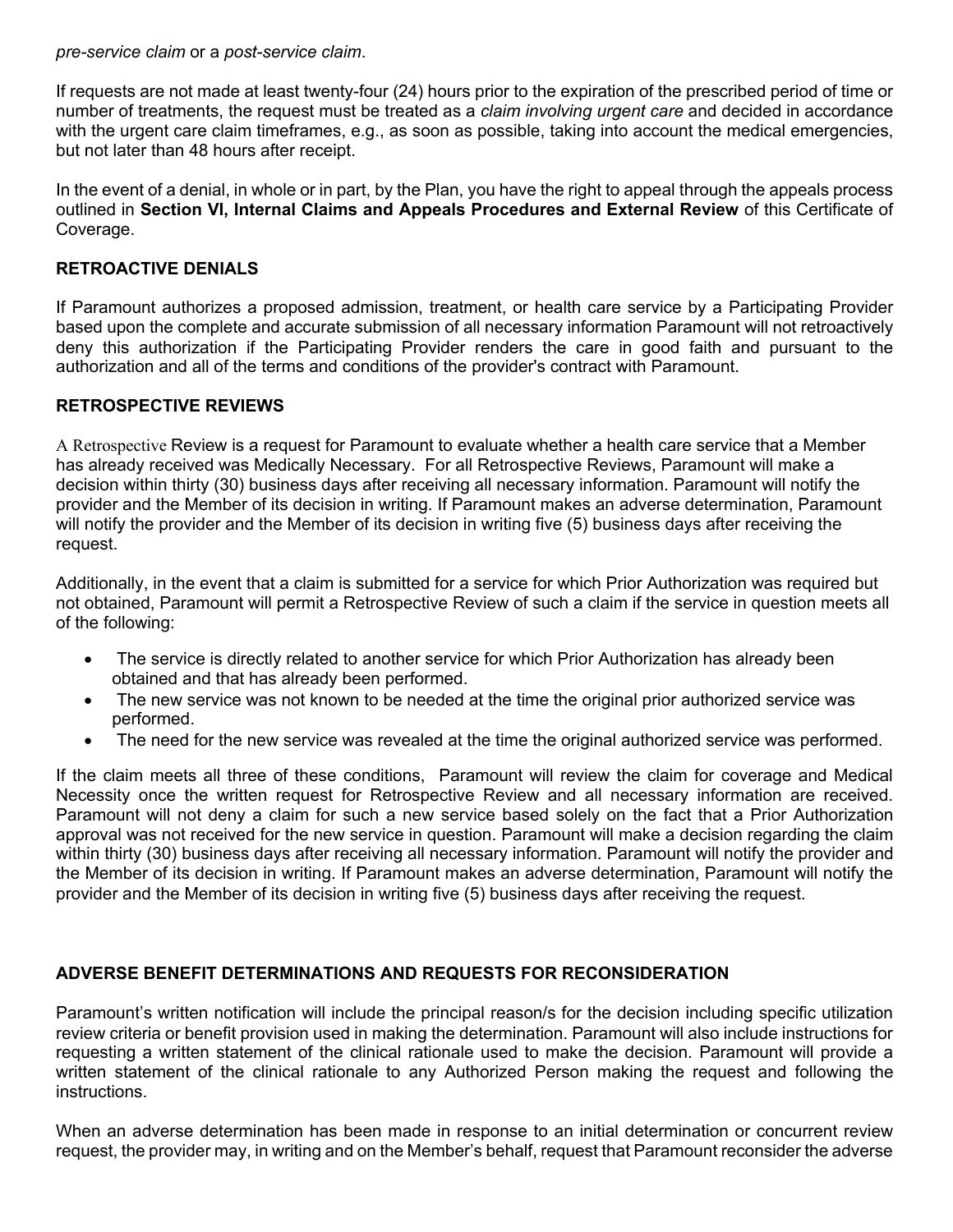determination. No reconsideration may occur without the prior consent of the Member. Paramount will reconsider the adverse determination within three (3) business days after Paramount's receipt of the written request. The reconsideration shall be conducted between the provider or facility rendering the service and the reviewer who made the Adverse Benefit Determination, unless that reviewer is unavailable. If the reconsideration does not resolve the difference of opinion, you or your provider acting with your prior consent may request an internal review through the appeals process outlined in **Section VI, Internal Claims and Appeals Procedures and External Review** of this Certificate of Coverage.

## **OBTAINING NECESSARY INFORMATION**

If a provider or Member will not release the necessary information needed to make a decision, Paramount may deny approval.

#### **ENTERING THE HOSPITAL**

Your PCP or Participating Specialist will make the arrangements when you need hospital care. Paramount Participating Hospitals are listed in your *Participating Physicians and Facilities* directory or the Paramount web site at www.paramountinsurancecompany.com. Show your Paramount card when you are admitted.

If you are in the hospital when this Plan becomes effective, your Paramount coverage will begin on your effective date. (The Plan you had when you were admitted should cover your hospital stay up to your effective date with this Plan.)

**An emergency admission to a non-Participating Hospital** must be called in to Paramount within 24 hours (or as soon as reasonably possible). If and when your medical condition allows, your PCP and Paramount may arrange for you to be transferred to a Participating Hospital.

#### **CHANGE IN BENEFITS**

Paramount will notify you in writing if any benefits described in this Certificate of Coverage and Schedule of Benefits change.

#### **IF A PROVIDER LEAVES THE PLAN**

Paramount will notify affected Members of the termination of a contract for the provision of health care services between Paramount and a provider or facility by mail within fifteen (15) business days of Paramount receiving notification of the termination. Notice will be given to Members who have received health care services within the previous twelve months from the provider or facility. Additionally, if a Member has received health care services within the last twelve months, Paramount will pay, in accordance with this Certificate of Coverage, all Covered Services rendered to a Member by the PCP or hospital between the date of the termination of the contract and five days after the notification of the termination is mailed to Member's last known address.

## **IF A PARTICIPATING SPECIALIST LEAVES THE PLAN**

If you are being seen regularly by a Participating Specialist or a specialty group whose agreement with Paramount ends, you and your PCP will be notified by mail within 15 days of Paramount receiving notification of the termination. You may then contact a new Participating Specialist for an appointment.

#### **CONTINUITY OF TREATMENT**

If your provider's Paramount agreement terminates and you are undergoing Active Course of Treatment, Paramount will continue to pay for Covered Services rendered by that provider until the Active Course of Treatment is completed or until Paramount arranges for the reasonable and medically appropriate transfer of the treatment to another Participating Provider. In most cases, coverage will be authorized for no more than 90 days. If this situation occurs, you should contact Paramount Member Services.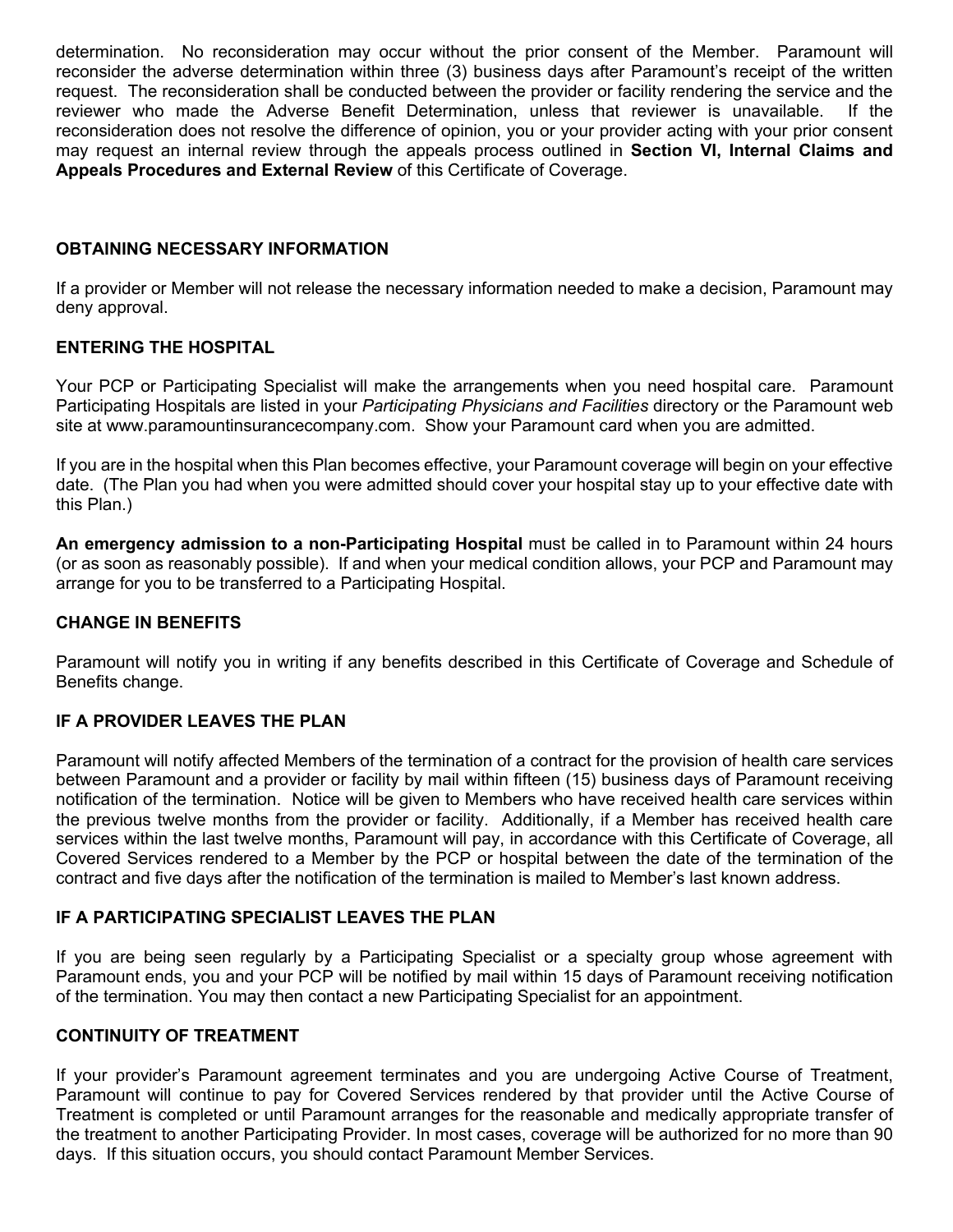## **PROVIDER REIMBURSEMENT/FILING A CLAIM**

You should always show your Paramount ID card to all providers. You are responsible for paying any office visit Copayments at the time you receive services. Participating Providers must notify Paramount of the services they have rendered within 90 days from the date of service.

If you have received services from a non-Participating Provider, it is your responsibility to submit a claim for consideration. You must obtain a standard claim form from the provider and send the claim to Paramount at the address below *within 120 days from the date of the service*. Be sure to include your Paramount ID number and a brief explanation of the circumstances related to the service.

Paramount Insurance Company P.O. Box 928 Toledo, Oh 43697-0928

Paramount will send reimbursement directly to Participating Providers for Covered Services. In most cases, reimbursement for Covered Services will be sent directly to a non-Participating Provider, but instead may be paid directly to you. Claims are processed within 30 days from receipt of a fully completed claim. If any claim is denied, Paramount will send you an "Explanation of Benefits" with the reason for the denial. If you receive a denial on a claim and need further explanation or wish to appeal the denial, you may call Paramount Member Services for assistance. The appeal process is also described in **Section VI Internal Claims and Appeals Procedures and External Review** of this Certificate of Coverage.

## **NON-COVERED SERVICES**

If you receive services that are not covered under your Plan, you are responsible for full payment to the provider of those services.

# **IF YOU RECEIVE A BILL**

Copays are due at time of service. For Covered Services, you may be billed for Deductibles and Coinsurance by Participating Providers. Providers may bill you for non-Covered Services. If you have any questions about any amount(s) shown on the bill or statement, please contact Paramount Member Services.

## **NEW TECHNOLOGY ASSESSMENT**

Paramount investigates all requests for coverage of new technology using the *HAYES Medical Technology Directory®* and current evidenced-based medical/scientific publications. If further information is needed, Paramount utilizes additional sources including Medicare and Medicaid policy and Food and Drug Administration (FDA) releases. This information is evaluated by Paramount's Medical Director and other Physician advisors.

## **PRIVACY AND CONFIDENTIALITY**

Paramount will keep all documented Member medical and personal information, whether obtained in writing or verbally, in the strictest confidence. Paramount will provide Members the opportunity to approve or deny the release of personal health information, except when such release is required by law. See Paramount's Notice of Privacy Practice for more information.

## **OWNERSHIP AND PHYSICIAN COMPENSATION**

Paramount Insurance Company is a wholly owned subsidiary of the ProMedica Health System – one of the largest integrated delivery systems in the country. The ProMedica Health System operates acute care hospitals, ancillary facilities and primary care and specialist Physician practices in northwest Ohio and southeast Michigan. ProMedica facilities and providers are participating in the Paramount network.

Paramount contracts with Participating Providers for health care services on an economically competitive basis, while taking steps to ensure that Paramount Members receive quality health care. Paramount reimburses Participating Providers through "fee-for-service". Fee-for-service is the payment of a specific amount for each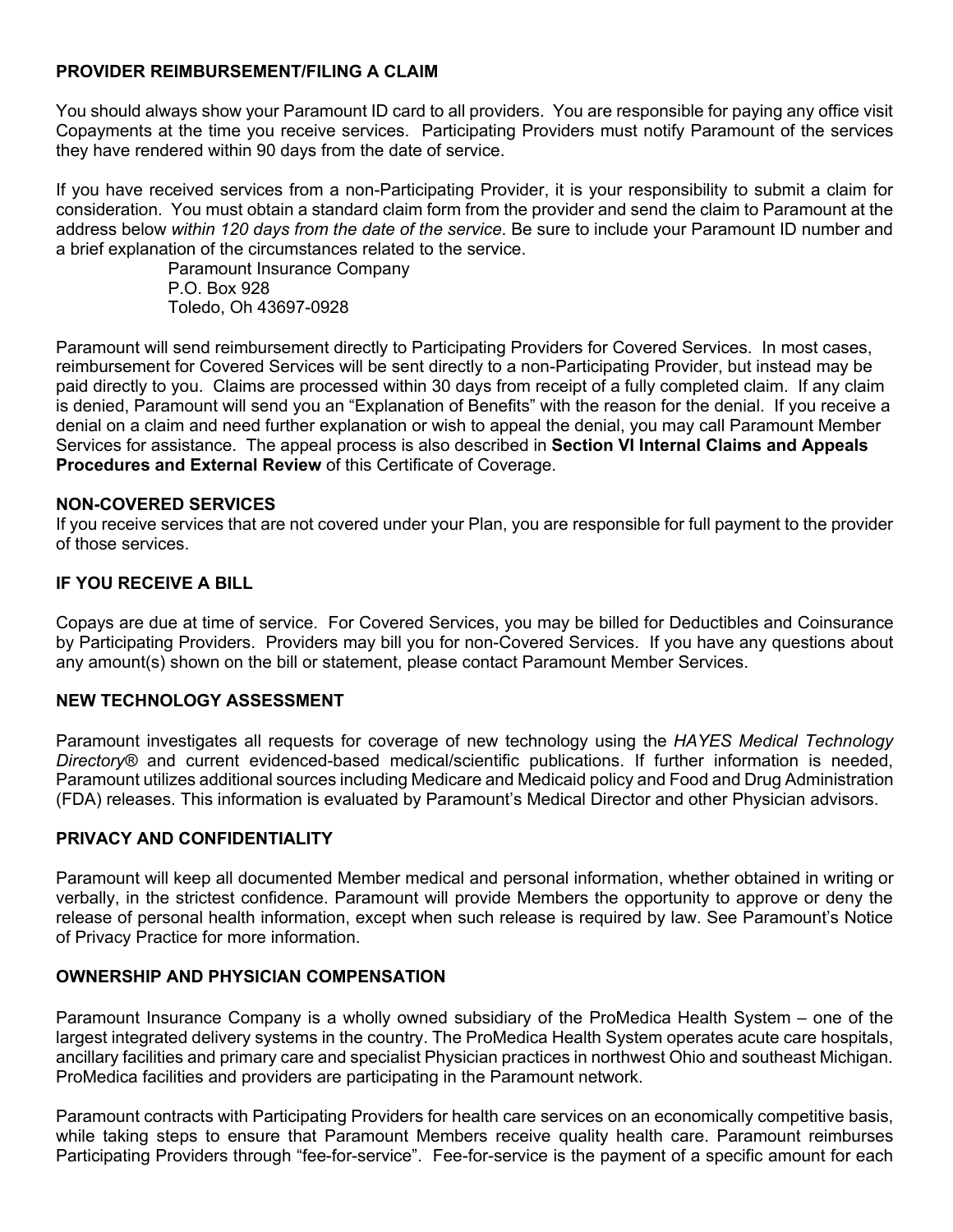specific service provided by the Physician. The amount is determined by Paramount, based on the procedure performed, and the Paramount allowed amount for that procedure. Participating Providers agree to accept the Paramount allowed amount (from a contractual fee schedule) as payment in full. Participating Providers, who are PCPs, are not subject to any risk or financial incentives for hospitalization or referring their patients for specialized services.

Through the Paramount fee schedule, Paramount obtains discounts. When Coinsurance is charged as a percentage of eligible expenses, the amount a Member pays is determined as a percentage of the allowed amount (fee schedule) between Paramount and the Participating Provider, rather than a percentage of the provider's billed charge. Paramount's allowed amount is ordinarily lower than the Participating Provider's billed charge. Therefore, the benefit of the discount is passed on to you.

# **PATIENT SAFETY**

Paramount is working with other hospitals, Physicians and health plans to educate our Members about patient safety. Here is what you can do to improve the safety of your medical care:

- Provide your doctors with a complete health history.
- Be an active member of your health care team. Take part in every decision about your health care. Speak up – ask questions.
- Make sure that all of your doctors know about everything that you are taking, including over the counter medications and herbal/dietary supplements.
- Make sure that your doctors know about any allergies and reactions to medications that you have had.
- Ask for test results. Don't assume that no news is good news.
- Advise your doctor of any changes in your health.
- Follow your doctors' advice and the instructions for care that you and your doctor have agreed on.
- Make sure that you can read the prescriptions you get from your doctor.
- Ask your doctor and pharmacist questions about your medications.
	- $\triangleright$  What is the medication for?
	- $\triangleright$  What are the brand and generic names of the medication?
	- $\triangleright$  What does the medication look like?
	- $\triangleright$  How should it be taken and for how long?
	- $\triangleright$  What should you do if you miss a dose?
	- $\triangleright$  How should you store the medication?
	- $\triangleright$  Does the medication have side effects? What are they? What should you do if they occur?
- When you pick up the medication, ask the pharmacist if this is the medication that was prescribed.
	- $\triangleright$  Make sure that you understand the instructions on the label.
	- $\triangleright$  Ask the pharmacist about the best device to measure liquid medications.
	- $\triangleright$  Read the information that is provided by the pharmacy.

It is always important that you play an active role in decisions about your health and your health care. Take responsibility – you can make a difference**!**

If you ever find yourself in the hospital, you'll likely have many health care workers taking care of you. While they make every effort to provide appropriate care, sometimes errors can happen. By taking an active role in your care and asking questions, you can help make sure the care you receive is right for you.

Should you find yourself needing hospital care, be sure to:

• Do your homework. Make sure that the hospital you're being treated in has experience in treating your condition. If you need help getting this information, ask your doctor or call Paramount Member Service Department.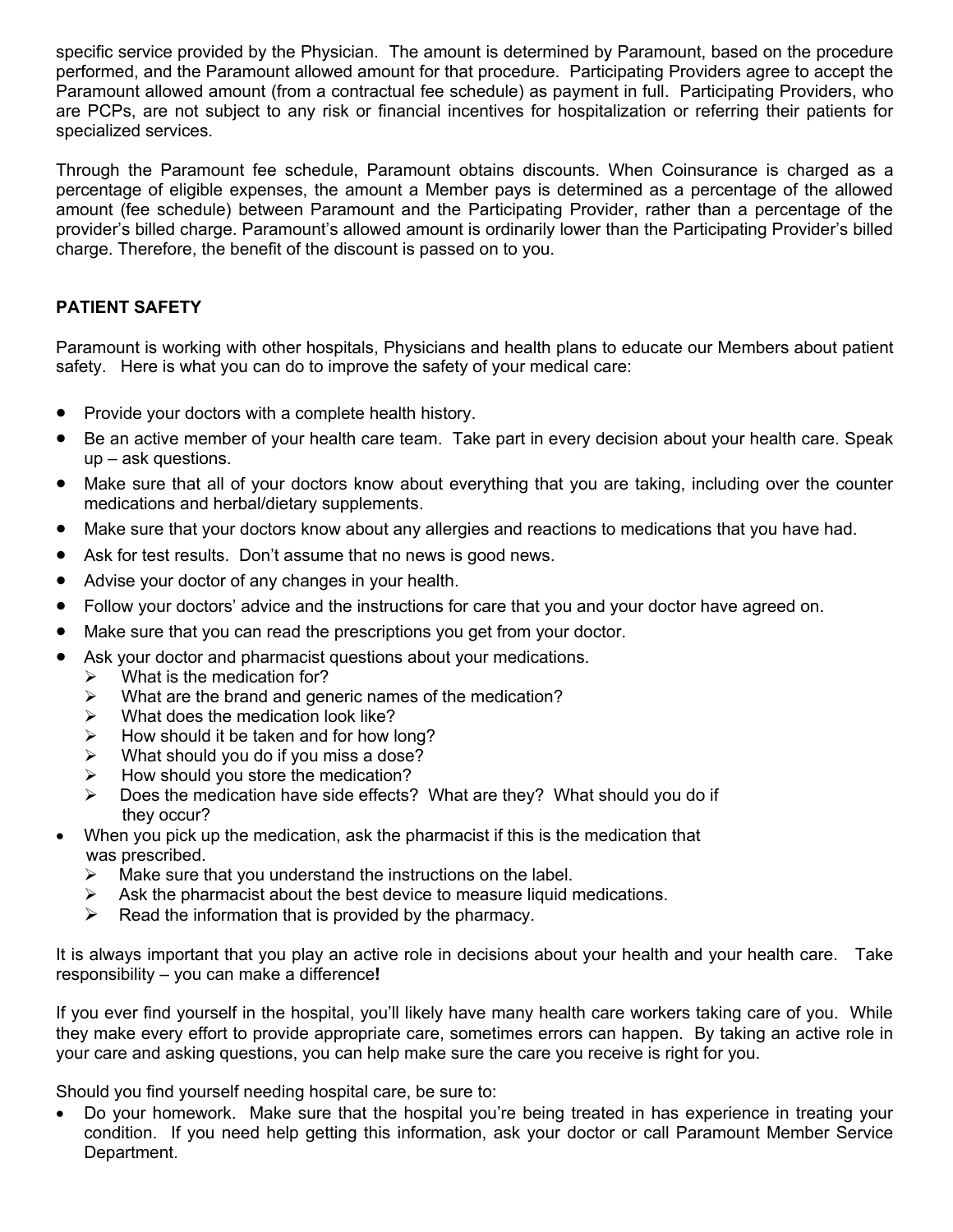- See that health care workers wash their hands before caring for you.This is one way to prevent the spread of germs at home and infections in a hospital. Studies have shown that when patients checked whether health care staff had washed their hands, the workers washed their hands more often and used more soap.
- Ask about services or tests.Make sure to ask what test or x-ray is being done to make sure you are getting the right test. In the example of a knee surgery, be sure that the correct knee is prepped for surgery. A tip from the American Academy of Orthopedic Surgeons urges their Physicians to sign their initials on the site to be operated on before surgery.
- Ask about what to do when you get home.Before leaving the hospital, be sure the doctor talks to you about any medicines you need to take. Make sure you know how often, what dose to take, and any side effects to expect from the medicine. Also ask when you can return to your regular activities. See if the doctor has advice on things you can do to help your recovery.

If you have any questions or if things just don't seem right after you come home, be sure to call your doctor right away.

# **III. WHAT TO DO FOR URGENT CARE OR EMERGENCY MEDICAL CONDITIONS**

# **URGENT CARE SERVICES**

URGENT CARE SERVICES means Covered Services provided for an Urgent Medical Condition. An Urgent Medical Condition is an unforeseen condition of a kind that usually requires medical attention without delay but that does not pose a threat to the life, limb or permanent health of the injured or ill person. Urgent Medical Conditions include but are not limited to:

- Colds and cough, sore throat, flu
- **Earache**
- Persistent high fever
- Minor cuts where bleeding is controlled
- **Sprains**
- Sunburn or minor burn
- Skin rash

Urgent Medical Conditions should be treated by your PCP or, in the event your PCP is not available, in a participating urgent care facility. You should not go to a hospital emergency room for Urgent Medical Conditions. Services received in a hospital emergency room for an Urgent Medical Condition without prior direction from your PCP, a participating Paramount Physician or Paramount are not covered.

## **What to do**:

**During office hours:** Call your PCP's office as soon as symptoms persist or worsen. In most cases, your PCP will be able to treat you the same day or the next day. If the office cannot schedule you within a reasonable time, you may seek treatment at a participating urgent care facility or Physician's office. The service will be subject to an urgent care facility or office visit Copayment/Coinsurance, depending on where you receive treatment. Your Copayment/Coinsurance may be found in your Schedule of Benefits.

Participating Providers are listed in your Directory of Participating Physicians and Facilities or the Paramount web site at www.paramountinsurancecompany.com.

**After office hours:** Call the telephone number of your PCP and ask the answering service to have your doctor call you back. When the doctor or a nurse calls back, explain your condition and the doctor or nurse will give you instructions.

**Outside the Service Area:** Call your PCP first and explain your condition. If you cannot call your PCP, go to the nearest urgent care or walk-in clinic. The service will be subject to a Copayment/Coinsurance, depending on where you receive treatment. Your Copayment/Coinsurance may be found in your Schedule of Benefits.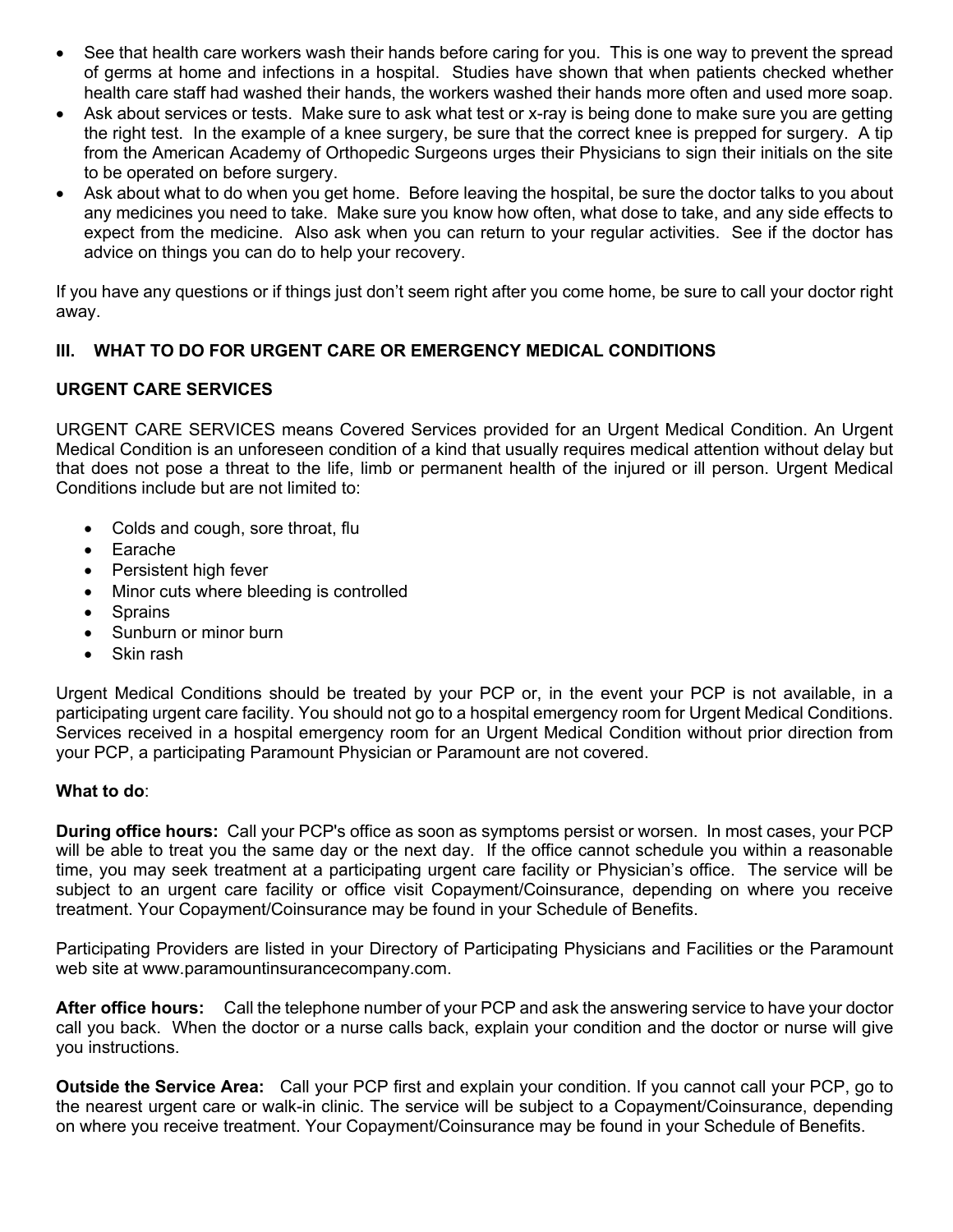**Follow-up care within the Service Area:** Your PCP will coordinate what care you need after your urgent care services.

**Follow-up care outside the Service Area:** Follow-up services outside the Paramount Service Area will not be covered unless authorized by your PCP and Paramount in advance.

**ANY TIME AN URGENT CARE PHYSICIAN RECOMMENDS ADDITIONAL CARE,** such as a return visit, seeing a specialist, additional testing or X-rays, etc., call Paramount Member Services **BEFORE** you get the services. Paramount Member Services can tell you if the service will be covered, or if you need to contact your PCP.

# **EMERGENCY SERVICES**

If you are experiencing an emergency, call 9-1-1 or go to the nearest hospital. Services which Paramount determines to meet the definition of Emergency Services will be covered, whether the care is rendered by a Participating Provider or Non-Participating Provider. Emergency Services rendered by a Non-Participating Provider will be covered as Covered Services, however the Member will be responsible for any applicable Coinsurance, Copayment or Deductible.

Hospitals are open to treat an emergency 24 hours a day, 7 days a week. **Follow-up care is not considered an Emergency Service**. Benefits are provided for treatment of Emergency Medical Conditions and emergency screening and Stabilization services without Prior Authorization for conditions that reasonably appear to a prudent layperson to constitute an Emergency Medical Condition based upon the patient's presenting symptoms and conditions. Benefits for Emergency Services include but are not limited to facility costs and physician services, and supplies and prescription drugs charged by that facility. Whenever you are admitted as an Inpatient directly from a hospital emergency room, the emergency room services Copayment for that emergency room visit will be waived.

Emergency Medical Condition means a medical condition that manifests itself by such acute symptoms of sufficient severity, including severe pain that a prudent layperson with an average knowledge of health and medicine could reasonably expect the absence of immediate medical attention to result in any of the following:

- a) Placing the health of the individual or, with respect to a pregnant woman, the health of the woman and her unborn Child, in serious jeopardy;
- b) Serious impairment to bodily functions; or
- c) Serious dysfunction of any bodily organ or part.

An Emergency Medical Condition also includes a behavioral health emergency where the Member is acutely suicidal or homicidal.

Emergency Services means the following:

- a) A medical screening examination, as required by federal law, that is within the capability of the emergency department of a hospital, including ancillary services routinely available to the emergency department, to evaluate an Emergency Medical Condition;
- b) Such further medical examination and treatment that are required by federal law to *Stabilize* an Emergency Medical Condition and are within the capabilities of the staff and facilities available at the hospital, including any trauma and the burn center of the hospital.

Stabilize/Stabilized means the provision of such medical treatment as may be necessary to assure, within reasonable medical probability that no material deterioration of an individual's medical condition is likely to result from or occur during a transfer, if the medical condition could result in any of the following:

- a) Placing the health of the individual or, with respect to a pregnant woman, the health of the woman or her unborn Child, in serious jeopardy;
- b) Serious impairment to bodily functions;
- c) Serious dysfunction of any bodily organ or part. In the case of a woman having contractions, "Stabilize" means such medical treatment as may be necessary to deliver, including the placenta.

The determination as to whether or not an Emergency Medical Condition exists in accordance with the definition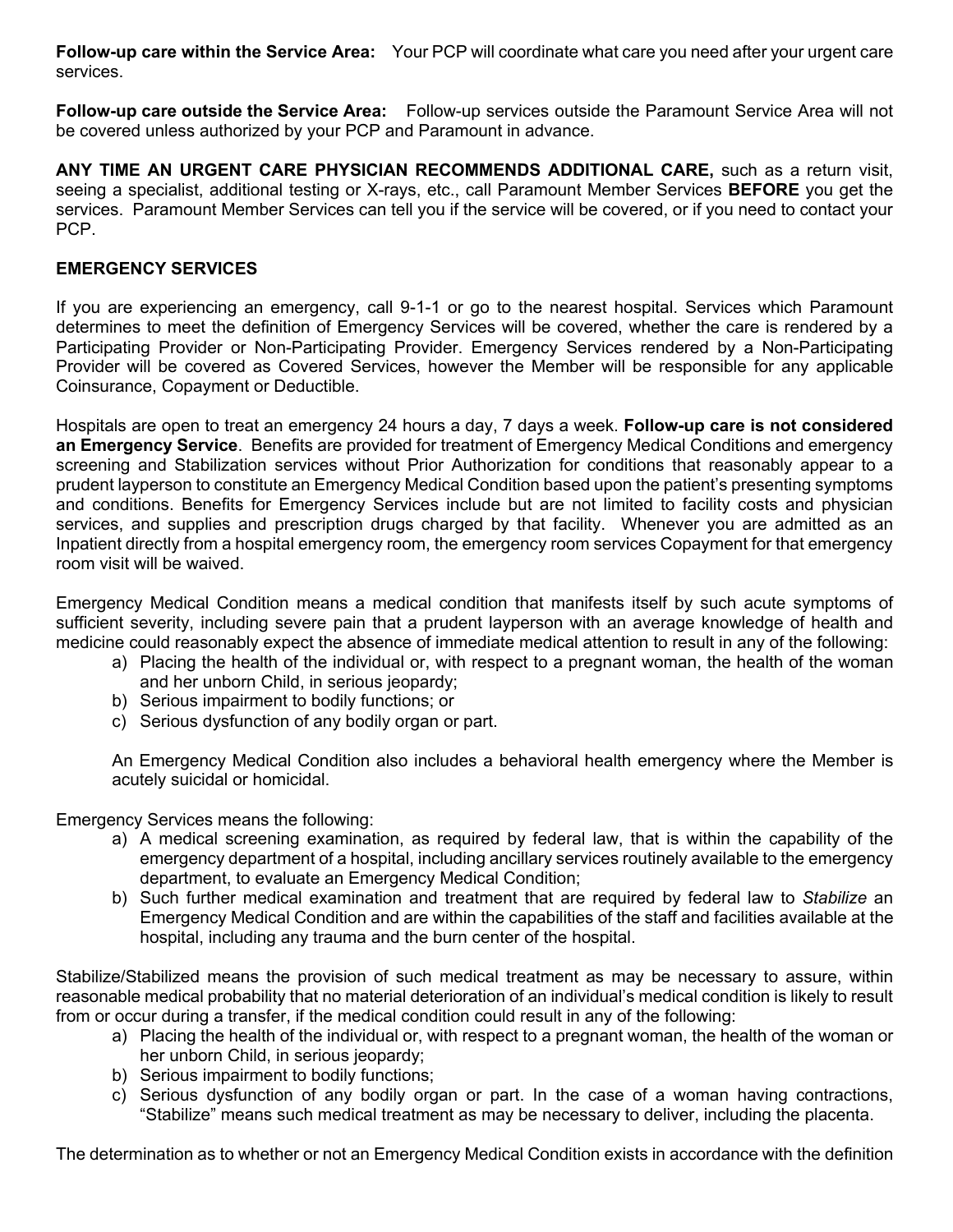stated in this section rests with Paramount.

#### **What to do:**

**Inside the Service Area:** In the event of an Emergency Medical Condition, call 911, an ambulance or rescue squad or go directly to the nearest medical facility. In the event you are unsure about whether a condition is an Emergency Medical Condition, you may contact your PCP for instructions. Medical care is available through Paramount Physicians seven (7) days a week, 24 hours a day. Paramount will cover Emergency Services from non-Participating Providers inside the Service Area for Emergency Medical Conditions meeting the definition in Section VIII of this Certificate of Coverage. Members are not responsible for a balance bill from Non-Participating Providers for services for Emergency Medical Conditions when treated or transported by Non-Participating Providers. Appropriate Copayments/Coinsurance will be applicable. Please contact Paramount Member Services if you receive a balance bill for services for Emergency Medical Conditions when treated or transported by Non-Participating Providers.

Afterward, you should contact your PCP for advice on follow-up care.

**Outside the Service Area:** Call 911, an ambulance or rescue squad or go to the nearest emergency facility for treatment. Show your Paramount card. In some cases, you may be required to make payment and seek reimbursement from Paramount. Paramount will cover Emergency Services from non-Participating Providers outside the Service Area for Emergency Medical Conditions meeting the definition in Section VIII of this Certificate of Coverage. Members are not responsible for a balance bill from Non-Participating Providers for services for Emergency Medical Conditions when treated or transported by Non-Participating Providers. Appropriate Copayments/Coinsurance will be applicable. Please contact Paramount Member Services if you receive a balance bill for services for Emergency Medical Conditions when treated or transported by Non-Participating Providers.

**Follow-up care within the Service Area:** Follow-up medical care must be arranged by your PCP with Participating Providers.

**Follow-up care outside the Service Area:** Only initial care for an **Emergency Medical Condition** is covered. Any follow-up care outside the Service Area is not covered unless authorized by your PCP and Paramount BEFORE the care begins.

**If you are admitted to a hospital** outside the Paramount Service Area, you must call Paramount within 24 hours or as soon as reasonably possible. Follow-up care must be coordinated through your PCP.

## **THE PARAMOUNT SERVICE AREA**

The Paramount Service Area includes all of Ashland, Crawford, Defiance, Erie, Fulton, Hancock, Henry, Huron, Lucas, Marion, Morrow, Ottawa, Putnam, Richland, Sandusky, Seneca, Williams, Wood, and Wyandot counties, and portions of Allen, Delaware, Hardin, Knox, Lorain and Paulding counties.

## **IV. YOUR PLAN**

#### **COVERED SERVICES**

This section describes the Covered Services available under your Health Plan benefits when provided and billed by Participating Providers. To receive maximum benefits for Covered Services, care must be received from a PCP, Participating Specialist or another Participating Provider, except for Emergency Services. Services which are not received from a Participating Provider or approved with a Prior Authorization will be considered a non-Covered Service, the amount payable for Covered Services varies depending on the type of Participating Provider providing care.

All Covered Services and benefits are subject to the conditions, exclusions, limitations, terms and provisions of this Certificate of Coverage, including any attachments, riders and endorsements. Covered Services must be Medically Necessary and not Experimental/Investigative. The fact that a provider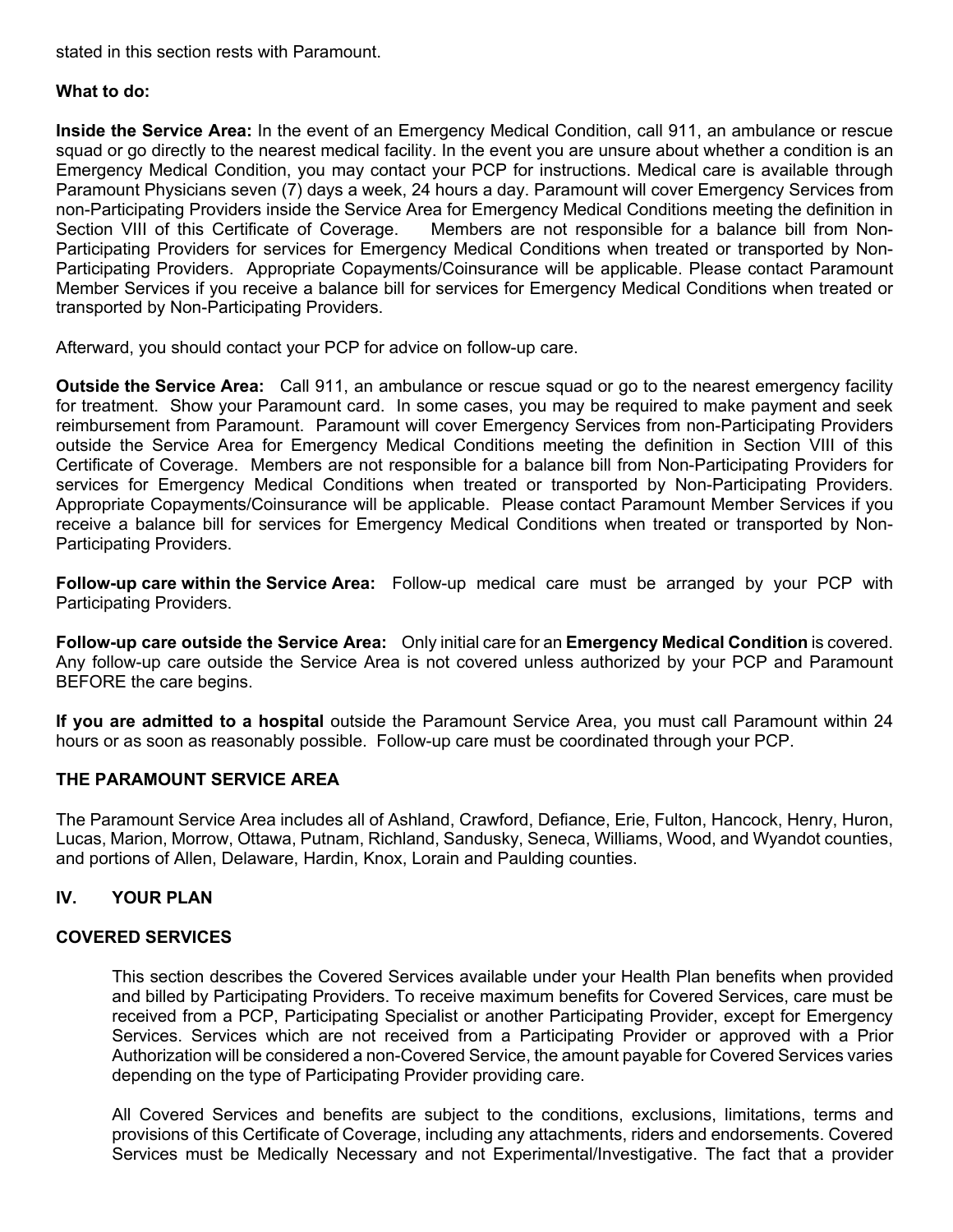prescribes, orders, recommends or approves a service, treatment or supply does not make it Medically Necessary or a Covered Service and does not guarantee payment. To receive maximum benefits for Covered Services, you must follow the terms of the Certificate of Coverage, including receipt of care from a Participating Provider, and ensuring your Participating Provider has obtained any required Prior Authorization. Our payment for Covered Services will be limited by any applicable Coinsurance, Copayment, Deductible, or Calendar Year Limit/Maximum in this Certificate of Coverage.

If you are required to pay for a health care service out-of-pocket, the amount you are required to pay shall not exceed the amount the applicable reimbursement rates negotiated with the provider or pharmacy. This provision does not preclude a person from reaching an agreement with a health care provider or pharmacy on terms that are more favorable to the person than negotiated reimbursement rates that otherwise would apply as long as the claim submitted reflects the alternative amount negotiated.

#### **See the Schedule of Benefits for any applicable Deductible, Coinsurance, Copayment, and Benefit Limitation information**

1. Ambulance **Services**

Ambulance Services are transportation by a vehicle (including ground, water, fixed wing and rotary wing air transportation) designed, equipped and used only to transport the sick and injured and staffed by Emergency Medical Technicians (EMT), paramedics, or other certified medical professionals:

- From your home, scene of accident or medical emergency to a Hospital;
- Between Hospitals;
- Between a Hospital and skilled nursing facility; or
- From a Hospital or skilled nursing facility to your home.

Treatment of a sickness or injury by medical professionals from an Ambulance Service when you are not transported will be covered if Medically Necessary. Other vehicles which do not meet this definition, including but not limited to ambulettes, are not Covered Services. Paramount will cover Emergency Services from Non-Participating Providers for Emergency Medical Conditions meeting the definition in Section VIII of this Certificate of Coverage. Members will not be balance billed for services for Emergency Medical Conditions when treated or transported by Non-Participating Providers.

Ambulance services are a Covered Service only when Medically Necessary, except:

- When ordered by an employer, school, fire or public safety official and the Member is not in a position to refuse; or
- When a Member is required by Paramount to move from a Non-Participating Provider to a Participating Provider.

Ambulance trips must be made to the closest local facility that can give Covered Services appropriate for your condition. If none of these facilities are in your local area, you are covered for trips to the closest facility outside your local area.

Paramount will cover Emergency Services from Non-Participating Providers for Emergency Medical Conditions meeting the definition in this Certificate of Coverage. Members will not be responsible for a balance bill from Non-Participating Providers for services for Emergency Medical Conditions when treated or transported by Participating Providers. Please contact Paramount Member Services if you receive a balance bill for services for Emergency Medical Conditions when treated or transported by Non-Participating Providers.

Ambulance usage is not covered when another type of transportation can be used without endangering the Member's health. Any ambulance usage for the convenience of the Member, family or Physician is not a Covered Service.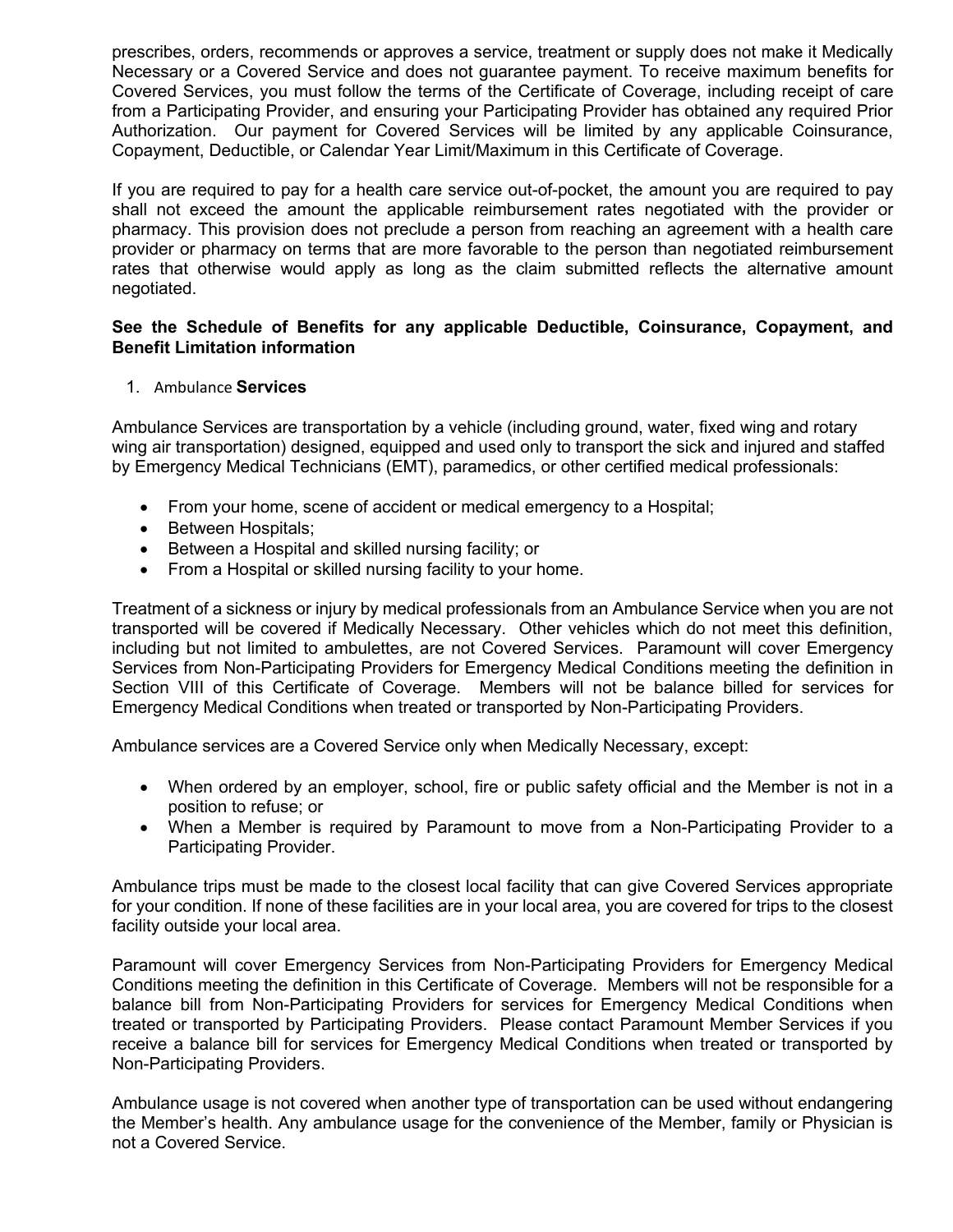Non Covered Services for Ambulance include but are not limited to, trips to:

- a Physician's office or clinic;
- a morgue or funeral home.

# 2. **Behavioral Health Services (Mental Illness/Substance Abuse)**

Behavioral Health Services (Mental Illness/Substance Abuse Services) are covered for care of mental health and substance use disorders, including Biologically Based and non-Biologically Based Mental Illness. Coverage includes inpatient and outpatient care, emergency care and prescription drugs subject to the same Deductible, Copayments and/or Coinsurance, Plan standards and medical management processes to which those Covered Services would be subject if delivered as medical/surgical benefits. This includes intermediate levels of care such as residential treatment, partial hospitalization and intensive outpatient services. Outpatient office visits are subject to the Primary Care Physician Copayment/Coinsurance.

**NOTE:** Paramount will contact a Member by mail when the Member fills a prescription for certain opioid medications if that Member has not filled a similar prescription in the previous six months. This letter is developed in coordination with Paramount's Pharmacy Benefit Manager to describe the risks and benefits of opioid use and educates the Member on how to dispose of unused opioids safely. This communication is intended to help prevent the development of opioid dependency by our Members. For additional information on opioid education, you may call Paramount Member Services at the number on the back of your I.D. Card.

To identify Members who may be dependent on opioids and to intervene appropriately when a Member's opioid use may require care coordination, Paramount's case management clinical team regularly reviews pharmacy and claims data against other criteria associated with high-risk opioid use. Case management clinical team members may contact a Member identified through this effort by telephone to offer case management services which include referral to appropriate providers and community resources, education regarding medical and behavioral health conditions and coordination of care between providers. The care management team is a multi-disciplinary group of clinical case managers, pharmacists, Physicians, social workers and other behavioral health professionals, who can interact with Participating Providers and pharmacists to help them treat opioid-use disorder more effectively.

Participating Providers will treat opioid-use disorder with a monitored drug and therapy protocol called medication assisted treatment. To facilitate prompt treatment of opioid-use disorder, most medication assisted treatment does not require Prior Authorization. Paramount's limits on medication assisted treatment are related only to quantity or duration or to potentially disqualifying conditions.

Prior Authorization for services related to treatment of opioid-use disorder will be expedited.

#### **Non-Covered Services (please also see Non-Covered Services/Exclusions of this Certificate of Coverage)**

## **Custodial or Domiciliary Care**

- Supervised living or halfway houses.
- Room and board charges unless the treatment provided meets our Medical Necessity criteria for Inpatient admission.
- Services or care provided or billed by a school, halfway house, Custodial Care center for the developmentally disabled, or outward bound programs, even if psychotherapy is included.

**NOTE:** The Plan is intended to comply with the federal Mental Health Parity and Addictions Equity Act.

3. **Clinical Trials**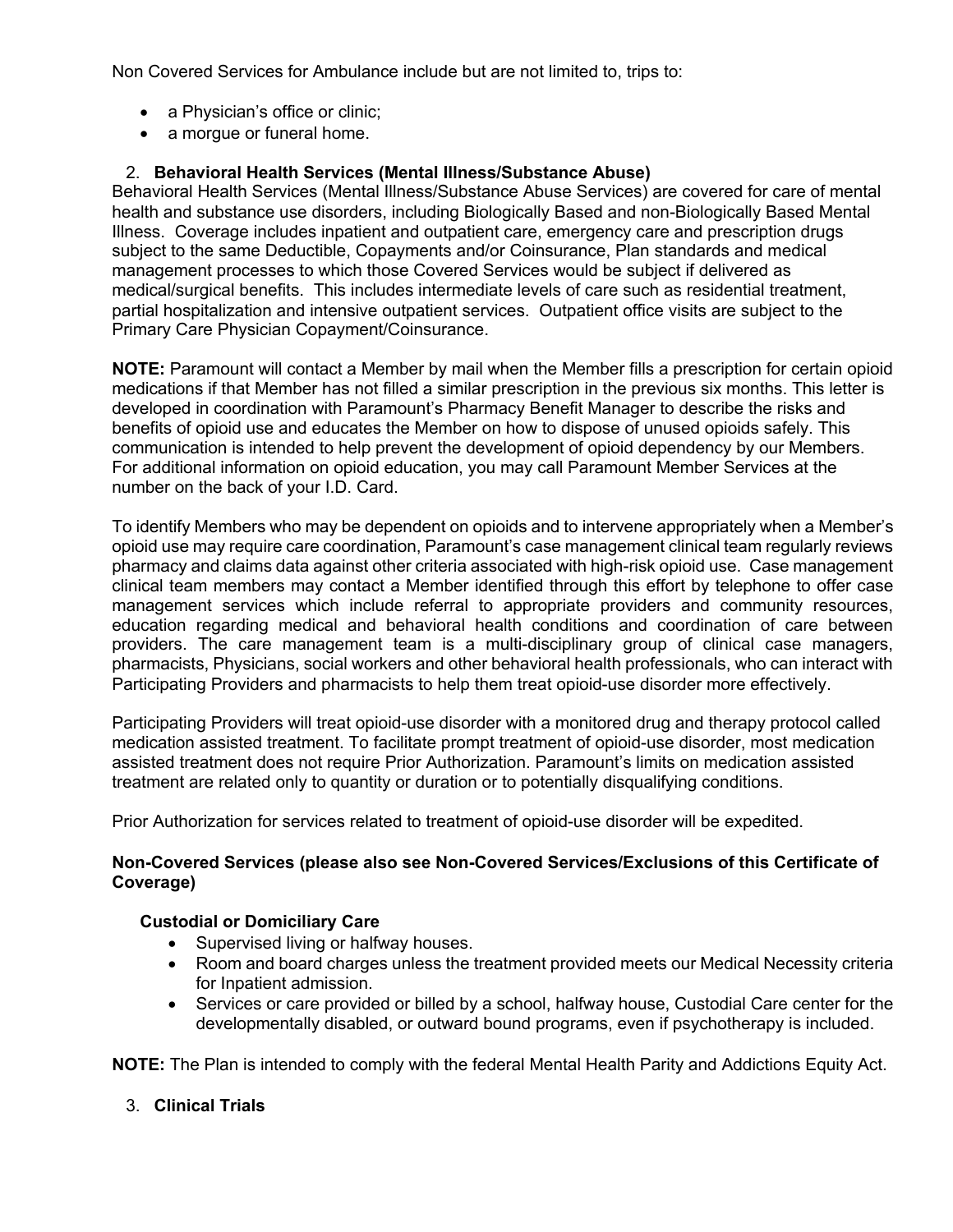Coverage is provided to a qualified individual (as defined under PHS Act section 2709(b)) for routine patient care rendered as part of a clinical trial if the services are otherwise Covered Services under this Certificate of Coverage. A qualified individual is generally a participant or beneficiary who is eligible to participate in an approved clinical trial according to the trial protocol with respect to the treatment of cancer or another life-threatening disease or condition; and either: (1) the referring Health Care Professional is a Participating Provider and has concluded that the individual's participation in such trial would be appropriate; or (2) the participant or beneficiary provides medical and scientific information establishing that the individual's participation in such trial would be appropriate. Paramount:

(1) may not deny the qualified individual participation in an approved clinical trial with respect to the treatment of cancer or another Life-Threatening Disease or Condition;

(2) may not deny (or limit or impose additional conditions on) the coverage of routine patient costs for items and services furnished in connection with participation in the trial; and

(3) may not discriminate against the individual on the basis of the individual's participation in the trial.

For clinical trials, Life-Threatening Disease or Condition means any disease or condition from which the likelihood of death is probable unless the course of the disease or condition is interrupted.

In Ohio, for cancer clinical trials the following applies:

1) Coverage is not limited to a "qualified individual" as defined in federal law.

2) The participant is not required to have a referral from a participating health professional or provide medical and scientific information establishing the appropriateness of participation.

#### **4. Dental Services**

#### **DENTAL REBATE**

Paramount will reimburse expenses up to the benefit limit stated on the Schedule of Benefits to each Member toward the cost of dental expenses every twelve (12) months.

**For Members up to the end of the month they reach age 19,** benefits under the Dental Rebate will reimburse expenses for one (1) Diagnostic and Preventive Services Exam, cleaning and fluoride treatment.

To receive the benefit, send a copy of the paid, itemized receipt from any dental provider to the address below. Clearly indicate the Member's Paramount Identification number on the receipt.

> Paramount Insurance Company Dental Rebate Plan P.O. Box 928 Toledo, OH 43697-0928

Reimbursement will be sent directly to the Subscriber

**Related to Accidental Injury -** Outpatient Services, Physician Home Visits and Office Services, emergency care and Urgent Care Services for dental work and oral surgery are covered if they are for the initial repair of an injury to the jaw, sound natural teeth, mouth or face which are required as a result of an accident and are not excessive in scope, duration, or intensity to provide safe, adequate, and appropriate treatment without adversely affecting the patient's condition. Injury as a result of chewing or biting is not considered an accidental injury. "Initial" dental work to repair injuries due to an accident means performed within 12 months from the injury, or as reasonably soon thereafter as possible and includes all examinations and treatment to complete the repair. For a Child requiring facial reconstruction due to dental related injury, there may be several years between the accident and the final repair.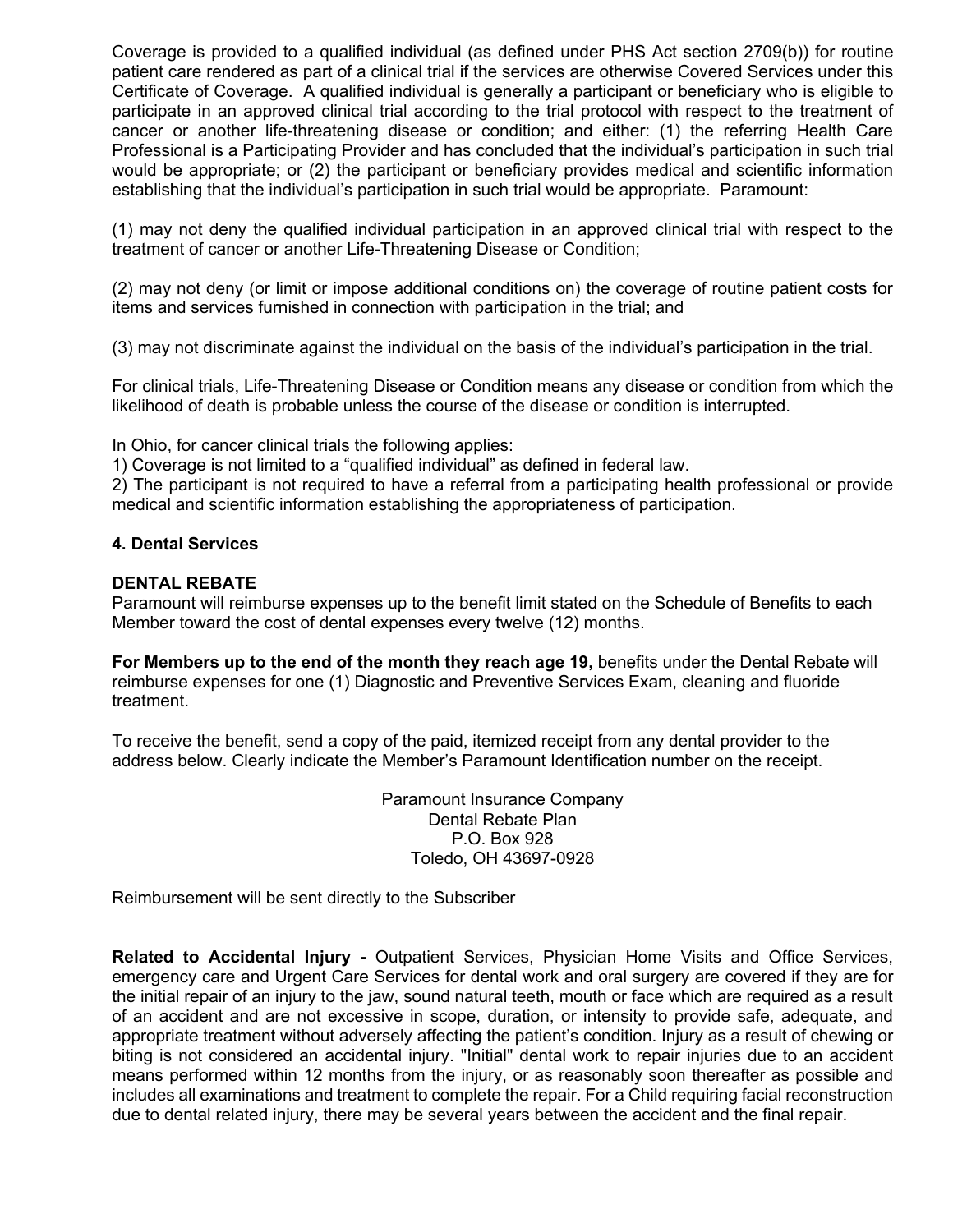See the Schedule of Benefits for Benefit Limitation information. The benefit limit will not apply to outpatient facility charges, anesthesia billed by a provider other than the Physician performing the service, or to Covered Services required by law.

Covered Services for accidental dental include, but are not limited to:

- oral examinations;
- x-rays;
- tests and laboratory examinations;
- restorations;
- prosthetic services;
- oral surgery;
- mandibular/maxillary reconstruction; and
- anesthesia.

#### **Other Dental Services**

The only other dental expenses that are Covered Services are facility charges for Outpatient Services. Benefits are payable for the removal of teeth or for other dental processes only if the patient's medical condition or the dental procedure requires a hospital setting to ensure the safety of the patient.

Dental x rays, supplies & appliances and all associated expenses, including hospitalization and anesthesia for transplant preparation, initiation of immunosuppresives, and direct treatment of cancer or cleft palate are Covered Services.

#### **NOTE: Pediatric stand-alone dental plans are available. Contact the Paramount Marketing Department for information.**

## **Non-Covered Dental Services**

For dental treatment, regardless of origin or cause, except as specified elsewhere in this Certificate of Coverage. "Dental treatment" includes but is not limited to: Preventive care, diagnosis, treatment of or related to the teeth, jawbones (except that TMJ is a Covered Service) or gums, including but not limited to:

- extraction, restoration and replacement of teeth.
- medical or surgical treatments of dental conditions.
- services to improve dental clinical outcomes.
- Dental braces
- Dental x-rays, supplies & appliances and all associated expenses, including hospitalization and anesthesia, except as required by law. The only exceptions to this are for transplant preparation, initiation of immunosuppresives, direct treatment of acute traumatic injury, cancer or cleft palate.
- For treatment of the teeth, jawbone or gums that is required as a result of a medical condition except as expressly required by law or specifically stated as a Covered Service.
- Treatment of congenitally missing, malpositioned, or super numerary teeth, even if part of a congenital anomaly.

If general dental care services have been added to your coverage, it is stated in your Schedule of Benefits.

## **5. Diabetic Equipment, Education and Supplies**

Diabetes Self-Management Training for an individual with insulin dependent diabetes, non-insulin dependent diabetes, or elevated blood glucose levels induced by pregnancy or another medical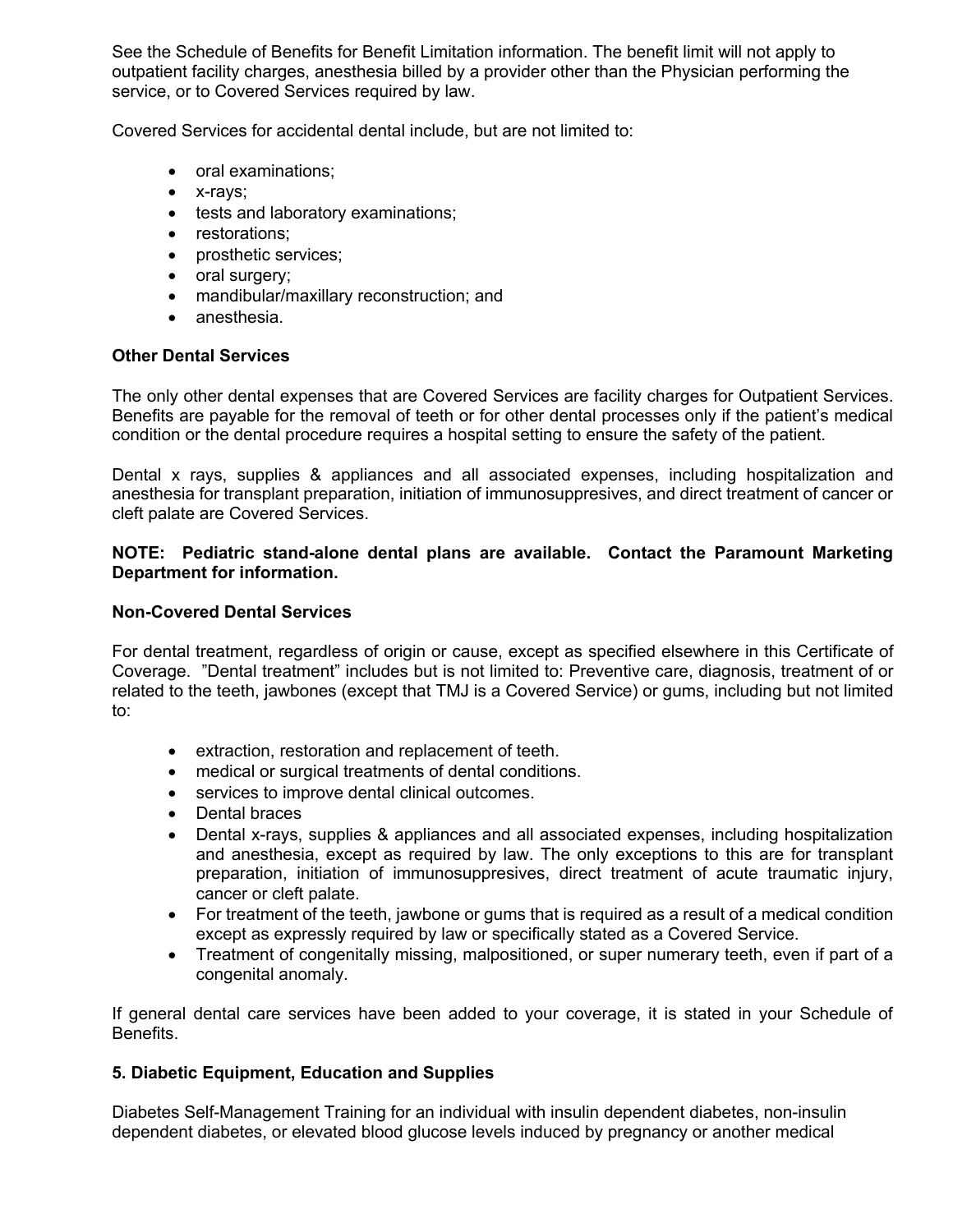condition when:

- Medically Necessary;
- Ordered in writing by a Physician or a podiatrist; and
- Provided by a Health Care Professional who is licensed, registered, or certified under state law.

For the purposes of this provision, a "Health Care Professional" means the Physician or podiatrist ordering the training or a provider who has obtained certification in diabetes education by the American Diabetes Association.

Covered Services also include all Physician prescribed Medically Necessary equipment and supplies used for the management and treatment of diabetes. See "Medical Supplies, Durable Medical equipment and Appliances" and "Preventive Health Services" "Physician Home Visits and Office services".

# **6. Diagnostic Services**

Diagnostic services are tests or procedures performed when you have specific symptoms, to detect or monitor your condition. Coverage for Diagnostic Services, including when provided as part of Physician Home Visits and Office Services, Inpatient Services, Outpatient Services, Home Care Services, and Hospice Services includes but is not limited to:

- X-ray and other radiology services, including mammograms for any person diagnosed with breast disease
- Magnetic Resonance Angiography (MRA)
- Magnetic Resonance Imaging (MRI)
- CAT scans
- Laboratory and pathology services
- Cardiographic, encephalographic, and radioisotope tests
- Nuclear cardiology imaging studies
- Ultrasound services
- Allergy tests
- Electrocardiograms (EKG)
- Electromyograms (EMG) except that surface EMG's are not Covered Services
- Echocardiograms
- Bone density studies
- Positron emission tomography (PET scanning)
- Diagnostic Tests as an evaluation to determine the need for a Covered Transplant Procedure
- Echographies
- Doppler studies
- Brainstem evoked potentials (BAER)
- Somatosensory evoked potentials (SSEP)
- Visual evoked potentials (VEP)
- Nerve conduction studies
- Muscle testing
- Electrocorticograms

Central supply (IV tubing) or pharmacy (dye) necessary to perform tests are covered as part of the test, whether performed in a hospital or Physician's office.

When Diagnostic radiology is performed in a Participating Physician's Office, no Copayment/Coinsurance is required.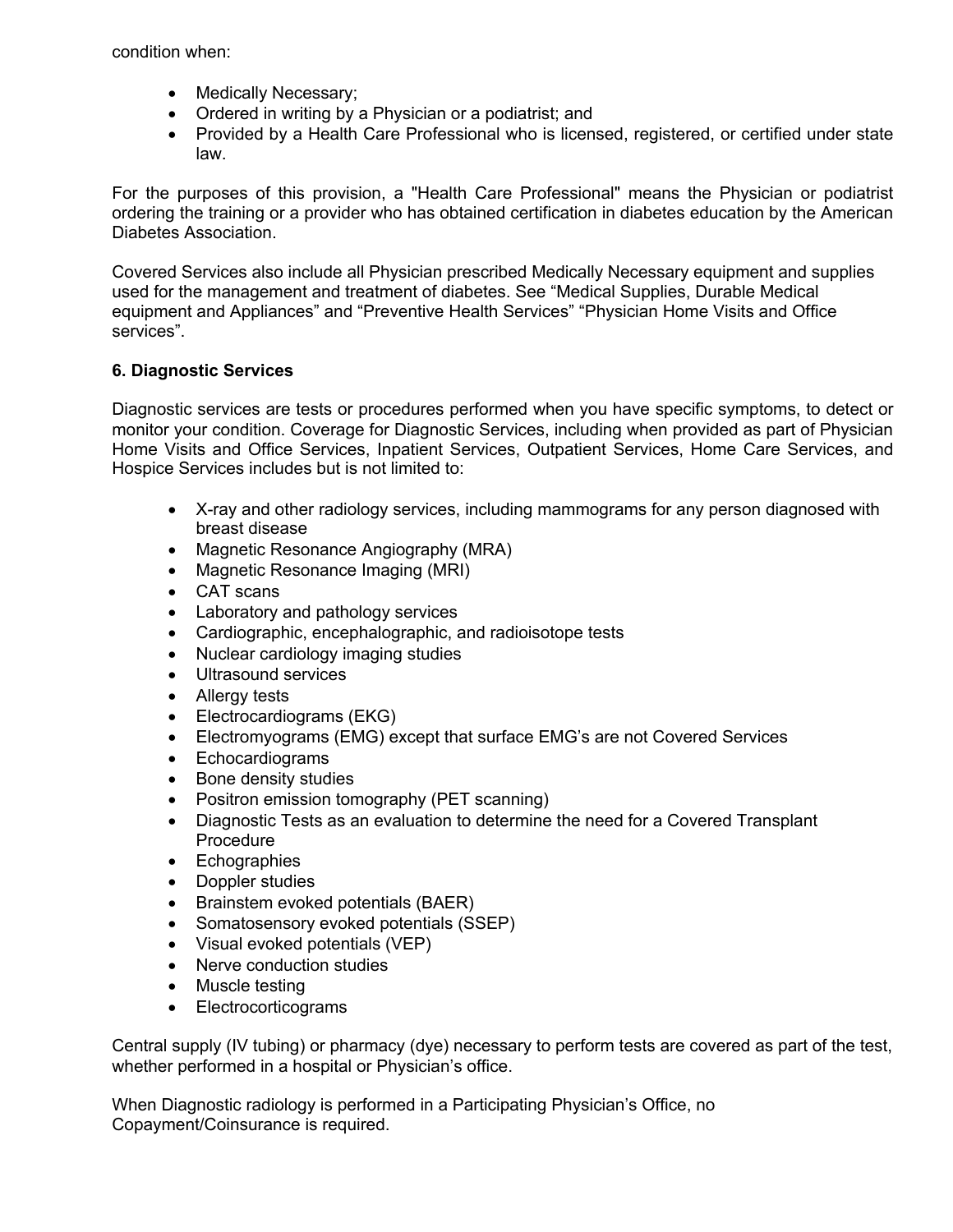# **7. Emergency Services**

Covered for Emergency Services for Emergency Medical Conditions as described in **Section III. WHAT TO DO FOR URGENT CARE OR EMERGENCY MEDICAL CONDITIONS** of this Certificate of Coverage. Benefits for Emergency Services include but are not limited to facility costs and Physician services, and supplies and prescription drugs charged by that facility. The facility (hospital) charge will be subject to the appropriate Copayment/Coinsurance. If there is a Copayment it will be waived if the Member is admitted as a hospital inpatient. All other Physician and professional services charges will be subject to the appropriate Coinsurance as described in the Covered Services section of your Schedule of Benefits.

Care and treatment provided once you are Stabilized is no longer considered emergency care. Continuation of care from a Non-Participating Provider beyond that needed to evaluate or Stabilize your condition in an emergency will be covered if we authorize the continuation of care and it is Medically Necessary.

# **8. Urgent Care Center Services**

Covered ONLY for initial treatment of an Urgent Medical Condition in a participating urgent care facility or Physician office. Follow-up treatment in or outside the Paramount Service Area must be authorized in advance by the PCP in order to be covered.

Not covered:

Services received in a hospital emergency room for an Urgent Medical Condition without prior direction from your PCP, a participating Paramount Physician or Paramount.

## **9. Home Care Services**

Covered Services are those performed by a Home Health Care Agency or other provider in your residence. Home Health Care includes professional, technical, health aide services, supplies, and medical equipment. The Member must be confined to the home for medical reasons, and be physically unable to obtain needed medical services on an Outpatient basis.

Covered Services include but are not limited to:

- Intermittent Skilled Nursing Services (by an R.N. or L.P.N.)
- Medical/Social Services
- Diagnostic Services
- Nutritional Guidance
- Home Health Aide Services. The Member must be receiving skilled nursing or therapy. Services must be furnished by appropriately trained personnel employed by the Home Health Care provider. Other organizations may provide services only when approved by Paramount, and their duties must be assigned and supervised by a professional nurse on the staff of the Home Health Care provider.
- Therapy Services (except for Manipulation Therapy which will not be covered when rendered in the home). Home Care Visit limits specified in the Schedule of Benefits for Home Care Services apply when Therapy Services are rendered in the home.
- Medical/Surgical Supplies
- Durable Medical Equipment
- Prescription Drugs (only if provided and billed by a Home Health Care Agency)

Non-Covered Services include but are not limited to:

- Private Duty Nursing, unless listed in the Schedule of Benefits.
- Food, housing, homemaker services and home delivered meals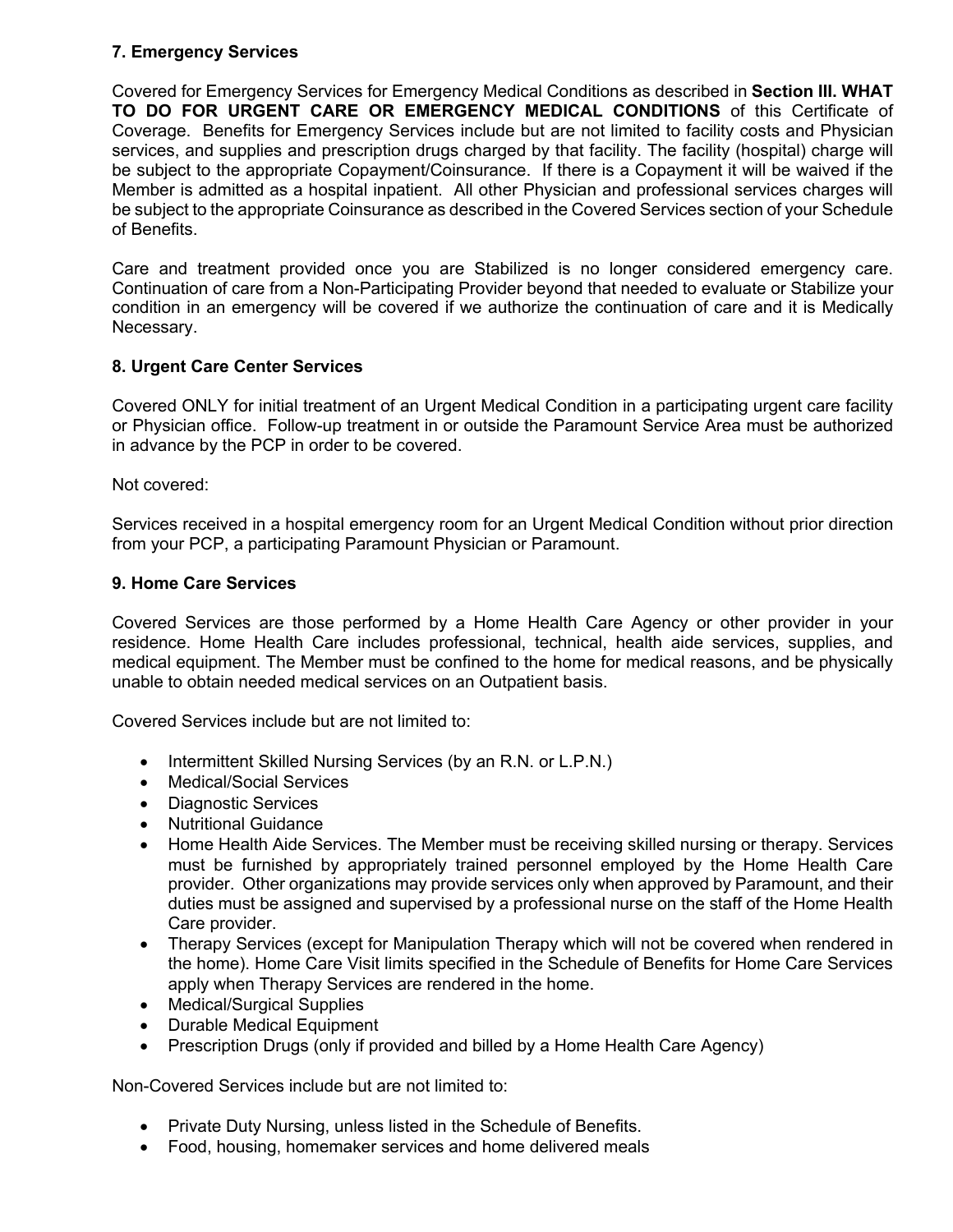- Home or Outpatient hemodialysis services (these are covered under Therapy Services)
- Physician charges
- Helpful environmental materials (hand rails, ramps, telephones, air conditioners, and similar services, appliances and devices.)
- Services provided by registered nurses and other health workers who are not acting as employees or under approved arrangements with a contracting Home Health Care provider.
- Services provided by a member of the patient's immediate family.
- Services provided by volunteer ambulance associations for which patient is not obligated to pay, visiting teachers, vocational guidance and other counselors, and services related to outside, occupational and social activities.

#### **Home infusion therapy**

Benefits for home infusion therapy include a combination of nursing, durable medical equipment and pharmaceutical services which are delivered and administered intravenously in the home. Home IV therapy includes but is not limited to: injections (intra-muscular, subcutaneous, continuous subcutaneous), Total Parenteral Nutrition (TPN), Enteral nutrition therapy, Antibiotic therapy, pain management and chemotherapy.

#### **10. Hospice Services**

Hospice care can be provided in the home or at a hospice facility where medical, social and psychological services are given to help treat patients with a terminal illness. Hospice Services include routine home care, continuous home care, Inpatient Hospice and Inpatient respite. To be eligible for hospice benefits, the patient must have a life expectancy of six months or less, as confirmed by the attending Physician.

Covered Services will continue if the Member lives longer than six months. When approved by your Physician, Covered Services include the following:

- Skilled Nursing Services (by an R.N. or L.P.N.).
- Diagnostic Services.
- Physical, speech and inhalation therapies if part of a treatment plan.
- Medical supplies, equipment and appliances (benefits will not be covered for equipment when the Member is in a Facility that should provide such equipment).
- Counseling services.
- Inpatient confinement at a Hospice.
- Prescription Drugs given by the Hospice.
- Home health aide.

Non Covered Services include but are not limited to:

- Services provided by volunteers.
- Housekeeping services.

#### **11. Infertility Services**

Covered for the Medically Necessary diagnosis and exploratory procedures to determine infertility including surgical procedures to correct the medically diagnosed disease or condition of the reproductive organs including but not limited to endometriosis, collapsed/clogged fallopian tubes, or testicular failure.

If infertility drug coverage has been added to your coverage, it is stated in your Schedule of Benefits. Refer to Prescription Drug Programs in this Certificate for additional details.

Non Covered Services include but are not limited to procedures not essential for the protection of a Member's health.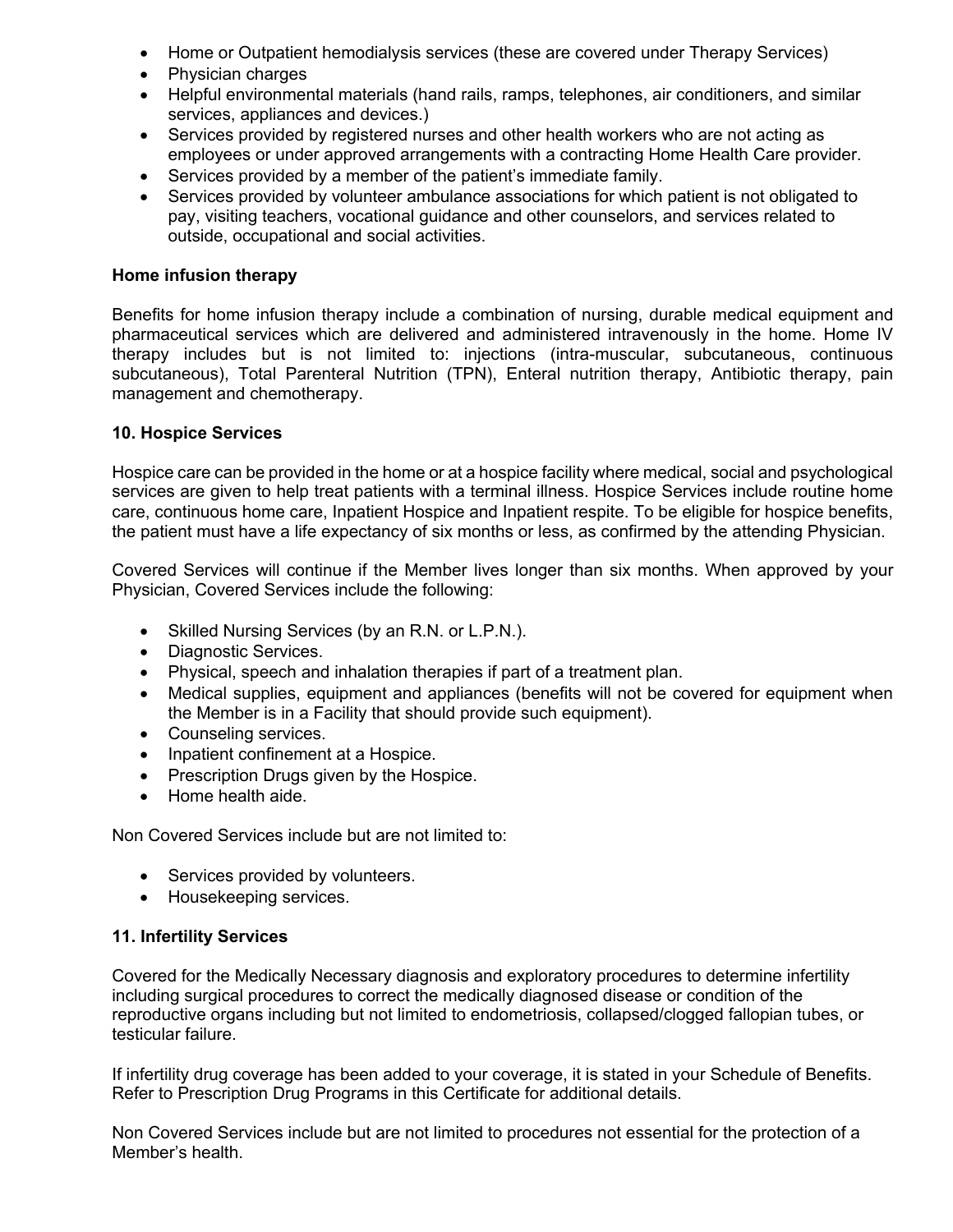# **12. Inpatient Services**

Inpatient Services include:

- Charges from a Hospital, skilled nursing facility or other provider for room, board and general nursing services.
- Ancillary (related) services.
- Professional services from a Physician while an Inpatient.

## **Room, Board, and General Nursing Services**

- A room with two or more beds.
- A private room. The private room allowance is the Hospital's average semi-private room rate unless it is Medically Necessary that you use a private room for isolation and no isolation facilities are available.
- A room in a special care unit approved by Paramount. The unit must have facilities, equipment and supportive services for intensive care of critically ill patients.

# **Ancillary (Related) Services**

- Operating, delivery and treatment rooms and equipment.
- Prescribed Drugs.
- Anesthesia, anesthesia supplies and services given by an employee of the Hospital or other provider.
- Medical and surgical dressings, supplies, casts and splints.
- Diagnostic Services.
- Therapy Services.

## **Professional Services**

- **Medical care** visits limited to one visit per day by any one Physician.
- **Intensive medical care** for constant attendance and treatment when your condition requires it for a prolonged time.
- **Concurrent care** for a medical condition by a Physician who is not your surgeon while you are in the Hospital for Surgery. Care by two or more Physicians during one Hospital stay when the nature or severity of your condition requires the skills of separate Physicians.
- **Consultation** which is a personal bedside examination by another Physician when requested by your Physician. Staff consultations required by Hospital rules; consultations requested by the patient; routine radiological or cardiographic consultations; telephone consultations; EKG transmittal via phone are excluded.
- **Surgery and the administration of general anesthesia.**
- **Newborn exam.** A Physician other than the Physician who performed the obstetrical delivery must do the examination.

# **13. Maternity Services**

Maternity services include Inpatient Services, Outpatient Services and Physician Home Visits and Office Services. These services are used for normal or complicated pregnancy, miscarriage, therapeutic abortion (abortion recommended by a provider), and ordinary routine nursery care for a healthy newborn. Abortion means the ending of a pregnancy before the birth of the infant. Miscarriage is a spontaneous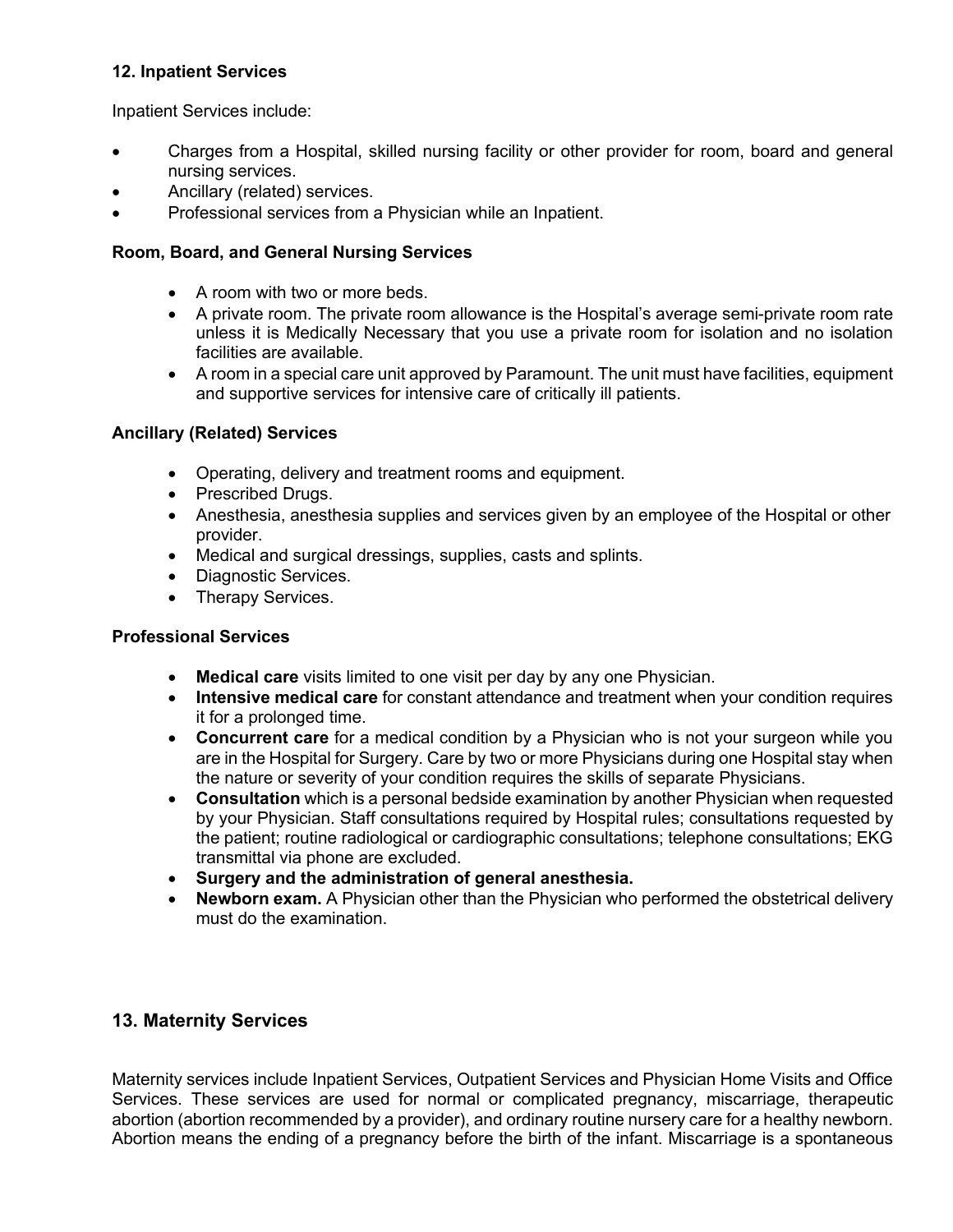abortion (occurs naturally and suddenly). A therapeutic abortion is one performed to save the life or health of the mother, or as a result of incest or rape.

NOTE: If a newborn Child is required to stay as an Inpatient past the mother's discharge date, the services for the newborn Child will then be considered a separate admission from the Maternity and an ordinary routine nursery admission, and will be subject to a separate Inpatient Coinsurance.

Coverage for the Inpatient postpartum stay for you and your newborn Child in a Hospital will be, at a minimum, 48 hours for a vaginal delivery and 96 hours for a cesarean section. Coverage will be for the length of stay recommended by the American Academy of Pediatrics and the American College of Obstetricians and Gynecologists in their Guidelines for Prenatal Care.

Physician-directed follow-up care after delivery is also covered by an advanced practice registered nurse. Services covered as follow-up care include physical assessment of the mother and newborn, parent education, assistance and training in breast or bottle feeding, assessment of the home support system, performance of any Medically Necessary and appropriate clinical tests, and any other services that are consistent with the follow-up care recommended in the protocols and guidelines developed by national organizations that represent pediatric, obstetric, and nursing professionals. The coverage applies to services provided in a medical setting or through home health care visits. The coverage shall apply to a home health care visit only if the provider who conducts the visit is knowledgeable and experienced in maternity and newborn care.

Coverage for a length of stay shorter than the minimum period mentioned above is permitted if your attending Physician or certified nurse-midwife working in collaboration with a Physician determines further Inpatient postpartum care is not necessary for you or your newborn Child, provided the following are met and the mother concurs:

- In the opinion of your attending Physician, the newborn Child meets the criteria for medical stability in the Guidelines for Perinatal Care prepared by the American Academy of Pediatrics and the American College of Obstetricians and Gynecologists that determine the appropriate length of stay based upon evaluation of:
	- 1. the antepartum, intrapartum, and postpartum course of the mother and infant;
	- 2. the gestational stage, birth weight, and clinical condition of the infant;
	- 3. the demonstrated ability of the mother to care for the infant after discharge; and
	- 4. the availability of post discharge follow-up to verify the condition of the infant after discharge.
- **Covered Services include at-home post-delivery care visits** at your residence by a Physician or Nurse performed no later than 72 hours following you and your newborn Child's discharge from the Hospital. Coverage for this visit includes, but is not limited to:
	- 1. parent education;
	- 2. assistance and training in breast or bottle feeding; and
	- 3. performance of any maternal or neonatal tests routinely performed during the usual course of Inpatient care for you or your newborn Child, including the collection of an adequate sample for the hereditary and metabolic newborn screening.

## **14. Medical Supplies, Durable Medical Equipment, and Appliances**

The supplies, equipment and appliances described below are Covered Services under this benefit. If the supplies, equipment and appliances include comfort, luxury, or convenience items or features which exceed what is Medically Necessary in your situation or needed to treat your condition, reimbursement will be based on the Maximum Allowable Amount for a standard item that is a Covered Service, serves the same purpose, and is Medically Necessary. Any expense that exceeds the Maximum Allowable Amount for the standard item which is a Covered Service is your responsibility. For example, the reimbursement for a motorized wheelchair will be limited to the reimbursement for a standard wheelchair, when a standard wheelchair adequately accommodates your condition.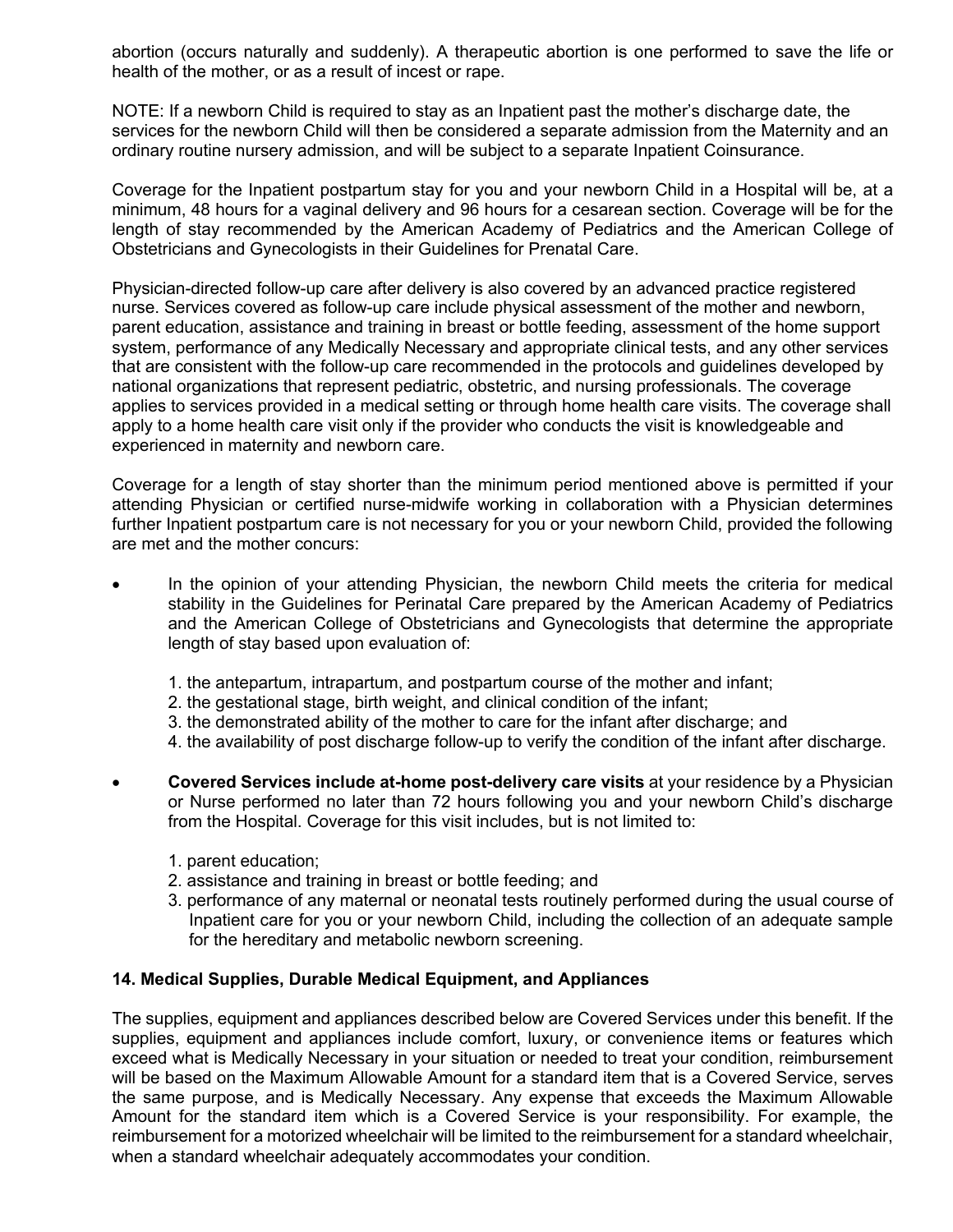Repair, adjustment and replacement of purchased equipment, supplies or appliances as set forth below are covered, as approved by Paramount. The repair, adjustment or replacement of the purchased equipment, supply or appliance is covered if:

- The equipment, supply or appliance is a Covered Service;
- The continued use of the item is Medically Necessary;
- There is reasonable justification for the repair, adjustment, or replacement (warranty expiration is not reasonable justification).

In addition, replacement of purchased equipment, supplies or appliance are covered if:

- 1. The equipment, supply or appliance is worn out or no longer functions.
- 2. Repair is not possible or would equal or exceed the cost of replacement. An assessment by a rehabilitation equipment specialist or vendor should be done to estimate the cost of repair.
- 3. Individual's needs have changed and the current equipment is no longer usable due to weight gain, rapid growth, or deterioration of function, etc.
- 4. The equipment, supply or appliance is damaged and cannot be repaired.

Benefits for repairs and replacement do not include the following:

- Repair and replacement due to misuse, malicious breakage or gross neglect.
- Replacement of lost or stolen items.

We may establish reasonable quantity limits for certain supplies, equipment or appliance described below.

Covered Services include, but are not limited to:

- **Medical and surgical supplies -** Covered Services provided under medical benefits may include, but are not limited to:
	- 1. Allergy serum extracts
	- 2. Chem strips, Glucometer, Lancets
	- 3. Clinitest
	- 4. Needles/syringes
	- 5. Ostomy bags and supplies except charges such as those made by a Pharmacy for purposes of a fitting are not Covered Services.
	- 6. Contraceptive devices including diaphragms, intra uterine devices (IUDs), and implants. These may also be covered under prescription benefits depending on where the service is performed or the item is obtained.

Non-Covered Services include but are not limited to:

- 1. Adhesive tape, band aids, cotton tipped applicators
- 2. Arch supports
- 3. Doughnut cushions
- 4. Hot packs, ice bags
- 5. Vitamins
- 6. Medijectors

Covered Services do not include items usually stocked in the home for general use like Band Aids, thermometers and petroleum jelly. If you have any questions regarding whether a specific medical or surgical supply is covered call Paramount Member Services number on the back of your I.D. Card.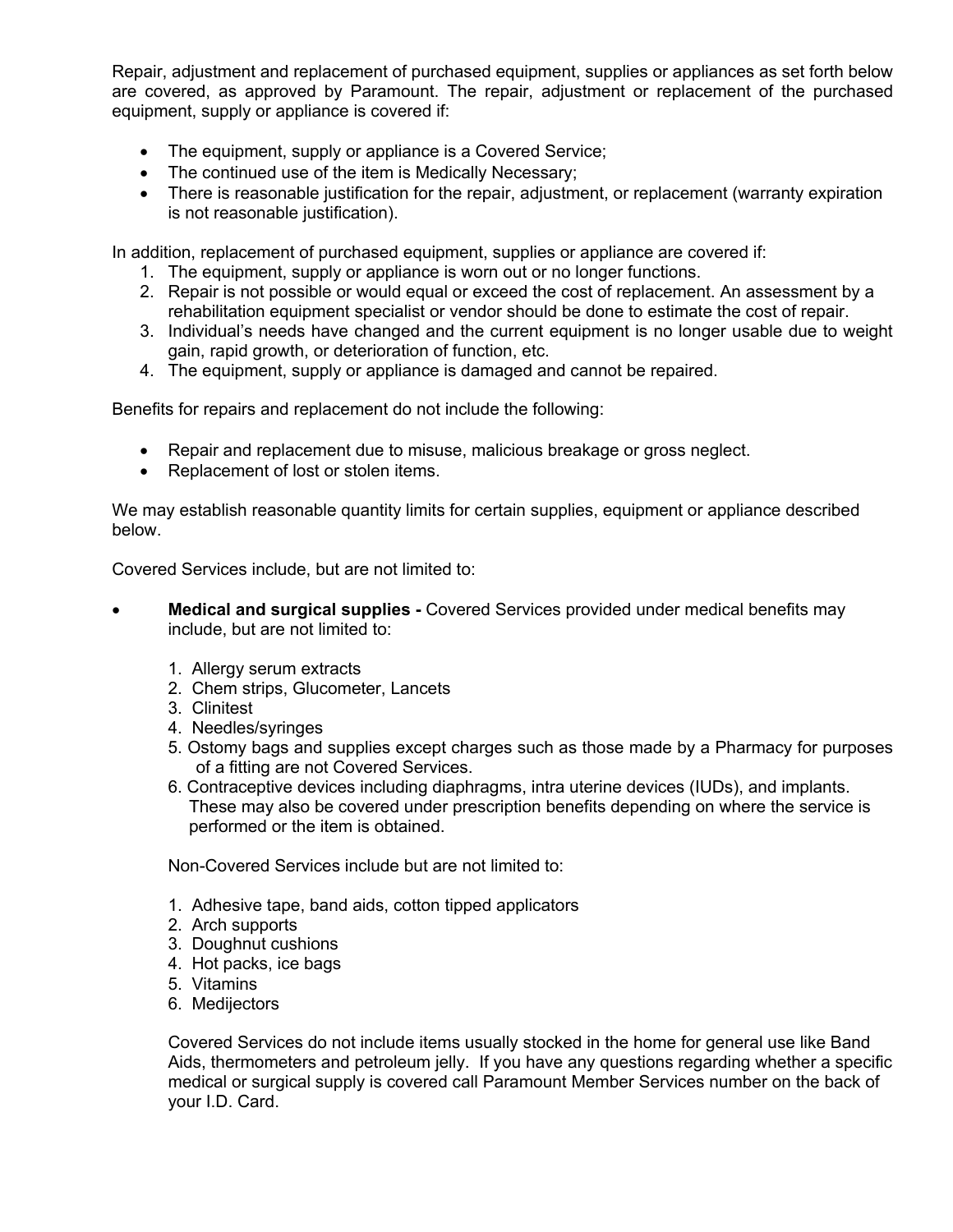• **Durable medical equipment -** The rental (or, at our option, the purchase) of durable medical equipment prescribed by a Physician or other provider. Durable medical equipment is equipment which can withstand repeated use; i.e., could normally be rented, and used by successive patients; is primarily and customarily used to serve a medical purpose; is not useful to a person in the absence of illness or injury; and is appropriate for use in a patient's home. Examples include but are not limited to wheelchairs, crutches, hospital beds, and oxygen equipment. Rental costs must not be more than the purchase price. Health Plan will not pay for rental for a longer period of time than it would cost to purchase equipment. The cost for delivering and installing the equipment are Covered Services. Payment for related supplies is a Covered Service only when the equipment is a rental, and medically fitting supplies are included in the rental; or the equipment is owned by the Member; medically fitting supplies may be paid separately. Equipment should be purchased when it costs more to rent it than to buy it. Repair of medical equipment is covered.

Covered Services include, but are not limited to:

- 1. Hemodialysis equipment
- 2. Crutches and replacement of pads and tips
- 3. Pressure machines
- 4. Infusion pump for IV fluids and medicine
- 5. Glucometer
- 6. Tracheotomy tube
- 7. Cardiac, neonatal and sleep apnea monitors
- 8. Augmentive communication devices are covered when we approve based on medical necessity.

**Non-covered** items include but are not limited to:

- 1. Air conditioners
- 2. Ice bags/coldpack pump
- 3. Raised toilet seats
- 4. Rental of equipment if the Member is in a Facility that is expected to provide such equipment
- 5. Translift chairs
- 6. Treadmill exerciser
- 7. Tub chair used in shower.

8. Hearing aids - If a hearing aid benefit has been added to your coverage, it is stated in your Schedule of Benefits.

If you have any questions regarding whether a specific durable medical equipment is covered call Paramount Member Services number on the back of your Identification Card.

- **Prosthetics**  Artificial substitutes for body parts and tissues and materials inserted into tissue for functional or therapeutic purposes. Covered Services include purchase, fitting, needed adjustment, repairs, and replacements of prosthetic devices and supplies that:
	- 1. Replace all or part of a missing body part and its adjoining tissues; or
	- 2. Replace all or part of the function of a permanently useless or malfunctioning body part.

Prosthetic devices should be purchased not rented, and must be Medically Necessary. Applicable taxes, shipping and handling are also covered.

Covered Services include, but are not limited to:

- 1. Aids and supports for defective parts of the body including but not limited to internal heart valves, mitral valve, internal pacemaker, pacemaker power sources, synthetic or homograft vascular replacements, fracture fixation devices internal to the body surface, replacements for injured or diseased bone and joint substances, mandibular reconstruction appliances, bone screws, plates, and vitallium heads for joint reconstruction.
- 2. Left Ventricular Artificial Devices (LVAD) (only when used as a bridge to a heart transplant).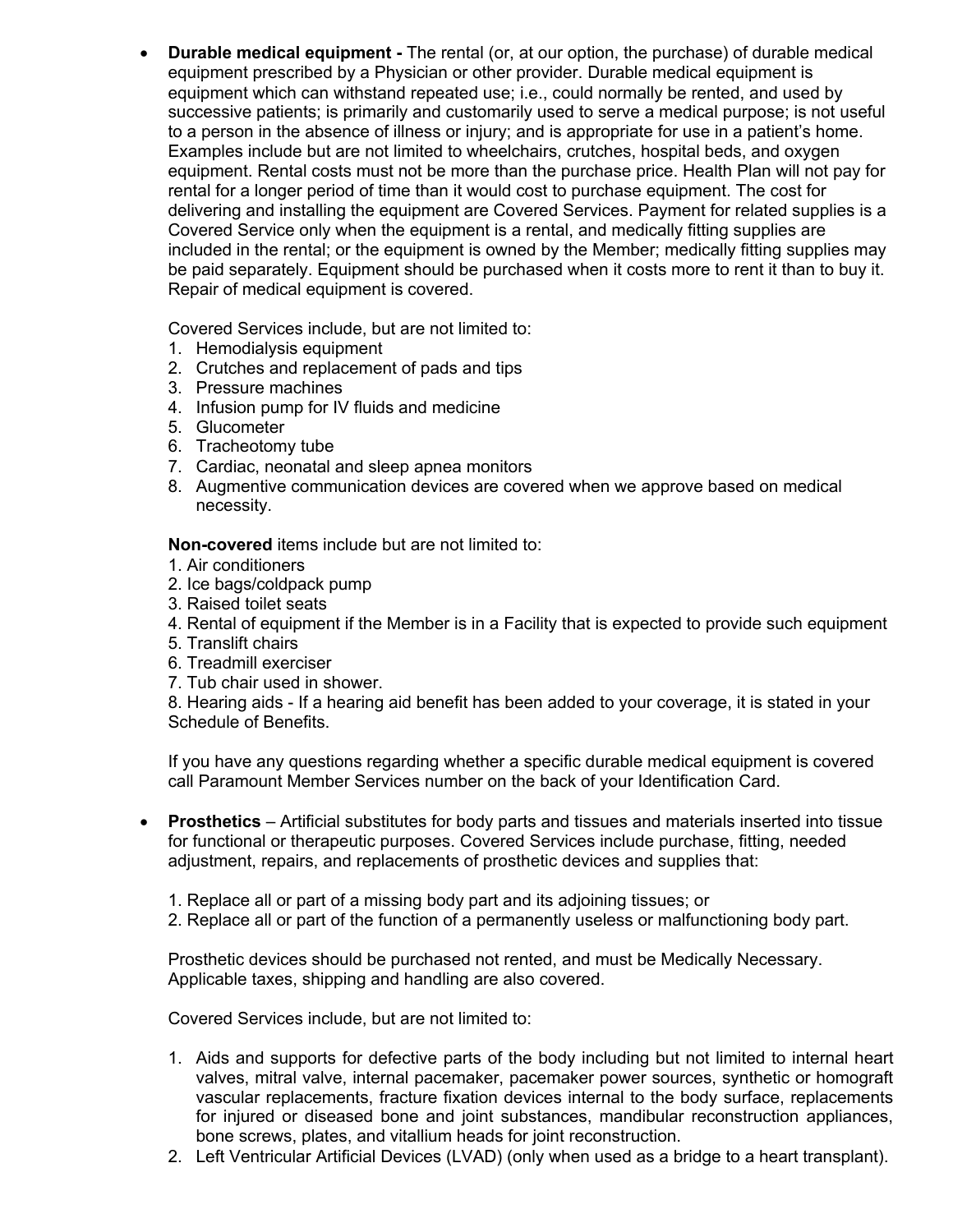- 3. Breast prosthesis whether internal or external, following a mastectomy, and four surgical bras per Calendar Year, as required by the Women's Health and Cancer Rights Act. Maximums for Prosthetic devices, if any, do not apply.
- 4. Replacements for all or part of absent parts of the body or extremities, such as artificial limbs, artificial eyes, etc.
- 5. Intraocular lens implantation for the treatment of cataract or aphakia. Contact lenses or glasses are often prescribed following lens implantation and are Covered Services. (If cataract extraction is performed, intraocular lenses are usually inserted during the same operative session). Eyeglasses (for example bifocals) including frames or contact lenses are covered when they replace the function of the human lens for conditions caused by cataract surgery or injury; the first pair of contact lenses or eyeglasses are covered. The donor lens inserted at the time of surgery are not considered contact lenses, and are not considered the first lens following surgery. If the injury is to one eye or if cataracts are removed from only one eye and the Member selects eyeglasses and frames, then reimbursement for both lenses and frames will be covered.
- 6. Cochlear implant.
- 7. Colostomy and other ostomy (surgical construction of an artificial opening) supplies directly related to ostomy care.
- 8. Restoration prosthesis (composite facial prosthesis)
- 9. Wigs (the first one following cancer treatment, not to exceed one per Calendar Year).

Non-covered Prosthetic appliances include but are not limited to:

- 1. Dentures, replacing teeth or structures directly supporting teeth.
- 2. Dental appliances.
- 3. Such non-rigid appliances as elastic stockings, garter belts, arch supports and corsets.
- 4. Artificial heart implants.
- 5. Wigs (except as described above following cancer treatment).
- 6. Penile prosthesis in men suffering impotency resulting from disease or injury.

If you have any questions regarding whether a specific prosthetic is covered call Paramount Member Services number on the back of your Identification Card.

• **Orthotic devices -** Covered Services are the initial purchase, fitting, and repair of a custom made rigid or semi-rigid supportive device used to support, align, prevent, or correct deformities or to improve the function of movable parts of the body, or which limits or stops motion of a weak or diseased body part. The cost of casting, molding, fittings, and adjustments are included. Applicable tax, shipping, postage and handling charges are also covered. The casting is covered when an orthotic appliance is billed with it, but not if billed separately.

Covered orthotic devices include, but are not limited to, the following:

- 1. Cervical collars.
- 2. Ankle foot orthosis.
- 3. Corsets (back and special surgical).
- 4. Splints (extremity).
- 5. Trusses and supports.
- 6. Slings.
- 7. Wristlets.
- 8. Built-up shoe.
- 9. Custom made shoe inserts.

Orthotic appliances can be replaced once per year per Member when Medically Necessary in the Member's situation. However, additional replacements will be allowed for Members under age 18 due to rapid growth, or for any Member when an appliance is damaged and cannot be repaired.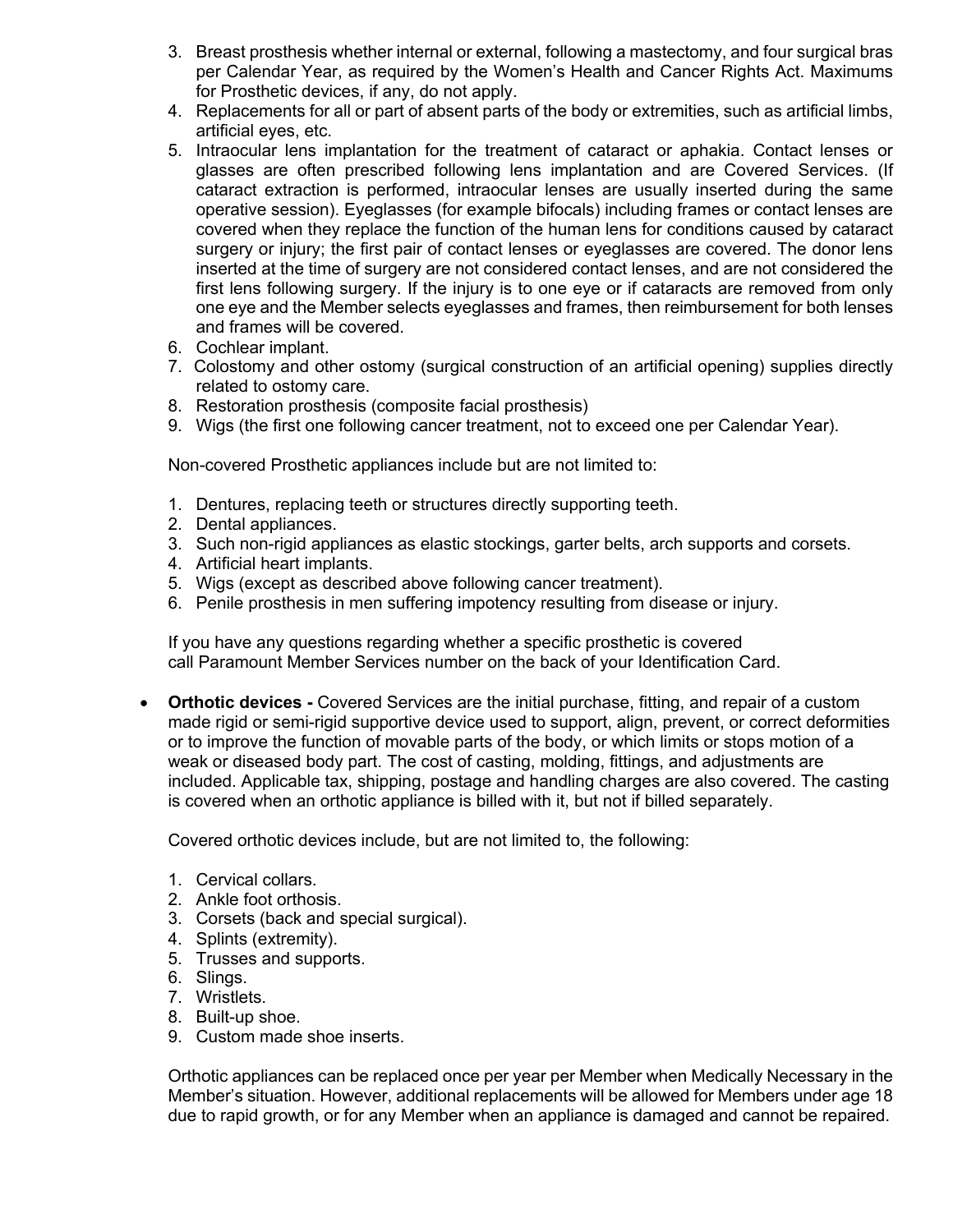Non-Covered Services include but are not limited to:

- 1. Orthopedic shoes (except therapeutic shoes for diabetics).
- 2. Foot support devices, such as arch supports and corrective shoes, unless they are an integral part of a leg brace.
- 3. Standard elastic stockings, garter belts, and other supplies not specially made and fitted (except as specified under Medical Supplies).
- 4. Garter belts or similar devices.

If you have any questions regarding whether a specific orthotic is covered call the Paramount Member Services number on the back of your Identification Card.

## **15. Outpatient Services**

Outpatient Services include facility, ancillary, facility use, and professional charges when given as an Outpatient at a Hospital, Alternative Care Facility, Retail Health Clinic, or other provider as determined by the Health Plan. These facilities include a non-Hospital site providing Diagnostic and therapy services, surgery, or rehabilitation, or other provider facility as determined by Paramount. Professional charges only include services billed by a Physician or other professional.

When Diagnostic Services or Other Therapy Services (chemotherapy, radiation, dialysis, inhalation, or cardiac rehabilitation) is the only Outpatient Services charge, no Copayment is required if received as part of an Outpatient surgery. Any Coinsurance will still apply to these services.

## **For Emergency Accident or Medical Care** refer to **Section III, What To Do For Urgent Care Or Emergency Medical Conditions** of this Certificate of Coverage.

## **16. Physician Home Visits and Office Services**

Covered Services include care provided by a Physician in their office or your home. Refer to the sections titled "Preventive Health Services", "Maternity Care", "Home Care Services" and "Behavioral Health Services for services covered by the Health Plan. For emergency care refer to **Section III, What To Do For Urgent Care Or Emergency Medical Conditions** of this Certificate of Coverage.

**Office visits** for medical care and consultations to examine, diagnose, and treat an illness or injury performed in the Physician's office. Office visits also include allergy testing, injections and serum. When allergy serum is the only charge from a Physician's office, no Copayment is required. Coinsurance is not waived. Please reference exclusion 8(e) for additional information.

**Home Visits** for medical care and consultations to examine, diagnose, and treat an illness or injury performed in your home.

**Diagnostic Services** when required to diagnose or monitor a symptom, disease or condition.

**Surgery and Surgical Services** (including anesthesia and supplies). The surgical fee includes normal post-operative care.

**Therapy Services** for physical medicine therapies and other therapy services when given in the office of a Physician or other professional provider.

**Telemedicine Services.** Covered Services include a medical consultation through synchronous or asynchronous information and communication technology by a Health Care Professional. This Plan will cover Telemedicine Services on the same basis and to the same extent that the Plan provides coverage for in-person health care services. Please reference exclusion 8(e) for additional information.

For the purpose of this provision, "Health Care Professional" means any of the following: a Physician licensed to practice medicine and surgery, osteopathic medicine and surgery, or podiatric medicine and surgery; a licensed physician assistant; an advanced practice registered nurse.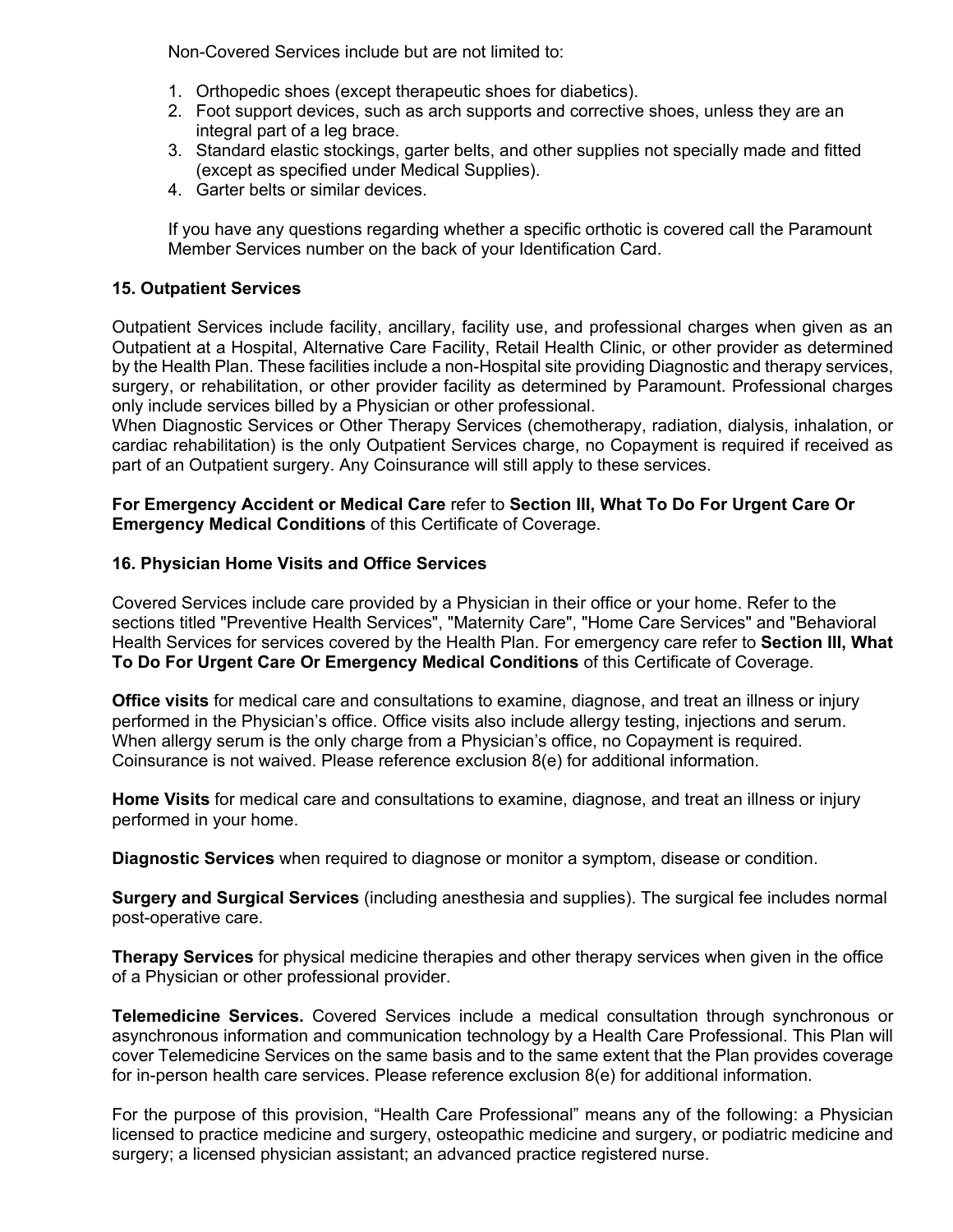**ProMedica OnDemand Visit:** ProMedica OnDemand allows you and your Dependents to have a live video visit via webpage or mobile device with a board-certified Provider 24 hours a day, 7 days a week, and 365 days a year. This service is ideal for conditions such as allergies, cold and flu, pinkeye, and rash. Refer to your Schedule of Benefits for an explanation of how this benefit is covered. To sign up or download the mobile device application, please visit https://www.promedica.org/Pages/medicalservices/ondemand/default.aspx.

# **17. Prescription Drug Benefits**

## **See the Schedule of Benefits for any applicable Deductible, Coinsurance, Copayment, and Benefit Limitation information.**

## **Pharmacy and Therapeutics (P&T) Committee**

The Plan has a P&T Working Group, a committee consisting of Health Care Professionals, including but not limited to local pharmacists, and Physicians. The purpose of this committee is to assist in determining clinical appropriateness of drugs; determining the tier assignments of drugs; and advising on programs to help improve care. Such programs include, but are not limited to, drug utilization programs, Prior Authorization criteria, therapeutic conversion programs, cross-branded initiatives, drug profiling initiatives, etc.

Paramount's P&T reviews and approves Paramount's Formulary annually. However, formulary management may be delegated to the Pharmacy Benefit Manager (PBM). When formulary management is delegated, the initial formulary is approved by Paramount's P&T, but ongoing formulary changes throughout the year are reviewed and approved by the PBM's P&T committee or other clinical working group that handles the delegated function of formulary management.

#### **Pharmacy Benefits Manager**

The pharmacy benefits available to you under this Certificate of Coverage are administered by our Pharmacy Benefits Manager (PBM). The PBM is a company with which the Plan contracts to administer your pharmacy benefits. The PBM has a nationwide network of retail pharmacies and a Mail Service pharmacy.

Example services that the PBM provides include managing a network of retail pharmacies, operating a Mail Service pharmacy and prescription drug claims processing. The PBM, in consultation with the Health Plan, also provides services to promote and enforce the appropriate use of pharmacy benefits. These services can include reviews for possible excessive use, recognized and recommended dosage regimens, and Drug interaction screenings.

#### **Covered Prescription Drug Benefits**

A valid prescription is required to obtain all prescription drug benefits. Prescription Drugs, unless otherwise stated, must be Medically Necessary and not Experimental/Investigative, in order to be Covered Services. For certain Prescription Drugs, the prescribing Physician may be asked to provide additional information before the Health Plan can determine Medical Necessity. The Health Plan can establish quantity and/or age limits for specific Prescription Drugs which the PBM will administer. Covered Services will be limited based on Medical Necessity, quantity and/or age limits established by the Health Plan, or utilization guidelines.

- FDA approved Prescription Legend Drugs.
- FDA approved Specialty Drugs.
- Injectable insulin and syringes used for administration of insulin.
- Contraceptive devices, oral immunizations, and biologicals, although they are legend drugs may be payable as medical supplies based on where the service is performed or the item is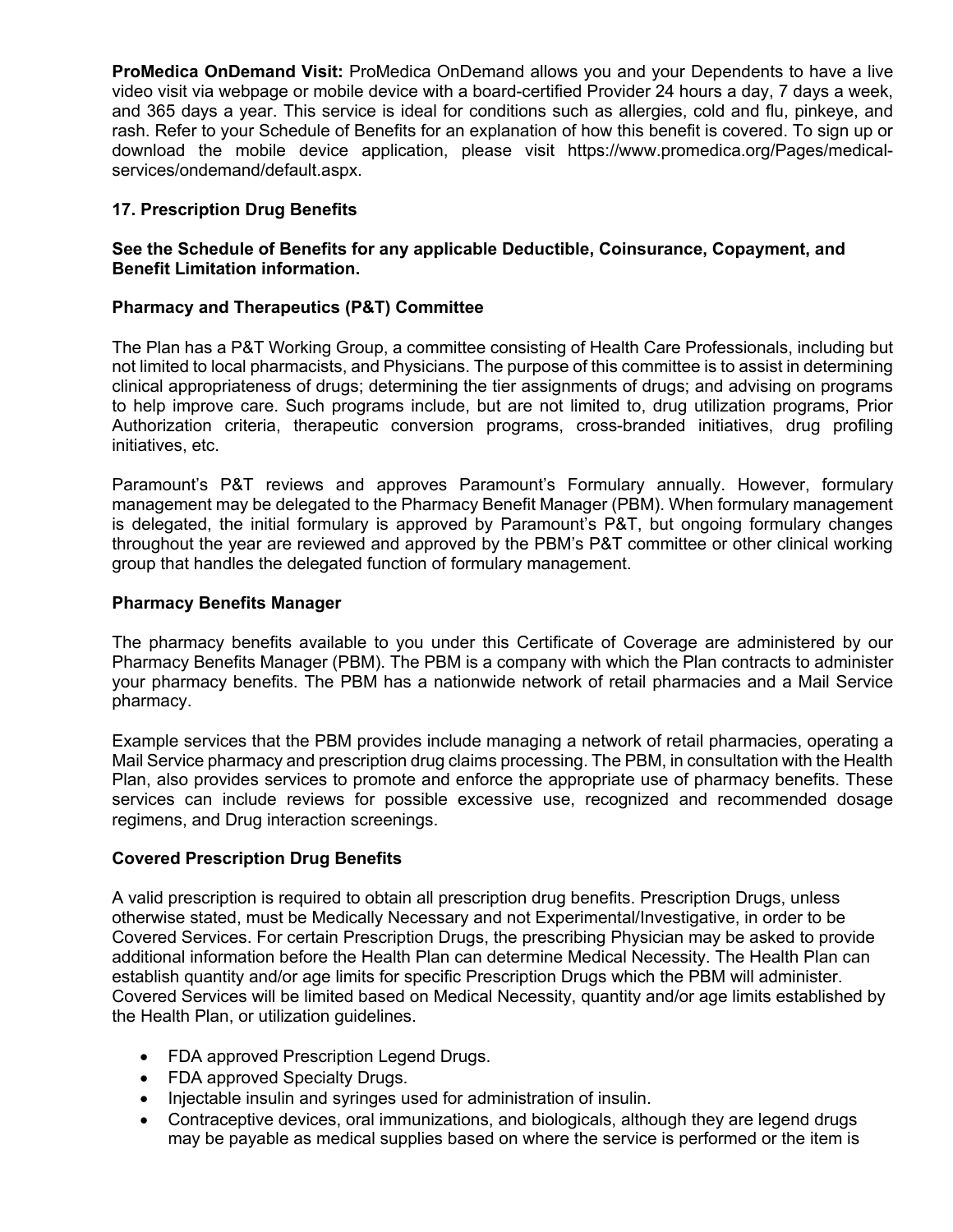obtained. If such items are over-the-counter drugs, devices or products, they are not Covered Services unless prescribed by a Physician and covered as a preventive service, as required by federal and state law.

• Off label use of FDA approved drugs as defined in ORC 1751.66. Paramount shall not limit or exclude coverage for any drug approved by the United States Food and Drug administration on the basis that the drug has not been approved by the United States Food and Drug administration for the treatment of the particular indication for which the drug has been prescribed, provided the drug has been recognized as safe and effective for treatment of that indication in one or more of the standard medical reference compendia adopted by the United States Department of Health and Human Services.

# **Non Covered Prescription Drug Benefits (please also see NON-COVERED SERVICES AND EXCLUSIONS in this Certificate of Coverage):**

The following exclusions apply:

- 1. Unless otherwise specified in your Schedule of Benefits, durable medical equipment, therapeutic devices, support garments; and other supplies or substances which may be obtained without a prescription;
- 2. Prescription Drugs or Refills in excess of either the quantity or days supply indicated on the prescription. For any prescription that is filled before the designated days supply on the previous fill has been exhausted, the Member will be responsible for full cost of the prescription.
- 3. Dietary supplements and some prescription vitamins (other than prenatal vitamins or those mandated by PPACA guidelines);
- 4. Prescription Drugs used for cosmetic purposes such as: drugs used to decrease wrinkles, drugs to promote hair growth, and drugs to control perspiration;
- 5. Drugs for weight loss including diet pills and appetite suppressants;
- 6. Drugs that do not require a prescription for dispensing known as "Over-the-Counter" drugs unless approved by the Plan;
- 7. Any prescription products that are not FDA approved medications or are labeled as Experimental/Investigational. This includes prescription devices;
- 8. Prescription Drugs used to enhance athletic or sexual performance;
- 9. Compounded medications are not covered when a similarly equivalent product is available commercially, when the active ingredients do not require a Prescription, or there is insufficient evidence to prove the specific formulation is safe and effective. The Plan will not pay any preparation fee for compounded medications;
- 10. Any Prescription Drug which is determined to have been abused or otherwise misused by a Member;
- 11. Any claim for Prescription Drug(s) submitted to the Plan or the PBM for reimbursement more than one (1) year from the date the Prescription Drug was dispensed will not be eligible for reimbursement;
- 12. Prescription Drugs for which the cost is recoverable under any workers' compensation or occupations disease law or any federal or state agency or any drug for which no or substantially discounted charge is made;
- 13. Prescription Drugs that are prescribed, dispensed or intended for use during a hospital inpatient or skilled nursing facility stay;
- 14. Non-Formulary Prescription Drugs unless determined to be Medically Necessary through the Non–formulary Exceptions process;
- 15. Prescription Drugs obtained from Non-Participating Pharmacies.
- 16. Growth hormones for growth and development unless Medically Necessary and covered according to your Schedule of Benefits;
- 17. Any drugs or devices used for treatment of male/female sexual dysfunction including but not limited to erectile dysfunction, delayed ejaculation, anorgasmia and decreased libido;
- 18. Fertility drugs unless otherwise stated in your Schedule of Benefits.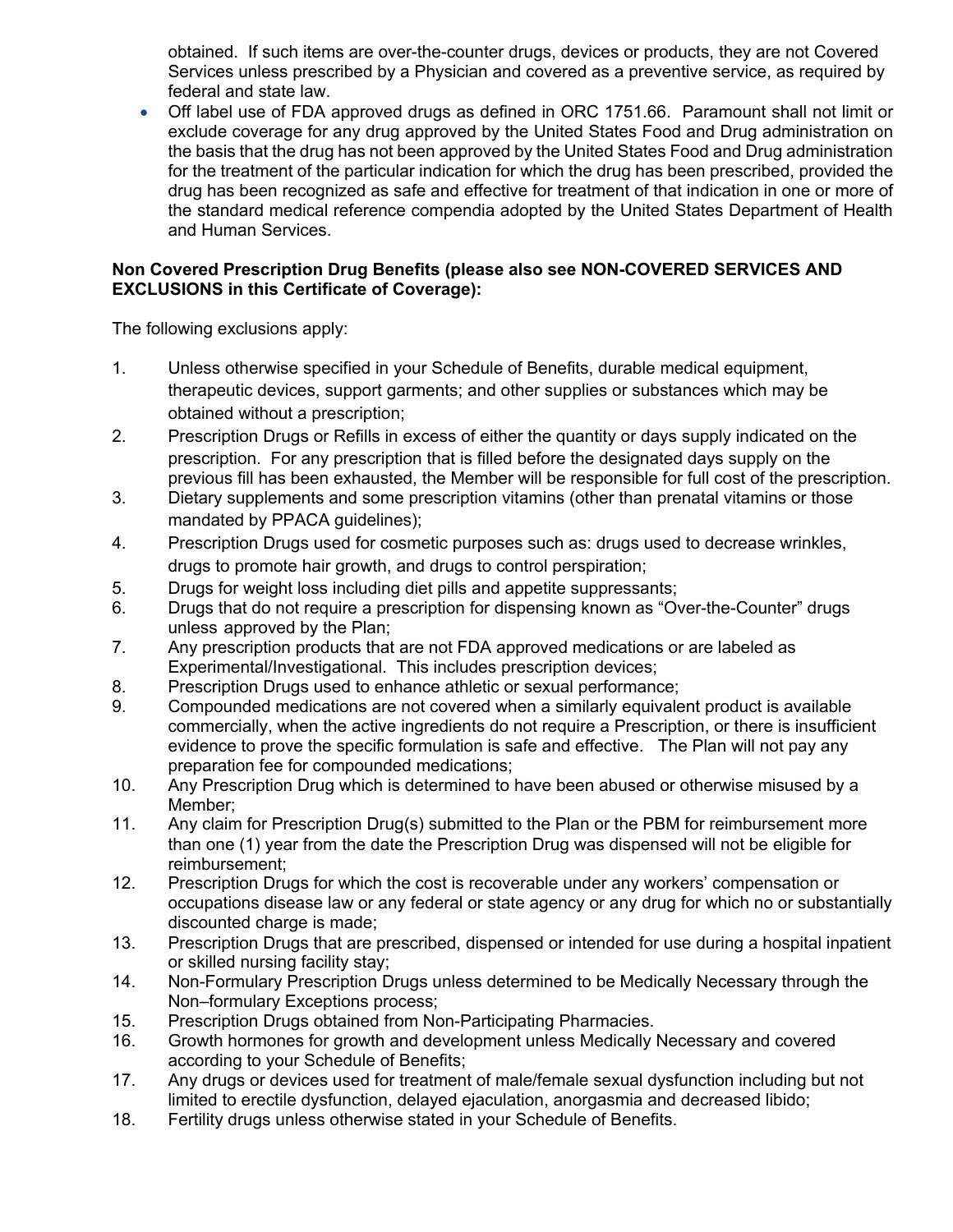#### **How to Obtain Prescription Drug Benefits**

**Participating Pharmacy** – Present your written Prescription Order from your Physician, and your Identification Card to the pharmacist at a Participating Pharmacy. The Pharmacy will file your claim for you. You will be charged at the point of purchase for applicable Deductible and/or Copayment/Coinsurance amounts. If you do not present your Identification Card, you will have to pay the full retail price of the prescription. If you do pay the full charge, ask your pharmacist for an itemized receipt and submit it to Paramount with a written request for refund. Prior Authorization and limitations to coverage will still apply prior to refunds.

**CVS Mail Order Pharmacy** – Refer to your Schedule of Benefits for Mail Service coverage. If you have Mail Service coverage, you will need to complete a patient profile with the appropriate pharmacy. You may mail written prescriptions from your Physician, or have your Physician fax the prescription to the Mail Service. You will need to pay the applicable Deductible, Coinsurance and/or Copayment amounts to the Mail Service when you request a prescription or refill. Not all drugs are covered through the Mail Service pharmacy. Some drugs, such as controlled substances or specialty medications, are limited by the Plan. For information about limitations and availability of coverage, you may contact Paramount Member Services at the phone number printed on the back of your card.

CVS Maintenance Choice (90-day) Pharmacy Program - The Maintenance Choice program is for prescription drugs taken continuously to manage chronic or long-term conditions, such as high blood pressure, asthma, diabetes, or high cholesterol. After two 30-day fills of a prescription medication that is on the CVS Maintenance Choice list, the prescription must be filled for a 90-day supply at either CVS Caremark mail order or a CVS retail store. Members may obtain a list of the CVS Maintenance Choice medications by calling the Paramount Member Services telephone number on the back of their Identification Card, or by reviewing the list on the internet at www.paramount insurancecompany.com.

#### **Specialty Pharmacy Network**

Paramount's specialty pharmacy network is available to Members who use Specialty Drugs. Members may obtain a printed list of the specialty Participating Pharmacies, and covered Specialty Drugs, by calling the Paramount Member Services telephone number on the back of their Identification Card, or by reviewing the lists on the internet at www.paramountinsurancecompany.com.

## **Days Supply**

The number of days supply of a Drug which you receive can be limited based upon the type of pharmacy and specific medication. The days supply limit applicable to Prescription Drug coverage is shown in the Schedule of Benefits.

#### **Payment of Benefits**

The amount of benefits paid by Paramount is based upon the type of pharmacy from which you receive the Covered Services. It is also based upon which Tier we have classified the Prescription Drug or Specialty Drug, days supply, covered Additional Benefits and Programs, and Special Promotions.

The amounts for which you are responsible and the applicable number of days supply are shown in the Schedule of Benefits. Your Copayment(s), Coinsurance and/or Deductible amounts will not be reduced by any discounts, rebates or other funds received by the PBM and/or the Health Plan from Drug manufacturers or similar vendors.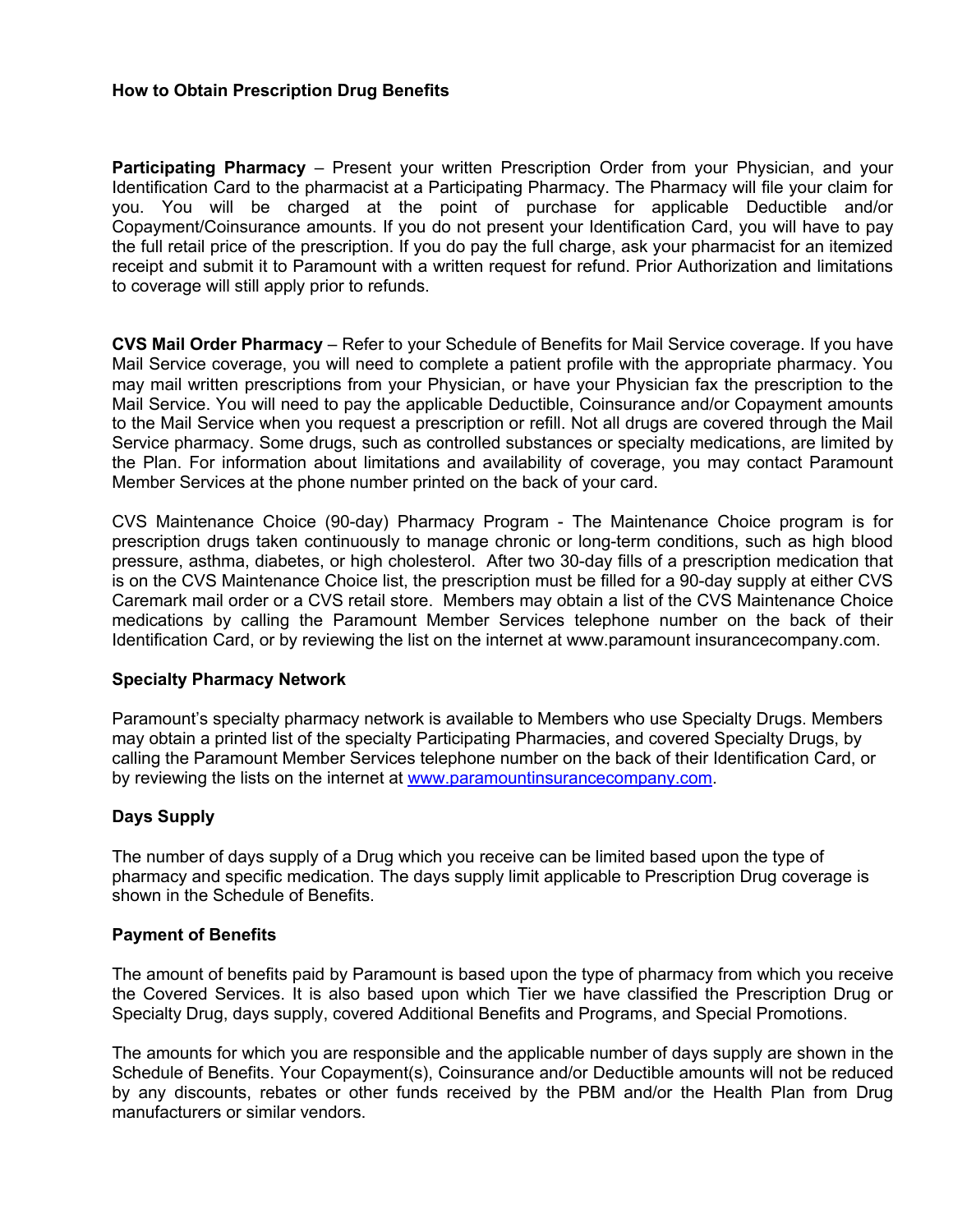No payment will be made by Paramount for any Covered Service unless the negotiated rate exceeds any applicable Deductible and/or Copayment/Coinsurance for which you are responsible.

#### **Deductible/Coinsurance/Copayment**

Each Prescription Order may be subject to a Deductible and Coinsurance/Copayment. The Coinsurance/Copayment may be dependent on the Covered Drug's Formulary placement and days supply of medication. If the Prescription Order includes more than one covered Drug, a separate Coinsurance/Copayment will apply to each covered Drug. Your Prescription Drug Coinsurance/Copayment will be the lesser of your Copayment/Coinsurance amount or the cost of the Drug. Please see the Schedule of Benefits for any applicable Deductible and Coinsurance/Copayment.

#### **Formulary**

A Formulary is a list of drugs that are covered by the Plan under a Member's prescription drug benefits. Members can obtain a copy of the Plan's Formulary by calling the Paramount Member Services telephone number on the back of their ID card, or by reviewing an electronic copy on the internet at www.paramountinsurancecompany.com. The Formulary list is subject to periodic review and amendment. Inclusion of a Drug or related item on the covered Prescription Drug list is not a guarantee of coverage.

#### **Tier and Formulary Assignment Process**

Your Copayment/Coinsurance amount varies based on how the Prescription Drug, including covered Specialty Drugs, has been classified by the Plan's formulary and the type of Copayment/Coinsurance tier structure per the Schedule of Benefits.

The determination of tiers and formulary assignment is made by a P&T Committee based upon clinical information, treatment options, and Drug costs relative to other Drugs used to treat the same or similar condition.

We retain the right at our discretion to determine coverage for dosage formulations in terms of covered dosage administration methods (for example, by mouth, injections, topical, or inhaled) and may cover one form of administration and exclusion or place other forms of administration in another tier.

## **6-Tier Copayment**

Refer to the Schedule of Benefits for exceptions that apply to drugs subject to Additional Benefits and Programs.

- **Tier 1** Preferred Generic Prescription Drugs have the lowest Coinsurance or Copayment.
- **Tier 2** Non-Preferred Generic Prescription Drugs will have a higher Coinsurance or Copayment than those in Tier 1.
- **Tier 3** Preferred Brand Prescription Drugs will have a higher Coinsurance or Copayment than those in Tier 2.
- **Tier 4** Non-Preferred Brand Prescription Drugs will have a higher Coinsurance or Copayment than those in Tier 3.
- **Tier 5** Preferred Specialty Prescription Drugs will have a higher Coinsurance or Copayment than those in Tier 4.
- **Tier 6** Non-Preferred Specialty Prescription Drugs will have the highest Coinsurance or Copayment.

## **DAW Status**

Dispense As Written (DAW) is a designation that you may request at the pharmacy or that your prescriber may make on your prescription. DAW requires the pharmacy to dispense the exact product that was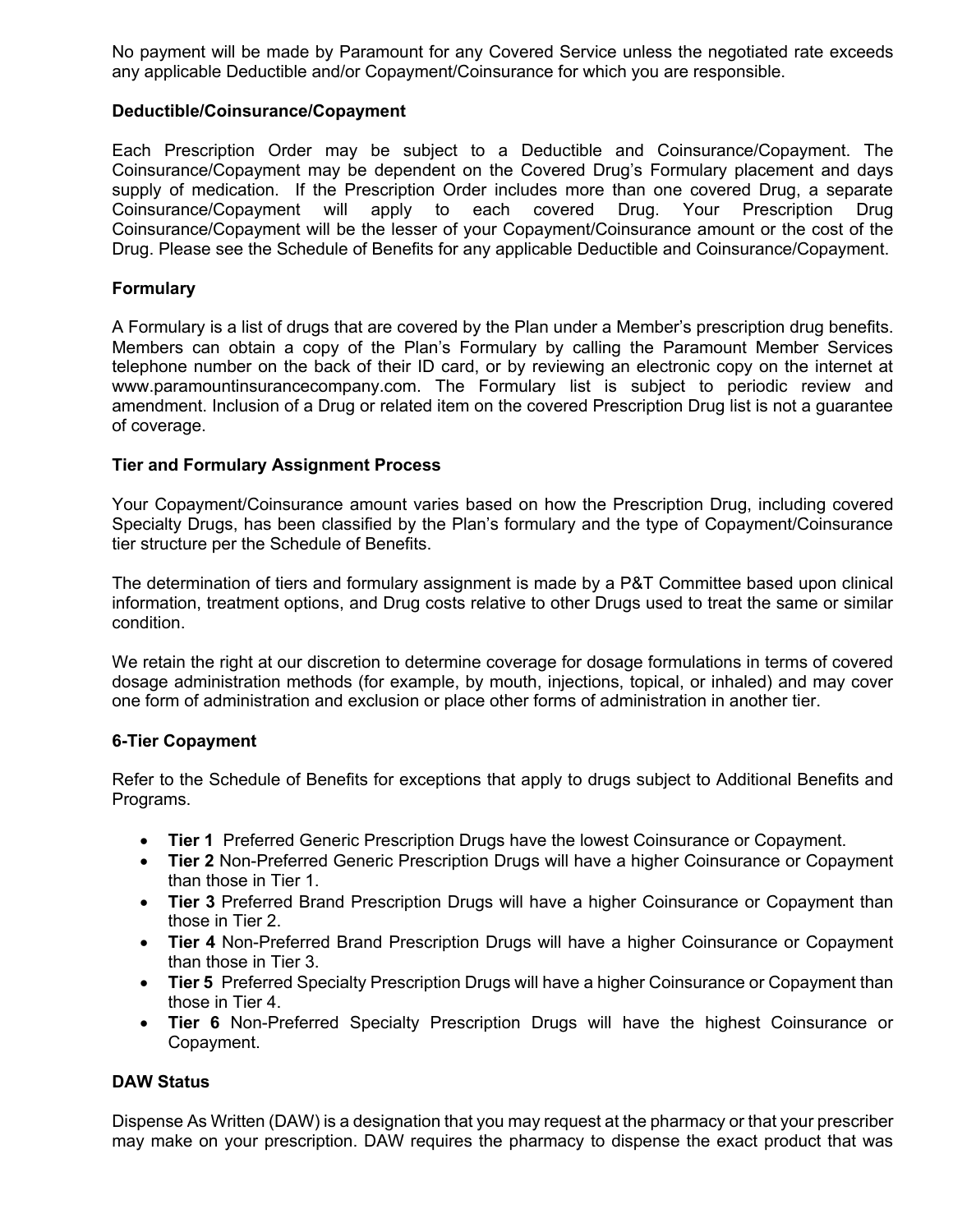written by the prescriber and no substitutions may be made. Refer to your Schedule Of Benefits for an explanation of how these drugs are covered.

#### **Prior Authorization**

Prior Authorization will be required for certain Prescription Drugs (or for the prescribed quantity of a particular Drug). Prior Authorization helps promote appropriate use of dangerous drugs and enforcement of guidelines for Prescription Drug benefit coverage. At the time you fill a prescription at a Participating Pharmacy, the pharmacist is informed of the Prior Authorization requirement through the pharmacy's computer system. The PBM uses pre-approved edits, with criteria developed by a Pharmacy and Therapeutics (P&T) Committee which is reviewed and adopted by Paramount. Prescribers or pharmacies should contact Paramount with information to determine whether Prior Authorization should be granted. We communicate the results of the decision to your Provider.

Prior Authorization is required for coverage of an opioid analgesic prescription for chronic pain. Refer to Prescription Drug Benefits in Section IV of the Certificate of Coverage, for the Prior Authorization process. Prior Authorization is not required for coverage of an opioid analgesic prescribed for the treatment of chronic pain, when the drug is prescribed under one of the following circumstances: (a) To an individual who is a hospice patient in a hospice care program; (b) To an individual who has been diagnosed with a terminal condition but is not a hospice patient in a hospice care program; (c) To an individual who has cancer or another condition associated with the individual's cancer or history of cancer.

Paramount will contact a Member by mail when the Member fills a prescription for certain opioid medications if that Member has not filled a similar prescription in the previous six months. This letter is developed in coordination with Paramount's Pharmacy Benefit Manager to describe the risks and benefits of opioid use and educates the Member on how to dispose of unused opioids safely. This communication is intended to help prevent the development of opioid dependency by our Members. For additional information on opioid education, you may call Paramount Member Services at the number on the back of your identification card.

To identify Members who may be dependent on opioids and to intervene appropriately when a Member's opioid use may require care coordination, Paramount's case management clinical team regularly reviews pharmacy and claims data against other criteria associated with high-risk opioid use. Case management clinical team members may contact a Member identified through this effort by telephone to offer case management services which include referral to appropriate providers and community resources, education regarding medical and behavioral health conditions and coordination of care between providers. The care management team is a multi-disciplinary group of clinical case managers, pharmacists, Physicians, social workers and other behavioral health professionals, who can interact with Participating Providers and pharmacists to help them treat opioid-use disorder more effectively.

Participating Providers will treat opioid-use disorder with a monitored drug and therapy protocol called medication assisted treatment. To facilitate prompt treatment of opioid-use disorder, most medication assisted treatment does not require Prior Authorization. Paramount's limits on medication assisted treatment are related only to quantity or duration or to potentially disqualifying conditions.

Prior Authorization for Prescription Drugs for treatment of opioid-use disorder will be expedited.

For a list of the current Drugs requiring Prior Authorization, please contact the Paramount Member Services telephone number on the back of your ID card or review the medication formulary on Paramount's website. This list is subject to periodic review and amendment. Inclusion of a Drug or related item on the list is not a guarantee of coverage under your Handbook. Refer to the Covered Prescription Drug benefit sections in this Certificate of Coverage for information on coverage, limitations and exclusions. Your Provider or Pharmacist may check with Paramount to verify covered Prescription Drugs, any quantity and/or age limits, or applicable Brand or Generic Drugs recognized under the Health Plan.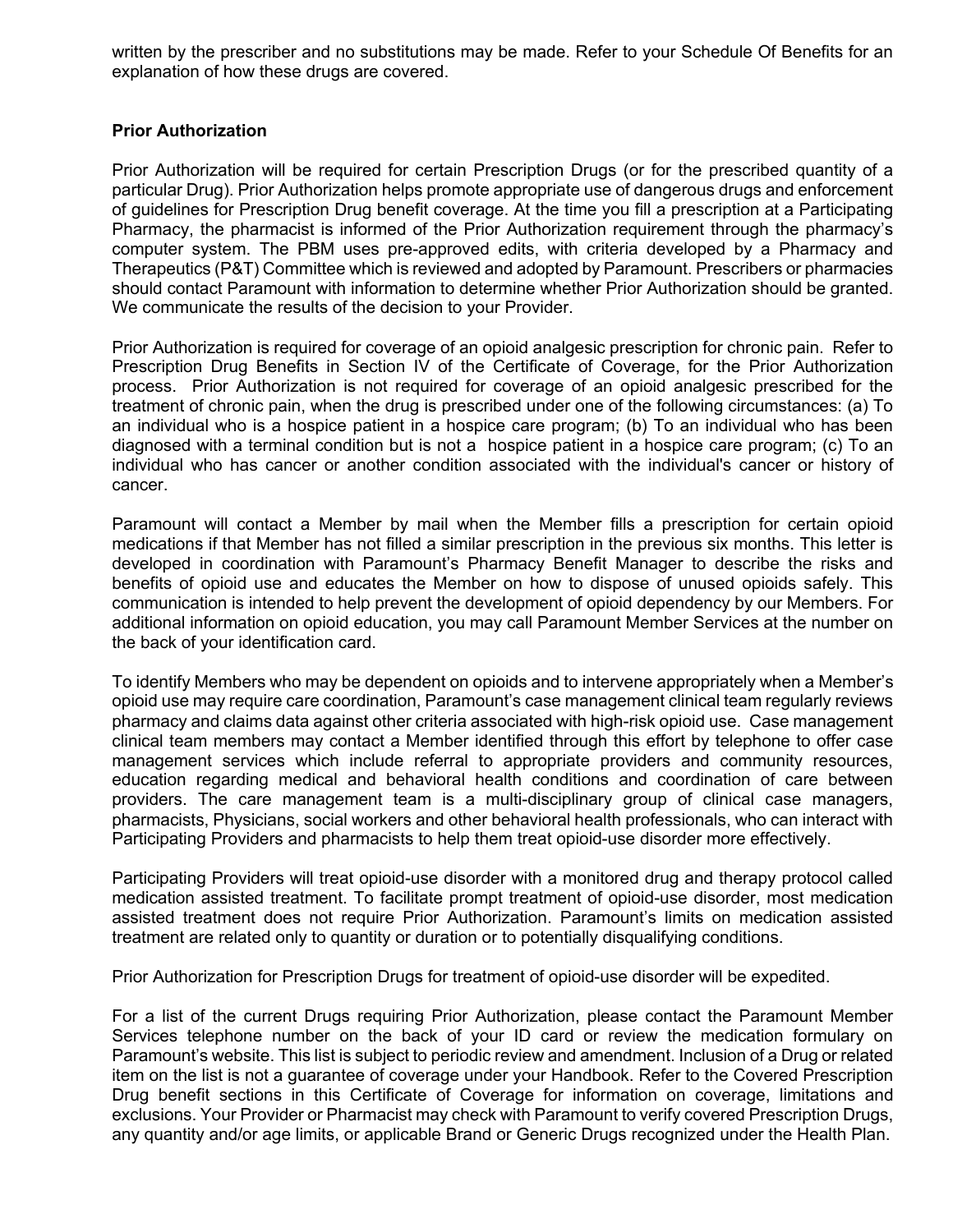Refer to the Standard and Expedited Review for Prior Authorization, Step Therapy Exceptions, and Nonformulary Exceptions for details of the process.

A rejected claim at the pharmacy does not constitute coverage denial. If a claim rejects at the pharmacy, you can initiate the Prior Authorization process by asking the pharmacist to initiate the Prior Authorization process electronically or by asking your provider to submit a Prior Authorization request to Paramount. If you pay for the prescription prior to review, Paramount will conduct a Retrospective Review to determine if the prescribed medication was Medically Necessary. Coverage will be approved if the following are determined to be true:

- a. The patient was eligible under the Plan at the time of dispensing;
- b. The medication is covered under the Plan;
- c. The medication meets the standards for Medical Necessity and Prior Authorization criteria.

A request for coverage will not be denied based solely on the fact that a Prior Authorization was not obtained prior to dispensing. If you paid for the prescription and the review results in determining the above criteria are met for coverage, You can request the pharmacy reverse and reprocess the claim to be reimbursed or submit a receipt to Paramount for paper claim reimbursement. Reimbursed amount will be the difference between the total amount paid at the time of dispensing and any Member cost share owed according to Member benefits.

You are responsible for all charges for prescriptions Paramount determines are not Medically Necessary. The member or an Authorized Representative will have the right to submit an appeal if the Prior Authorization request is denied. Please see the **Internal Claims and Appeals Procedures and External Review** section of this certificate.

# **Step Therapy**

Step therapy is a protocol that requires a Member to use other medication(s) before a certain prescribed medication is authorized. Paramount monitors some Prescription Drugs to control utilization, to ensure that appropriate prescribing guidelines are followed, and to help Members access high quality yet cost effective Prescription Drugs. If a Physician decides that the prescribed medication is Medically Necessary, a Step Therapy exception request can be submitted. Refer to the Standard and Expedited Review for Prior Authorization, Step Therapy Exceptions, and Non-formulary Exceptions for details of the process.

## **Quantity Limits**

Quantity limits are limits on the amount of a drug that may be covered for reasons of safety and/or dose optimization. Quantity limits may apply when medical literature, clinical best practice and/or the FDA has established a maximum dosage as a safe limit. Quantities that exceed these safe limits are not a covered benefit. Dose optimization is limits on the quantity of a certain dose of medication in order to promote using the recommended quantity of drug per dosages available.

## **Specialty Drug Program**

Specialty Drugs are reviewed and designated through the Plan's P&T Committee. They will have the highest Coinsurance or Copayment and will contain Specialty and Injectable medications. Characteristics of Specialty Drugs are:

- Generally high-cost drugs prescribed for rare or complex, ongoing medical conditions.
- May be injectable, infused, oral, or inhaled drugs which typically are not stocked at traditional pharmacies due to unique storage, shipment, or dispensing requirements.
- Often they require close supervision and monitoring by a Physician or another trained healthcare professional.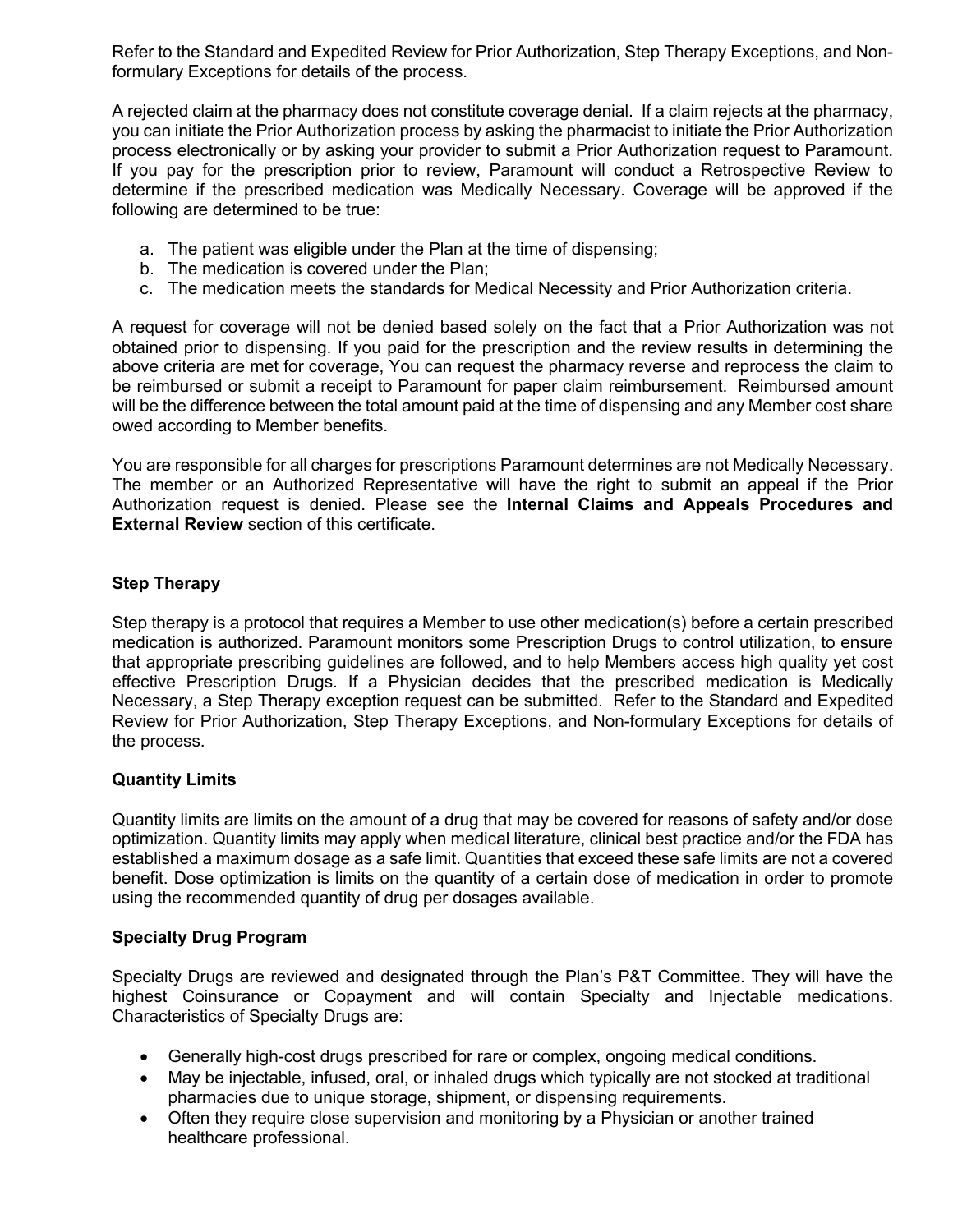Members may obtain a list of the specialty network pharmacies, and covered Specialty Drugs, by calling the Paramount Member Services telephone number on the back of their Identification Card, or by reviewing the lists on the internet at www.paramountinsurancecompany.com.

#### **Oral Chemotherapy**

This Plan shall not provide coverage or impose Cost Sharing for a prescribed, orally administered cancer medication on a less favorable basis than the coverage it provides or Cost Sharing it imposes for intravenously administered or injected cancer medications.

#### **Standard & Expedited Review Process for Prior Authorization, Step Therapy Exceptions and Nonformulary Exceptions**

A Member or Physician can request and gain access to clinically appropriate drugs that are not on the formulary, are subject to a Step Therapy Protocol or are subject to Prior Authorization. A rejected claim at the pharmacy does not constitute coverage denial. If a claim rejects at the pharmacy, you can initiate a coverage exception request in the same manner as a Prior Authorization request and Paramount will review for medical necessity. Refer to the Prior Authorization for Prescription Drug section for details. However, if your Physician recommends a particular contraceptive service or FDA approved contraceptive item based on medical necessity, Paramount will defer to the determination of the Physician and cover that particular service or item without Cost Sharing.

A standard Prior Authorization or exception request can be submitted in non-Exigent Circumstances and receive a decision within 3 business days of a request. For expedited requests based on Exigent Circumstances determination and notification will be provided no later than 24 hours following receipt of the request. If a medication is approved, it will be approved for a 12 month duration or until your benefit eligibility changes. Non-chronic medications, controlled substances, medications with a typical treatment duration of less than a year, or medications that require safety and efficacy monitoring may initially be given a shorter duration of approval. Medications that are approved through the Prior Authorization or exception request process will be treated as a Covered Service with Member's cost share applying to the Out-of-Pocket Maximum. If the request for coverage is denied, you have the right to appeal through the appeals process outlined in Section VI, **Internal Claims and Appeals Process and External Review** of this Certificate of Coverage. For more information, or assistance, contact the Paramount Member Services.

Paramount Member Services (419) 887-2525 Toll-Free 1-800-462-3589 TTY (419) 887-2526 TTY Toll-Free 1-888-740-5670

See Section VIII, **TERMS AND DEFINITIONS** for additional information on Exigent Circumstances.

## **Special Promotions**

From time to time we initiate various programs to encourage the use of more cost-effective or clinicallyeffective Prescription Drugs including, but not limited to, Generic Drugs, Mail Service Drugs, over the counter or preferred products. Such programs can involve reducing or waiving Copayments or Coinsurance for certain Drugs or preferred products for a limited period of time.**]**

**18. Preventive Health Services** (More information available in **Terms and Definitions** section of this Certificate of Coverage)

Preventive Health services include, Outpatient services and Office Services. Screenings and other services are covered as preventive care for adults and children with no current symptoms or prior history of a medical condition associated with that screening or service.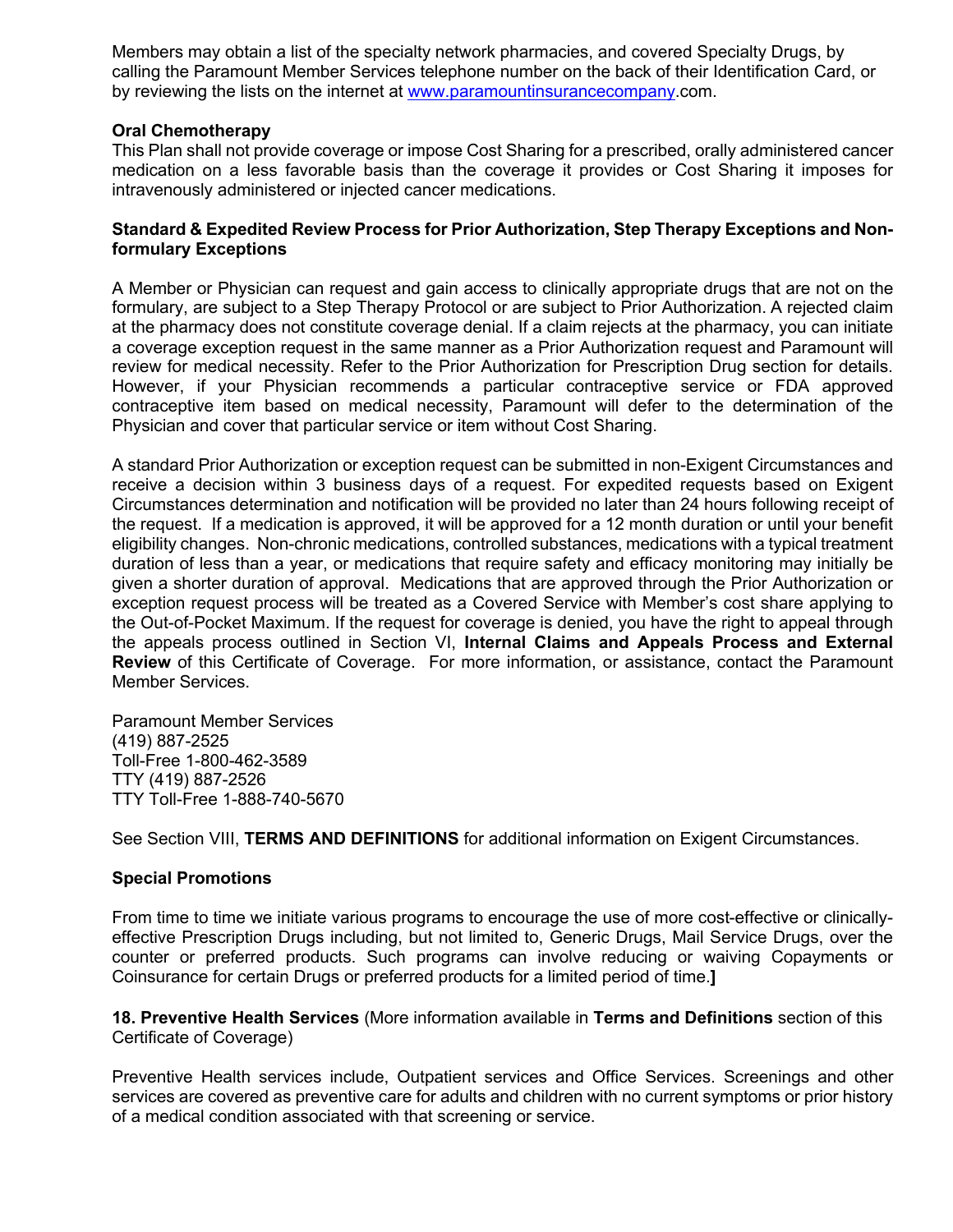Members who have current symptoms or have been diagnosed with a medical condition are not considered to require preventive care for that condition but instead benefits will be considered under the Diagnostic Services benefit.

Preventive Health Services in this section shall meet requirements as determined by federal and state law. Preventive Health Services are covered by this Certificate of Coverage with no Deductible, Copayments or Coinsurance from the Member when provided by a Participating Provider. That means we pay 100% of the Maximum Allowed Amount. These services fall under four broad categories as shown below:

- 1. Services with an "A" or "B" rating from the United States Preventive Services Task Force. Examples of these services are screenings for:
	- a. Breast cancer mammography screenings every 1 to 2 years for women over 40;
	- b. Cervical cancer;
	- c. Colorectal cancer;
	- d. High Blood Pressure;
	- e. Type 2 Diabetes Mellitus;
	- f. Cholesterol;
	- g. Child and Adult Obesity;
	- h. Tobacco Cessation Programs, see below for coverage.
- 2. Immunizations for children, adolescents, and adults recommended by the Advisory Committee on Immunization Practices of the Centers for Disease Control and Prevention;
- 3. Preventive care and screenings for infants, children and adolescents as provided for in the comprehensive guidelines supported by the Health Resources and Services Administration; and
	- 4. Additional preventive care and screening for women provided for in the guidelines supported by the Health Resources and Services Administration including:
		- a. All FDA-approved contraceptive methods, sterilization procedures, and patient education and counseling for all women with reproductive capacity. Prescription coverage includes at least one product for each of the following contraceptive methods: Barrier (diaphragm), implanted devices (IUD), Hormonal (generic orals), and emergency Contraception. (Refer to the Standard and Expedited Review for Prior Authorization, Step Therapy Exceptions, and Non-formulary Exceptions in the prescription drug section for more details.)

b. Breastfeeding support, supplies, and counseling. Benefits for breast pumps are limited to one pump per benefit period.

You may call Paramount Member Services using the number on your ID card for additional information about these services. (or view the federal government's web sites, http://www.healthcare.gov/center/regulations/prevention.html; or http://www.ahrq.gov/clinic/uspstfix.htm; http://www.cdc.gov/vaccines/recs/acip/.)

You will be notified, at least sixty (60) days in advance, if any item or service is removed from the list of eligible services. Eligible services will be updated annually to include any new recommendations or guidelines.

In addition to the services with an "A" or "B" rating from the United States Preventive Services Task Force, Paramount also covers the following services:

• Routine screening mammograms are covered for women between ages 35 and 40 in addition to the breast cancer mammography screening Federal mandate. The maximum cost share a Member between the ages of 35 and 40 will be responsible for will not exceed one hundred thirty percent (130%) of the Medicare reimbursement amount, andthe provider cannot balance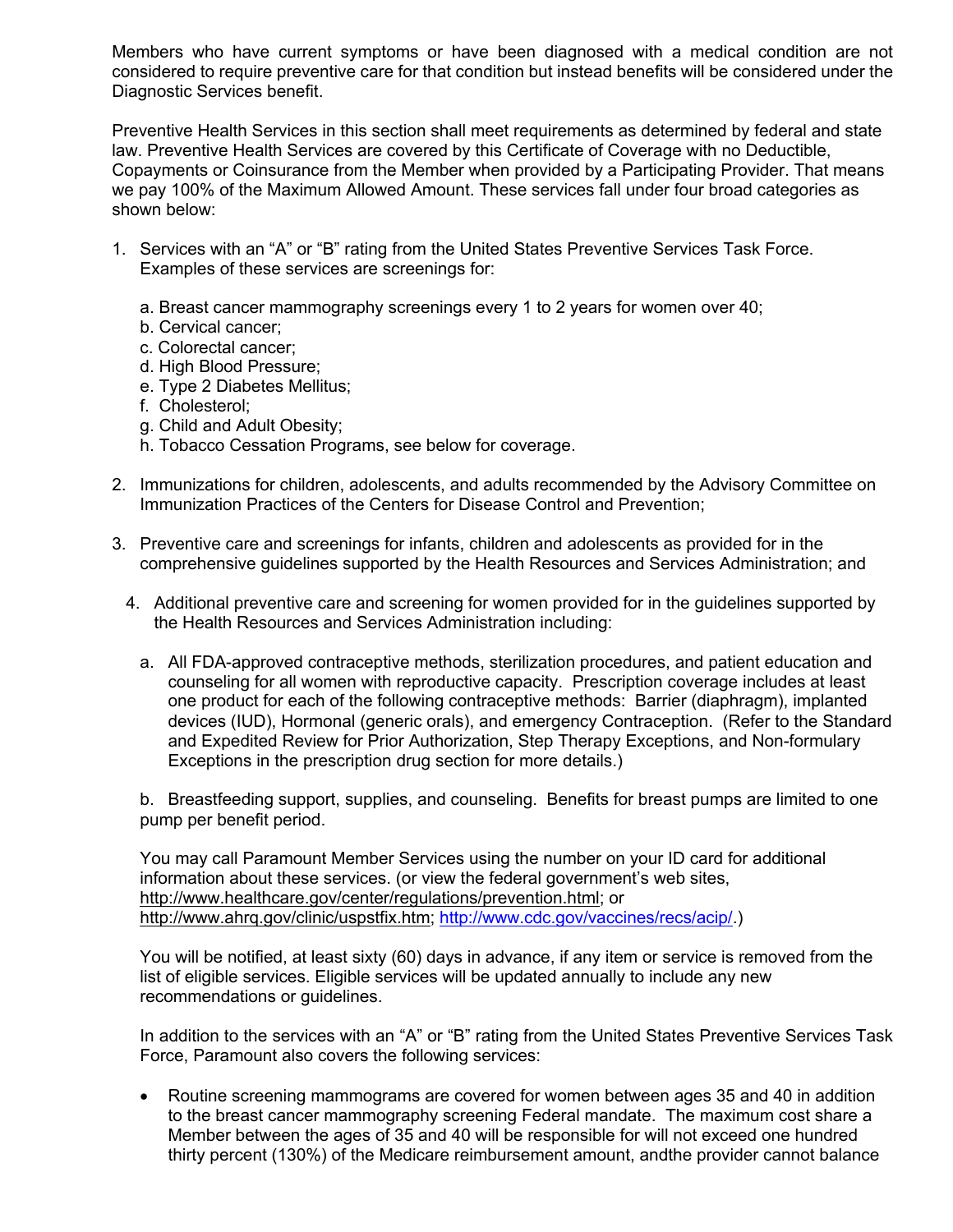bill for the amount exceeding one hundred thirty percent (130%). For a mammography screening under the age of 35 you will be responsible for Cost Sharing.

- Routine hearing screenings
- Routine children's vision screenings

For those who use tobacco products, at least two tobacco cessation attempts per year. For this purpose, covering a cessation attempt includes coverage for:

- 1. Four tobacco cessation counseling sessions of at least 10 minutes each (including telephone counseling, group counseling and individual counseling) without Prior Authorization; and
- 2. All Food and Drug Administration (FDA) approved tobacco cessation medications (including both prescription and over-the-counter medications) for a 90-day treatment regimen when prescribed by a health care provider without Prior Authorization.
- 3. Tobacco Cessation Programs are offered to Members over the age of twenty-one (21) at in-plan hospitals or ancillary providers and are covered as a preventive service.
- 4. Call Paramount Member Services for complete details on enrolling in a program. See also Preventive Health Services for additional information.

#### **Premium Rates for Tobacco Users**

A tobacco user is someone who is age 21 or older who has regularly used tobacco (smoking or chewing) at least four or more times per week in the past six months. Religious or ceremonial uses of tobacco, for example, by American Indians and Alaskan Natives are specifically exempt.

Your Plan has different premium rates for tobacco users and non-tobacco users. If you are a tobacco user, currently paying tobacco user rates, by participating in a Tobacco Cessation Program you may have your premium rates reduced to the non-tobacco user rate. You may decide at any time during your coverage period to participate.

#### **How the premium rate reduction works**

If you are a tobacco user paying the tobacco user rate and enroll in a program, your premium rate will be adjusted to the non-tobacco user rate. If you are a tobacco user and you do not participate in a program, your premium rate will remain at the tobacco-user premium rate.

To have the tobacco-user rate adjusted you will be required to submit a signed attestation to Paramount certifying your enrollment in a tobacco cessation program. You can obtain a copy of the attestation form by contacting Paramount or visiting our website.

#### **19. Reconstructive Services**

Benefits include reconstructive surgery to correct significant deformities caused by congenital or developmental abnormalities, illness, injury or an earlier treatment in order to create a more normal appearance. Benefits include surgery performed to restore symmetry after a mastectomy. Reconstructive services needed as a result of an earlier treatment are covered only if the first treatment would have been a Covered Service under this Plan.

#### **Mastectomy Notice**

A Member who is receiving benefits for a covered mastectomy or for follow-up care in connection with a covered mastectomy, and who elects breast reconstruction, will also receive coverage for:

- reconstruction of the breast on which the mastectomy has been performed;
- surgery and reconstruction of the other breast to produce a symmetrical appearance; and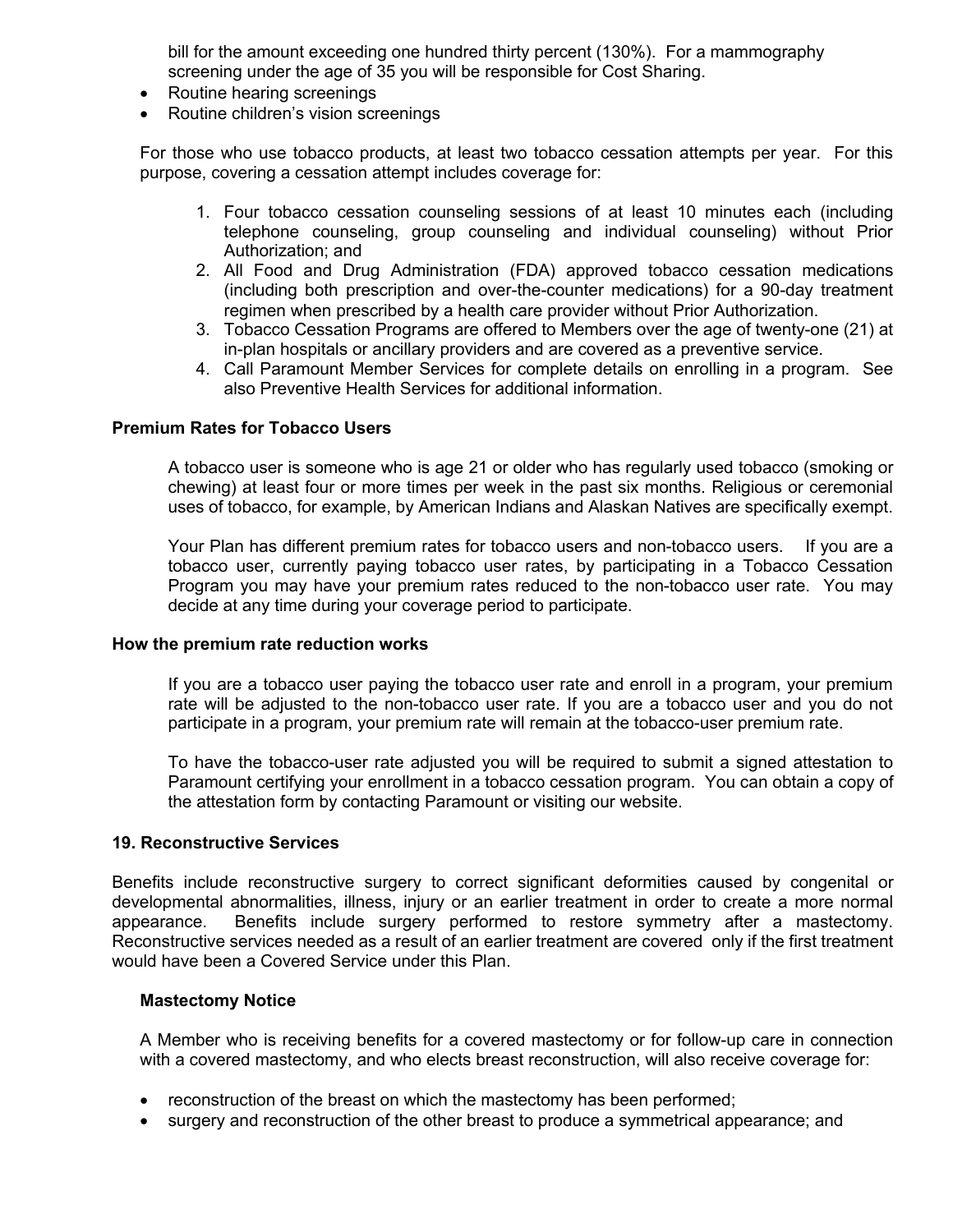• prostheses and treatment of physical complications of all stages of mastectomy, including lymphedemas.

This coverage will be provided in consultation with the patient and the patient's attending Physician and will be subject to the same annual Deductible, Coinsurance, Copayment provisions otherwise applicable under the Health Plan.

#### **20. Surgical Services**

Coverage for Surgical Services when provided as part of Physician Home Visits and Office Services, Inpatient Services, or Outpatient Services includes but are not limited to:

- Performance of accepted operative and other invasive procedures;
- The correction of fractures and dislocations;
- Anesthesia and surgical assistance when Medically Necessary;
- Usual and related pre-operative and post-operative care;
- Other procedures as approved by Paramount;
- Operative and cutting procedures;
- Endoscopic examinations, such as arthroscopy, bronchoscopy, colonoscopy, laparoscopy;
- Other invasive procedures such as angiogram, arteriogram, amniocentesis, tap or puncture of brain or spine.

The surgical fee includes normal post-operative care. We may combine the reimbursement when more than one surgery is performed during the same operative session. Contact Paramount for more information.

#### **21. Sterilization**

Sterilization benefits for men and women include sterilization services and services to reverse a nonelective sterilization that resulted from an illness or injury. Reversals of elective sterilizations are not covered. Sterilizations for women are covered under the "Preventive Health Services" benefit.

#### **22. Temporomandibular or Craniomandibular Joint Disorder and Craniomandibular Jaw Disorder (TMJ)**

Benefits are provided for medical treatment of temporomandibular (joint connecting the lower jaw to the temporal bone at the side of the head) and craniomandibular (head and neck muscle) disorders.

Treatment is covered if provided within our guidelines and with Prior Authorization.

#### **23. Therapy Services**

When Therapy Services are given as part of Physician Home Visits and Office Services, Inpatient Services, Outpatient Services, or Home Care Services, coverage for these Therapy Services is limited to the following:

#### **Physical Medicine Therapy Services**

The expectation must exist that the therapy will result in a practical improvement in the level of functioning within a reasonable period of time.

• **Physical therapy** including treatment by physical means, hydrotherapy, heat, or similar modalities, physical agents, bio-mechanical and neuro-physiological principles and devices. Such therapy is given to relieve pain, restore function, and to prevent disability following illness,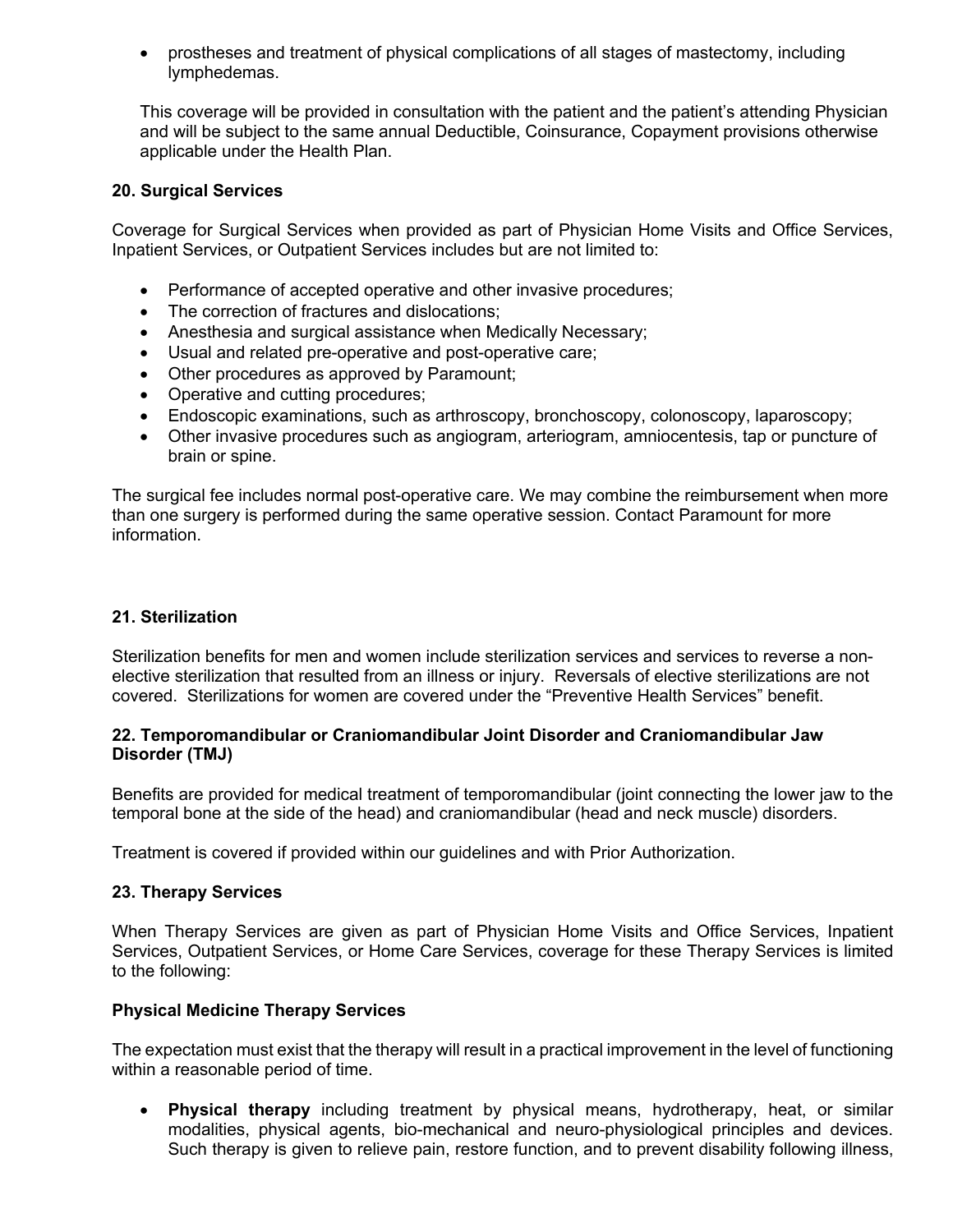injury, or loss of a body part. Non Covered Services include but are not limited to: maintenance therapy to delay or minimize muscular deterioration in patients suffering from a chronic disease or illness; repetitive exercise to improve movement, maintain strength and increase endurance (including assistance with walking for weak or unstable patients); range of motion and passive exercises that are not related to restoration of a specific loss of function, but are for maintaining a range of motion in paralyzed extremities; general exercise programs; diathermy, ultrasound and heat treatments for pulmonary conditions; diapulse; work hardening.

- **Speech therapy** for the correction of a speech impairment.
- **Occupational therapy** for the treatment of a physically disabled person by means of constructive activities designed and adapted to promote the restoration of the person's ability to satisfactorily accomplish the ordinary tasks of daily living and those tasks required by the person's particular occupational role. Occupational therapy does not include diversional, recreational, vocational therapies (e.g. hobbies, arts and crafts). Non Covered Services include but are not limited to: supplies (looms, ceramic tiles, leather, utensils); therapy to improve or restore functions that could be expected to improve as the patient resumes normal activities again; general exercises to promote overall fitness and flexibility; therapy to improve motivation; suction therapy for newborns (feeding machines); soft tissue mobilization (visceral manipulation or visceral soft tissue manipulation), augmented soft tissue mobilization, myofascial; adaptions to the home such as rampways, door widening, automobile adaptors, kitchen adaptation and other types of similar equipment.
- **Manipulation Therapy** is not covered unless listed in the Schedule of Benefits. It includes Osteopathic/Chiropractic Manipulation Therapy used for treating problems associated with bones, joints and the back. The two therapies are similar, but chiropractic therapy focuses on the joints of the spine and the nervous system, while osteopathic therapy includes equal emphasis on the joints and surrounding muscles, tendons and ligaments. Manipulations whether performed and billed as the only procedure or manipulations performed in conjunction with an exam and billed as an office visit will be counted toward any maximum for Manipulation Therapy services as specified in the Schedule of Benefits. Manipulation Therapy services rendered by Non-Participating Providers, or rendered in the home as part of Home Care Services, are not covered.

## **Other Therapy Services**

- **Cardiac rehabilitation** to restore an individual's functional status after a cardiac event. It is a program of medical evaluation, education, supervised exercise training, and psychosocial support. Home programs, on-going conditioning and maintenance are not covered.
- **Chemotherapy** for the treatment of a disease by chemical or biological antineoplastic agents, including the cost of such agents.
- **Dialysis treatments** of an acute or chronic kidney ailment which can include the supportive use of an artificial kidney machine.
- **Radiation therapy** for the treatment of disease by X-ray, radium, or radioactive isotopes. Includes treatment (teletherapy, brachytherapy and intraoperative radiation, photon or high energy particle sources); materials and supplies used in therapy; treatment planning.
- **Inhalation therapy** for the treatment of a condition by the administration of medicines, water vapors, gases, or anesthetics by inhalation. Covered Services include but are not limited to, introduction of dry or moist gases into the lungs; nonpressurized inhalation treatment; intermittent positive pressure breathing treatment, air or oxygen, with or without nebulized medication; continuous positive airway pressure ventilation (CPAP); continuous negative pressure ventilation (CNP); chest percussion; therapeutic use of medical gases or drugs in the form of aerosols, and equipment such as resuscitators, oxygen tents, and incentive spirometers; broncho-pulmonary drainage and breathing exercises.
- **Pulmonary rehabilitation** to restore an individual's functional status after an illness or injury. Covered Services include but are not limited to Outpatient short-term respiratory services for conditions which are expected to show significant improvement through short-term therapy. Also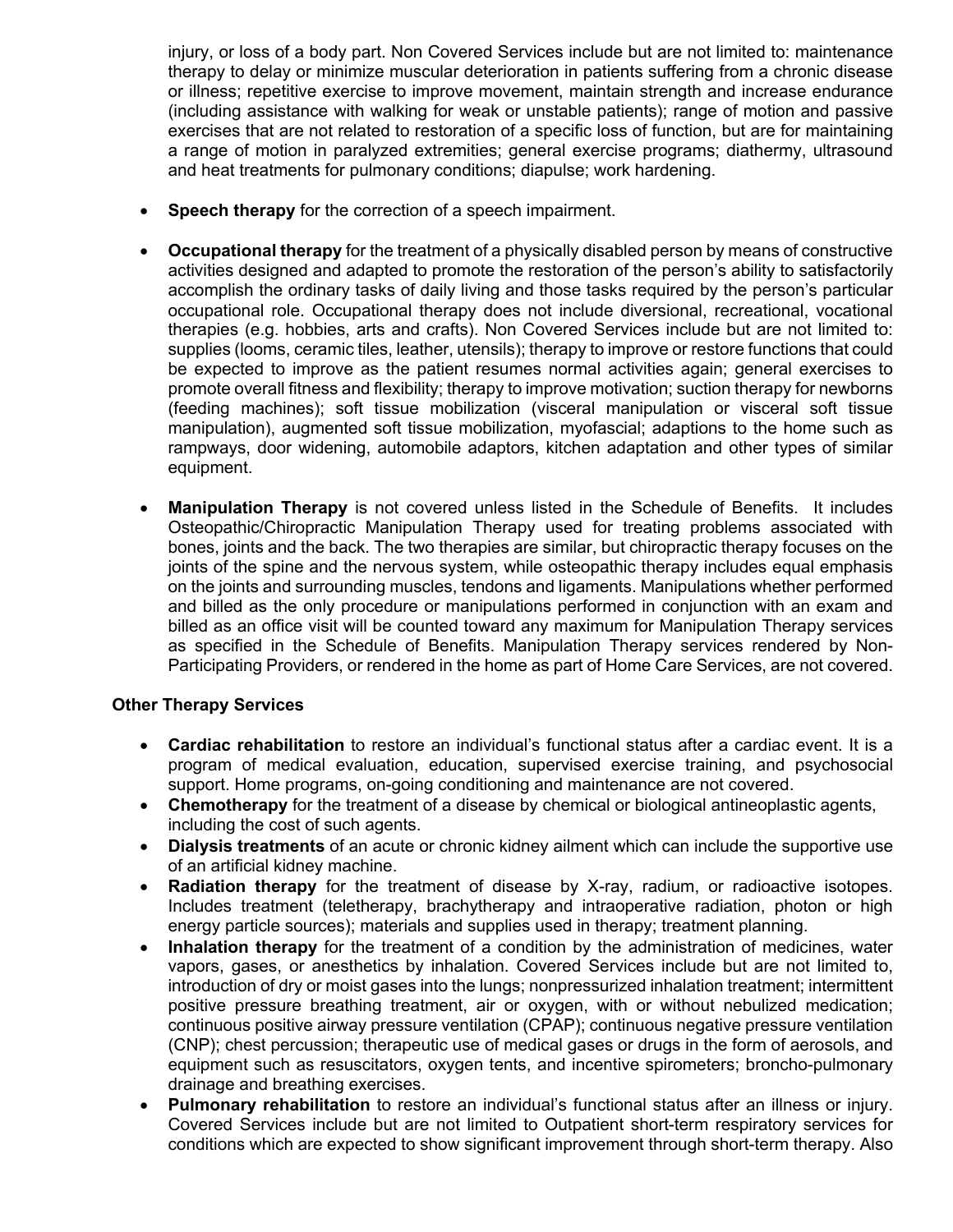covered is inhalation therapy administered in Physician's office including but are not limited to breathing exercise, exercise not elsewhere classified, and other counseling. Pulmonary rehabilitation in the acute Inpatient rehabilitation setting is not a Covered Service.

#### **Physical Medicine and Rehabilitation and Habilitative Services**

A structured therapeutic program of an intensity that requires a multidisciplinary coordinated team approach to upgrade the patient's ability to function as independently as possible; including skilled rehabilitative nursing care, physical therapy, occupational therapy, speech therapy, services of a social worker or psychologist, and habilitative services. The goal is to obtain practical improvement in a reasonable length of time in the appropriate setting.

Physical medicine and rehabilitation involves several types of therapy, not just physical therapy, and a coordinated team approach. The variety and intensity of treatments required is the major differentiation from an admission primarily for physical therapy.

## **Non-Covered Services for physical medicine and rehabilitation**

Include, but are not limited to:

- admission to a Hospital mainly for physical therapy;
- long-term rehabilitation in an Inpatient setting.

Day Rehabilitation Program services provided through a Day Hospital for physical medicine and rehabilitation are Covered Services. A Day Rehabilitation Program is for those patients who do not require Inpatient care but still require a rehabilitation therapy program four to eight hours a day, 2 or more days a week at a Day Hospital. Day rehabilitation program services may consist of Physical Therapy, Occupational Therapy, Speech Therapy, nursing services, and neuro psychological services. A minimum of two Therapy Services must be provided for this program to be a Covered Service.

#### **Habilitative Services**

Habilitative services cover health care services and devices that help a person keep, learn, or improve skills and functioning for daily living. This include but is not limited to **Habilitative** Services to children (ages 0 - 21) with a medical diagnosis of autism spectrum disorder, which at a minimum includes:

- 1. Out-Patient Physical Rehabilitation services including:
	- a. Speech and Language therapy and/or Occupational therapy, performed by a licensed therapist 20 visits per year of each service; and
	- b. Clinical Therapeutic intervention defined as therapies supported by empirical evidence, which include but are not limited to Applied Behavioral Analysis, provided by or under the supervision of a professional who is licensed, certified, or registered by an appropriate agency of this state to perform the services in accordance with a treatment plan, 20 hours per week;
- 2. Mental/Behavioral Health Outpatient Services performed by a licensed Psychologist, Psychiatrist, or Physician to provide consultation, assessment, development and oversight of treatment plans.

#### **24. Vision Services**

Benefits are available for medical and surgical treatment of injuries and/or diseases affecting the eye.

Childhood vision screenings are covered under the "Preventive Health Services" benefit. Benefits for other Covered Services are based on the setting in which services are received.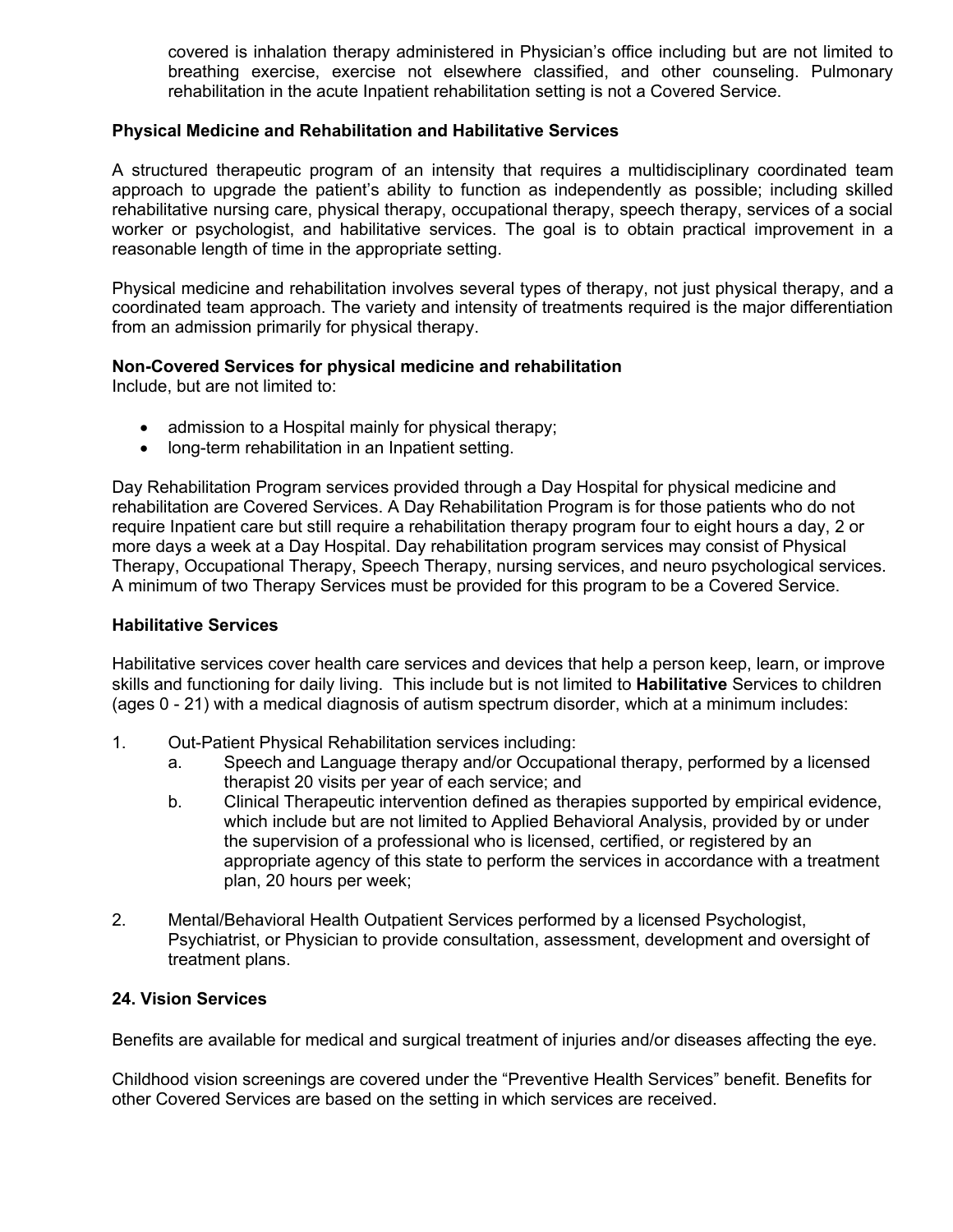Benefits are not available to Members **age 19 and up** for glasses and contact lenses except as described in the "Prosthetics" benefit.

IMPORTANT: If you opt to receive vision care services or vision care materials that are not covered benefits under this Plan, a participating vision care provider may charge you his or her normal fee for such services or materials. Prior to providing you with vision care services or vision care materials that are not covered benefits, the vision care provider will provide you with an estimated cost for each service or material upon your request.

## **Additional Covered Services for all Members include:**

- Determination of refraction,
- Routine Ophthalmological examination including refraction for new and established patients, and
- A visual functional screening for visual acuity.

**Vision rebate** Paramount will reimburse expenses up to the benefit limit stated in the Schedule of Benefits to each Member toward the cost of prescription lenses, contact lenses and /or frames once every twenty-four (24) months.

**For Members up to the end of the month they reach age 19,** benefits under the Vision Rebate will reimburse expenses for one (1) pair of frames and single vision lenses or a one (1) year supply of prescription contact lenses.

To receive the benefit, send a copy of the paid, itemized receipt from any vision provider to the address below. Clearly indicate the Member's Paramount Identification number on the receipt.

Paramount Insurance Company Vision Rebate Plan P.O. Box 928 Toledo, OH 43697-0928

Reimbursement will be sent directly to the Subscriber.

Not Covered:

• Lenses, contact lenses or frames ordered more often than defined in the Schedule of Benefits.

• Lenses, contact lenses or frames purchased before this coverage began or after this coverage ended.

**Vision hardware** Paramount will reimburse expenses to each Member toward the cost of prescription lenses, contact lenses and /or frames once every twenty-four (24) months. The following benefits are available to Members when provided through participating Ophthalmologists or Optometrists.

#### Covered Benefits

• Frames are covered once every 24 months. Frames may not be provided more frequently than once in any twenty-four (24) month period, regardless of any prescription lenses change

• Standard lenses, are defined as for single, bifocal (FT-25,28,round), trifocal (FT-25) or aphakic vision and not exceeding 65 millimeters in diameter. Such Lenses may include prism, slab-offs, myodisc or pink or rose #1 or #2 lens tints or equivalent. Replacement of Lenses is provided once during each twelve (12) month period if a change in prescription is made or once during each twenty-four (24) month period, if there is no prescription change.

• Contact lenses, along with any applicable examination and fitting for single, bifocal, or trifocal vision, are covered up to the allowance once during each twelve (12) month period with a change in prescription or once in any twenty-four (24) month period without a change in prescription.

Not Covered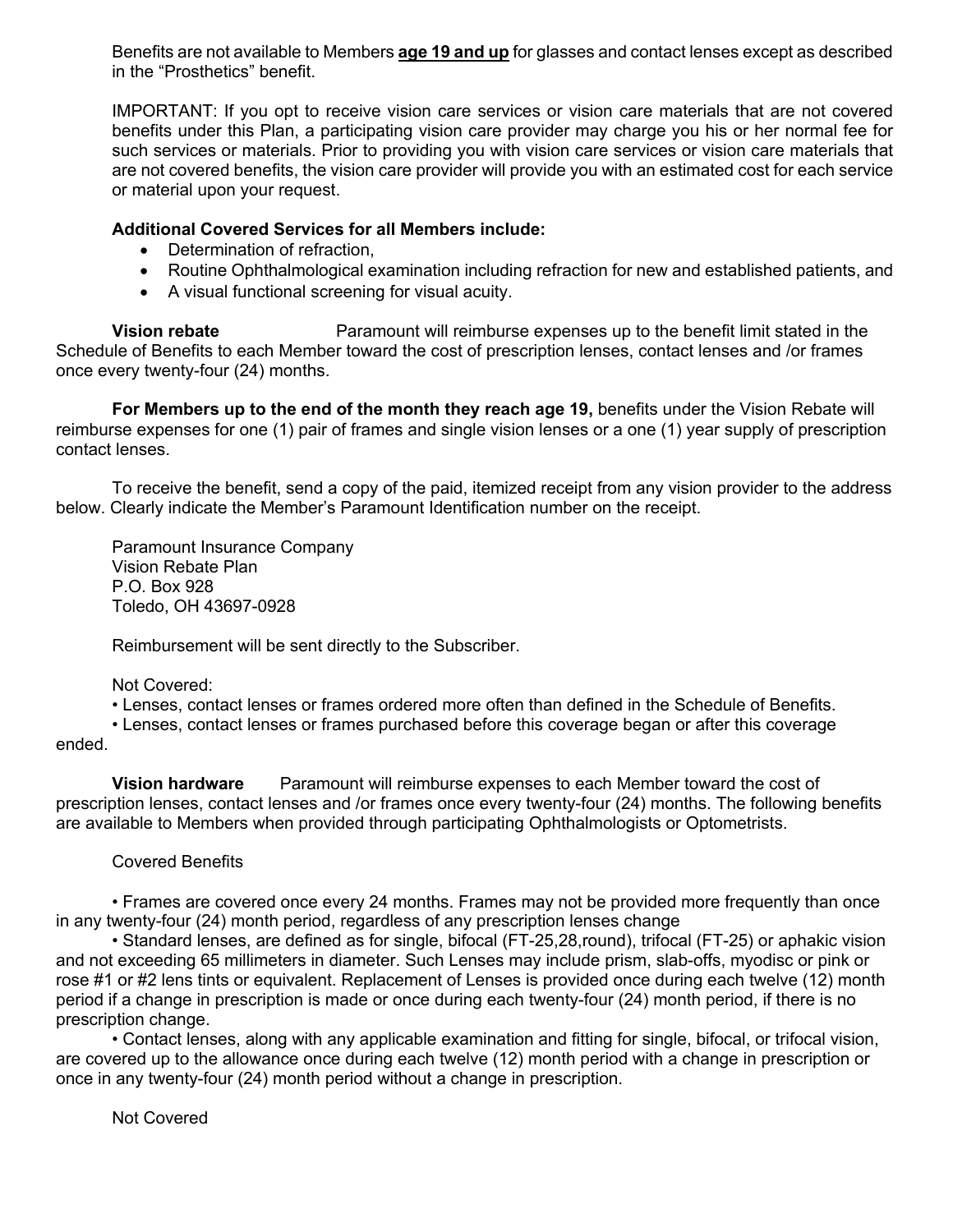• The cost of lenses, contact lenses and frames in excess of the limitations stated in this or ordered from non-participating providers.

• Lenses, contact lenses or frames ordered before the effective date or after the termination date of coverage. Lenses or frames ordered while covered under this provision, but delivered more than 60 days after coverage termination.

• No-line bifocal or trifocal lenses to the extent the costs for such lenses exceeds the benefit amount for lined bifocal or trifocal lenses.

• Sunglasses, to the extent the cost of such lenses exceeds the benefit amount of regular lenses. Lenses with a tint other than the equivalent of Rose Tints #1 and #2 are considered to be sunglasses for the purpose of this exclusion.

• Photosensitive or anti-reflective lenses to the extent the cost for such lenses exceeds the benefit amount for regular lenses.

• Replacement of lenses, contact lenses, and frames which are lost, broken or stolen unless at the time of replacement the Member is eligible for replacement as set forth above.

**Medically Necessary Contact Lenses:** Contact lenses may be determined to be Medically Necessary and appropriate in the treatment of patients affected by certain conditions. In general, contact lenses may be Medically Necessary and appropriate when the use of contact lenses, in lieu of eyeglasses, will result in significantly better visual and/or improved binocular function, including avoidance of diplopia or suppression. Contact lenses may be determined to be Medically Necessary in the treatment of the following conditions:

Keratoconus, Pathological Myopia, Aphakia, Anisometropia, Aniseikonia, Aniridia, Corneal Disorders, Post-traumatic Disorders, Irregular Astigmatism.

Medically Necessary contact lenses are dispensed in lieu of other eyewear. Participating Providers will obtain the necessary Prior Authorization for these services.

#### **25. Human Organ and Tissue Transplant (Bone Marrow/Stem Cell) Services**

The human organ and tissue transplant (bone marrow/stem cell) services benefits or requirements described below do not apply to the following:

- Cornea and kidney transplants; and
- Any Covered Services, related to a Covered Transplant Procedure, received prior to or after the Transplant Benefit Period. Please note that the initial evaluation and any necessary additional testing to determine your eligibility as a candidate for transplant by your provider and the harvest and storage of bone marrow / stem cells is included in the Covered Transplant Procedure benefit regardless of the date of service.

The above services are covered as Inpatient Services, Outpatient Services or Physician Home Visits and Office Services depending where the service is performed subject to Member cost shares.

#### **Covered Transplant Procedure**

Any Medically Necessary human organ and stem cell / bone marrow transplants and transfusions as determined by Paramount including necessary acquisition procedures, harvest and storage, and including Medically Necessary preparatory myeloablative therapy.

#### **Transplant Benefit Period**

Starts one day prior to a Covered Transplant Procedure and continues for the applicable case rate / global time period. The number of days will vary depending on the type of transplant received and the network transplant provider agreement. Contact the Case Manager for specific network transplant provider information for services received at or coordinated by a network transplant provider Facility or starts one day prior to a Covered Transplant Procedure and continues to the date of discharge at a Non-Participating Provider transplant provider Facility.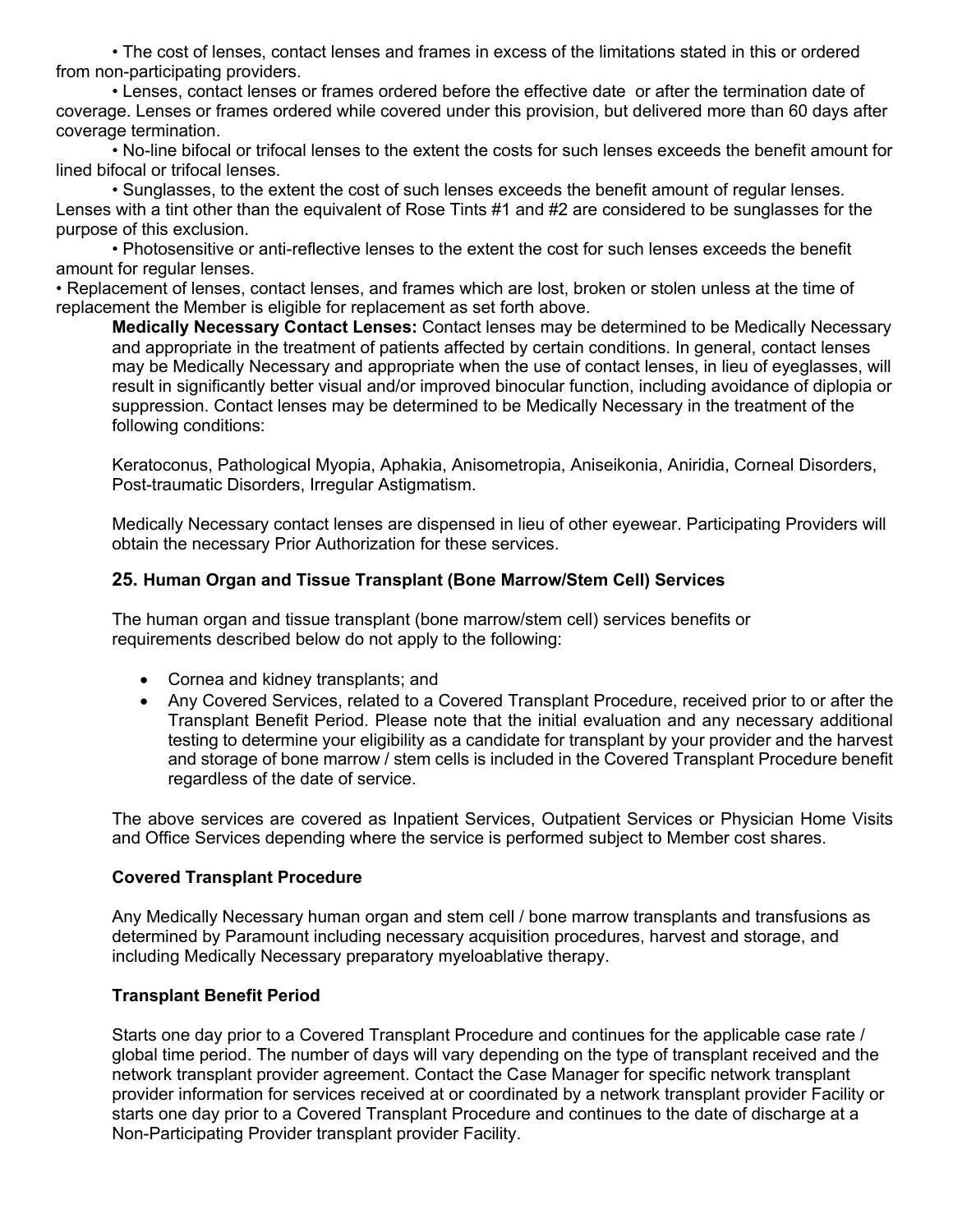# **Transportation and Lodging**

The Plan will provide assistance with reasonable and necessary travel expenses as determined by Paramount when you obtain Prior Authorization and are required to travel more than 75 miles from your residence to reach the facility where your Covered Transplant Procedure will be performed. Our assistance with travel expenses includes transportation to and from the facility and lodging for the patient and one companion. If the Member receiving treatment is a minor, then reasonable and necessary expenses for transportation and lodging may be allowed for two companions. The Member must submit itemized receipts for transportation and lodging expenses in a form satisfactory to Paramount when claims are filed.

Contact us for detailed information.

For lodging and ground transportation benefits, We will provide a maximum benefit up to a \$10,000 benefit limit.

Non-Covered Services for transportation and lodging include, but are not limited to:

- Child care,
- Mileage within the medical transplant facility city,
- Rental cars, buses, taxis, or shuttle service, except as specifically approved by Paramount,
- Frequent Flyer miles,
- Coupons, Vouchers, or Travel tickets,
- Prepayments or deposits,
- Services for a condition that is not directly related, or a direct result, of the transplant,
- Telephone calls.
- Laundry,
- Postage,
- Entertainment,
- Interim visits to a medical care facility while waiting for the actual transplant procedure,
- Travel expenses for donor companion/caregiver,
- Return visits for the donor for a treatment of a condition found during the evaluation.

## **Unrelated Donor Search**

The Plan will cover searches for bone marrow/stem cell transplants for a covered transplant procedure as approved by the Plan up to a \$30,000 per transplant limit.

## **Live Donor Health Services**

The Plan will cover Medically Necessary charges for the procurement of an organ from a live donor including complications from the donor procedure for up to six weeks from the date of procurement. Donor benefits are limited to benefits not available to the donor from any other source.

**26. Morbid Obesity Surgery** Not covered, including, gastric reservoir reduction, gastric stapling or diversion for weight loss

Surgery for the purpose of weight reduction or control is not covered except when specifically approved in advance by Paramount as Medically Necessary for severely obese Members with documented highrisk co-morbidities. Prior Authorization from Paramount must be obtained and the surgery must be performed by Participating Providers authorized by Paramount to perform morbid obesity surgery. To obtain Prior Authorization, the Member must qualify under Paramount's Morbid Obesity Surgery medical policy. If approved for coverage, the Member will be responsible for the Copayment/Coinsurance stated in the Schedule of Benefits on services related to the surgery and related post-surgical services. The Copayment/Coinsurance on Covered Services related to morbid obesity surgery and post-surgical services will not apply to the Out-of-Pocket Copayment Limit.

Not covered: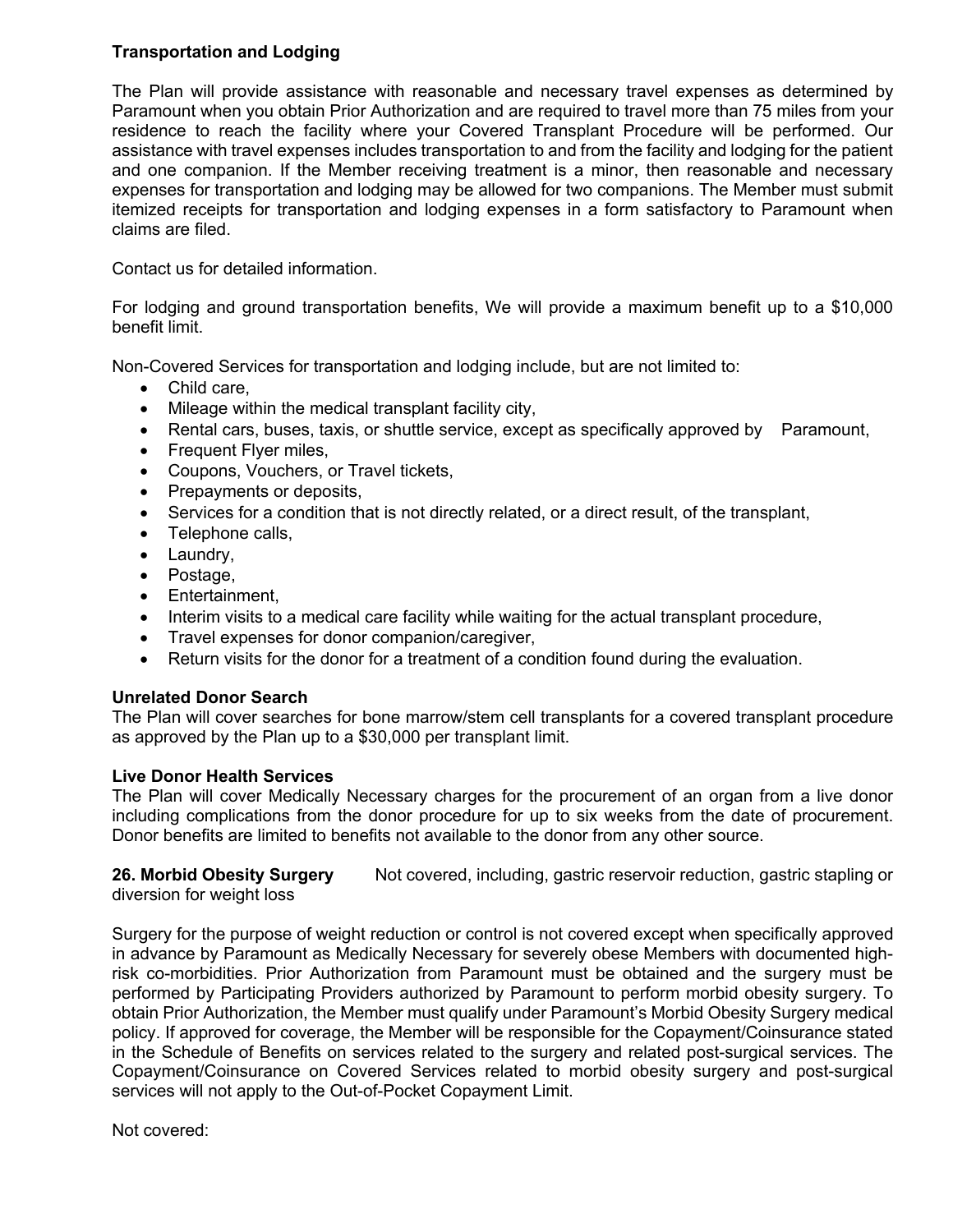- Surgery for the treatment of morbid obesity that does not meet the criteria in Paramount's Morbid Obesity Surgery medical policy and/or was not prior authorized by Paramount
- Morbid Obesity Surgery, and related services, that are not performed by Participating Providers authorized by Paramount to perform morbid obesity surgery.
- Cosmetic procedures, including but not limited to tummy tuck or panniculectomy following morbid obesity surgery.

## **27. Acute Care at Home**

Acute Care at Home provides Members with specific qualifying conditions the option to receive certain Medically Necessary Covered Services and to recuperate in the Member's residence. For the approved duration of the Acute Care at Home benefit (the "episode"), the Member's care is overseen by a provider and is managed by one collaborative care team utilizing both in-person, at-home clinical encounters, and telemonitoring and remote biometric monitoring technology. Physician referral and Prior Authorization are required.

This benefit will be available for Members with one or more of the following qualifying conditions: pneumonia, chronic obstructive pulmonary disease exacerbation, congestive heart failure exacerbation, urinary tract infection, and cellulitis. The Member must meet medical criteria, including cognitive function criteria, as well as social screening criteria, to be cared for safely in the home environment.

Please see your Schedule of Benefits to determine whether your coverage includes the Acute Care at Home benefit.

For the following services, if delivered by and billed under the Acute Care at Home benefit, Members will be responsible only for the Acute Care at Home Copays, Coinsurance, and/or Deductible listed on their Schedule of Benefits. Unless otherwise noted below, any limitations or exclusions to Covered Services as described in this Certificate apply to those Covered Services when delivered by the Acute Care at Home benefit.

- Professional services from a provider as per the Inpatient Services benefit, including both visits performed in-person and remotely; excluding surgery, the administration of general anesthesia, and newborn exams.
- Ancillary services as per the Inpatient Services benefit, including prescribed medical drugs and pharmacy services, medical and surgical dressings and supplies, diagnostic services, and therapy services; excluding operating rooms and equipment and anesthesia, and therapy services and diagnostic services not Medically Necessary for management of the qualifying condition.
- General nursing services per the Inpatient Services benefits, including encounters performed in-person and remotely.
- Meals, as would ordinarily be provided under the Inpatient Services benefit.
- Home health aide services as per the Home Care Services benefit.
- For the duration of the episode, rental of durable medical equipment (as defined in this Certificate), including oxygen therapy, that is Medically Necessary to treat the Member's condition in the home environment. Includes items used by individuals but which are reusable and expected to be available, such as ice bags, bedrails, canes, crutches, walkers, wheelchairs, and traction equipment; excludes any durable medical equipment unrelated to or not Medically Necessary for the delivery of services under the Acute Care at Home benefit.
- Home infusion therapy, including related nursing services, infusion durable medical equipment, and pharmaceutical services which are delivered and administered intravenously in the Member's residence during the episode. Includes but is not limited to: injections (intra-muscular, subcutaneous, continuous subcutaneous), total parenteral nutrition, enteral nutrition therapy, antibiotic therapy, pain management and chemotherapy. Excludes home infusion therapy not related to or Medically Necessary for management of the qualifying condition.
- Ambulance Services, as Medically Necessary, immediately before, during, and/or immediately after the episode.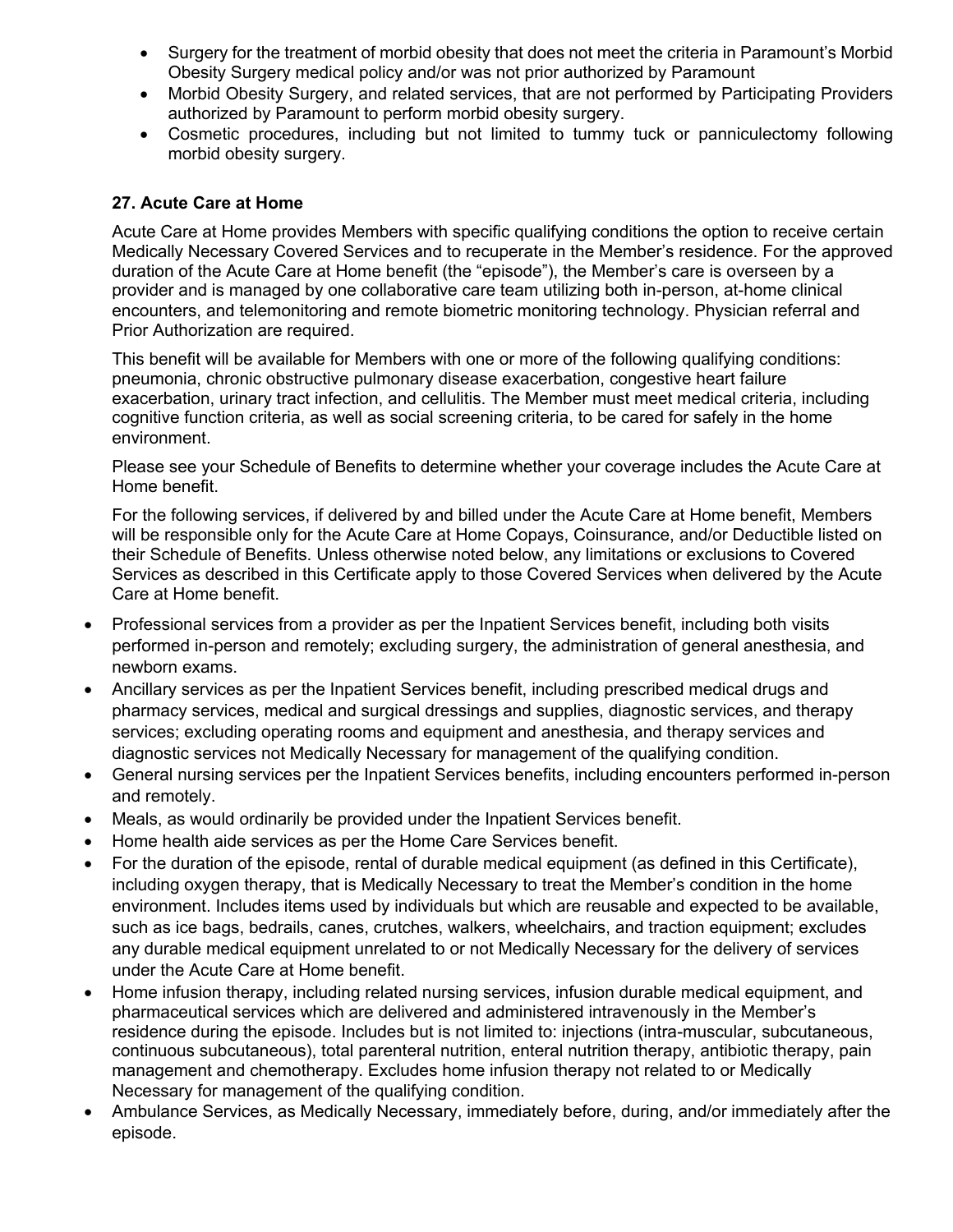The following services are also available under the Acute Care at Home benefit:

- Real-time patient monitoring and alerts.
- Translation and interpreter services.
- Use of a personal emergency response system (PERS), also known as a medical emergency response system.

For any Covered Service not listed above that is rendered during the episode, and for any Covered Service not delivered by and billed under the Acute Care at Home benefit, the Member will be responsible for applicable Copays, Coinsurance, and/or Deductible as listed for that Covered Service on the Schedule of Benefits.

Exclusions:

- Services provided by registered nurses and other health workers who are not acting as employees of, or under approved arrangements with, the contracted Acute Care at Home provider.
- Prescription Drug Benefits except those delivered by and billed under the Acute Care at Home benefit.
- Any services rendered prior to, or after the conclusion of, the approved duration of the episode.

# **NON-COVERED SERVICES/EXCLUSIONS**

The following section indicates items which are excluded from benefit consideration, and are not considered Covered Services. Excluded items will not be covered even if the service, supply, or equipment would otherwise be considered Medically Necessary. Basic health care services will not be excluded because they were the result of a complication from a non-Covered Service. This information is provided as an aid to identify certain common items which may be misconstrued as Covered Services. Paramount has the discretionary authority to determine Medical Necessity under the Plan.

We do not provide benefits for procedures, equipment, services, supplies or charges:

- 1. Which we determine are not Medically Necessary or do not meet our medical policy, clinical coverage guidelines, or benefit policy guidelines. See **Internal Claims and Appeals Procedures and External Review** section of this Certificate of Coverage.
- 2. Received from an individual or entity that is not a Participating Provider, as defined in this Certificate of Coverage, or recognized by Paramount.
- 3. Which are Experimental/Investigative or related to such, whether incurred prior to, in connection with, or subsequent to the Experimental/Investigative service or supply, as determined by Paramount. The fact that a service is the only available treatment for a condition will not make it eligible for coverage if we deem it to be Experimental/Investigative. See the **Internal Claims and Appeals Procedures and External Review** and **Experimental/Investigative Services Exclusion** sections of this Certificate of Coverage.
- 4. For any condition, disease, defect, ailment, or injury arising out of and in the course of employment if benefits are available under any Workers' Compensation Act or other similar law. If Workers' Compensation Act benefits are not available to you, then this Exclusion does not apply. This exclusion applies if you receive the benefits in whole or in part. This exclusion also applies whether or not you claim the benefits or compensation. It also applies whether or not you recover from any third party.
- 5. To the extent that they are provided as benefits by any governmental unit, unless otherwise required by law or regulation.
- 6. For court ordered testing or care unless Medically Necessary.
- 7. For which you have no legal obligation to pay in the absence of this or like coverage.
- 8. For the following:
	- a. Surcharges for furnishing and/or receiving medical records and reports.
	- b. Charges for doing research with providers not directly responsible for your care.
	- c. Charges that are not documented in provider records.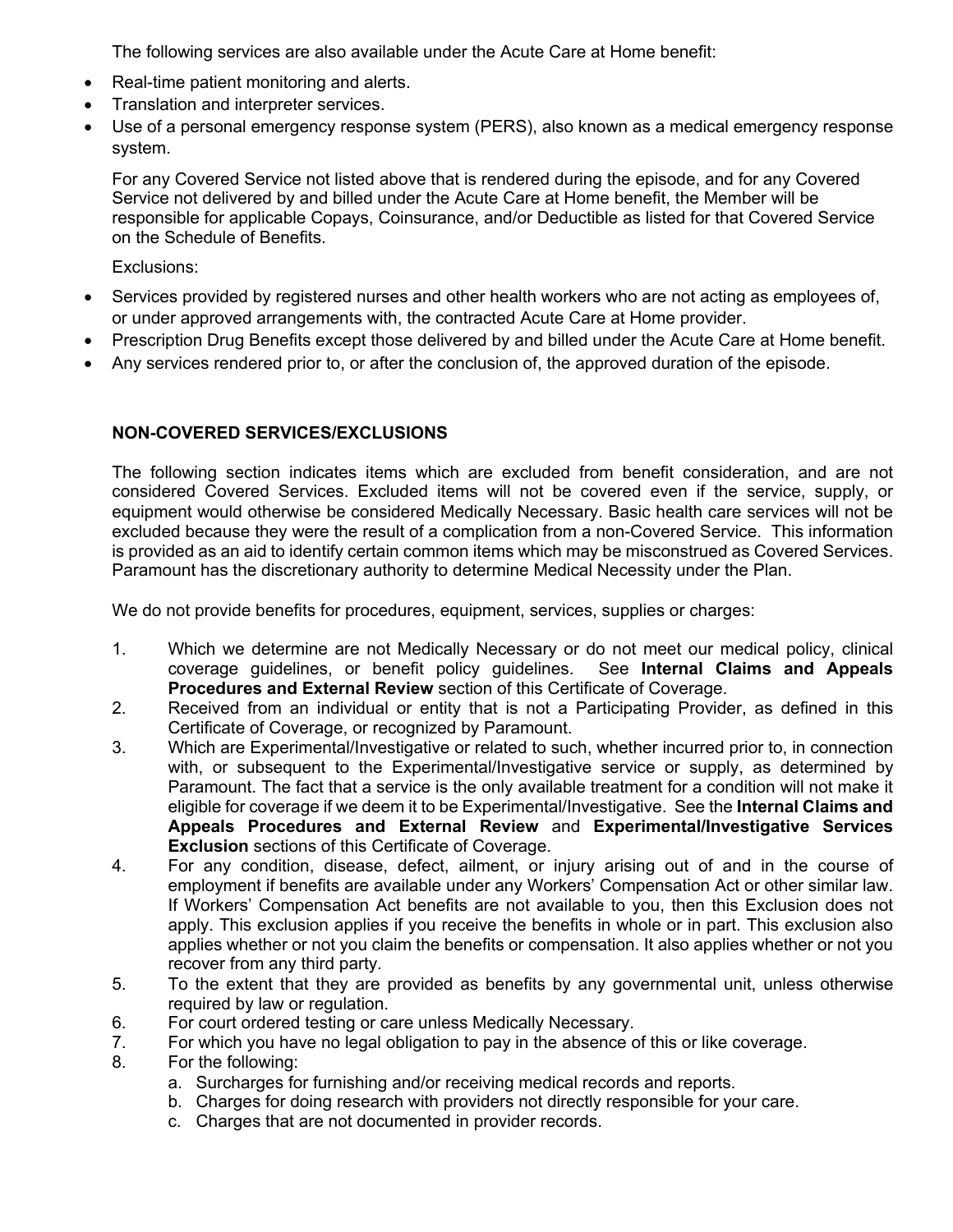- d. Charges from an outside laboratory or shop for services in connection with an order involving devices (e.g., prosthetics, orthotics) which are manufactured by that laboratory or shop, but which are designed to be fitted and adjusted by the attending Physician.
- e. For membership, administrative, or access fees charged by Physicians or other providers. Examples of administrative fees include, but are not limited to, fees charged for educational brochures or calling a patient to provide their test results.
- 9. Received from a dental or medical department maintained by or on behalf of an employer, mutual benefit association, labor union, trust or similar person or group.
- 10. Prescribed, ordered or referred by or received from a member of your immediate family, including your spouse, Child, brother, sister, parent, in-law, or self.
- 11. For completion of claim forms or charges for medical records or reports unless otherwise required by law.
- 12. For missed or canceled appointments.
- 13. For mileage, lodging and meals costs, and other Member travel related expenses, except as authorized by Paramount or specifically stated as a Covered Service.
- 14. For which benefits are payable under Medicare Parts A and/or B or would have been payable if a Member had applied for Parts A and/or B, except, as specified elsewhere in this Certificate of Coverage or as otherwise prohibited by federal law. For the purposes of the calculation of benefits, if the Member has not enrolled in Medicare Part B, we will calculate benefits as if they had enrolled.
- 15. Incurred prior to your Effective Date.
- 16. Incurred after the termination date of this coverage except as specified elsewhere in this Certificate of Coverage.
- 17. For any procedures, services, equipment or supplies provided in connection with cosmetic services. Cosmetic services are primarily intended to preserve, change or improve your appearance or are furnished for psychiatric or psychological reasons. No benefits are available for surgery or treatments to change the texture or appearance of your skin or to change the size, shape or appearance of facial or body features (such as your nose, eyes, ears, cheeks, chin, chest or breasts). Medically necessary services due to complications of a non-covered procedure are covered.
- 18. For maintenance therapy, which is treatment given when no additional progress is apparent or expected to occur. Maintenance therapy includes treatment that preserves your present level of functioning and prevents loss of that functioning, but which does not result in any additional improvement.
- 19. For the following:
	- Custodial Care, convalescent care or rest cures.
	- Domiciliary care provided in a residential institution, treatment center, halfway house, or school because a Member's own home arrangements are not available or are unsuitable, and consisting chiefly of room and board, even if therapy is included.
	- Care provided or billed by a hotel, health resort, convalescent home, rest home, nursing home or other extended care facility home for the aged, infirmary, school infirmary, institution providing education in special environments, supervised living or halfway house, or any similar facility or institution.
	- Services or care provided or billed by a school, Custodial Care center for the developmentally disabled, or outward bound programs, even if psychotherapy is included.
	- Wilderness camps.
- 20. For routine foot care (including the cutting or removal of corns and calluses); Nail trimming, cutting or debriding; Hygienic and preventive maintenance foot care, including but not limited to:
	- cleaning and soaking the feet.
	- applying skin creams in order to maintain skin tone.
	- other services that are performed when there is not a localized illness, injury or symptom involving the foot.
- 21. For surgical treatment of flat feet; subluxation of the foot; weak, strained, unstable feet; tarsalgia; metatarsalgia; hyperkeratoses.
- 22. Weight loss programs, whether or not they are pursued under medical or Physician supervision, unless specifically listed as covered in this Certificate of Coverage. This exclusion includes, but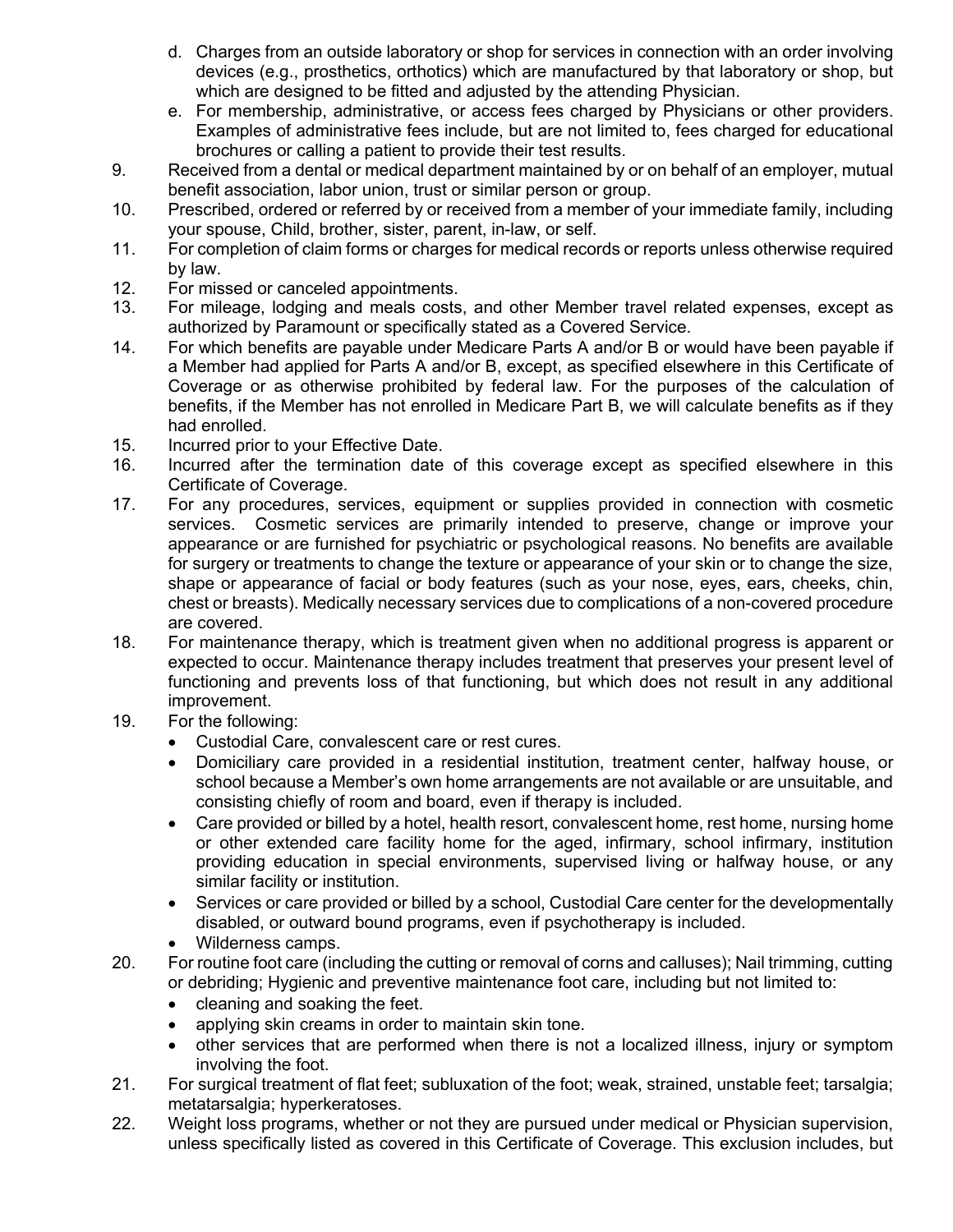is not limited to, commercial weight loss programs (Weight Watchers, Jenny Craig, LA Weight Loss) and fasting programs.

- 23. For bariatric surgery, regardless of the purpose it is proposed or performed, unless otherwise stated in the Schedule of Benefits. This includes but is not limited to Roux-en-Y (RNY), Laparoscopic gastric bypass surgery or other gastric bypass surgery (surgical procedures that reduce stomach capacity and divert partially digested food from the duodenum to the jejunum, the section of the small intestine extending from the duodenum), or Gastroplasty, (surgical procedures that decrease the size of the stomach), or gastric banding procedures.
- 24. For marital counseling.
- 25. For prescription, fitting, or purchase of eyeglasses or contact lenses except as otherwise specifically stated as a Covered Service. This Exclusion does not apply for initial prosthetic lenses or sclera shells following intraocular surgery, or for soft contact lenses due to a medical condition.
- 26. For vision orthoptic training.
- 27. For hearing aids or examinations to prescribe/fit them, unless otherwise specified within this Certificate of Coverage.
- 28. For services or supplies primarily for educational, vocational, or training purposes, except as otherwise specified herein.
- 29. For services to reverse voluntarily induced sterility.
- 30. Assisted reproductive technology (ART) such as artificial insemination, in vitro fertilization, embryo transplant services, GIFT, ZIFT, zygote transfer, reversal of voluntary sterilization, ovarian tissue transplant and related services, cost of donor sperm or donor egg, and services and supplies related to ART procedures.
- 31. For personal hygiene, environmental control, or convenience items including but not limited to:
	- Air conditioners, humidifiers, air purifiers;
	- Personal comfort and convenience items during an Inpatient stay, including but not limited to
	- daily television rental, telephone services, cots or visitor's meals;
	- Charges for non-medical self-care except as otherwise stated;
	- Purchase or rental of supplies for common household use, such as water purifiers;
	- Allergenic pillows, cervical neck pillows, special mattresses, or waterbeds;
	- Infant helmets to treat positional plagiocephaly;
	- Safety helmets for Members with neuromuscular diseases; or
	- Sports helmets.
- 32. Health club memberships, exercise equipment, charges from a physical fitness instructor or personal trainer, or any other charges for activities, equipment, or facilities used for developing or maintaining physical fitness, even if ordered by a Physician. This exclusion also applies to health spas.
- 33. For consultations other than those performed in-person, except as required by law, authorized by Paramount, or as otherwise described in this Certificate of Coverage (see, e.g., "Telemedicine Services" and "ProMedica OnDemand" in the Covered Services section).
- 34. For care received in an emergency room which is not emergency care, except as specified in this Certificate of Coverage. This includes, but is not limited to suture removal in an emergency room.
- 35. For eye surgery to correct errors of refraction, such as near-sightedness, including without limitation LASIK, radial keratotomy or keratomileusis or excimer laser refractive keratectomy.
- 36. For self-help training and other forms of non-medical self-care, except as otherwise provided in this Certificate of Coverage.
- 37. For examinations relating to research screenings.
- 38. For stand-by charges of a Physician.
- 39. Physical exams and immunizations required for enrollment in any insurance program, as a condition of employment, for licensing, or for other purposes, except as required by state or federal law.
- 40. For Private Duty Nursing Services unless specifically stated in the **COVERED SERVICES** section.
- 41. For Manipulation Therapy services rendered in the home as part of Home Care Services.
- 42. Unless Medically Necessary, services and supplies related to sex transformation and/or the reversal thereof, or male or female sexual or erectile dysfunctions or inadequacies, regardless of origin or cause. This Exclusion includes sexual therapy and counseling. This exclusion also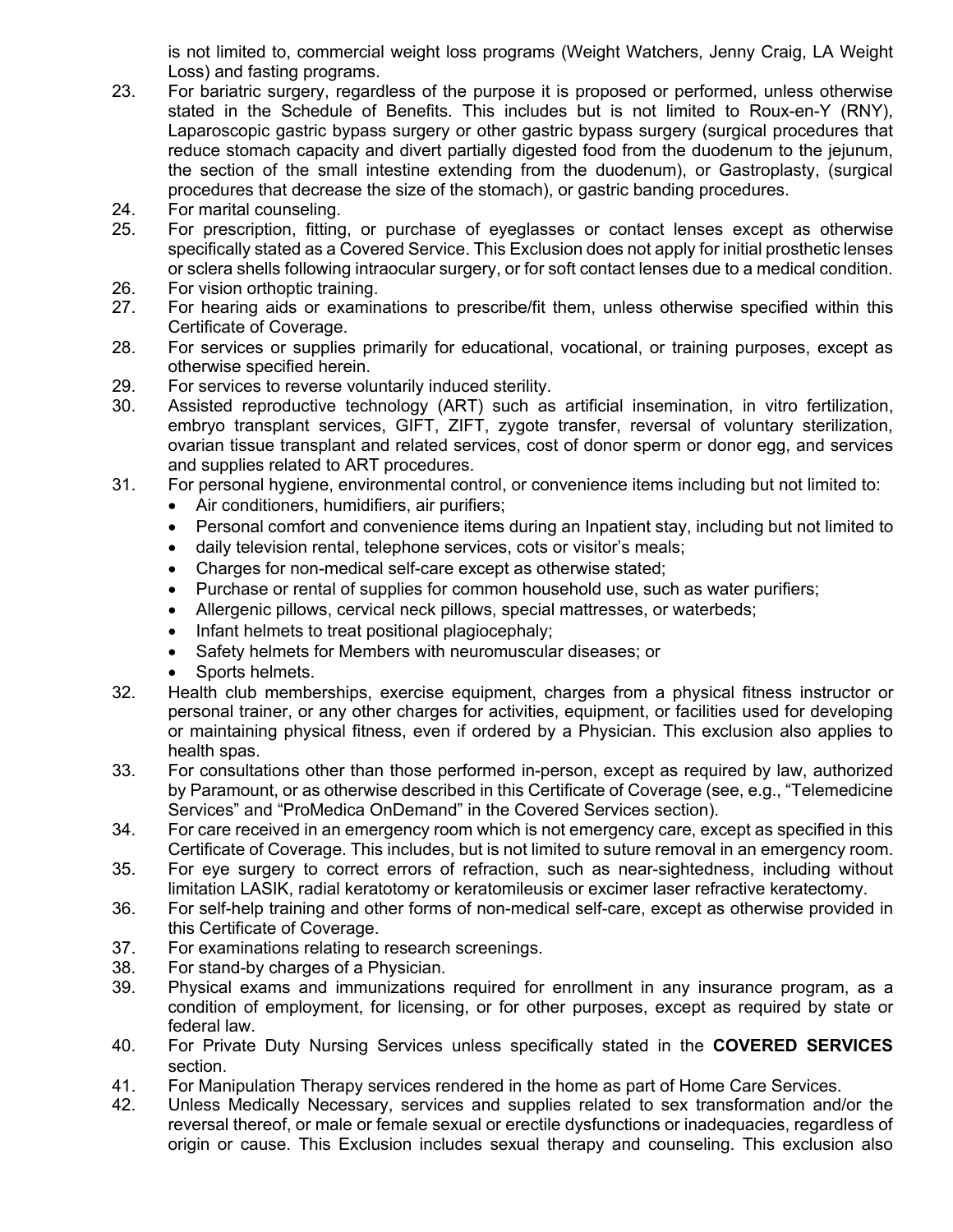includes penile prostheses or implants and vascular or artificial reconstruction, Prescription Drugs, and all other procedures and equipment developed for or used in the treatment of impotency, and all related Diagnostic Testing. Evidence based and nondiscriminatory criteria will be used to determine Medical Necessity.

- 43. For (services or supplies related to) alternative or complementary medicine. Services in this category include, but are not limited to, acupuncture, holistic medicine, homeopathy, hypnosis, aroma therapy, massage and massage therapy, reiki therapy, herbal, vitamin or dietary products or therapies, naturopathy, thermograph, orthomolecular therapy, contact reflex analysis, bioenergial synchronization technique (BEST), iridology-study of the iris, auditory integration therapy (AIT), colonic irrigation, magnetic innervation therapy, electromagnetic therapy, and neurofeedback.
- 44. For any services or supplies provided to a person not covered under the Certificate of Coverage in connection with a surrogate pregnancy (including, but not limited to, the bearing of a Child by another woman for an infertile couple).
- 45. For surgical treatment of gynecomastia.
- 46. For treatment of hyperhidrosis (excessive sweating).
- 47. For any service for which you are responsible under the terms of this Certificate of Coverage to pay a Copayment, Coinsurance or Deductible, and the Copayment, Coinsurance or Deductible is waived by a Non-Participating Provider.
- 48. Human Growth Hormone for children born small for gestational age. It is only a Covered Service in other situations when allowed by Paramount through Prior Authorization.
- 49. For Drugs, devices, products, or supplies with over the counter equivalents and any Drugs, devices, products, or supplies that are therapeutically comparable to an over the counter Drug, device, product, or supply. This exclusion does not apply to over-the-counter products the Plan must cover under federal law with a prescription.
- 50. Sclerotherapy for the treatment of varicose veins of the lower extremities including ultrasonic guidance for needle and/or catheter placement and subsequent sequential ultrasound studies to assess the results of ongoing treatment of varicose veins of the lower extremities with sclerotherapy.
- 51. Treatment of telangiectatic dermal veins (spider veins) by any method.
- 52. Reconstructive services except as specifically stated in the **COVERED SERVICES** section of this Certificate of Coverage, or as required by law.
- 53. Nutritional and/or dietary supplements, except as provided in this Certificate of Coverage or as required by law. This exclusion includes, but is not limited to, those nutritional formulas and dietary supplements that can be purchased over the counter, which by law do not require either a written Prescription or dispensing by a licensed Pharmacist.
- 54. Abortion is not covered, unless Medically Necessary (i.e., to save the life or protect the health of the mother).
- 55. Dental x rays, supplies & appliances and all associated expenses, including hospitalization and anesthesia except as required by law. The only exceptions to this are for any of the following:
	- transplant preparation
	- initiation of immunosuppresives
	- direct treatment of cancer or cleft palate.

## **EXPERIMENTAL/INVESTIGATIVE SERVICES EXCLUSION**

Any Drug, biologic, device, Diagnostic, product, equipment, procedure, treatment, service, or supply used in or directly related to the diagnosis, evaluation, or treatment of a disease, injury, illness, or other health condition which we determine to be Experimental/Investigative is not covered under the Health Plan.

We will deem any Drug, biologic, device, Diagnostic, product, equipment, procedure, treatment, service, or supply to be Experimental/Investigative if we determine that one or more of the following criteria apply when the service is rendered with respect to the use for which benefits are sought. The Drug, biologic, device, Diagnostic, product, equipment, procedure, treatment, service, or supply: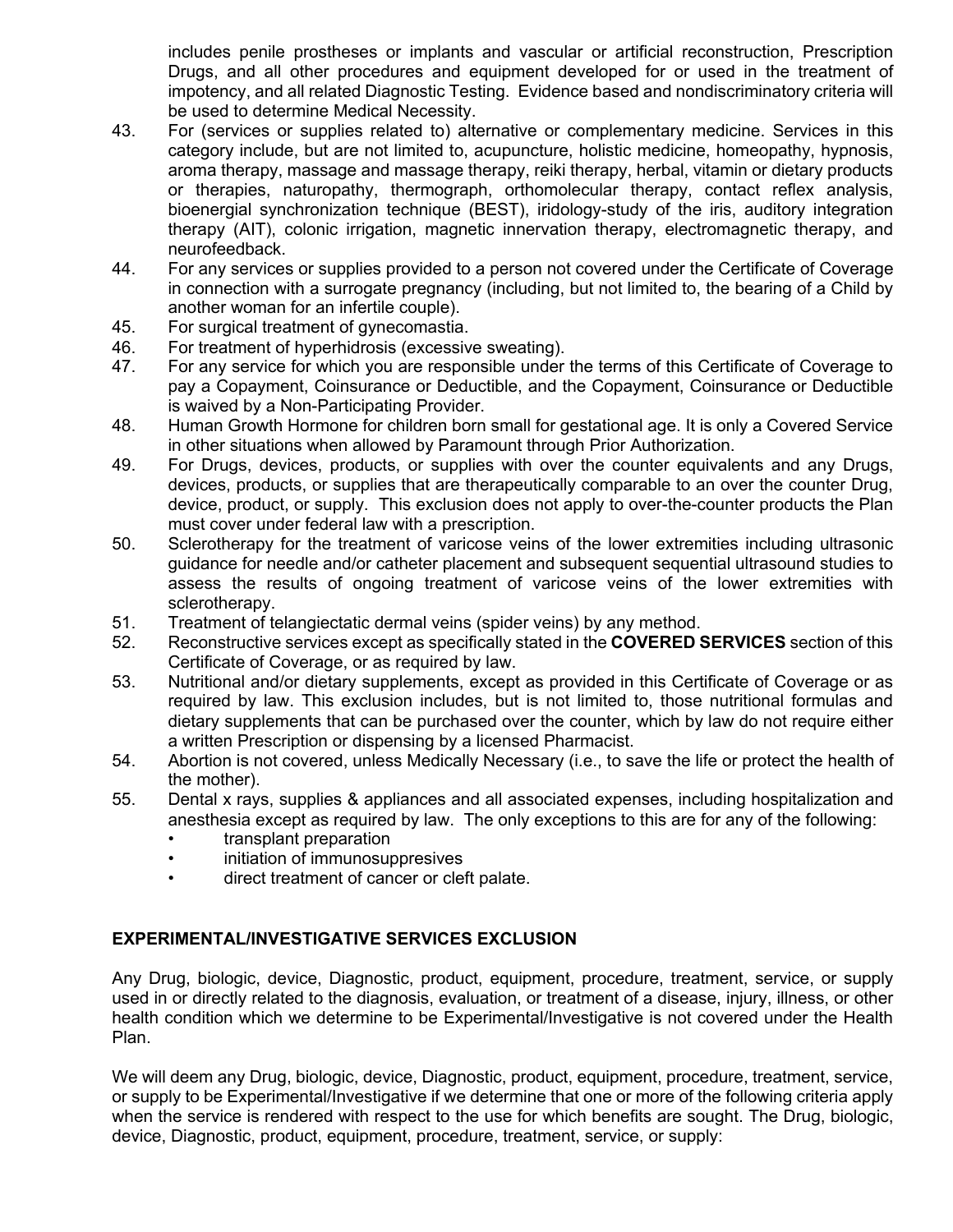- cannot be legally marketed in the United States without the final approval of the Food and Drug Administration (FDA), or other licensing or regulatory agency, and such final approval has not been granted;
- has been determined by the FDA to be contraindicated for the specific use; or
- is provided as part of a clinical research protocol or clinical trial or is provided in any other manner that is intended to evaluate the safety, toxicity, or efficacy of the Drug, biologic, device, Diagnostic, product, equipment, procedure, treatment, service, or supply; or
- is subject to review and approval of an Institutional Review Board (IRB) or other body serving a similar function; or
- is provided pursuant to informed consent documents that describe the Drug, biologic, device, Diagnostic, product, equipment, procedure, treatment, service, or supply as Experimental/Investigative, or otherwise indicate that the safety, toxicity, or efficacy of the Drug, biologic, device, Diagnostic, product, equipment, procedure, treatment, service, or supply is under evaluation.

Any service not deemed Experimental/Investigative based on the criteria above can still be deemed Experimental/Investigative by Paramount. In determining whether a Service is Experimental/ Investigative, we will consider the information described below and assess whether:

- the scientific evidence is conclusory concerning the effect of the service on health outcomes;
- the evidence demonstrates the service improves net health outcomes of the total population for whom the service might be proposed by producing beneficial effects that outweigh any harmful effects;
- the evidence demonstrates the service has been shown to be as beneficial for the total population for whom the service might be proposed as any established alternatives; and
- evidence demonstrates the service has been shown to improve the net health outcomes of the total population for whom the service might be proposed under the usual conditions of medical practice outside clinical investigatory settings.

The information considered or evaluated by Paramount to determine whether a Drug, biologic, device, Diagnostic, product, equipment, procedure, treatment, service, or supply is Experimental/Investigative under the above criteria may include one or more items from the following list which is not all inclusive:

- published authoritative, peer-reviewed medical or scientific literature, or the absence thereof; or
- evaluations of national medical associations, consensus panels, and other technology evaluation
- bodies; or
- documents issued by and/or filed with the FDA or other federal, state or local agency with the authority to approve, regulate, or investigate the use of the Drug, biologic, device, Diagnostic, product, equipment, procedure, treatment, service, or supply; or
- documents of an IRB or other similar body performing substantially the same function; or
- consent document(s) and/or the written protocol(s) used by the treating Physicians, other medical professionals, or facilities or by other treating Physicians, other medical professionals or facilities studying substantially the same Drug, biologic, device, Diagnostic, product, equipment, procedure, treatment, service, or supply; or
- medical records; or
- the opinions of consulting providers and other experts in the field.

Paramount will identify and weigh all information and determine all questions pertaining to whether a Drug, biologic, device, Diagnostic, product, equipment, procedure, treatment, service, or supply is Experimental/Investigative.

#### **WHO IS ELIGIBLE**

The following persons are eligible for coverage. They must meet the requirements below and the Subscriber must list them on the enrollment application.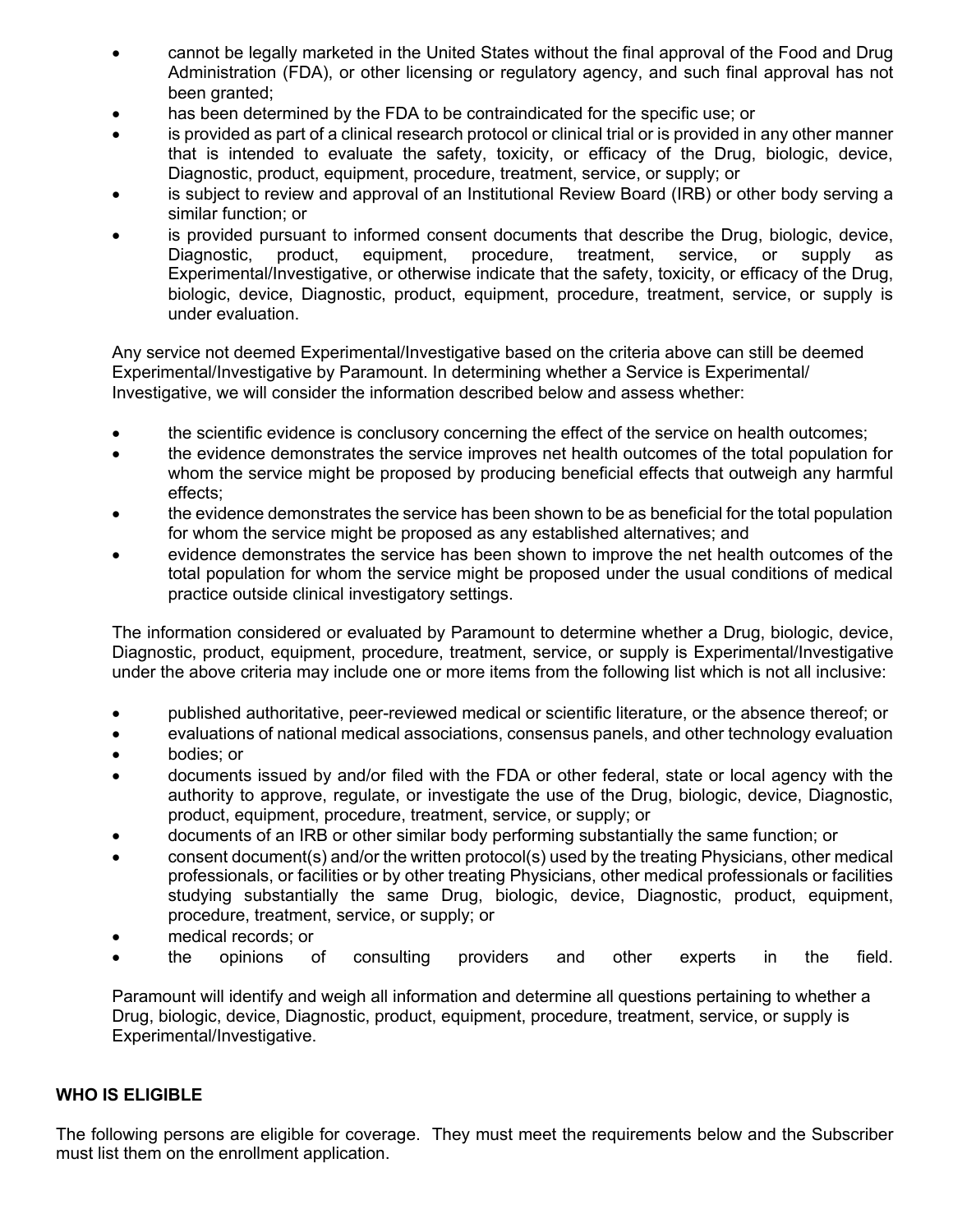## **Subscriber**

To be eligible to enroll as a Subscriber, the individual must:

- Be an employee of the Group, and:
- Be entitled to participate in the Plan purchased or arranged by the Group;

• Have satisfied any probationary or waiting period established by the Group

- and perform the duties of your principal occupation for the Group; and
	- Reside or work in the Service Area.

**Spouse** The legal spouse of the Subscriber.

**Dependent Children** This Plan will cover the married or unmarried Dependent Children, stepchildren, legally adopted children and children placed for adoption of the Subscriber or the Subscriber's spouse under the age of twenty-six (26) regardless of student status, and who meet the eligibility requirements. Dependent Children who reside outside the Paramount Service Area and/or do not reside in the household of the parent are eligible to enroll in this Plan.

If a Subscriber or Subscriber's spouse has been court-ordered to maintain health care coverage on a Dependent Child, the Child is eligible to enroll without any enrollment period restrictions even if the Child resides outside the Paramount Service Area. Coverage for service rendered outside the Service Area by Non-Participating Providers will be limited to Emergency Medical Conditions unless Prior Authorized by Paramount. If the enrolled parent fails to make application to enroll the Child, Paramount will enroll the Child upon application of the Child's other parent or pursuant to an order. Covered Dependents enrolled under this provision may not be terminated (while the employee remains a covered employee) unless Paramount is provided satisfactory written evidence that the court or administrative order is no longer in effect or the Child is or will be enrolled under comparable health care coverage provided by another health insurer, to take effect no later than the date of termination under this Plan.

Children of Dependents (grandchildren) are not covered. If a covered Dependent Child becomes pregnant, the newborn will not be covered under the grandparents' contract. Separate coverage may be available for the mother and newborn. **Parents, grandparents, sisters or brothers of the Subscriber or Subscriber's spouse are not eligible Dependents.**

**Dependents with disabilities** If covered children meet the requirements of Dependents with disabilities because of physical handicap or intellectual disability (they are unable to earn their own living and rely primarily on the subscriber for support), coverage may continue past age 26. Proof of disability must be provided to Paramount prior to or within thirty-one (31) days of the Dependent's  $26<sup>th</sup>$  birthday or within thirty-one days of new Paramount eligibility and may be requested annually.

**Dependent students** Dependent students are covered up to age 26.

If it is Medically Necessary for a covered Dependent student to take a leave of absence from school due to a serious illness or injury, coverage will continue for 12 months from the last day of attendance in school or until the Dependent reaches an age at which coverage would otherwise terminate, whichever period is shorter. Certification in writing from the Dependent's attending Physician will be required.

Paramount, through its **Dependent Child Coverage Program**, provides coverage for emergency, urgent and follow-up care as well as care provided by student health centers while your Dependent student is away at school outside of the Paramount Service Area. If your Dependent student needs medical care away from home that is not available from the student health center and it is not an emergency or urgent condition, before seeking services you or your Dependent student should contact our Utilization Management Department to obtain Prior Authorization. In the event of an Emergency Medical Condition, call 911, an ambulance or rescue squad or go directly to the nearest medical facility.

Paramount's Utilization Management Department is also available to assist you and/or your Dependent student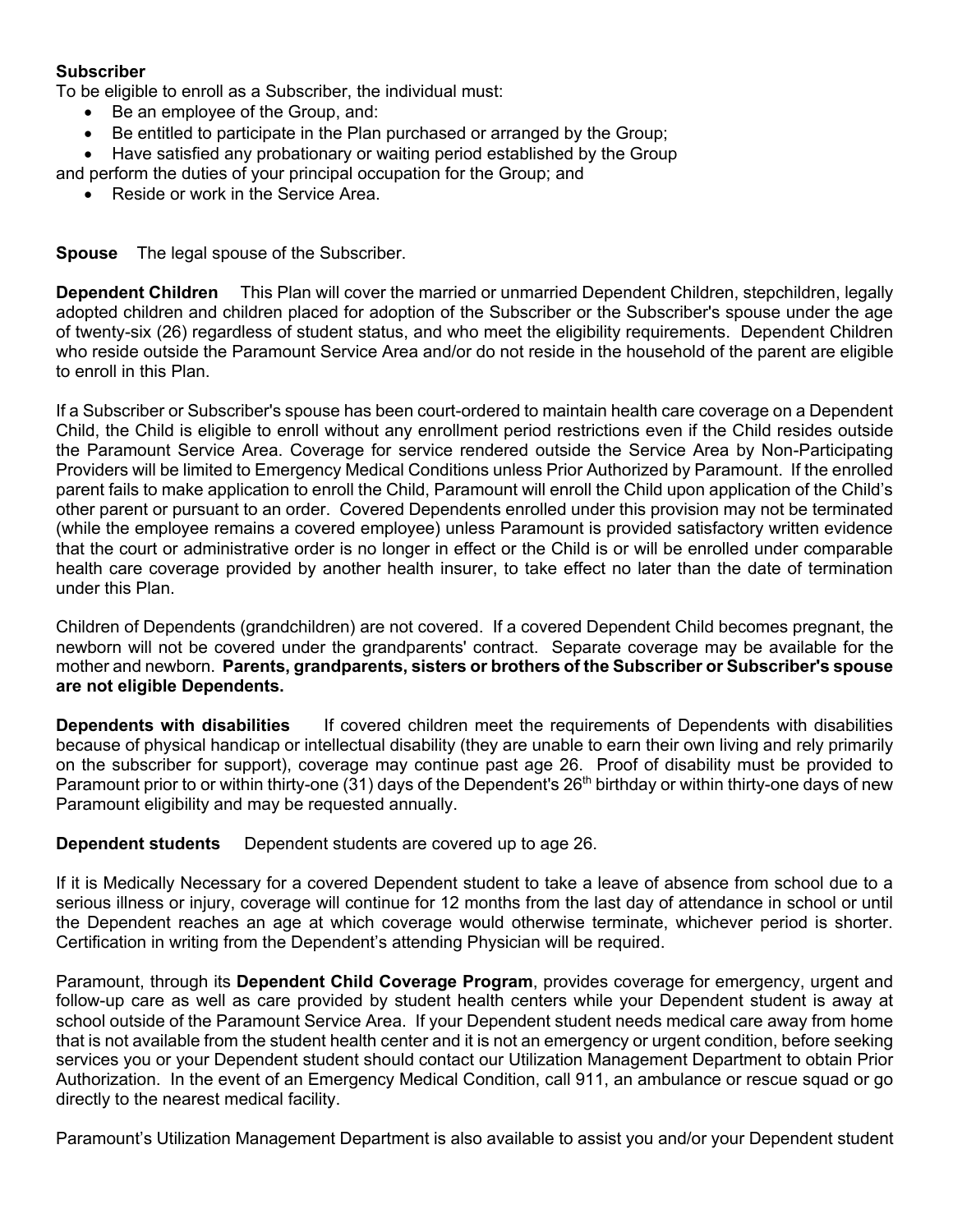in locating providers outside of the Paramount Service Area; contact Utilization Management at (419) 887-2520 or 1-800-891-2520.

Not eligible: Grandchildren and parents of Subscriber and/or Subscriber's spouse.

**Newborn children** A newborn Child of a Subscriber (or the Subscriber's spouse) is covered for the first thirtyone (31) days following birth. To continue coverage for a newborn Child beyond the 31-day period, a completed enrollment application and any required additional premium payment must be received within the first thirty-one (31) days following the birth. If the application and appropriate payment is not received, the newborn Child will not be eligible for any further benefits after the thirty-one days following the birth.

## *The only other time you may enroll a Child is during your employer's open enrollment period, or a special enrollment period.*

**Adoption or placement for adoption** A completed enrollment application and any required additional premium payment must be received within the first thirty-one (31) days following adoption or placement for adoption. Coverage will become effective from the date of adoptive placement. Adoptive placement means the assumption and retention by a person of a legal obligation for total or partial support of a Child in anticipation of the adoption of the Child. The Child's placement with a person terminates upon termination of the legal obligation.

*The only other time you may enroll adopted children, children placed for adoption or stepchildren is during your employer's open enrollment period, or a special enrollment period.*

**Marriage** When a completed enrollment application is received by Paramount within thirty-one (31) days from the date of marriage, coverage of new spouses becomes effective on the date of marriage.

*The only other time you may enroll your spouse is during your employer's open enrollment period, or a special enrollment period.*

**Divorce** You must notify Paramount that you are removing your ex-Spouse and any other ineligible Dependents from the Plan at the time the annulment, dissolution or divorce decree is final. Coverage will end at the end of the month in which the decree is final.

## *Any ineligible Dependents may be eligible for continuation coverage under the employer group's health benefits plan. See your benefits office for details.*

**Death of a subscriber** Dependents of a deceased Subscriber may be eligible for continuation coverage under the employer group's health benefits plan. See your benefits office for details.

## **ADDING AND REMOVING MEMBERS**

When you need to change the number of Members covered under your Plan, it is your responsibility to notify your employer and Paramount promptly**. YOU MUST COMPLETE AN ENROLLMENT APPLICATION WHEN YOU NEED TO ADD A MEMBER TO OR REMOVE A MEMBER FROM YOUR PLAN.** Contact your benefits office.

**Group Affiliation, Probationary or Waiting Period** New employees will have coverage effective after the affiliation, probationary or waiting period established by the employer. The affiliation, probationary or waiting period will not be more than ninety (90) days. See your benefits office for details.

**Group Annual Open Enrollment Period** The annual period of time during which an eligible employee and/or his or her Dependents may select or turn down coverage under an Employer-sponsored health care benefit plan. An eligible employee and/or his or her eligible Dependents may also change from one Employer sponsored health care benefit plan to another at this time. If you have a new Dependent due to marriage, adoption (including placement) or birth of a baby, they may be added to this Plan if the Subscriber completes and submits an application to the employer within thirty-one (31) days from the event. If you do not enroll eligible Dependents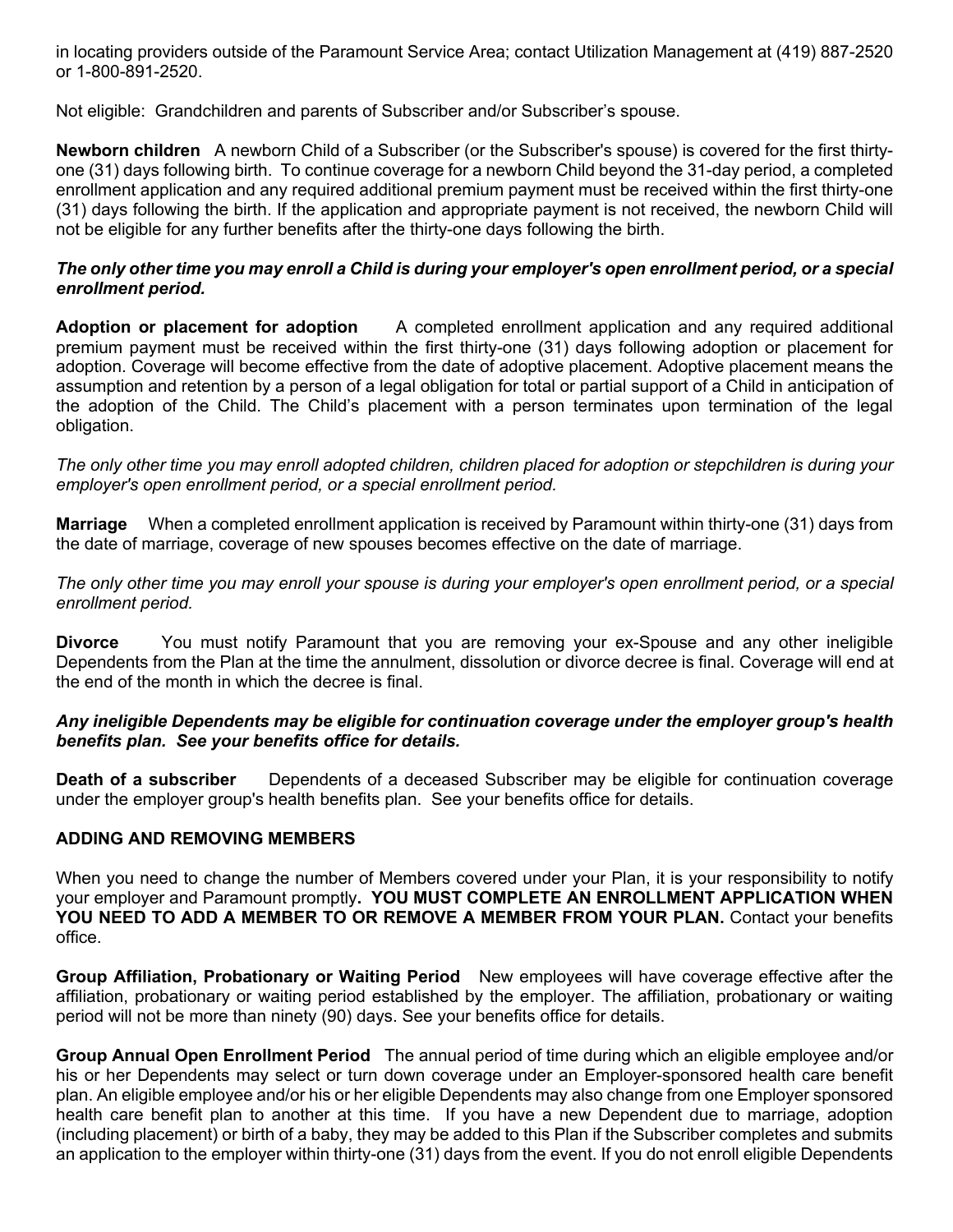for coverage during the first employer enrollment period or within thirty-one (31) days of eligibility, you must wait until your employer's next annual open enrollment period to add them. See your benefits office for details.

**SPECIAL ENROLLMENT PERIOD** If an eligible employee declines enrollment for themselves or their Dependents (including their spouse), the employee may in the future be able to enroll themselves or their Dependents in this Plan, provided that the employee requests enrollment within 31 days after there is a loss of Minimum Essential Coverage as a result of legal separation, divorce, death of an employee, termination or reduction in hours of employment – voluntary or involuntary (with or without electing COBRA), exhaustion of COBRA, "aging out" under other parent's coverage, or moving out of an HMO's service area. Loss of eligibility for coverage does not include loss due to the individual's failure to pay premiums or termination of coverage for cause, such as fraud.

Loss of eligibility also includes termination of Medicaid or Children's Health Insurance Program (CHIP) coverage and the eligibility for Employment Assistance under Medicaid or CHIP. To be eligible for this special enrollment the employee must request coverage within 60 days after the date the employee or Dependent becomes eligible for premium assistance under Medicaid or CHIP or the date the employee or the Dependent's Medicaid or CHIP coverage ends.

In addition, if the employee has a new Dependent as a result of marriage, birth, adoption, or placement for adoption, the employee may be able to enroll themselves and their Dependents, provided that the employee requests enrollment within 31 days after the marriage, birth, adoption, or placement for adoption.

## **SPECIAL ENROLLMENT PERIOD EFFECTIVE DATES**

If an eligible employee and/or eligible Dependent(s) enroll due to a loss of Minimum Essential Coverage as defined in this section, coverage is effective the day after the date on which prior medical benefits terminated. In the case of termination from Medicaid or Children's Health Insurance Program (CHIP) coverage or eligibility for Employment Assistance under Medicaid or CHIP, birth, adoption, placement for adoption, or a court order, coverage is effective on the date of the event.

## **NONDISCRIMINATION**

No one who is eligible to enroll or renew as a Subscriber, Dependent or Dependent with disabilities will be refused enrollment by Paramount based on student status, health status related factor, pre-existing condition, genetic testing or the results of such testing, health care needs or age. Paramount will not terminate coverage for you or your Dependents due to health status, health care needs or the exercise of rights under Paramount's internal review procedures. However, Paramount will not re-enroll anyone terminated for any of the reasons listed in the Termination of Coverage section.

## **RENEWAL OF COVERAGE**

If all the conditions of group eligibility are met, the group coverage will be renewed. Renewal of coverage is not based on the Member's health condition and is not subject to any genetic testing or the results of such testing.

Paramount will renew coverage at the option of the employer group. Paramount will not renew group coverage only under the following conditions;

- Non-payment of premiums
- Fraud
- The group falls below minimum contribution or participation rules

## **TERMINATION OF MEMBER COVERAGE**

A Member's coverage under Paramount may end for any of the following reasons: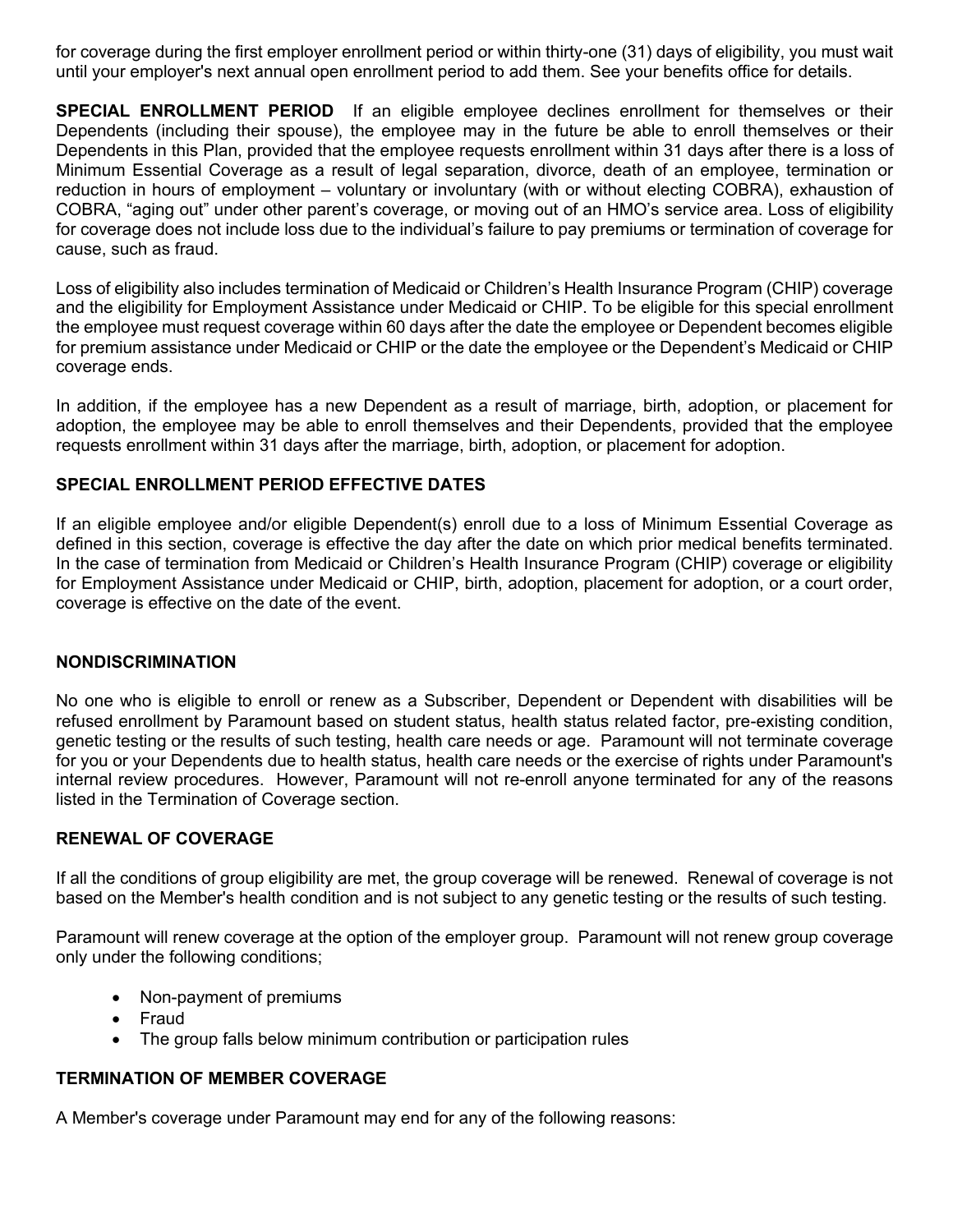- You fail to pay, or have paid for you, the required prepayments.
- You no longer meet the eligibility requirements.
- You no longer work or reside in the Paramount Service Area (except for court-ordered Dependents and full-time students).
- You have performed an act or practice that constitutes fraud or material misrepresentation of material fact under the terms of the coverage.

The termination may not be based, either directly or indirectly, on any health status-related factor concerning the Member. Do not use your ID card after your coverage ends.

## **RESCISSION OF COVERAGE**

A rescission of your coverage means that the coverage may be legally voided all the way back to the day the Plan began to provide you with coverage, just as if you never had coverage under the Plan. Your coverage can only be rescinded if you (or a person seeking coverage on your behalf), performs an act, practice, or omission that constitutes fraud; or unless you (or a person seeking coverage on your behalf) makes an intentional misrepresentation of material fact, as prohibited by the terms of your Plan. Your coverage can also be rescinded due to such an act, practice, omission or intentional misrepresentation by your employer.

You will be provided with thirty (30) calendar days' advance notice before your coverage is rescinded. You have the right to request an internal appeal of a rescission of your coverage. Once the internal appeal process is exhausted, you have the additional right to request an independent external review.

## **BENEFITS AFTER CANCELLATION OF COVERAGE**

If a Member is an Inpatient on the date coverage ends, the benefits of this coverage for hospital and professional services will continue for only that Member until the *earliest* of:

- The effective date of any new coverage.
- The date of discharge,
- The attending Physician certifies that inpatient care is no longer medically indicated,
- The maximum in benefits have been exceeded

## **V. WHAT HAPPENS WITH YOUR PLAN -**

## **WHEN YOU HAVE OTHER COVERAGE - HOW COORDINATION OF BENEFITS WORKS**

The Coordination of Benefits (COB) provision applies when a person has health care coverage under more than one Plan. Plan is defined below.

The order of benefit determination rules govern the order in which each Plan will pay a claim for benefits. The Plan that pays first is called the Primary plan. The Primary plan must pay benefits in accordance with its policy terms without regard to the possibility that another Plan may cover some expenses. The Plan that pays after the Primary plan is the Secondary plan. The Secondary plan may reduce the benefits it pays so that payments from all Plans does not exceed 100% of the total Allowable expense.

#### **Definitions**

- A. A "Plan" is any of the following that provides benefits or services for medical or dental care or treatment. If separate contracts are used to provide coordinated coverage for Members of a group, the separate contracts are considered parts of the same plan and there is no COB among those separate contracts.
	- (1) Plan includes: group and nongroup insurance contracts, health insuring corporation (HIC) contracts, closed panel plans or other forms of group or group-type coverage (whether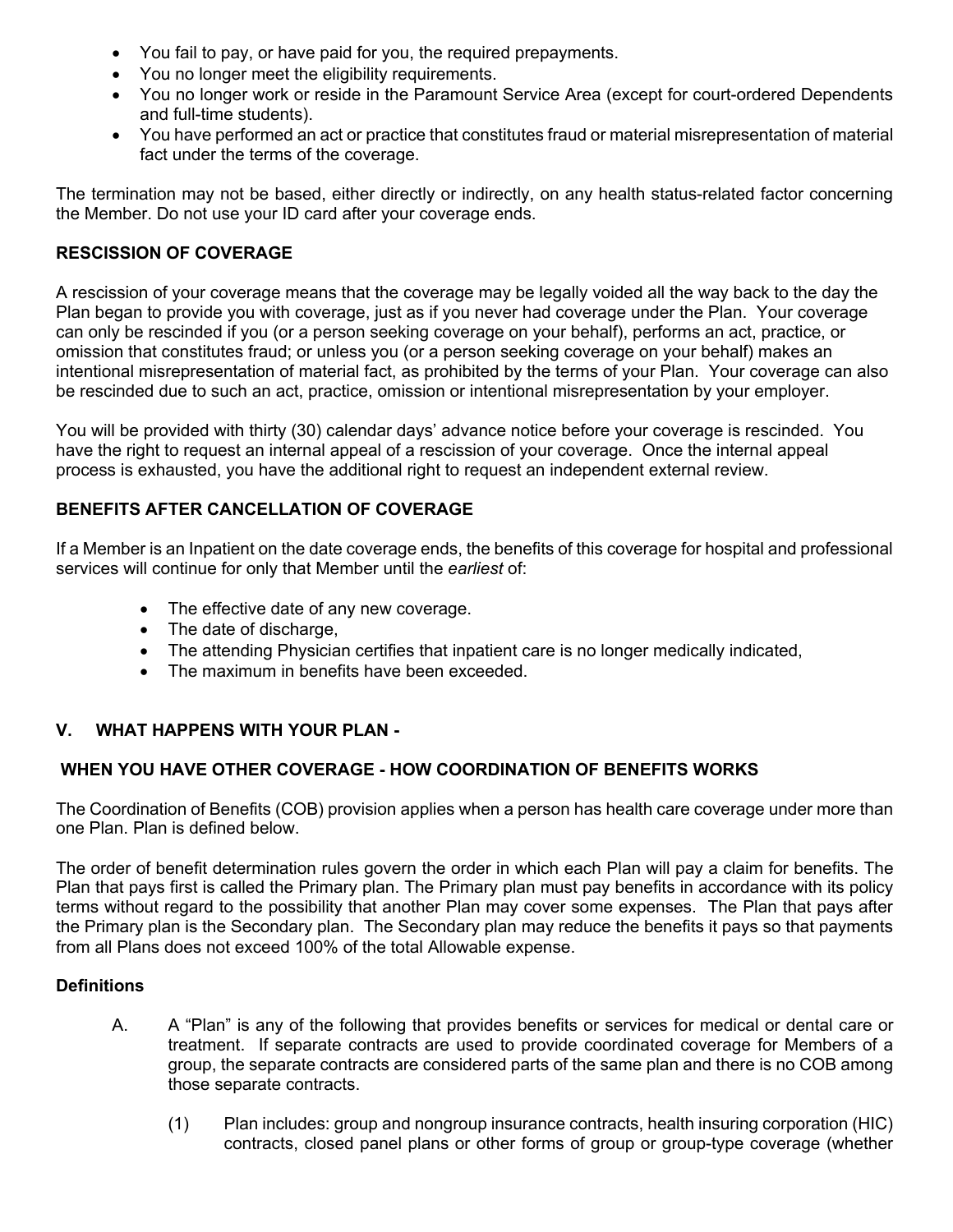insured or uninsured); medical care components of long term care contracts, such as skilled nursing care; medical benefits under group or individual automobile contracts; and Medicare or any other federal governmental plan, as permitted by law.

(2) Plan does not include: hospital indemnity coverage or other fixed indemnity coverage; accident only coverage; specified disease or specified accident coverage; supplemental coverage as described in Revised Code sections 3923.37 and 1751.56; school accident type coverage; benefits for non-medical components of long-term care policies; Medicare supplement policies; Medicaid policies; or coverage under other federal governmental plans, unless permitted by law.

Each contract for coverage under (1) or (2) is a separate Plan. If a Plan has two parts and COB rules apply to only one of the two, each of the parts are treated as a separate Plan.

- B. "This plan" means, in a COB provision, the part of the contract providing the health care benefits to which the COB provision applies and which may be reduced because of the benefits of the other plans. Any other part of the contract providing health care benefits is separate from This plan. A contract may apply one COB provision to certain benefits, such as dental benefits, coordinating only similar benefits, and may apply another COB provision to coordinate other benefits.
- C. The order of benefit determination rules determine whether This plan is a Primary plan or Secondary plan when the person has health care coverage under more than one Plan.

When This plan is primary, it determines payment for its benefits first before those of any other Plan without considering any other Plan's benefits. When This plan is secondary, it determines its benefits after those of another Plan and may reduce the benefits it pays so that all Plan benefits do not exceed 100% of the total Allowable expenses.

D. "Allowable expense" is a health care expense, including Deductibles, Coinsurance and Copayments, that is covered at least in part by any Plan covering the person. When a Plan provides benefits in the form of services, the reasonable cash value of each service will be considered an Allowable expense and benefit paid. An expense that is not covered by any Plan covering the person is not an Allowable expense. In addition, any expense that a provider by law or in accordance with a contractual agreement is prohibited from charging a Member is not an Allowable expense.

The following are examples of expenses that are not Allowable expenses:

- (1) The difference between the cost of a semi-private hospital room and a private hospital room is not an Allowable Expense, unless one of the Plans provides coverage for private hospital room expenses.
- (2) If a person is covered by two or more Plans that compute their benefit payments on the basis of usual and customary fees or relative value schedule reimbursement methodology or similar reimbursement methodology, any amount in excess of the highest reimbursement amount for a specific benefit is not an Allowable expense.
- (3) If a person is covered by two or more Plans that provide benefits or services on the basis of negotiated fees, an amount in excess of the highest of the negotiated fees is not an Allowable expense.
- (4) If a person is covered by one Plan that calculates its benefits or services on the basis of usual or customary fees or relative value schedule reimbursement methodology or similar reimbursement methodology and another Plan that provides its benefits or services on the basis of negotiated fee or payment amount is different than the Primary Plan's payment arrangement and if the provider's contract permits, the negotiated fee or payment shall be the Allowable expense used by the Secondary plan to determine its benefits.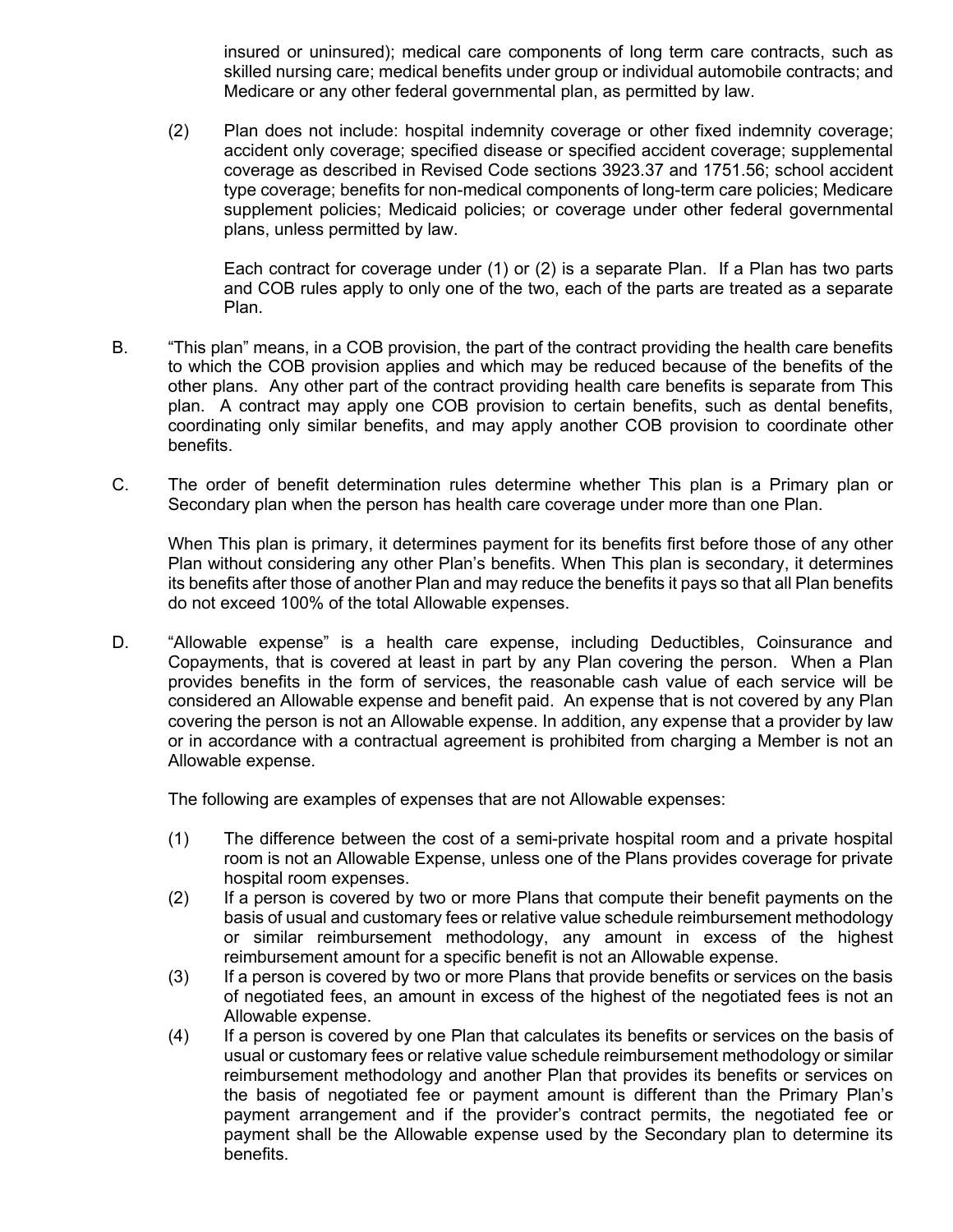- (5) The amount of any benefit reduction by the Primary plan because a Member has failed to comply with the Plan provisions is not an Allowable expense. Examples of these types of plan provisions include second surgical opinions, precertification of admissions, and preferred provider arrangements.
- E. Closed panel plan is a Plan that provides health care benefits to Members primarily in the form of services through a panel of providers that have contracted with or are employed by the Plan, and that excludes coverage for services provided by other providers, except in cases of emergency or referral by a panel member.
- F. Custodial parent is the parent awarded custody by a court decree or, in the absence of a court decree, is the parent with whom the Child resides more than one half of the Calendar Year excluding temporary visitation.

# **Order of Benefit Determination Rules**

When a person is covered by two or more Plans, the rules for determining the order of benefits payments are as follows:

- A. The Primary plan pays or provides its benefits according to its terms of coverage and without regard to the benefits under any other Plan.
- B. (1) Except as provided in Paragraph (2), a Plan that does not contain a coordination of benefits provision that is consistent with this regulation is always primary unless the provisions of both Plans state that the complying plan is primary.
	- (2) Coverage that is obtained by virtue of membership in a group that is designed to supplement a part of a basic package of benefits and provides that this supplementary coverage shall be excess to any other parts of the Plan provided by the contract holder. Examples of these types of situations are major medical coverages that are superimposed over base plan hospital and surgical benefits, and insurance type coverages that are written in connection with a Closed panel plan to provide out-of-network benefits.
- C. A Plan may consider the benefits paid or provided by another Plan in calculating payment of its benefits only when it is secondary to that other Plan.
- D. Each Plan determines its order of benefits using the first of the following rules that apply:
	- (1) Non-Dependent or Dependent. The Plan that covers the person other than as a Dependent, for example as an employee, member, policyholder, subscriber or retiree is the Primary plan and Plan that covers the person as a Dependent is the Secondary plan. However, if the person is a Medicare beneficiary and, as a result of federal law, Medicare is secondary to the Plan covering the person as a Dependent; and primary to the Plan covering the person other than as a Dependent (e.g. a retired employee); then the order of benefits between the two Plans is reversed so that the Plan covering the person as an employee, member, policyholder, subscriber or retiree is the Secondary plan and the other Plan is the Primary plan.
	- (2) Dependent Child Covered Under More Than One Plan. Unless there is a court decree stating otherwise, when a Dependent Child is covered by more than one Plan the order of benefits is determined as follows:
		- (a) For a Dependent Child whose parents are married or are living together, whether or not they have ever been married:
			- The Plan of the parent whose birthday falls earlier in the Calendar Year is the Primary plan; or
			- If both parents have the same birthday, the Plan that has covered the parent the longest is the Primary plan.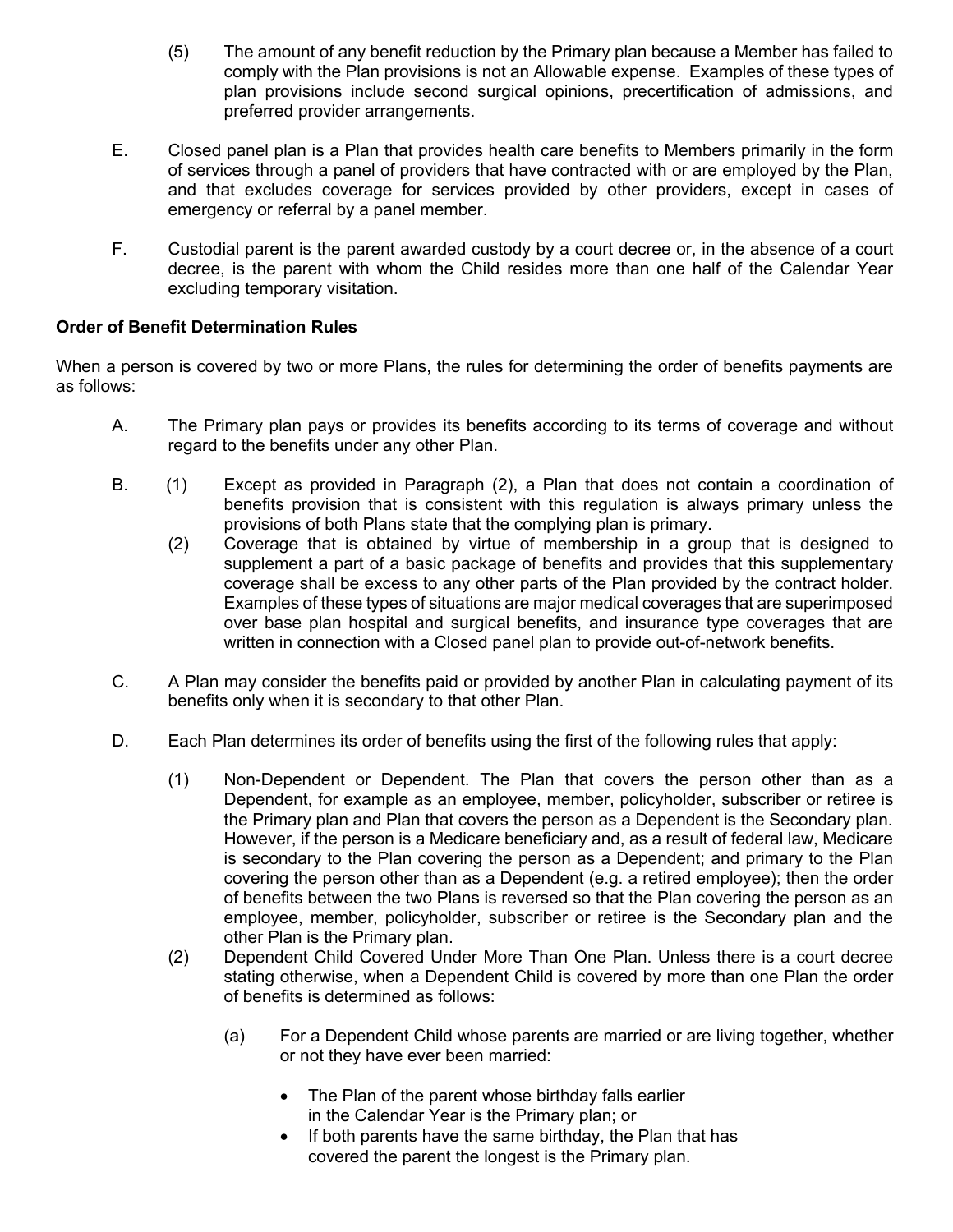- However, if one spouse's plan has some other coordination rule (for example, a "gender rule" which says the father's plan is always primary), this Plan will follow the rules of that plan.
- (b) For a Dependent Child whose parents are divorced or separated or not living together, whether or not they have ever been married:
	- (i) If a court decree states that one of the parents is responsible for the Dependent Child's health care expenses or health care coverage and the Plan of that parent has actual knowledge of those terms, that Plan is primary. This rule applies to plan years commencing after the Plan is given notice of the decree;
	- (ii) If a court decree states that both parents are responsible for the Dependent Child's health care expenses or health care coverage, the provisions of Subparagraph (a) above shall determine the order of benefits;
	- (iii) If a court decree states that the parents have joint custody without specifying that one parent has responsibility for the health care expenses or health care coverage of the Dependent Child, the provisions of Subparagraph (a) above shall determine the order of benefits;
	- (iv) If there is no court decree allocating the responsibility for the Dependent Child's health care expenses or health care coverage, the order of benefits for the Child are as follows:
		- The Plan covering the Custodial parent;
		- The Plan covering the spouse of the Custodial parent;
		- The Plan covering the non-custodial parent; and then
		- The Plan covering the spouse of the non-custodial parent.
- (c) For a Dependent Child covered under more than one Plan of individuals who are not the parents of the Child, the provisions of Subparagraph (a) or (b) above shall determine the order of benefits as if those individuals were the parents of the Child.
- (3) Active Employee or Retired or Laid-off Employee. The Plan that covers a person as an active employee, that is, an employee who is neither laid off nor retired, is the Primary plan. The Plan covering the same person as retired or laid off employee is the Secondary plan. The same would hold true if a person is a Dependent of an active employee and that same person is a Dependent of a retired or laid off employee. If the other Plan does not have this rule, and as a result, the Plans do not agree on the order of benefits, this rule is ignored. This rule does not apply if the rule labeled D(1) can determine the order of benefits.
- (4) COBRA or State Continuation Coverage. If a person whose coverage is provided pursuant to COBRA or under a right of continuation provided by state or other federal law is covered under another Plan, The Plan covering the person as an employee, member, subscriber or retiree or covering the person as a Dependent of an employee, member, subscriber, or retiree is the Primary plan and the COBRA or state or other federal continuation coverage is the Secondary plan. If the other Plan does not have this rule, and as a result, the Plans do not agree on the order of benefits, this rule is ignored. This rule does not apply if the rule labeled  $D(1)$  can determine the order of benefits.
- (5) Longer or Shorter Length of Coverage. The Plan that covered the person as an employee, member, policyholder, subscriber or retiree longer is the Primary plan and the Plan that covered the person the shorter period of time is the Secondary plan.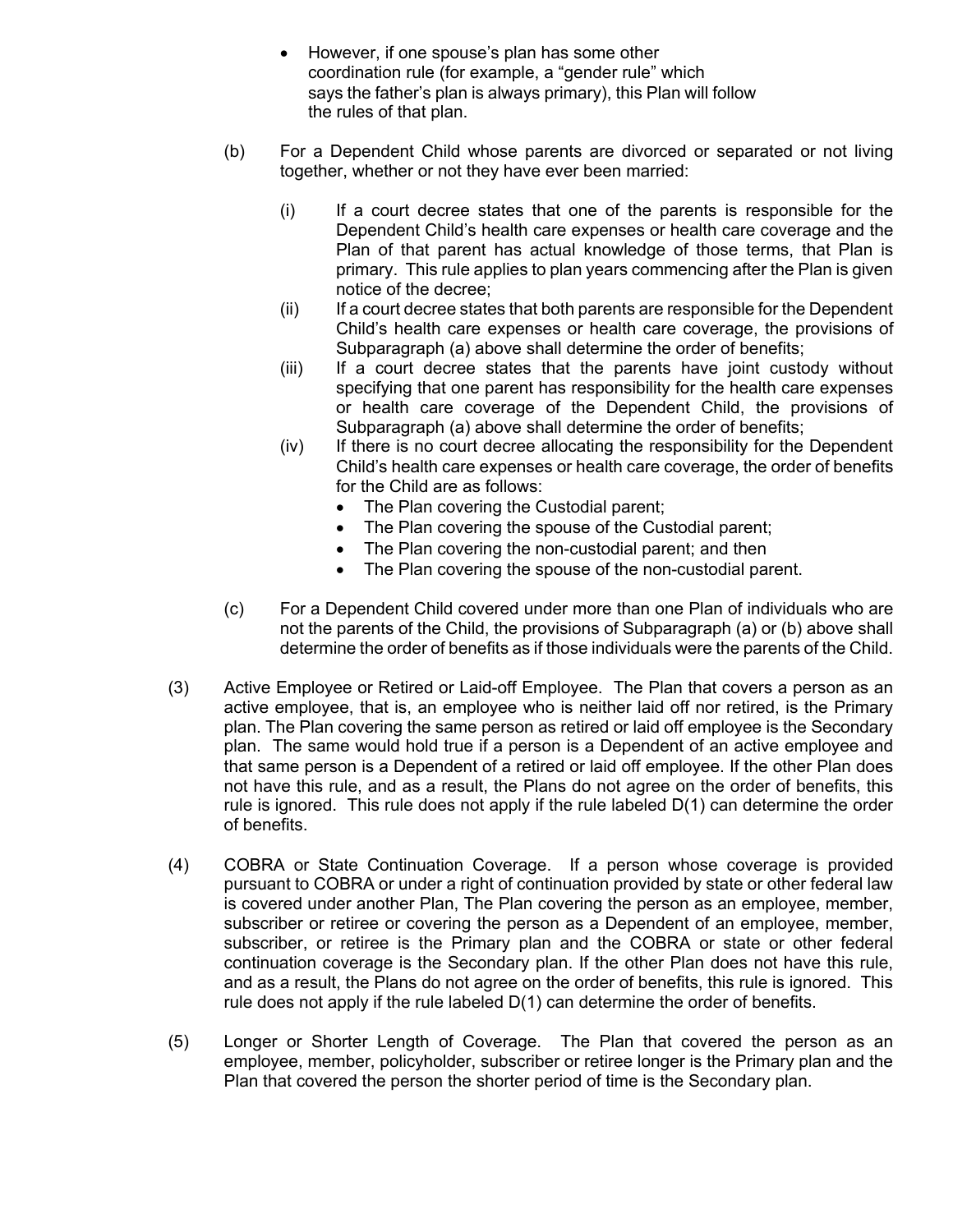(6) If the preceding rules do not determine the order of benefits, the Allowable expenses shall be shared equally between the Plans meeting the definition of Plan. In addition, This Plan will not pay more than it would have paid had it been the Primary plan.

## **Effect on the Benefits of this Plan**

- A. When This plan is secondary, it may reduce its benefits so that the total benefits paid or provided by all Plans during a plan year are not more than the total Allowable expenses. In determining the amount to be paid for any claim, The Secondary plan will calculate the benefits it would have paid in the absence of other health care coverage and apply that calculated amount to any Allowable expense under its Plan that is unpaid by the Primary plan. The Secondary plan may then reduce its payment by the amount so that, when combined with the amount paid by the Primary plan, the total benefits paid or provided by all Plans for the claim do not exceed the total Allowable expense for that claim. In addition, the Secondary plan shall credit to its plan Deductible any amounts it would have credited to its Deductible in the absence of other health care coverage.
- B. If a Member is enrolled in two or more Closed panel plans, and if, for any reason, including the provision of service by a non-panel provider, benefits are not payable by one Closed panel plan, COB shall not apply between that Plan and the other Closed panel plans.

## **Right to Receive and Release Needed Information**

Certain facts about health care coverage and services are needed to apply these COB rules and to determine benefits payable under This plan and other Plans. Paramount may get the facts it needs from or give them to other organizations or persons for the purpose of applying these rules and determining benefits payable under This plan and other Plans covering the person claiming benefits. Paramount need not tell, or get consent of any person to do this. Each person claiming benefits under This plan must give Paramount any facts it needs to apply those rules and determine benefits payable.

## **Facility of Payment**

A payment made under another Plan may include an amount that should have been paid under This plan. If it does, Paramount may pay that amount to the organization that made the payment. That amount will then be treated as though it were a benefit paid under This plan. Paramount will not have to pay that amount again. The term "payment made" includes providing benefits in the form of services, in which case "payments made" means the reasonable cash value of the benefits provided in the form of services.

#### **Right of Recovery**

If the amount of the payments made by Paramount is more than it should have paid under this COB provision, it may recover the excess from one or more of the persons it has paid or for whom it has paid; any other person or organization that may be responsible for the benefits or services provided for the Member. The "amount of the payments made" includes the reasonable cash value of any benefits provided in the form of services.

#### **Coordination Disputes**

If you believe that Paramount has not paid a claim properly, you should first attempt to resolve the problem by contacting Paramount at (419) 887-2525 or refer to **Section VI, Internal Claims and Appeals Procedures and External Review**. If you are still not satisfied, you may call the Ohio Department of Insurance for instructions on filing a consumer complaint. Call 1-800-686-1526, or visit the Department's website at http://insurance.ohio.gov

#### **WHEN YOU ARE ELIGIBLE FOR MEDICARE**

If any enrolled Member is entitled to Medicare benefits, federal law will control whether Paramount or Medicare is primary. Contact your Group for current guidelines.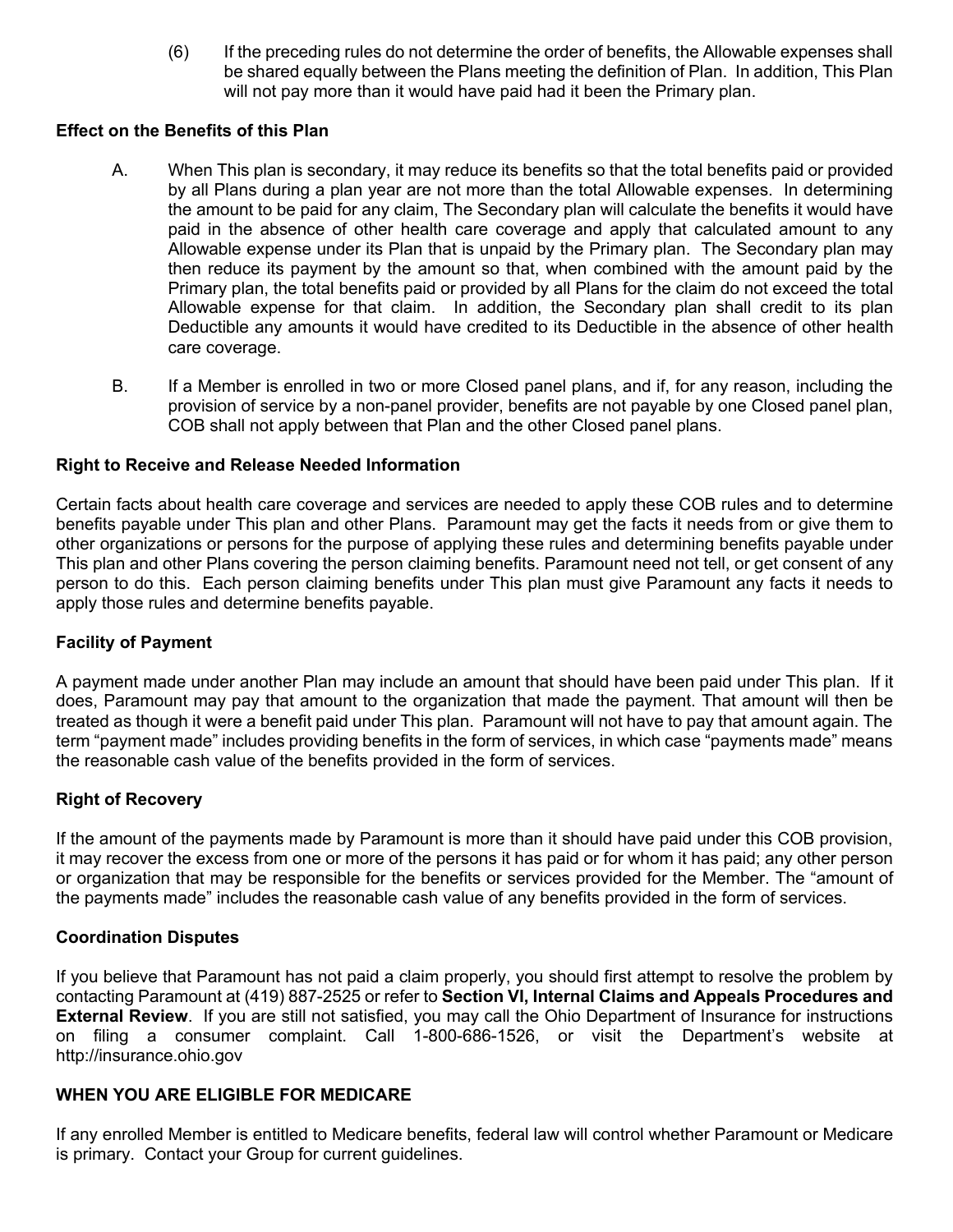## **WHEN YOU QUALIFY FOR WORKER'S COMPENSATION**

If you or your Dependents receive health care services due to an injury which may be covered by Worker's Compensation, you must notify Paramount as soon as possible.

If you filed a claim for Worker's Compensation, Paramount will withhold payment to your providers until the case is settled. If Paramount has made any payment to your provider and services are covered by Worker's Compensation, you are expected to reimburse Paramount for the amounts paid. Please refer to the Group Contract filed with your Group for further details.

## **WHEN SOMEONE ELSE IS LIABLE (SUBROGATION AND REIMBURSEMENT)**

Subject to ORC 2323.44, to the extent applicable:

**Subrogation and Reimbursement**. The Plan's subrogation and reimbursement rights are equal to the value of medical benefits paid for Covered Services provided to the Member.

Subrogation. Where a Member has benefits paid by Plan as a result of sickness or injury caused by a third party and/or the Member, the rights of the Member to claim or receive compensation, damages, first party benefits, medical payments coverage, any excess, umbrella, uninsured and/or underinsured motorist insurance or any other payment from any person, organization, insurer or any other source, including the Member's own insurer and/or the party causing such sickness or injury, are assigned and transferred to Plan to the extent of the value of medical benefits paid for Covered Services provided to the Member.

Reimbursement. Where a Member has benefits paid by the Plan for the treatment of sickness or injury caused by a third party and/or the Member, these are conditional payments that must be reimbursed by the Member to the extent that the Member receives, as a result of the sickness or injury, compensation, damages, first party benefits, medical payments coverage, any excess, umbrella, uninsured and/or underinsured motorist insurance or any other payment from any person, organization, insurer or any other source, including the Member's own insurer and/or the party causing such sickness or injury.

Equitable Lien. The Plan's subrogation and reimbursement rights are a first party lien against any recovery and must be paid before any other claims, including claims by the Member for damages (with the exception of claims by the Member pursuant to the property damage provisions of any insurance policy). This lien is not offset or reduced in any way by the Member's attorney fees or costs incurred in obtaining the recovery. The "common fund doctrine", "made whole" rule, or similar common law doctrines do not reduce or affect the Plan's subrogation and reimbursement rights. This means the Member must reimburse the Plan, in an amount not to exceed the total recovery, even when the Member's settlement or judgment is for less than the Member's total damages and must be paid without any reductions for attorney fees. Covered person agrees that Plan has the right to obtain injunctive relief prohibiting the Member from accepting or receiving any settlement or other recovery relating to the expenses paid by the Plan until the Plan's right of subrogation and reimbursement are fully satisfied and Member consents to such injunctive relief.

Plan Assets. If a Member receives compensation, damages, first party benefits, medical payments coverage, any excess, umbrella, uninsured and/or underinsured motorist insurance or any other payment, as a result of the sickness or injury, from any person, organization, insurer or any other source, including the Member's own insurer and/or the party causing such sickness or injury, such amounts shall be considered a Plan asset to the extent of the value of medical benefits paid for Covered Services provided to the Member. The Member is, therefore, a fiduciary of the Plan with respect to such amounts.

**Cooperation by Members**. By enrolling in this Plan, you and your covered Dependents agree to execute and deliver all assignments or other documents as may be required and do whatever is necessary to effectuate and protect fully the rights of the Plan or its nominee. You may not do anything which might limit, waive or release the Plan's subrogation or reimbursement rights. The Member shall give the Plan written notice of any claim against a third-party as soon as the Member becomes aware that the Member may recover damages from a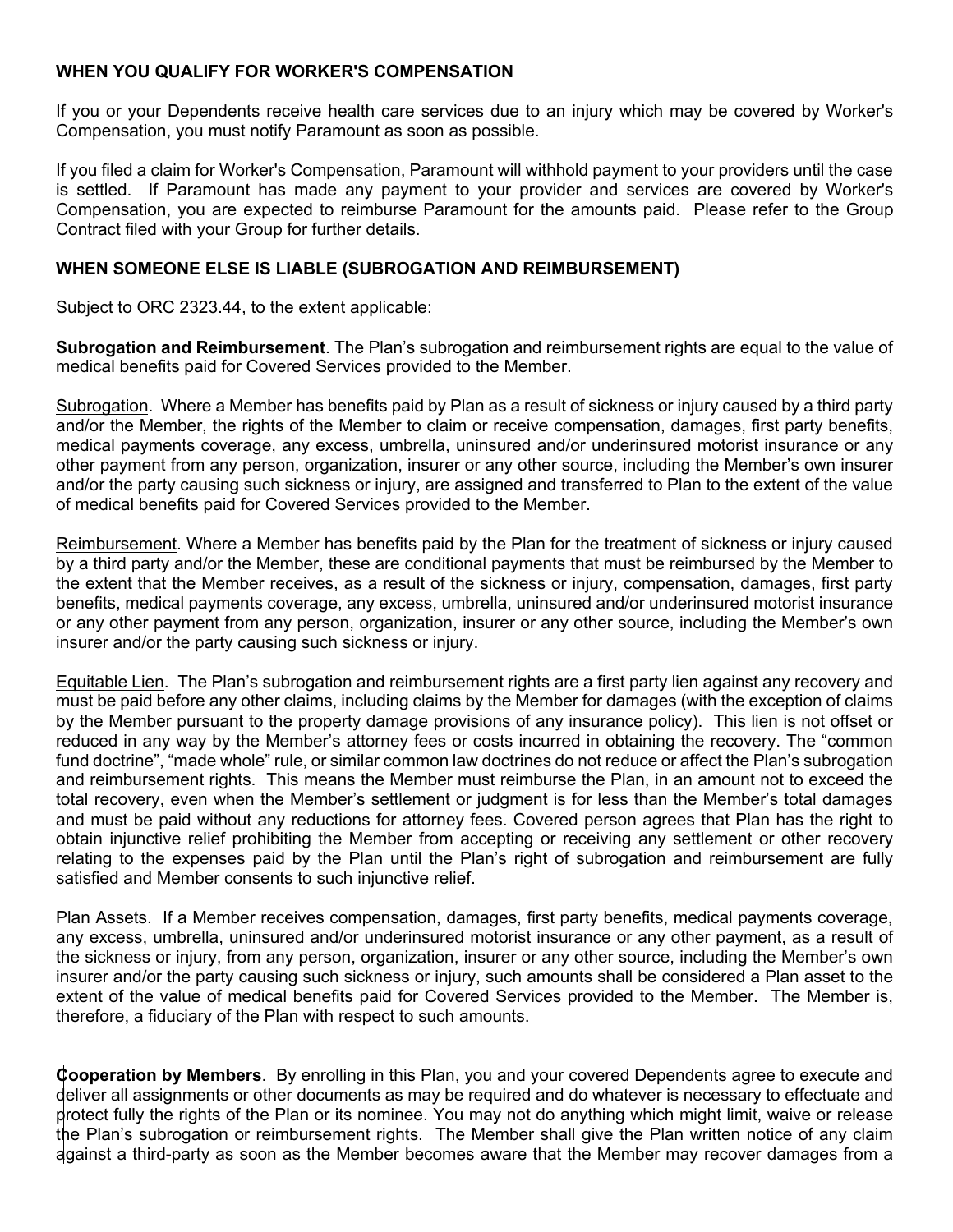third-party. The Member will be deemed to be aware that the Member may recover damages from a third-party upon the date the Member retains an attorney or the date written notice of the claim is presented to the thirdparty or the third-party's insurer by Member, Member's insurer or Member's attorney, whichever is earlier. The Member will not compromise or settle a claim without prior written consent of the Plan. If Member fails to provide the Plan with written notice of a claim as required or if Member compromises or settles a claim without prior written consent, the Plan will deem the Member to have committed fraud or misrepresentation in a claim for benefits and will terminate the Member's participation in the Plan.

# **WHEN YOU LEAVE YOUR JOB**

Members who no longer meet eligibility requirements under **Section IV, YOUR PLAN/Who is Eligible** of this Certificate of Coverage may be eligible for continuation coverage under the Group's health benefits plan**.** 

# **HOW YOU MAY CONTINUE GROUP COVERAGE**

To get group continuation coverage when you are no longer eligible for the employer's group plan, you must live in the Paramount Service Area, and you must pay the required monthly prepayment (the share your former employer used to pay) to the group plan, your former employer. How long you are allowed to continue your coverage depends on the circumstances and the conditions provided in your employer group's plan.

The following are conditions under which you may continue Paramount coverage under your current plan. See your benefits office for further information.

- 1. If your employer group has *20 or fewer* employees and your employment ends, you and your eligible Dependents may be able to continue your Paramount group coverage through that employer for up to twelve (12) months under state law. To be eligible for state group continuation coverage, you must also meet the guidelines below:
	- You must have been employed for at least three (3) months before termination of your employment
	- You did not voluntarily terminate your employment and the termination is not the result of your gross misconduct
	- You must not be or become eligible for Medicare coverage or any other group health coverage
- 2. If any of the following events occur and your employer group has *more than 20* employees*,* you or your Dependents may be able to continue your coverage under the federal Consolidated Omnibus Budget Reconciliation Act (COBRA):
	- Termination of your employment (for reasons other than gross misconduct) or reduction of hours of employment
	- Termination of your employment due to Chapter 11 Reorganization by your employer
	- Your death
	- Your divorce or legal separation
	- The end of a Child's status as a Dependent under the plan
	- Your eligibility for Medicare benefits

Group Coverage may be continued, if a covered Subscriber (employee) is called to active duty in the Armed Forces of the United States including the Ohio National Guard and Ohio Air National Guard.

- 1) The covered Subscriber and Dependents may continue coverage for up to twenty-four (24) months.
- 2) Covered Dependents may continue coverage for up to thirty-six (36) months if any of the following events occurs during the twenty-four (24) month period;
	- a. The death of the reservist.
	- b. The divorce or separation of a reservist from the reservist's spouse.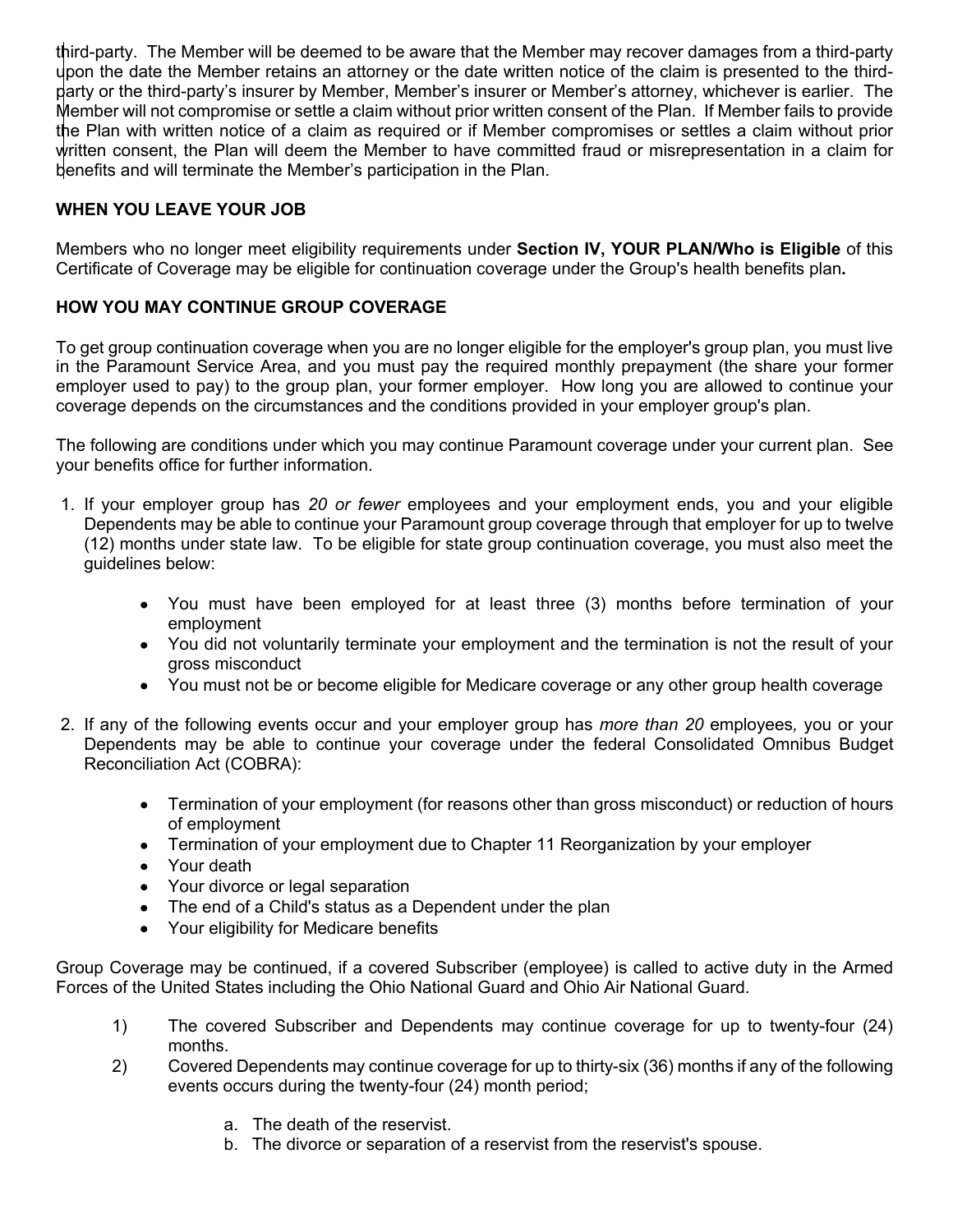- c. A covered Dependent Child's eligibility under this coverage ends.
- 3) The continuation period begins on the date coverage would have terminated because the reservist was called to active duty.
- 4) The Subscriber and/or Dependent must complete and return to the employer an election form within thirty-one (31) days of the date coverage would terminate.
- 5) The Subscriber and/or Dependent must pay any required contribution to the employer not to exceed 102% of the group rate.
- 6) Continuation coverage will end on the date any of the following occurs:
	- a. The subscriber or Dependent becomes covered by another group plan without any pre-existing condition restriction.
	- b. The maximum period of months expires.
	- c. The Subscriber or Dependent does not make the required payment
	- d. The group contract with Paramount is terminated.

## **IF PARAMOUNT ENDS OPERATIONS/COMPANY INSOLVENCY**

Paramount is not a member of any guaranty fund. In the event of Paramount's insolvency:

- 1. A Member is protected only to the extent that the hold harmless provision required by section 1751.13 of the Revised Code applies to the health care services rendered.
- 2. A Member may be financially responsible for health care services rendered by a provider or health care facility that is not under contract to Paramount, whether or not Paramount authorized the use of the provider or health care facility.

Members' benefits would be covered until the Group Contract expired. All prepayments must be made in accordance with the terms of the Group Contract. If you are receiving a course of treatment when Paramount ends operations, Covered Services will continue to be provided by Participating Providers as needed to complete any Medically Necessary follow-up care for that course of treatment. If a Member is receiving Inpatient care at a hospital, coverage will be continued for up to thirty (30) days after the end of operations. If you need additional information, call Paramount Member Services at (419) 897-2525 or 1-800-462-3589.

## **LIMITATION ON LEGAL ACTIONS**

No action at law or in equity shall be brought to recover on this policy prior to the expiration of sixty (60) days after written proof of loss has been furnished in accordance with the requirements of this policy. No such action shall be brought after the expiration of three years after the time written proof of loss is required to be furnished.

## **VI. INTERNAL CLAIMS AND APPEALS PROCEDURES AND EXTERNAL REVIEW**

#### **OVERVIEW**

**If** *you* **need help**: If you do not understand your rights or if you need assistance understanding your rights or you do not understand some or all of the information in the following provisions, you may contact Paramount Insurance Company at Paramount Member Services, P.O. Box 928, Toledo, Ohio 43697-0928, Attention: Paramount Member Services, or by telephone at, 1-800-462-3589 or email: Paramount.memberservices@promedica.org. TTY users may call 1-888-740-5670.

**Internal Claims and Appeals Procedures:** When a health insurance plan denies a claim for a treatment or service (a claim for Plan benefits, *you* have already received (post-service claim denial) or denies *your*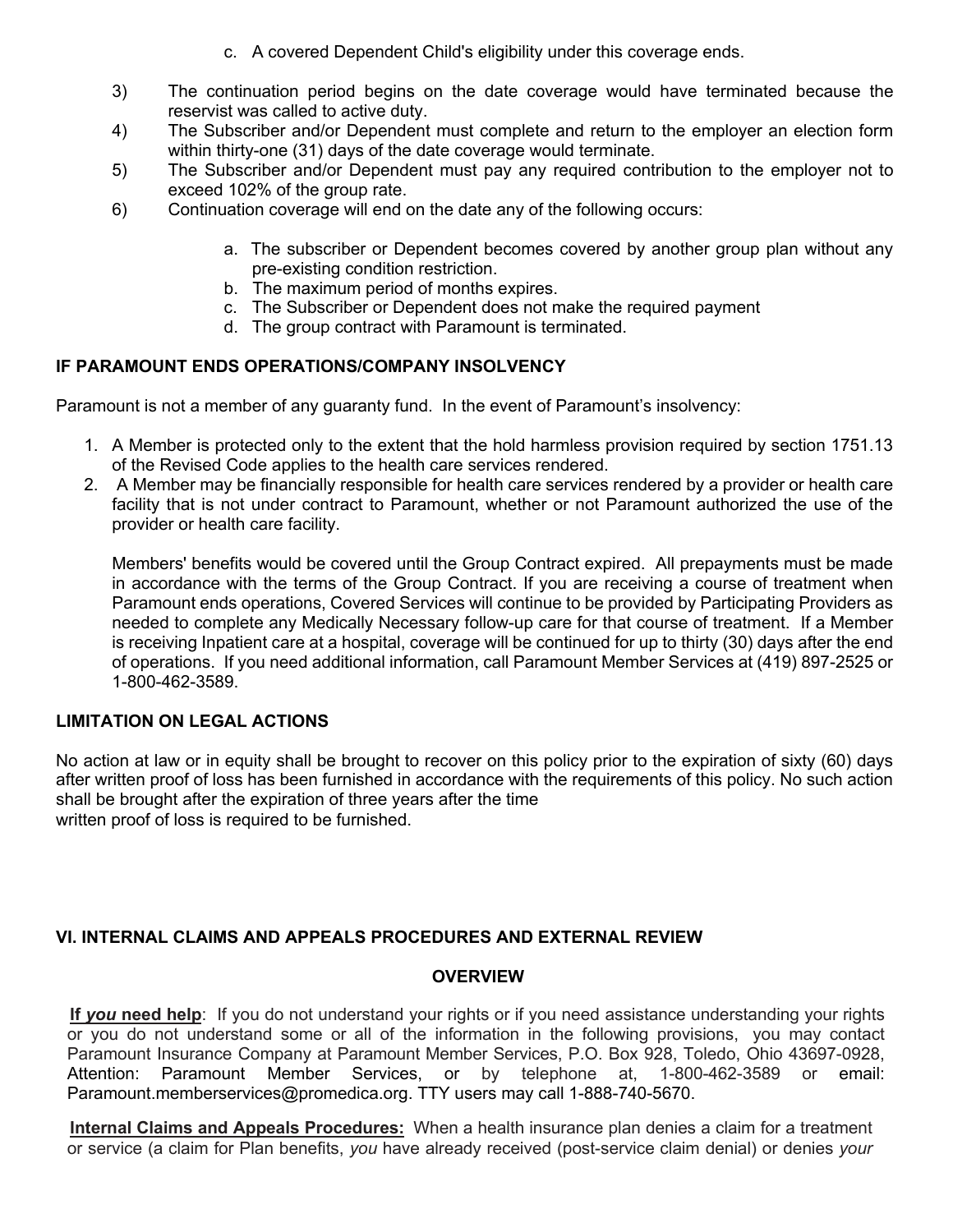request to authorize treatment or service (pre-service claim denial), *you*, or someone *you* have authorized to speak on *your* behalf (an Authorized Representative), can request an appeal of the Plan's decision. If the Plan rescinds *your* coverage or denies *your* application for coverage, *you* may also appeal the Plan's decision. When the Plan receives *your appeal*, it is required to review its own decision. When the Plan makes a claim decision, it is required to notify *you* (provide notice of an *Adverse Benefit Determination*). See **Terms and Definitions** section of this certificate for more information regarding an *Adverse Benefit Determination* and *Rescission* of coverage.

Notification of an *Adverse Benefit Determination* must include:

- The reasons for the Plan's decision;
- Your right to file appeal the claim decision
- *Your* right to request an *external review*; and
- The availability of a Consumer Assistance Program at The Ohio Department of Insurance.

If *you* do not speak English, *you* may be entitled to receive appeals' information in *your* native language upon request.

When *you* request an *internal appeal*, the Plan must give *you* its decision as soon as possible, but no later than:

- § 72 hours after receiving *your* request when *you* are appealing the denial of a claim for urgent care. (If *your* appeal concerns urgent care, *you* may be able to have the internal appeal and external reviews take place at the same time.)
- § 30 days after receipt of the request for appeals of denials of non-urgent care *you* have not yet received.
- § 30 days after receipt of the request for appeals of denials of services *you* have already received (post-service denials).
- § No extensions of the maximum time limits are permitted unless *you* consent.

**Continuing Coverage***: The Plan cannot terminate your benefits until all of the appeals have been exhausted. However,* **if the Plan's decision is ultimately upheld, you may be responsible for paying any outstanding claims or reimbursing the Plan for claims' payments it made during the time of the appeals.**

**Cost and Minimums for Appeals:** There is no cost to *you* to file an appeal and there is no minimum amount required to be in dispute.

**Defined terms:** Any terms in this section appearing in *italics* are defined in the **Terms and Definitions** section of this Certificate of Coverage.

*Your* **rights to file an appeal of denial of health benefits:** You or your *Authorized Representative,* such as your health care provider, may file the appeal for you, in writing, either by mail or by facsimile (fax). For an urgent request, you may also file an appeal by telephone:

Paramount Insurance Company, P.O. Box 928, Toledo, Ohio 43697-0928, Attn: Paramount Member Services Appeals, by telephone at 1-800-462-3589 or email: PHCMbrSvcAppeals@promedica.org.

> Please include in your written appeal or be prepared to tell us the following:

■ Name, address and telephone number of the Member;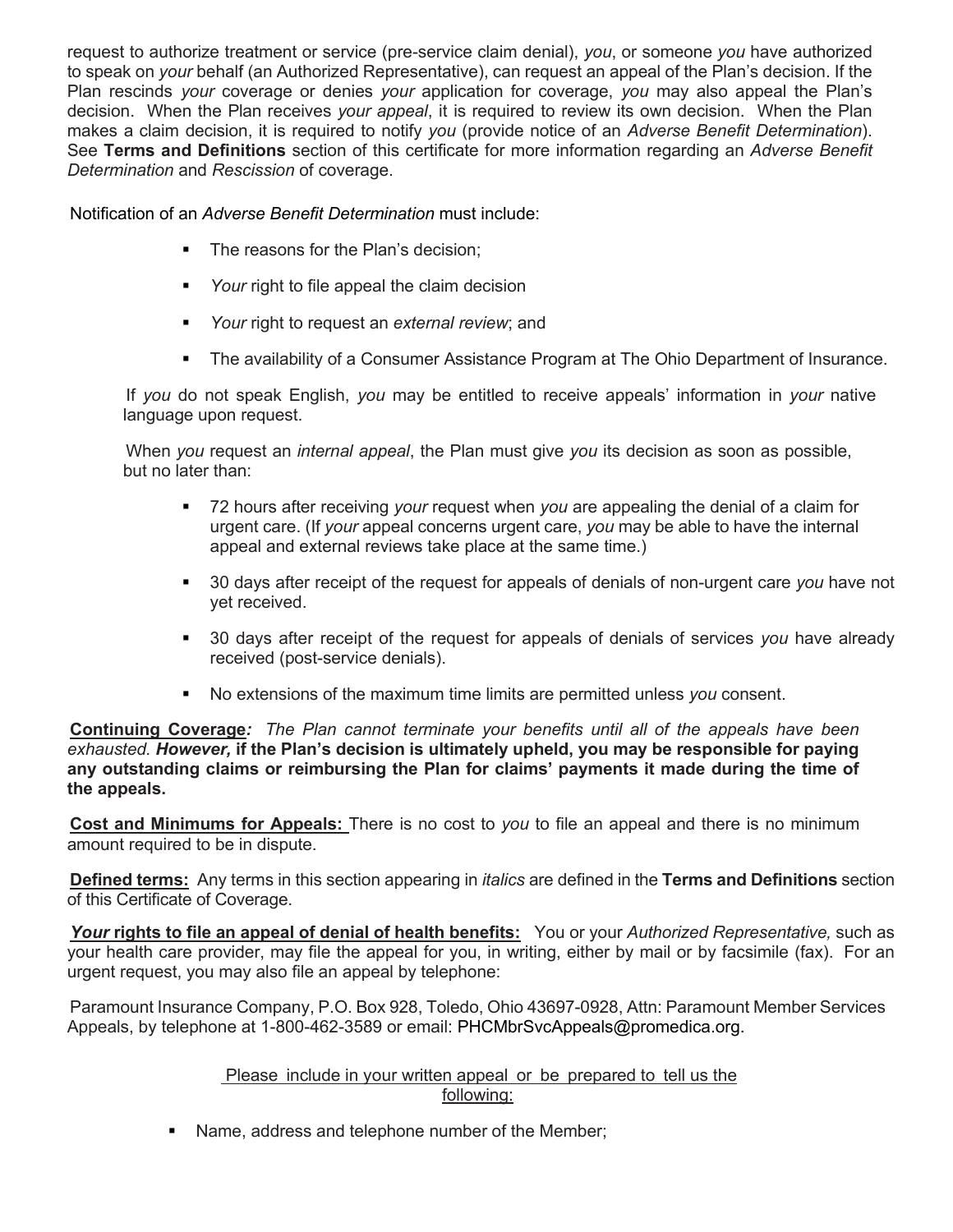- The Member's I.D. Card number;
- Name of health care provider, address and telephone number;
- Date the health care benefit was provided (if a post-claim denial appeal)
- **Name, address and telephone number of an** *Authorized Representative* **(if appeal is** filed by a person other than the insured); and
- A copy of the notice of *Adverse Benefit Determination*.

**Rescission of coverage**: If the Plan rescinds your coverage, you may file an appeal according to the following procedures. The Plan cannot terminate your benefits until all of the appeals have been exhausted. Since a rescission of coverage is a cancellation or discontinuance of coverage that has retroactive effects, if the Plan's decision to rescind is upheld, you will be responsible for payment of all claims for your health care services.

**Time Limits for filing an internal claim or appeal:** You must file the internal appeal within 180 days of the receipt of the notice of claim denial (an *Adverse Benefit Determination*). Failure to file within this time limit may result in the Plan's declining to consider the appeal.

**Time Limits for an External Appeal:** *You* have 180 days to file for an *external review* after receipt of the Plan's *Final Adverse Benefit Determination*.

**Your Rights to a Full and fair review**. The Plan must allow you to review the claim file and to present evidence and testimony as part of the internal claims and appeals process.

- The Plan must provide you, free of charge, on request with any new or additional evidence considered, relied upon, or generated by the Plan (or at the direction of the Plan) in connection with the claim; such evidence must be provided as soon as possible and sufficiently in advance of the date on which the notice of final internal *Adverse Benefit Determination* is required to give you a reasonable opportunity to respond prior to that date; and
- § Before the Plan can issue a final internal *Adverse Benefit Determination* based on a new or additional rationale, *you* must be provided, free of charge, with the rationale; the rationale must be provided as soon as possible and sufficiently in advance of the date on which the notice of final internal *Adverse Benefit Determination* is required to be provided to give *you* a reasonable opportunity to respond prior to that date.
- The Adverse Benefit Determination must be written in a manner understood by you, or if applicable, your *Authorized Representative* and must include all of the following:

The titles and qualifying credentials of the person or persons participating in the first level review process (the reviewers);

Information sufficient to identify the claim involved, including the date of service, the *Health Care Provider*;

A statement describing the availability, upon request, of the diagnosis code and its corresponding meaning, and the treatment code and its corresponding meaning.

As a general matter, the Plan may deny claims at any point in the administrative process on the basis that it does not have *sufficient information*; such a decision; however, will allow *you*  to advance to the next stage of the claims process.

## **Other Resources to help** *you*

**Department of Insurance:** For questions about your rights or for assistance you may also contact the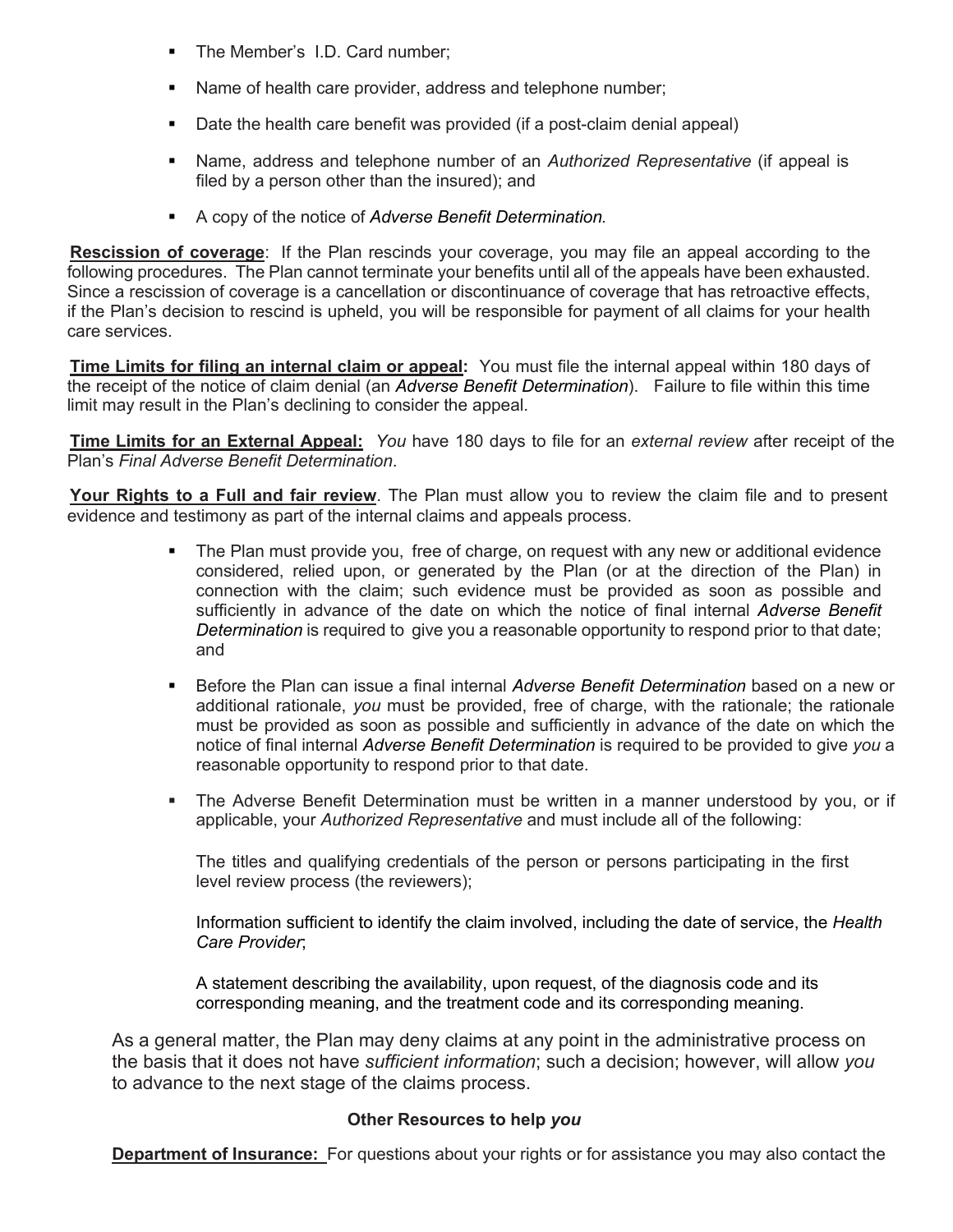Consumer Services Division at The Ohio Department of Insurance (800) 686-1526.

**Department of Labor:** If this is a health plan provided through your employer or under a retiree health benefit plan through your former employer, your rights are also protected by ERISA. For information about your rights under ERISA, you may contact the **Employee Benefits Security Administration (**EBSA), an agency of the Department of Labor, at (866) 444-3272.

**Language services** are available from the Health Plan and from The Ohio Department of Insurance.

## **Your rights to appeal and the instructions for filing an appeal are described in the provisions following this Overview.**

## **INTERNAL CLAIMS AND APPEALS**

An appeal will be between the health care provider requesting the service in question and a clinical peer. If the appeal does not resolve the disagreement, either you or your Authorized Representative may request an external review.

#### **Non-urgent,** *Pre-service* **claim denial**

For a non-urgent *Pre-service* claim, the Plan will notify you of its decision as soon as possible but no later than 30 days after receipt of the request.

#### **Urgent** *Pre-service* **Care claim denial**

#### *If your claim for benefits is urgent, you or your Authorized Representative, or your Health Care Provider (Physician) may contact us with the claim, orally or in writing.*

If the request received is for non-electronic *Pre-service* urgent care, we will notify *you* of our decision as soon as possible, but no later than 72 hours after we receive *your* request.

#### **Electronic Pre-service Non-urgent and Urgent Care claim denial**

For electronic pre-service urgent care services, an appeal will be determined and we will notify you within 48<br>hours after receipt. Electronic pre-service appeals for non-urgent care services will be determined and we<br>will

#### **Urgent appeal request and expedited internal review:**

In the case of a *claim involving urgent care*, *you* or *your Authorized Representative* may also request an expedited internal review. A request for expedited internal review may be submitted orally or in writing by you or your *Authorized Representative*; and all necessary information, including the Plan's benefit determination on review, shall be transmitted between the Plan and the Member by telephone, facsimile, or other expeditious method.

Additionally, you, or your *Authorized Representative*, may simultaneously request an expedited external review if both the following apply:

(1) You have filed a request for an expedited internal review; and

## (2) After a *Final Adverse Benefit Determination*, if either of the following applies:

a) Your treating Physician certifies that the *Adverse Benefit Determination* involves a medical condition that could seriously jeopardize your life or health, or would jeopardize your ability to regain maximum function, if treated after the time frame of a standard external review;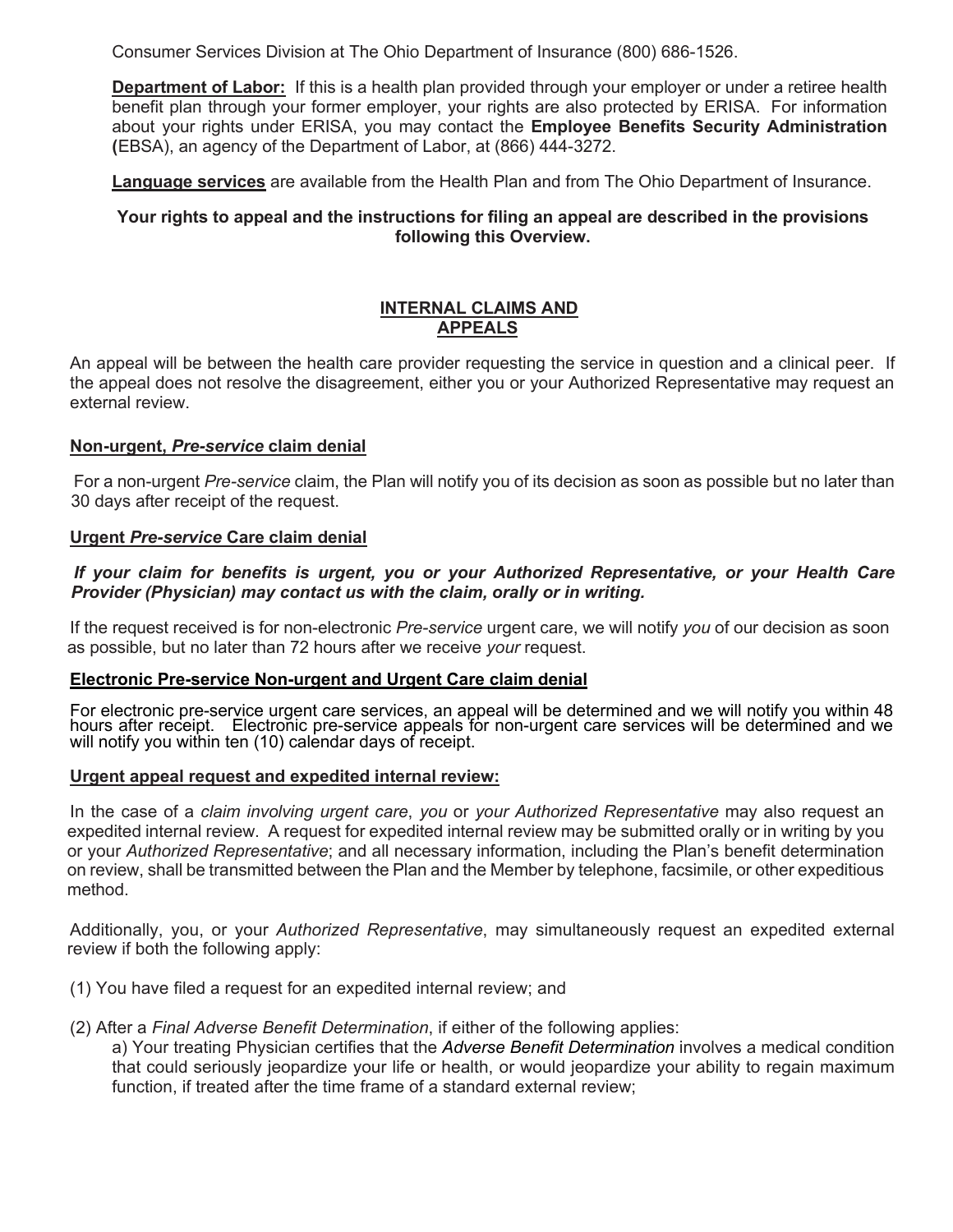b) The *Final Adverse Benefit Determination* concerns an admission, availability of care, continued stay, or health care service for which you received Emergency Services, but has not yet been discharged from a facility.

#### **Post-service appeal of a claim denial (retrospective**)

If your appeal is for a *post-service claim denial*, we will notify you of our decision as soon as possible but no later than 30 days after we have received your appeal.

## **EXTERNAL REVIEW**

#### **Right to External Review**

Under certain circumstances, you have a right to request an external review of our adverse benefit decision by an *Independent Review Organization* or by the Superintendent of Insurance, or both.

If you have filed internal claims and appeals according with the procedures of this Plan, and the Plan has denied or refused to change its decision, or if the Plan has failed, because of its actions or its failure to act, to provide *you* with a *final determination* of your appeal within the time permitted, or if the Plan waives, in writing, the requirement to exhaust the internal claims and appeals procedures, you may make a request for an external review of an *Adverse Benefit Determination*.

All requests for an *external review* must be made within 180 days of the date of the notice of the Plan's *Final Adverse Benefit Determination*. Standard requests for an external review must be provided in writing; requests for expedited external reviews, including E*xperimental/Investigational*, may be submitted orally or electronically.

A *Member* is entitled to an external review by an IRO in the following instances:

The *Adverse Benefit Determination* involves a medical judgment or is based on any medical information

*The Adverse Benefit Determination* indicates the requested service is Experimental/Investigational, the requested health care service is not explicitly excluded in the *Member's health benefit plan*, and the treating Physician certifies at least one of the following:

- § Standard Health Care Services have not been effective in improving the condition of the *Member*
- § Standard Health Care Services are not medically appropriate for the *Member*
- No available standard health care service covered by Paramount is more beneficial than the requested health care service

A *Member* is entitled to an external review by the Department in the following instances:

The *Adverse Benefit Determination* is based on a contractual issue that does not involve a medical judgment or medical information

The *Adverse Benefit Determination* for an *Emergency Medical Condition* indicates that the medical condition did not meet the definition of emergency and Paramount's decision has already been upheld through an external review by an IRO.

#### *You* **may file the request for an** *external review* **by contacting the Plan**

Paramount Insurance Company, P.O. Box 928, Toledo, Ohio 43697-0928, Attn: Paramount Member Services Appeals, by telephone at 1-800-462-3589 or email: PHCMbrSvcAppeals@promedica.org. TTY users may call 1-888-740-5670.

A completed authorization for release of your medical records must be provided with the request.

#### **Non-urgent request for an external review**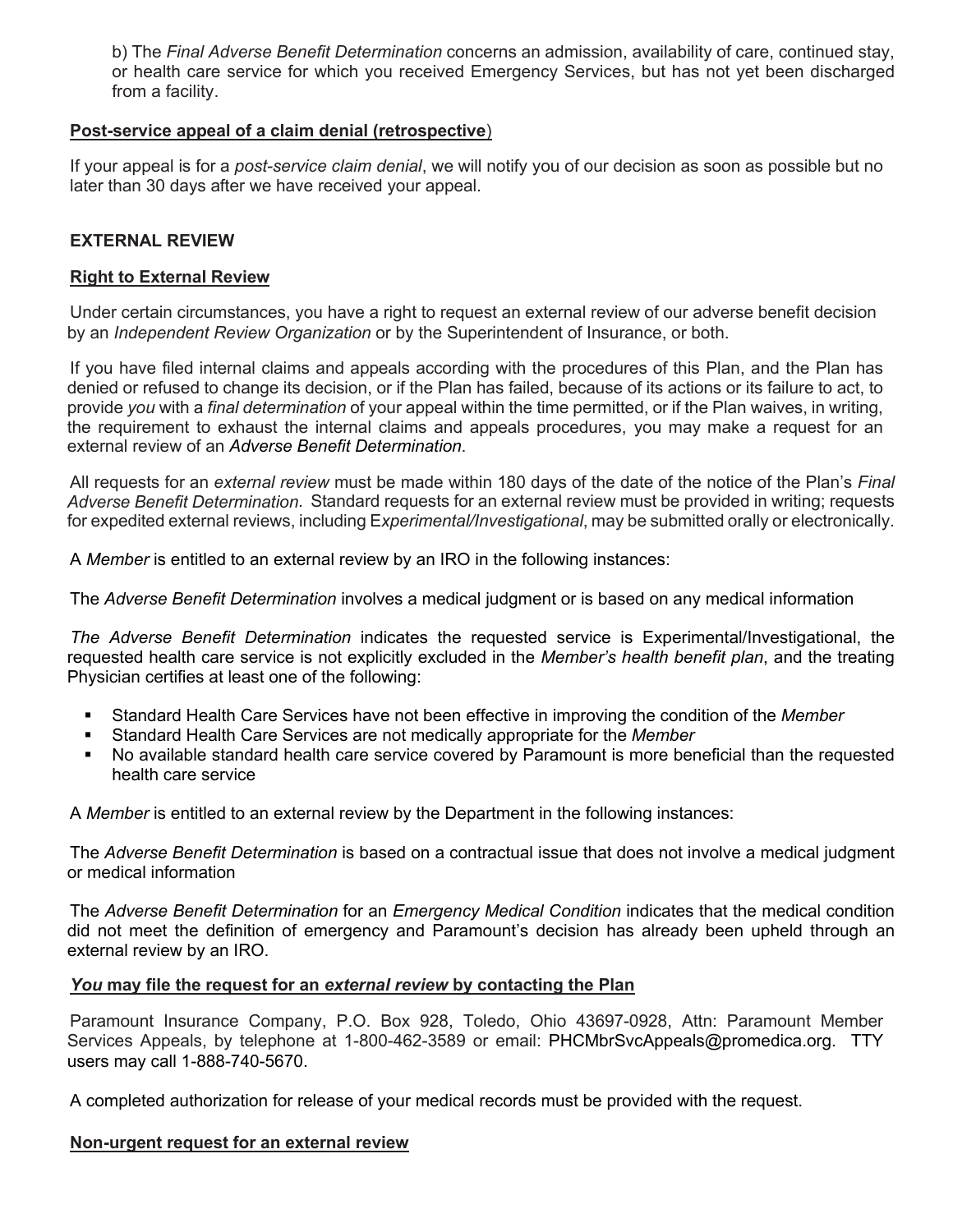Unless the request is for an expedited external review, within five days the Plan will provide or transmit all necessary documents and information considered in making the *Adverse Benefit Determination* in question to the assigned *independent review organization* (IRO). The Plan will provide you with a notice that it has initiated the external review that includes:

(a) The name and contact information for the assigned *independent review organization* or the superintendent of insurance, as applicable, for the purpose of submitting additional information; and

(b) Except for when an expedited request is made, a statement that you may, within 10 business days after the date of receipt of the notice, submit, in writing, additional information for either the *independent review organization* or the superintendent of insurance to consider when conducting the external review.

**If** *your* **request is not complete**, the Plan will notify *you* in writing and include information about what is needed to make the request complete.

**If the Plan denies** *your* **request for an external review on the basis that the Adverse Benefit Determination is not eligible for an external review**, the Plan will notify *you*, in writing, the reasons for the denial and that *you* have a right to appeal the decision to the superintendent of insurance.

**If the Plan denies** *your* **request for an** *external review* **because** *you* **have failed to exhaust the Internal Claims and Appeals Procedure**, you may request a written explanation, which the Plan will provide to you within 10 days of receipt of *your* request, explaining the specific reasons for its assertion that you were not eligible for an *external review* because *you* did not comply with the required procedures.

**Request for external review to superintendent of insurance**: If the Plan denies your request for an external review, *you* may file a request for the superintendent of insurance to review the Plan's decision by contacting Consumer Services Division at 800-686-1526 between 8:00 a.m. and 5:00 p.m., eastern standard time or by sending a written request addressed to: Consumer Services, The Ohio Department of Insurance, 50 West Town St., Suite 300, Columbus, Ohio 43215. Information about external reviews is also available on the Department's website: www.insurance.ohio.gov. The Ohio Department of Insurance may determine the request is eligible for external review regardless of Paramount's decision and require that the request be referred for external review. The Department's decision will be made in accordance with the terms of the health benefit plan and all applicable provisions of the law.

**If superintendent upholds the plan's decision**: If you file a request for an external review with the superintendent, and if the superintendent upholds the Plan's decision to deny the external review because you did not follow the Plan's internal claims and appeals procedures, you must resubmit your appeal according to the Plan's internal claims and appeals procedures within 10 days of the date of your receipt of the superintendent's decision. The clock will begin running on all of the required time periods described in the internal claims and appeals procedures when you receive this notice from the superintendent.

**If the Plan's failure to comply with its obligations under the** *internal claims and appeals procedures* **was considered** (i) *De Minimis*, (ii) not likely to cause prejudice or harm to you (claimant), (iii) because we had a good reason or our failure was caused by matters beyond our control (iv) in the context of an ongoing good faith exchange of information between the Plan and you (claimant) or *your Authorized Representative*  and (v) not part of a pattern or practice of our not following the internal claims and appeals procedures, then *you* will not be deemed to have exhausted the internal claims and appeals requirements. *You* may request an explanation of the basis for the Plan's asserting that its actions meet this standard.

**Expedited external review** : *You* may have an expedited external review if your treating *Physician*  certifies that the *Adverse Benefit Determination* involves a medical condition that could seriously jeopardize the life or health of you (claimant), or would jeopardize your ability to regain maximum function if treated after the time frame for a standard external review; or the *Final Adverse Benefit Determination* concerns an admission, availability of care, continued stay, or health care service for which *you* received Emergency Services, but have not yet been discharged from a facility.

The request may be made orally or electronically by you or your health care provider.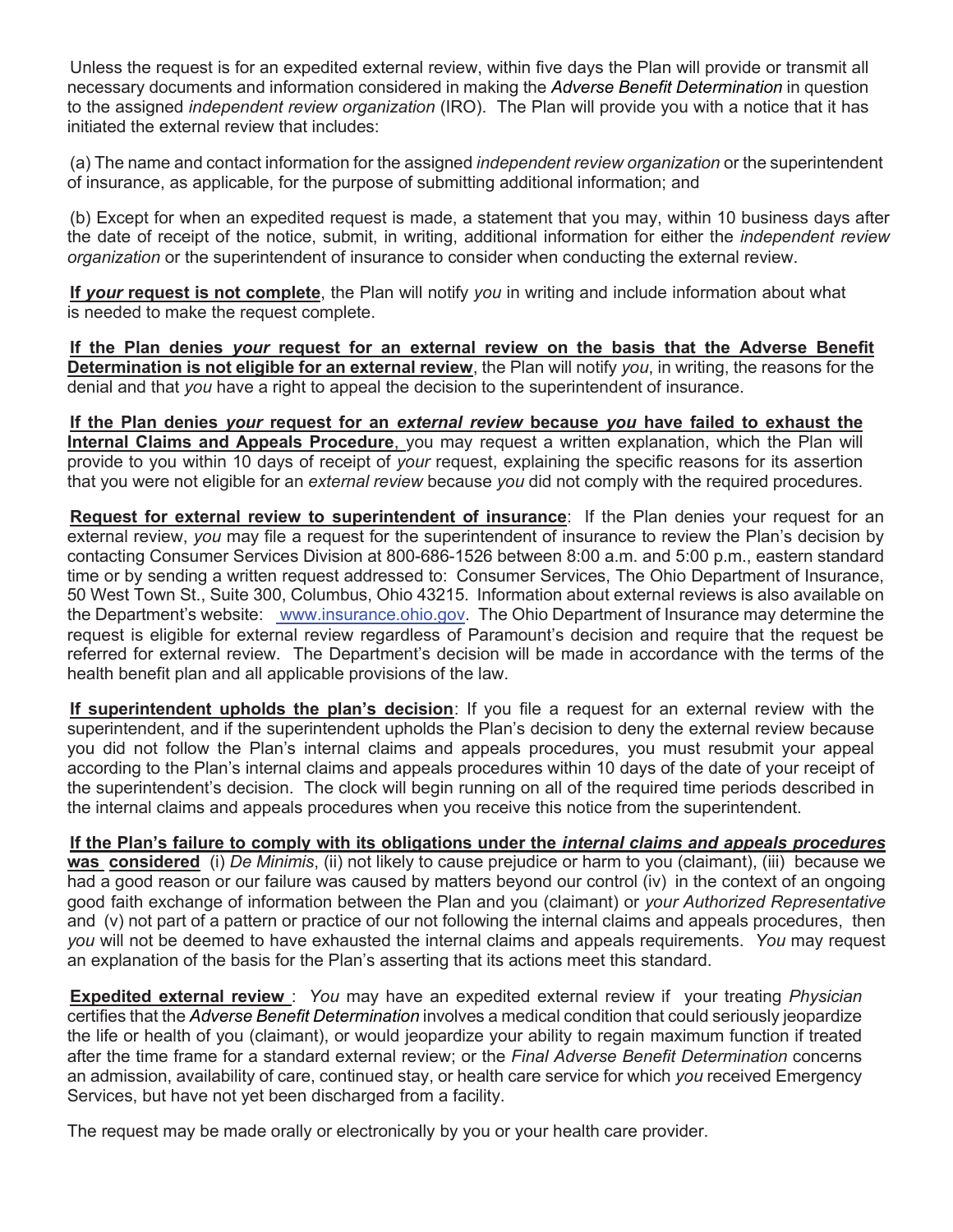**Expedited external review for Experimental/Investigational treatment:** You may request an external review of an *Adverse Benefit Determination* based on the conclusion that a requested health care service is Experimental/Investigational, except when the requested health care service is explicitly listed as an excluded benefit under the terms of the Plan.

To be eligible for an external review under this provision, you*r* treating Physician shall certify that one of the following situations is applicable:

(1) Standard health care services have not been effective in improving your condition;

(2) Standard health care services are not medically appropriate for you; or

(3) There is no available standard health care service covered by the health plan issuer that is more beneficial than requested health care service.

The request for an expedited external review under this provision may be requested orally or electronically. For Expedited/Urgent requests, your *health care provider* can orally make the request on *your* behalf.

**If the request for an** *expedited external review* **is complete and eligible**, the Plan will immediately provide or transmit all necessary documents and information considered in making the *Adverse Benefit Determination* in question to the assigned independent review organization (IRO) by telephone, facsimile or other available expeditious method.

#### If the request is not complete, we will notify you immediately, including what is needed to make the request complete.

**Independent Review Organization**: An *external review* is conducted by an *independent review organization* (IRO) selected on a random basis as determined in accordance with Ohio law. The IRO will provide *you* with a written notice of its decision to either uphold or reverse the plan's *Adverse Benefit Determination* within 30 days from the date of Paramount's receipt of a request for standard external review (not urgent).

If an expedited external review (urgent) was requested, the IRO will provide a determination as soon as possible or within 72 hours from Paramount's receipt of the expedited review request.

The IRO written notice must include the following information:

- A general description of the reason for the request for external review
- § The date the *Independent Review Organization* was assigned by the Ohio Department of Insurance to conduct the external review
- The dates over which the external review was conducted
- § The date on which the *Independent Review Organization*'s decision was made
- The rationale for its decision
- References to the evidence or documentation, including any evidence-based standards, that was used or considered in reaching its decision
- Decisions that involve a health care treatment or service that is stated to be Experimental/Investigational also includes the principle reason(s) for the IRO's decision and the written opinion of each clinical reviewer including their recommendation and their rationale for the recommendation

The IRO's decision is binding on Paramount and the *Member*. A *Member* may not file a subsequent request for an external review involving the same *Adverse Benefit Determination* that was previously reviewed unless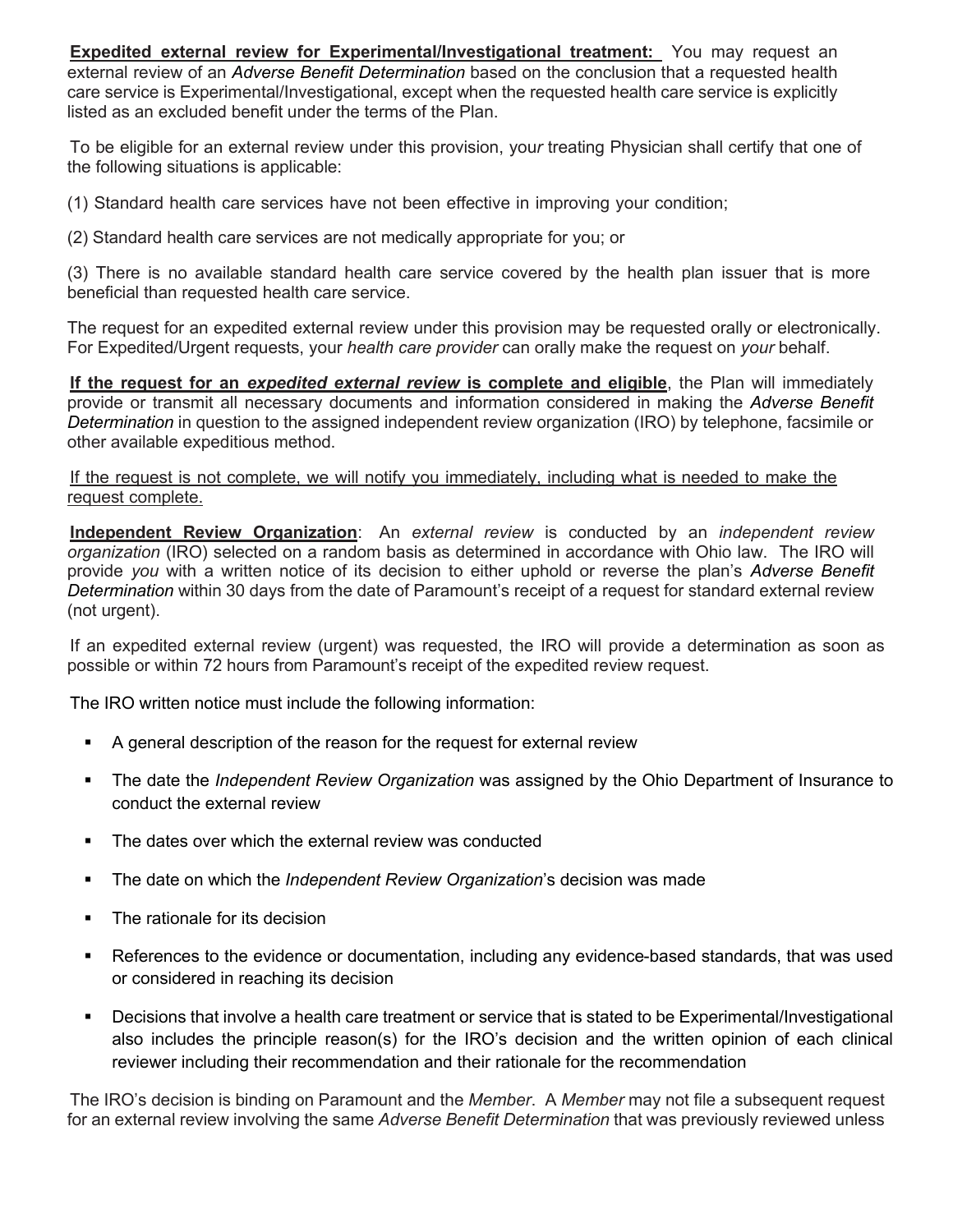new medical or scientific evidence is submitted to Paramount. If the IRO reverses the Plan's decision, the Plan will immediately provide coverage for the health care service or services in question.

If the superintendent or IRO requires additional information from you or your health care provider, the Plan will tell you what is needed to make the request complete.

**If the Plan reverses its decision**: If the Plan decides to reverse its adverse determination before or during the external review, the Plan will notify you, the IRO, and the superintendent of insurance within one business day of the decision.

**After receipt of health care services**: No expedited review is available for *Adverse Benefit Determination*s made after receipt of the health care service or services in question.

**Emergency medical services**: If Plan denies coverage for an emergency medical service, the Plan will also advise at the time of denial that *you* request an expedited internal and external review of the Plan's decision.

**Review by the superintendent of insurance**: If the Plan has made an *Adverse Benefit Determination* based on a contractual issue (e.g., whether a service or services are covered under your contract of insurance), you may request an external review by the superintendent of insurance.

**If the IRO and Superintendent uphold the Plan's decision**, *you* may have a right to file a lawsuit in any court having jurisdiction.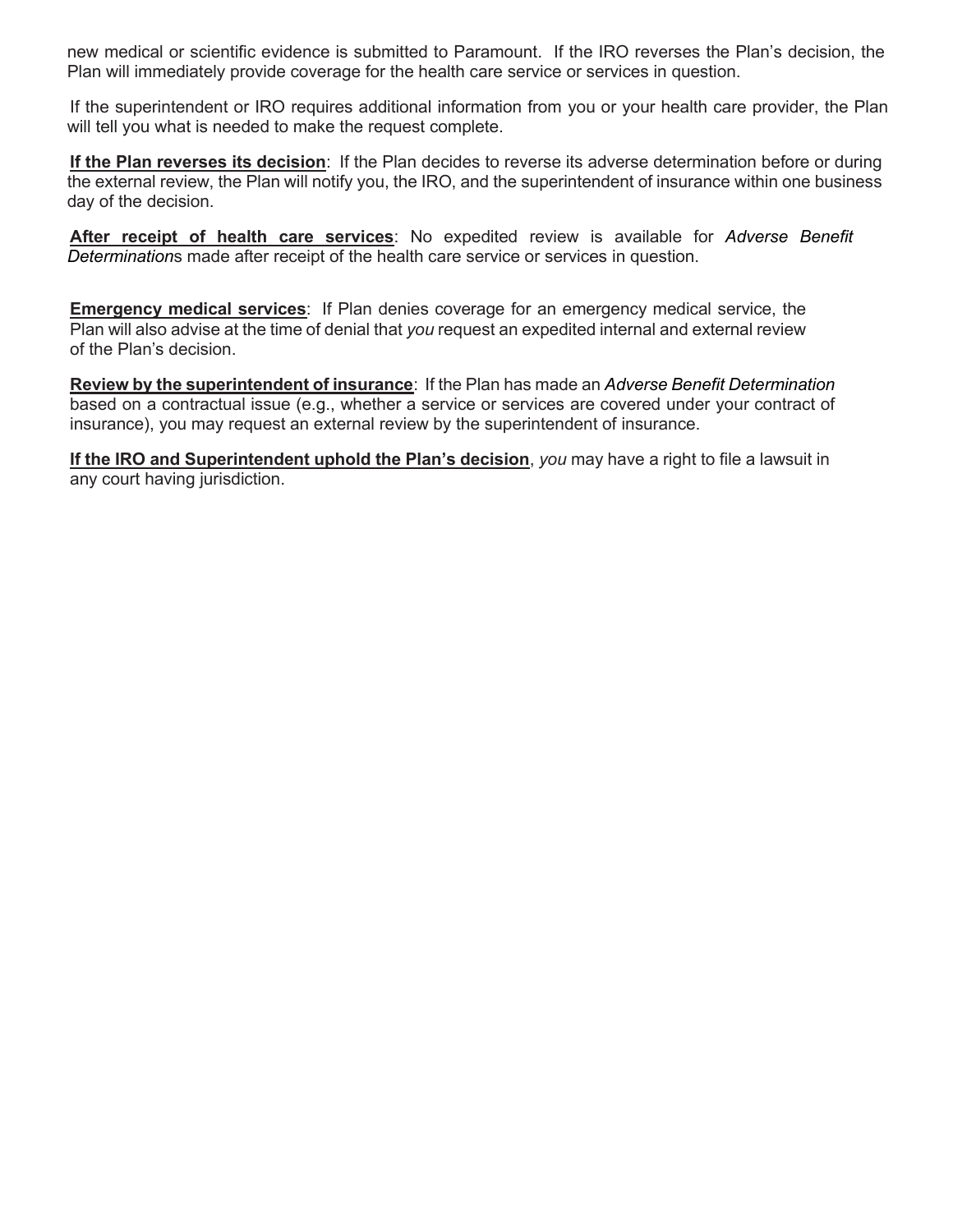### **VII. GENERAL PROVISIONS**

### **Entire Contract**

Note: The laws of the state in which the Group Contract is issued will apply unless otherwise stated herein. This Certificate of Coverage, the Group Contract, the Group application, any riders, endorsements or attachments, and the individual applications of the Subscriber and Dependents constitute the entire Contract between the Group and us and as of the Effective Date, supersede all other agreements. Any and all statements made to us by the Group and any and all statements made to the Group by us are representations and not warranties. No such statement, unless it is contained in a written application for coverage under this Certificate of Coverage, shall be used in defense to a claim under this Certificate of Coverage or be used in any legal proceeding thereunder.

### **Legal Actions**

No action at law or in equity shall be brought to recover on this policy prior to the expiration of sixty (60) days after written proof of loss has been furnished in accordance with the requirements of this policy. No such action shall be brought after the expiration of three (3) years after the time written proof of loss is required to be furnished.

#### **Inspection**

The Group Contract, including this COC, together with any application in connection therewith shall be available for inspection at all reasonable times at the place of business or principal residence of the Group where the policy is on file, by any Member thereunder, or by an authorized representative of the Member.

#### **Care Coordination**

We pay Participating Providers in various ways to provide Covered Services to you. For example, sometimes we may pay Participating Providers a separate amount for each Covered Service they provide. We may also pay them one amount for all Covered Services related to treatment of a medical condition. Other times, we may pay a periodic, fixed pre-determined amount to cover the costs of Covered Services. In addition, we may pay Participating Providers financial incentives or other amounts to help improve quality of care and/or promote the delivery of health care services in a cost-efficient manner, or compensate Participating Providers for coordination of Member care. In some instances, Participating Providers may be required to make payment to us because they did not meet certain standards. You do not share in any payments made by Participating Providers to us under these programs.

#### **Clerical Error**

A clerical error will never disturb or affect your coverage, as long as your coverage is valid under the rules of the Plan. This rule applies to any clerical error, regardless of whether it was the fault of the Group or us.

#### **Confidentiality and Release of Information**

Applicable state and federal law requires us to undertake efforts to safeguard your medical information.

For informational purposes only, please be advised that a statement describing our policies and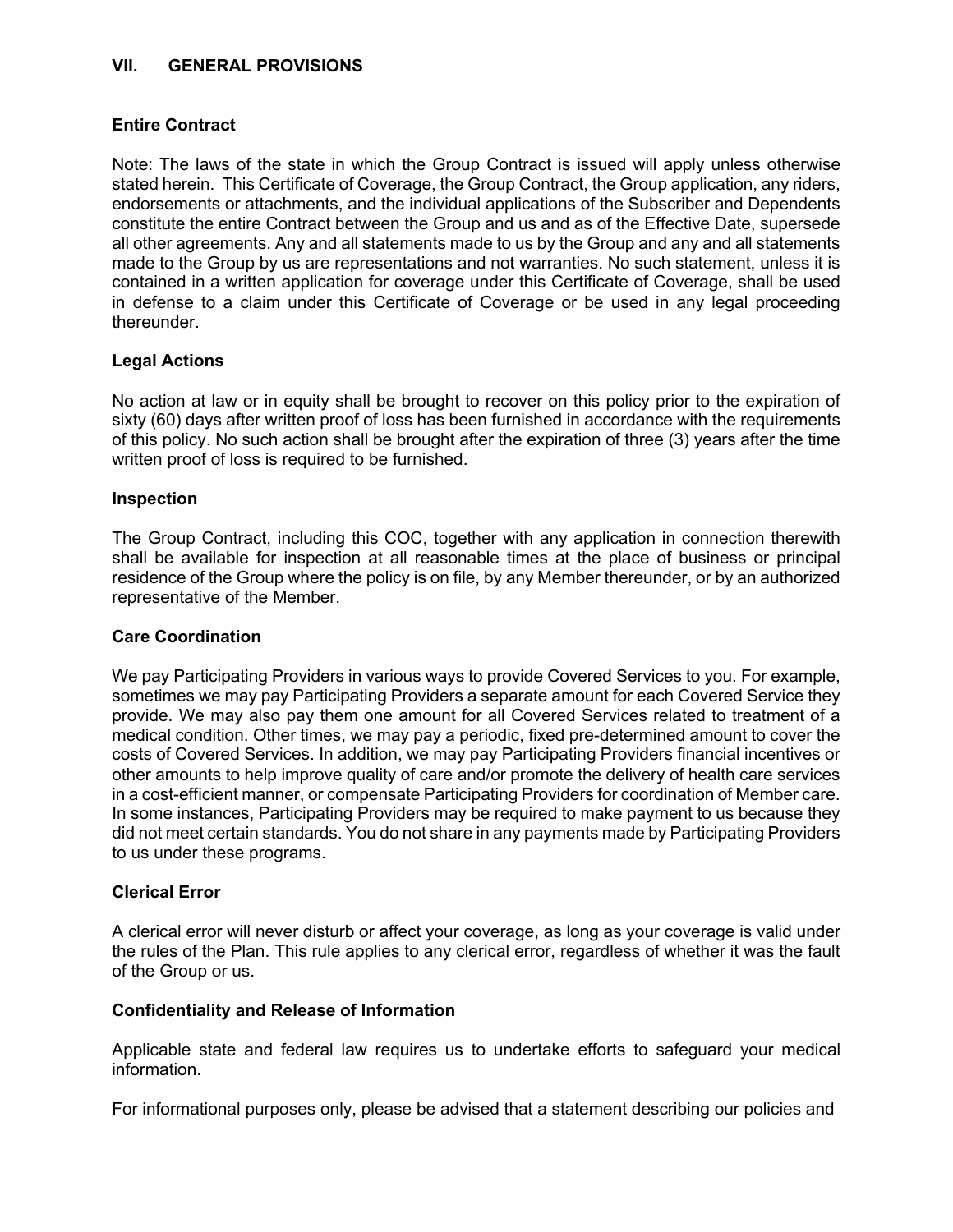procedures regarding the protection, use and disclosure of your medical information is available on our website and can be furnished to you upon request by contacting Paramount Member Services.

Obligations that arise under state and federal law and policies and procedures relating to privacy that are referenced but not included in this Certificate of Coverage are not part of the contract between the parties and do not give rise to contractual obligations.

### **Conformity with Law**

Any term of the Plan which is in conflict with the laws of the state in which the Group Contract is issued, or with federal law, will hereby be automatically amended to conform with the minimum requirements of such laws.

### **Contract with Paramount**

The Group, on behalf of itself and its participants, hereby expressly acknowledges its understanding that this Plan constitutes a Contract solely between the Group and us, Paramount Insurance Company. The Group, on behalf of itself and Subscribers, further acknowledges and agrees that it has not entered into this Contract based upon representations by any person other than Paramount Insurance Company and that no person, entity, or organization other than Paramount Insurance Company shall be held accountable or liable to the Group for any of Paramount Insurance Company's obligations to the Group created under the Contract. This paragraph shall not create any additional obligations whatsoever on our part other than those obligations created under other terms of this agreement.

### **Form or Content of Certificate of Coverage**

No agent or employee of ours is authorized to change the form or content of this Certificate of Coverage. Changes can only be made through a written authorization, signed by an officer of Paramount.

#### **Government Programs**

The benefits under this Plan shall not duplicate any benefits that you are entitled to, or eligible for, under any other governmental program. This does not apply if any particular laws require us to be the primary payer. If we have duplicated such benefits, all money paid by such programs to you for services you have or are receiving, shall be returned by or on your behalf to us.

#### **Medicare**

Any benefits covered under both this Plan and Medicare will be covered according to Medicare Secondary Payer legislation, regulations, and Centers for Medicare & Medicaid Services guidelines, subject to federal court decisions. Federal law controls whenever there is a conflict among state law, Certificate of Coverage terms, and federal law.

Except when federal law requires us to be the primary payer, the benefits under this Plan for Members age 65 and older, or Members otherwise eligible for Medicare, do not duplicate any benefit for which Members are entitled under Medicare, including Parts B and/or D. Where Medicare is the responsible payer, all sums payable by Medicare for services provided to you shall be reimbursed by or on your behalf to us, to the extent we have made payment for such services. For the purposes of the calculation of benefits, if you have not enrolled in Medicare Part B, we will calculate benefits as if you had enrolled.

You should enroll in Medicare Part B as soon as possible to avoid potential liability. If you do not enroll in Medicare Part B when you are eligible, you may have large out-of-pocket costs. Please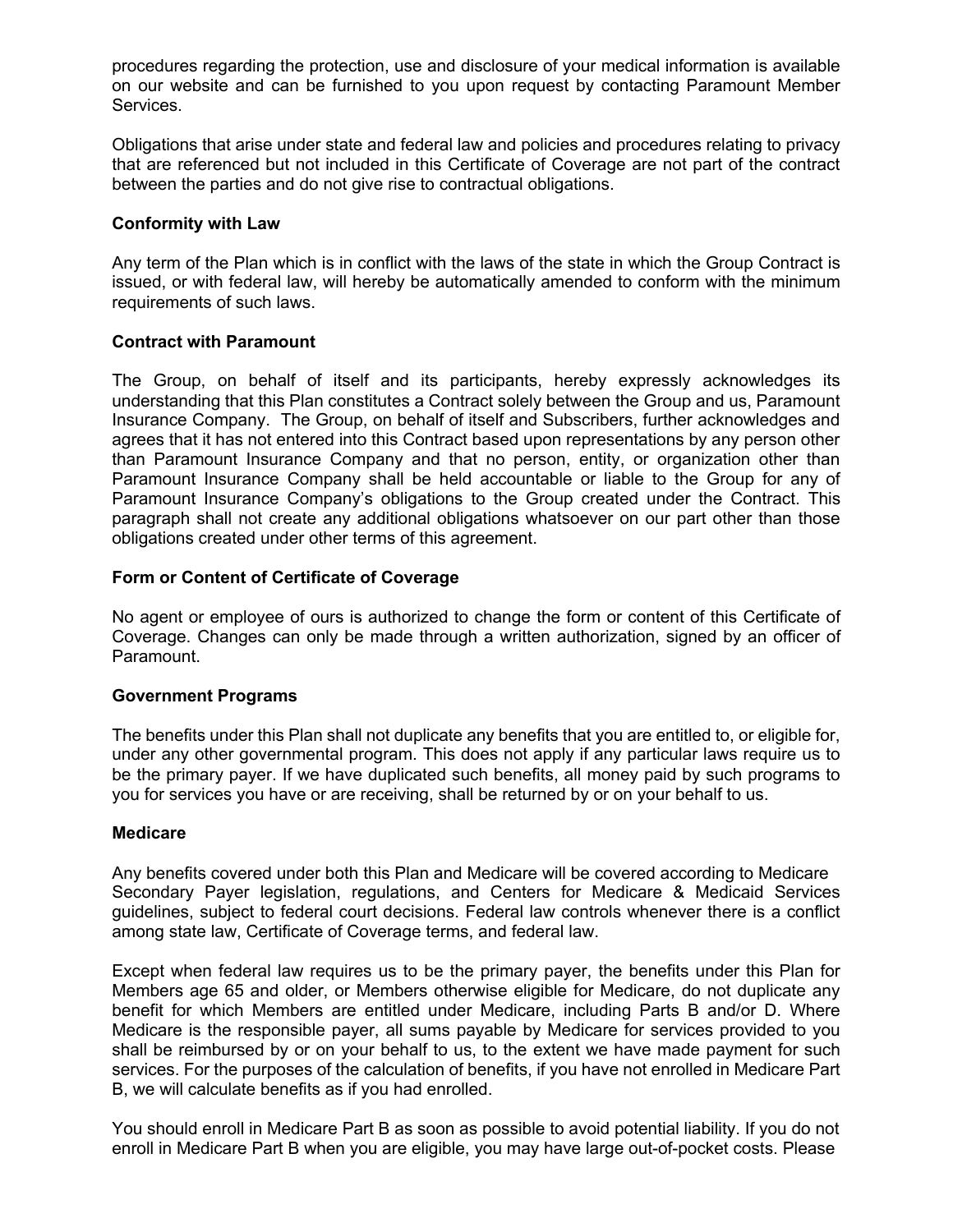refer to Medicare.gov for more details on when you should enroll, and when you are allowed to delay enrollment without penalties.

# **Modifications**

This Certificate of Coverage allows the Group to make Plan coverage available to eligible Members. However, this Certificate of Coverage shall be subject to amendment, modification, and termination in accordance with any of its terms, the Group Contract, or by mutual agreement between the Group and us without the permission or involvement of any Member. Changes will not be effective until the date specified in the written notice we give to the Group about the change. By electing medical and Hospital coverage under the Plan or accepting Plan benefits, all Members who are legally capable of entering into a contract, and the legal representatives of all Members that are incapable of entering into a contract, agree to all terms and conditions in this Certificate of Coverage.

# **Not Liable for Provider Acts or Omissions**

We are not responsible for the actual care you receive from any person. This Certificate of Coverage does not give anyone any claim, right, or cause of action against Paramount based on the actions of a Provider of health care, services, or supplies.

# **Payment Innovation Programs**

We pay Participating Providers through various types of contractual arrangements. Some of these arrangements – Payment Innovation Programs (Program(s)) – may include financial incentives to help improve quality of care and promote the delivery of health care services in a cost-efficient manner.

These Programs may vary in methodology and subject area of focus and may be modified by us from time to time, but they will be generally designed to tie a certain portion of an Participating Provider's total compensation to pre-defined quality, cost, efficiency or service standards or metrics. In some instances, Participating Providers may be required to make payment to us under the Program as a consequence of failing to meet these pre-defined standards.

The Programs are not intended to affect your access to health care. The Program payments are not made as payment for specific Covered Services provided to you, but instead, are based on the Participating Provider's achievement of these pre-defined standards. You are not responsible for any Copayment or Coinsurance amounts related to payments made by us or to us under the Program(s), and you do not share in any payments made by Participating etwork Providers to us under the Program(s).

# **Plan Information Practices Notice**

The purpose of this information practices notice is to provide a notice to Members regarding our standards for the collection, use, and disclosure of information gathered in connection with our business activities. We may collect personal information about a Member from persons or entities other than the Member. We may disclose Member information to persons or entities outside of the Plan without Member authorization in certain circumstances. A Member has a right of access and correction with respect to all personal information collected by us. A more detailed notice will be furnished to you upon request.

# **Policies and Procedures**

We are able to introduce new policies, procedures, rules and interpretations, as long as they are reasonable. Such changes are introduced to make the Plan more orderly and efficient. Members must follow and accept any new policies, procedures, rules, and interpretations.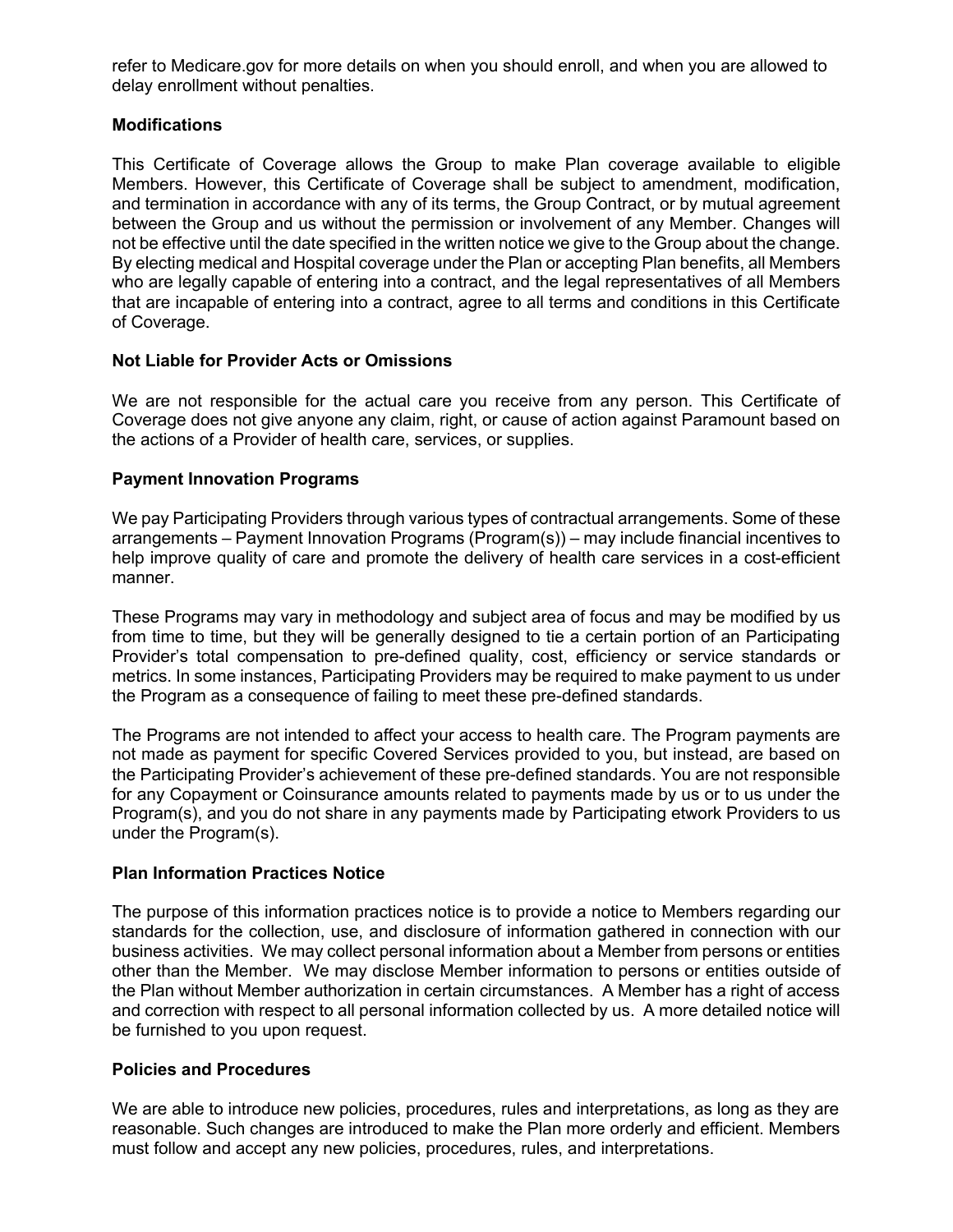Under the terms of the Group Contract, we have the authority, in our sole discretion, to introduce or terminate from time to time, pilot or test programs for disease management, care management or wellness initiatives which may result in the payment of benefits not otherwise specified in this Certificate of Coverage. We reserve the right to discontinue a pilot or test program at any time.

### **Program Incentives**

We may offer incentives from time to time, at our discretion, in order to introduce you to covered programs and services available under this Plan. The purpose of these incentives include, but is not limited to, making you aware of cost effective benefit options or services, helping you achieve your best health, and encouraging you to update member-related information. These incentives may be offered in various forms such as monetary rewards, retailer coupons, gift cards, health related merchandise, and discounts on fees or Member cost shares. Acceptance of these incentives is voluntary as long as Paramount offers the incentives program. We may discontinue an incentive for a particular covered program or service at any time. If you have any questions about whether receipt of an incentive or retailer coupon results in taxable income to you, we recommend that you consult your tax advisor.

# **Relationship of Parties (Group-Member-Paramount)**

The Group is responsible for passing information to you. For example, if we give notice to the Group, it is the Group's responsibility to pass that information to you. The Group is also responsible for passing eligibility data to us in a timely manner. If the Group does not give us timely enrollment and termination information, we are not responsible for the payment of Covered Services for Members.

# **Relationship of Parties (Paramount and Participating Providers)**

The relationship between Paramount and Participating Providers is an independent contractor relationship. Participating Providers are not agents or employees of ours, nor is Paramount, or any employee of Paramount,an employee or agent of Participating Providers. Your health care Provider is solely responsible for all decisions regarding your care and treatment, regardless of whether such care and treatment is a Covered Service under this Plan. We shall not be responsible for any claim or demand on account of damages arising out of, or in any manner connected with, any injuries suffered by you while receiving care from any Participating Provider or in any Participating Provider's facilities.

Your Participating Provider's agreement for providing Covered Services may include financial incentives or risk sharing relationships related to the provision of services or referrals to other Providers, including Participating Providers, Non-Participating Providers, and disease management programs. If you have questions regarding such incentives or risk sharing relationships, please contact your Provider or us.

# **Reservation of Discretionary Authority**

This section only applies when the interpretation of this Certificate of Coverage is governed by the Employee Retirement Income Security Act (ERISA), 29 U.S.C. 1001 et seq. We, or anyone acting on our behalf, shall determine the administration of benefits and eligibility for participation in such a manner that has a rational relationship to the terms set forth herein. However, we, or anyone acting on our behalf, have complete discretion to determine the administration of your benefits. Our determination shall be final and conclusive and may include, without limitation, determination of whether the services, care, treatment, or supplies are Medically Necessary, Experimental / Investigational, whether surgery is cosmetic, and whether charges are consistent with the Maximum Allowable Amount. Our decision shall not be overturned unless determined to be arbitrary and capricious. However, a Member may utilize all applicable complaint and appeals procedures.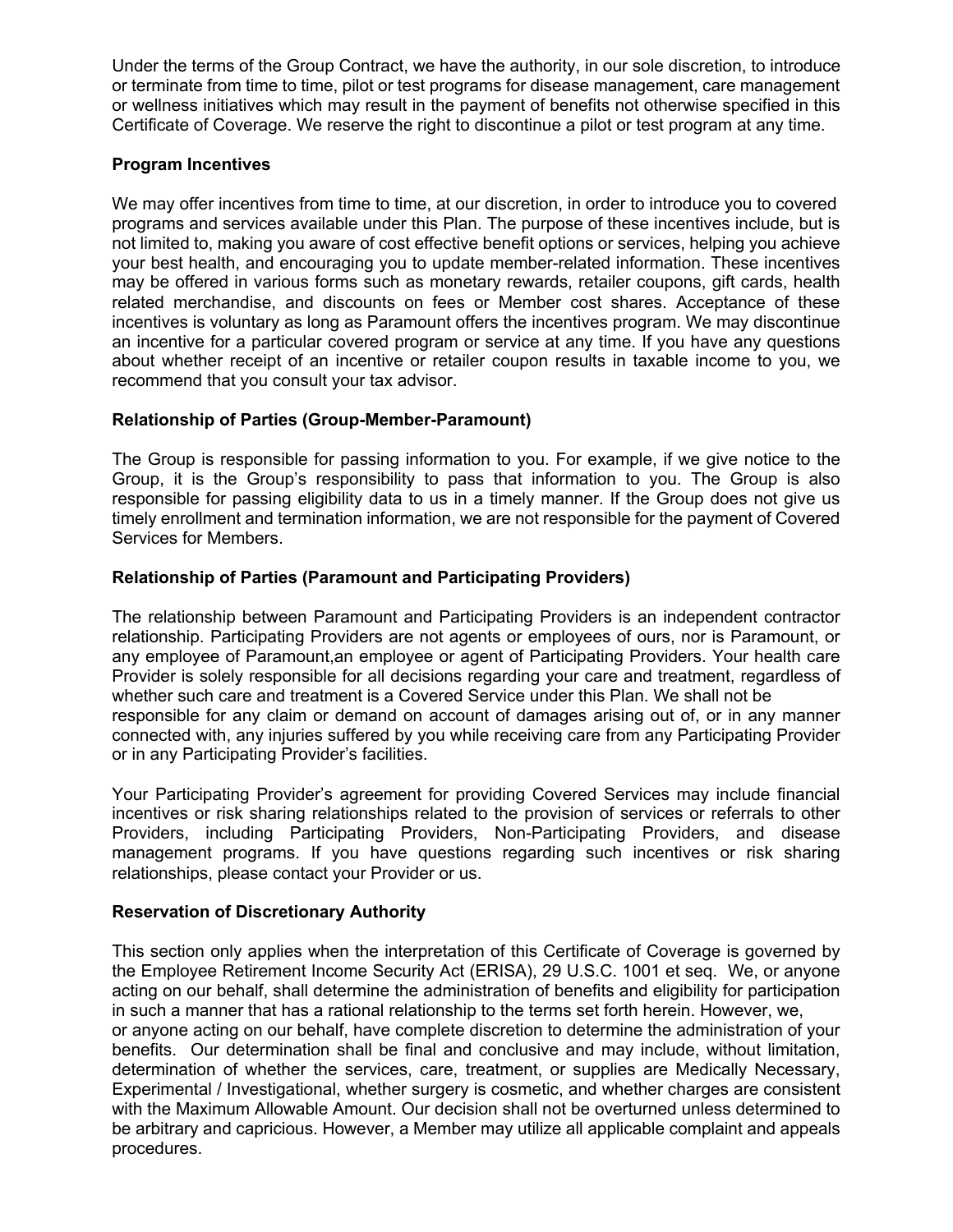We, or anyone acting on our behalf, shall have all the powers necessary or appropriate to enable us to carry out the duties in connection with the operation and administration of the Plan. This includes, without limitation, the power to construe the Contract, to determine all questions arising under the Certificate of Coverage and to make, establish and amend the rules, regulations, and procedures with regard to the interpretation and administration of the provisions of this Plan. However, these powers shall be exercised in such a manner that has reasonable relationship to the provisions of the Contract, the Certificate of Coverage, Provider agreements, and applicable state or federal laws. A specific limitation or exclusion will override more general benefit language.

# **Right of Recovery and Adjustment**

Whenever payment has been made in error, we will have the right to recover such payment from you or, if applicable, the Provider or otherwise make appropriate adjustment to claims. In most instances such recovery or adjustment activity shall be limited to the calendar year in which the error is discovered.

We have oversight responsibility for compliance with Provider and vendor contracts. We may enter into a settlement or compromise regarding enforcement of these contracts and may retain any recoveries made from a Provider or vendor resulting from these audits if the return of the overpayment is not feasible. Additionally, we have established recovery and adjustment policies to determine which recoveries and adjustments are to be pursued, when to incur costs and expenses and settle or compromise recovery or adjustment amounts. We will not pursue recoveries for overpayments or adjustments for underpayments if the cost of the activity exceeds the overpayment or underpayment amount.

### **Unauthorized Use of Identification Card**

If you permit your Identification Card to be used by someone else or if you use the card before coverage is in effect or after coverage has ended, you will be liable for payment of any expenses incurred resulting from the unauthorized use. Fraudulent misuse could also result in termination of the coverage.

# **Value-Added Programs**

We may offer health or fitness related programs to our Members, through which you may access discounted rates from certain vendors for products and services available to the general public. Products and services available under this program are not Covered Services under your Plan but are in addition to Plan benefits. As such, program features are not guaranteed under your health Plan Contract and could be discontinued at any time. We do not endorse any vendor, product or service associated with this program. Program vendors are solely responsible for the products and services you receive.

#### **Value of Covered Services**

For purposes of subrogation, reimbursement of excess benefits, or reimbursement under any Workers' Compensation or Employer Liability Law, the value of Covered Services shall be the amount we paid for the Covered Services.

# **Voluntary Clinical Quality Programs**

We may offer additional opportunities to assist you in obtaining certain covered preventive or other care (e.g., well child check-ups or certain laboratory screening tests) that you have not received in the recommended timeframe. These opportunities are called voluntary clinical quality programs. They are designed to encourage you to get certain care when you need it and are separate from Covered Services under your Plan. These programs are not guaranteed and could be discontinued at any time. We will give you the choice and if you choose to participate in one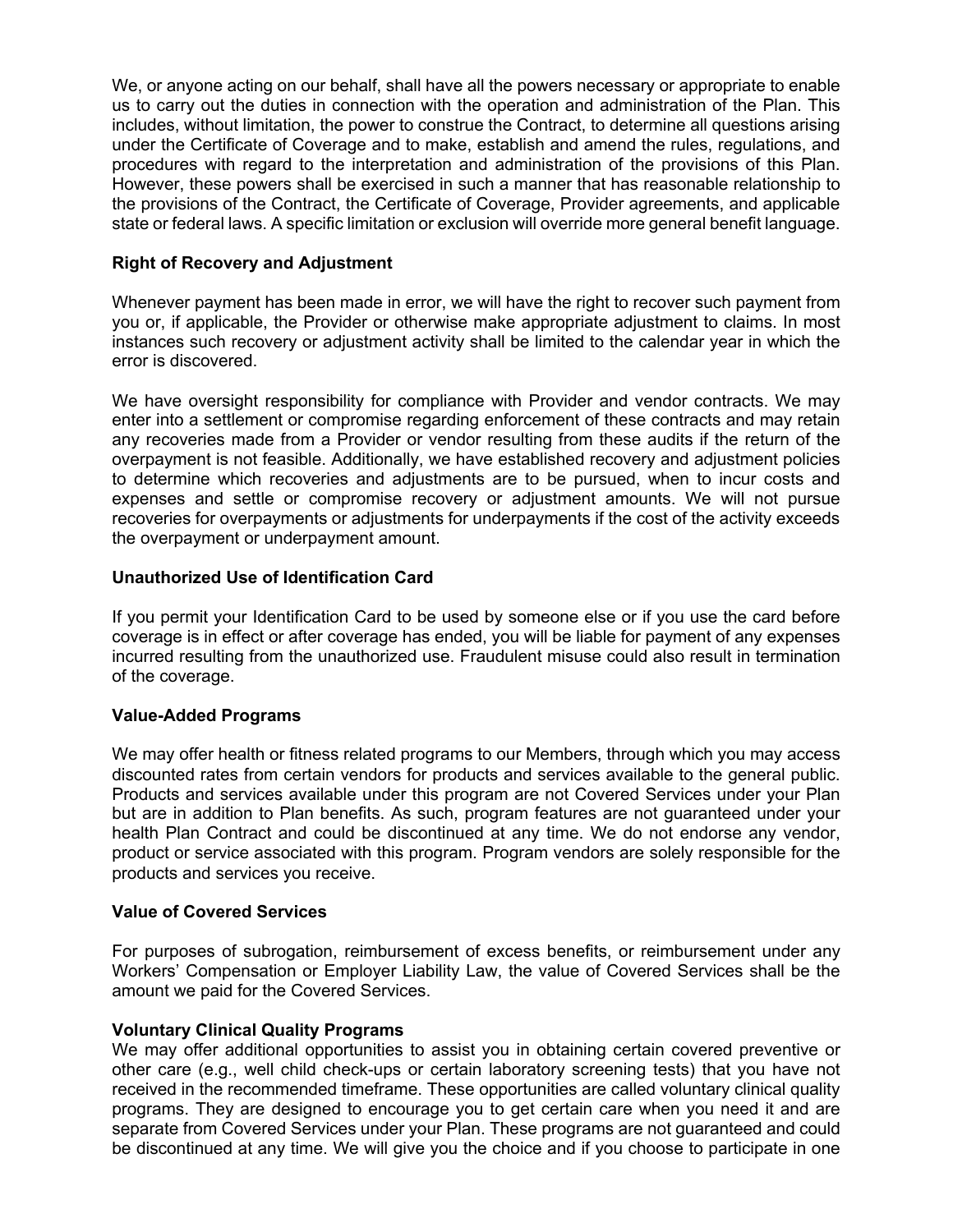of these programs, and obtain the recommended care within the program's timeframe, you may receive incentives such as gift cards or retailer coupons, which we encourage you to use for health and wellness related activities or items. Under other clinical quality programs, you may receive a home test kit that allows you to collect the specimen for certain covered laboratory tests at home and mail it to the laboratory for processing. You may also be offered a home visit appointment to collect such specimens and complete biometric screenings. You may need to pay any cost shares that normally apply to such covered laboratory tests (e.g., those applicable to the laboratory processing fee) but will not need to pay for the home test kit or the home visit. If you have any questions about whether receipt of a gift card or retailer

coupon results in taxable income to you, we recommend that you consult your tax advisor.

### **Voluntary Wellness Incentive Programs**

We may offer health or fitness related program options for purchase by your Group. These programs are not Covered Services under your Plan, but are separate components, which are not guaranteed and could be discontinued at any time. If your Group has selected one of these options to make available to all employees, you may receive incentives such as gift cards by participating in or completing such voluntary wellness promotion programs as health assessments, weight management or tobacco cessation coaching. Under other options a Group may select, you may receive such incentives by achieving specified standards based on health factors under wellness programs that comply with applicable law. If you think you might be unable to meet the standard, you might qualify for an opportunity to earn the same reward by different means. You may contact us at the Paramount Member Services number on your ID card and we will work with you (and, if you wish, your Doctor) to find a wellness

program with the same reward that is right for you in light of your health status. (If you receive a gift card as a wellness reward and use it for purposes other than for qualified medical expenses, this may result in taxable income to you. For additional guidance, please consult your tax advisor.)

#### **Waiver**

No agent or other person, except an authorized officer of Paramount, is able to disregard any conditions or restrictions contained in this Certificate of Coverage, to extend the amount of time for making a payment to us, or to bind us by making any promise or representation or by giving or receiving any information.

#### **Workers' Compensation**

The benefits under this Plan are not designed to duplicate benefits that you are eligible for under Workers' Compensation Law. All money paid or owed by Workers' Compensation for services provided to you shall be paid back by, or on your behalf of to us if we have made or makes payment for the services received. It is understood that coverage under this Plan does not replace or affect any Workers' Compensation coverage requirements.

# **VIII. TERMS AND DEFINITIONS**

**Active Course of Treatment** means 1) an ongoing course of treatment for a life-threatening condition, defined as a disease or condition for which likelihood of death is probable unless the course of the disease or condition is interrupted; 2) an ongoing course of treatment for a serious acute condition, defined as a disease or condition requiring complex ongoing care which the Member is currently receiving, such as chemotherapy, radiation therapy, or post-operative visits; 3) the second or third trimester of pregnancy through the postpartum period; or 4) an ongoing course of treatment for a health condition for which a treating Physician or health care provider attests that discontinuing care by that Physician or health care provider would worsen the condition or interfere with anticipated outcomes. An ongoing course of treatment includes mental health and substance abuse disorder treatments.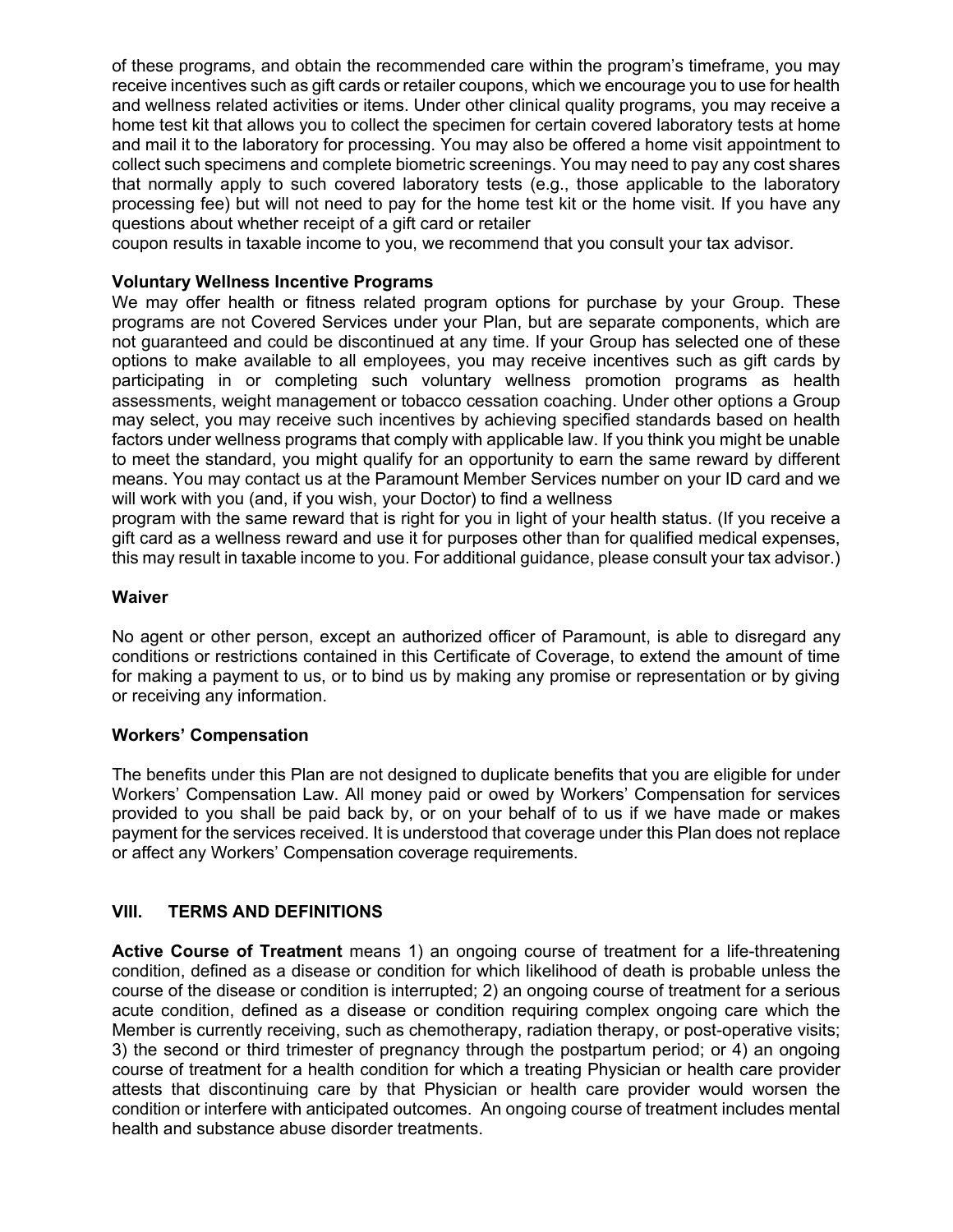**Adverse Benefit Determination** means a decision by a health plan issuer:

- (1) To deny, reduce, or terminate a requested health care service or payment in whole or in part, including all of the following:
	- (a) A determination that the health care service does not meet the health plan issuer's requirements for Medical Necessity, appropriateness, health care setting, level of care, or effectiveness, including Experimental/Investigational treatments;
	- (b) A determination of an individual's eligibility for individual health insurance coverage, including coverage offered to individuals through a nonemployer group, to participate in a plan or health insurance coverage;
	- (c) A determination that a health care service is not a covered benefit;
	- (d) The imposition of an exclusion, including exclusions for pre-existing conditions, source of injury, network, or any other limitation on benefits that would otherwise be covered.
- (2) Not to issue individual health insurance coverage to an applicant, including coverage offered to individuals through a nonemployer group;
- (3) To rescind coverage on a health benefit plan. See definition of rescission in this section.

**Affiliation, Probationary or Waiting Period** is the period between the date the individual files a substantially complete application for coverage and the first day of coverage.

**Authorized Representative** means an individual who represents *you* in an internal appeal or external review process of an Adverse Benefit Determination who is any of the following:

(1) A person to whom a covered individual has given express, written consent to represent that individual in an internal appeals process or external review process of an Adverse Benefit Determination;

(2) A person authorized by law to provide substituted consent for a covered individual;

(3) A family member but only when *you* are unable to provide consent.

**Basic Health Care Services** as defined by Section 1751.01 of the Ohio Revised Code are: Physician's services, inpatient hospital services, outpatient medical services, emergency health services, diagnostic laboratory services and diagnostic and therapeutic radiology services, diagnostic and treatment services, other than prescription drug services, for biologically based mental illnesses; preventive health services including family planning, infertility services, periodic physical examinations, prenatal obstetrical care and well-child care; and routine patient care for patients enrolled in an eligible cancer clinical trial pursuant to section 3923.80 of the Ohio Revised Code.

**Biologically Based Mental Illness** as defined by ORC 1751.01, (D) means schizophrenia, schizoaffective disorder, major depressive disorder, bipolar disorder, paranoia and other psychotic disorders, obsessive-compulsive disorder and panic disorders as these terms are defined in the most recent edition of the *Diagnostic and Statistical Manual of Mental Disorders (DSM)* published by the American Psychiatric Association.

**Calendar Year** means January 1 through December 31.

**Child** means the natural children, legally adopted children, stepchildren and children under legal custody (i.e., official court-appointed guardianship or custody) of the Subscriber or the Subscriber's spouse.

**Claim involving urgent care** means any claim for medical care or treatment with respect to the application of the time periods for making non-urgent care determinations

• Could seriously jeopardize the life or health of the claimant or the ability of the claimant to regain maximum function, or,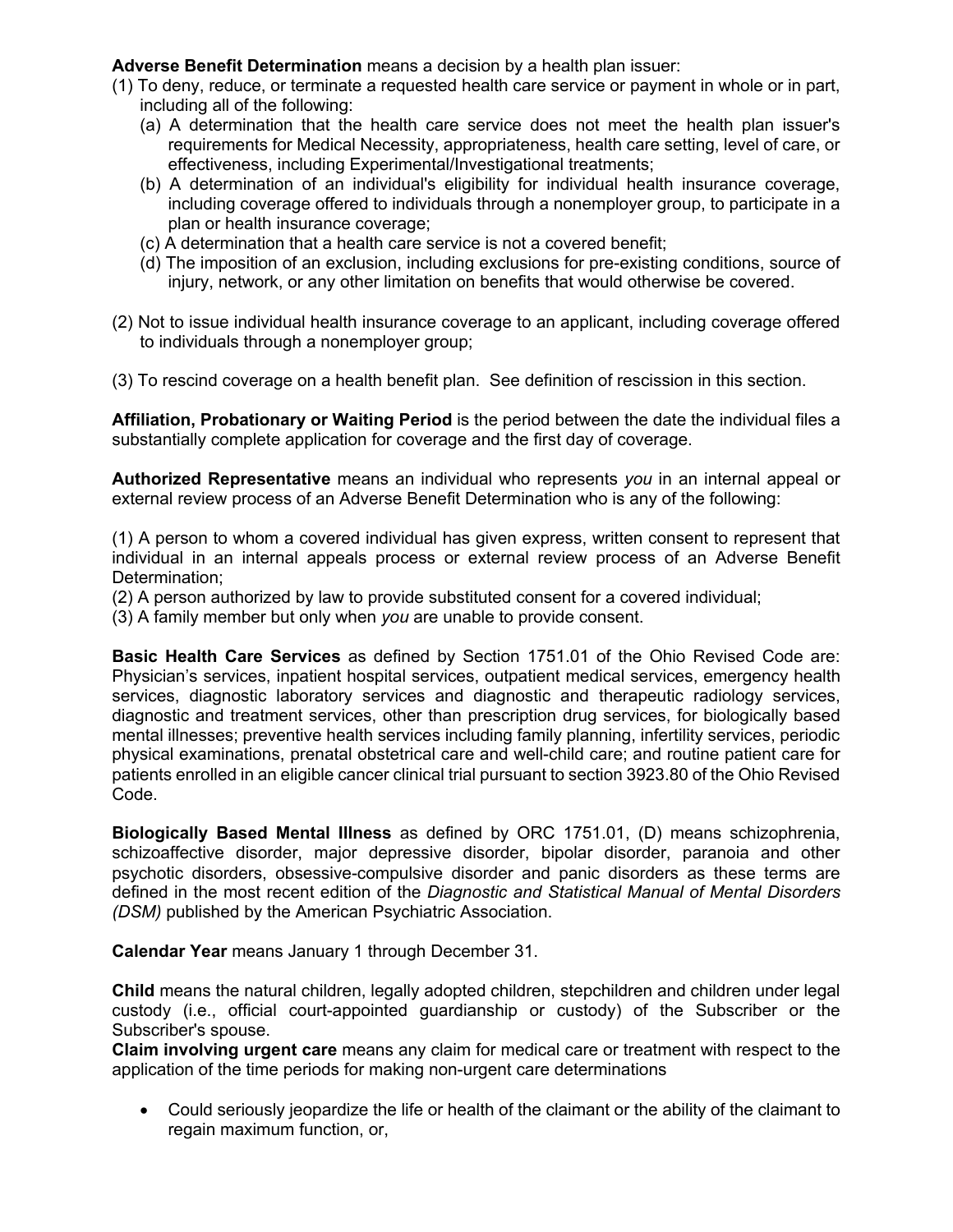• In the opinion of a Physician with knowledge of the claimant's medical condition, would subject the claimant to severe pain that cannot be adequately managed without the care or treatment is the subject of the claim.

The determination whether a claim is a "claim involving urgent care" will be determined by the Plan; or, by a Physician with knowledge of the claimant's medical condition.

**Coinsurance** is your share of the cost of some Covered Services (a percentage of the amount allowed).

**Contract Year** is a Calendar Year or the term for which the employer group has an agreement with Paramount to provide Covered Services to eligible Subscribers and their Dependents.

**Copayment** is your share of the cost of some Covered Services. Copayment is a specific dollar amount, such as \$5.00 or \$10.00. Copayments for specific dollar amounts are due and payable at the time services are provided.

**Cost Sharing** is any expenditure required by or on behalf of a Member with respect to Covered Services; the term includes Deductibles, Coinsurance, Copayments, or similar charges, but excludes premiums, balance billing amount for Non-Participating Providers, spending for non-Covered Services and for cost-sharing for services obtained out-of-network.

**Covered Services** are authorized services shown in our list of services covered and rendered by a provider for which Paramount will provide payment. A Covered Service may be subject to a Copayment/Coinsurance or other limitations.

**Custodial Care** is treatment or services that could be learned and performed by a person not medically skilled, regardless of where they are to be provided. Custodial Care includes, but is not limited to:

- 1. personal care such as help in walking, getting in and out of bed, bathing, eating, tube or gastrectomy feeding, exercising, dressing, enema and using the toilet.
- 2. homemaking, such as preparing meals or special diets;
- 3. moving the patient;
- 4. suctioning;
- 5. catheter care;
- 6. acting as a companion or sitter;
- 7. supervising medication which is usually self-administered, and
- 8. preparation/supervision over medical supplies and/or medical equipment not requiring constant attention of trained medical personnel.

**Deductible** is the amount you and your Dependents must pay for Covered Services within each Contract Year before benefits will be paid by Paramount. See your Schedule of Benefits for the Deductible amount that applies to you and your Dependents. The single Deductible is the amount each Member must pay; the family Deductible is the total amount any two or more family members must pay. The Deductible of one family member will not exceed that of an individual annual Deductible maximum amount. Preventive Health Services are not subject to the Deductible.

**De Minimis** means some something not important; something so minor that it can be ignored.

**Dependent** means any member of a Subscriber's family who meets all the applicable eligibility requirements, has been enrolled in the Plan and for whom the payment required by the employer's group agreement has been received by Paramount.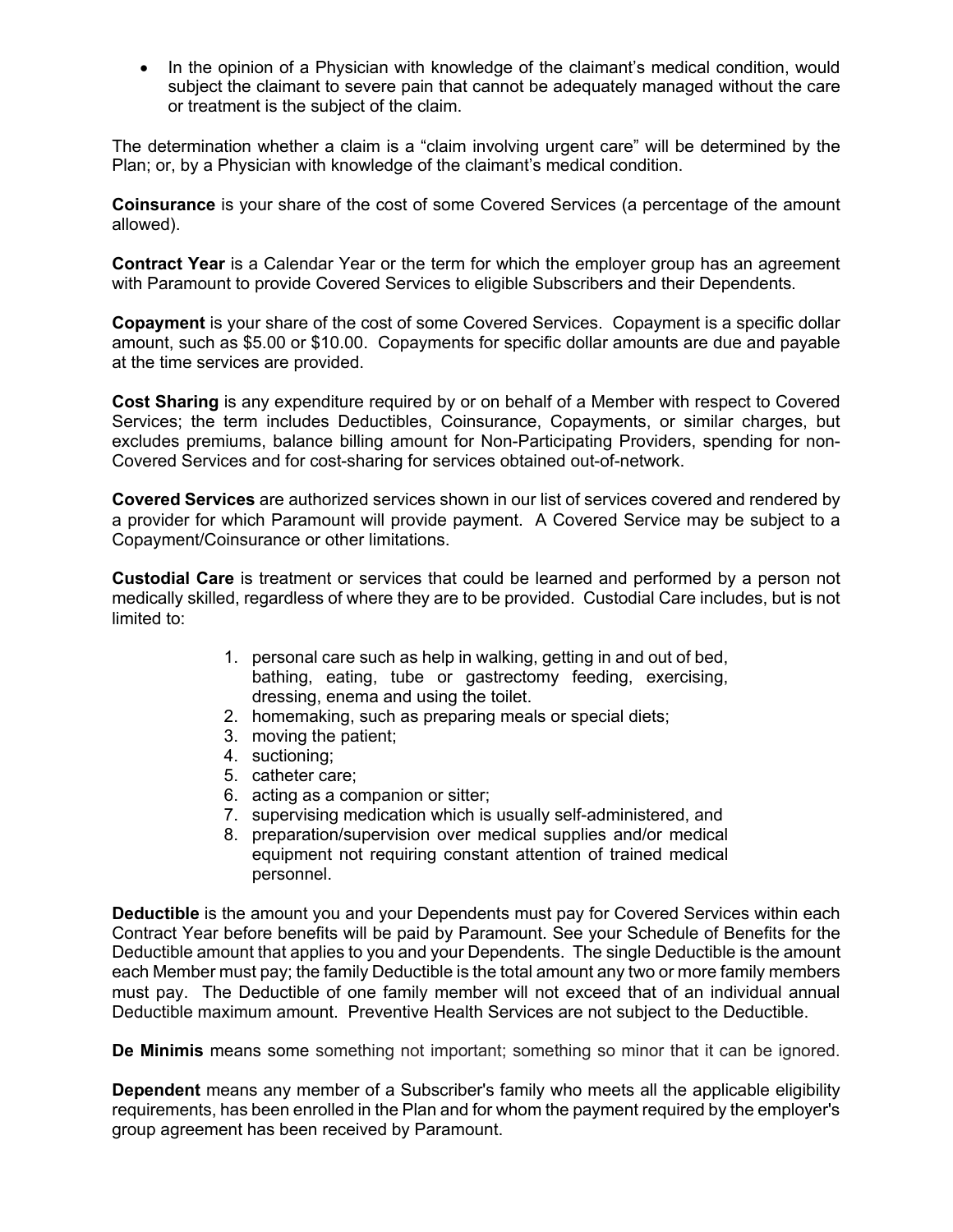**Effective Date** is the date your coverage begins**.**

**Emergency Medical Condition** means a medical condition that manifests itself by such acute symptoms of sufficient severity, including severe pain that a prudent layperson with an average knowledge of health and medicine could reasonably expect the absence of immediate medical attention to result in any of the following:

- a) Placing the health of the individual or, with respect to a pregnant woman, the health of the woman or the unborn Child, in serious jeopardy;
- b) Serious impairment to bodily functions; or
- c) Serious dysfunction of any bodily organ or part.

An Emergency Medical Condition also includes a behavioral health emergency where the Member is acutely suicidal or homicidal.

**Emergency Services** means the following:

- a) A medical screening examination, as required by federal law, that is within the capability of the emergency department of a hospital, including ancillary services routinely available to the emergency department, to evaluate an Emergency Medical Condition;
- b) Such further medical examination and treatment that are required by federal law to Stabilize an Emergency Medical Condition and are within the capabilities of the staff and facilities available at the hospital, including any trauma and the burn center of the hospital.

**Exigent Circumstances** (Expedited Exception Request) exist when a Member is suffering from a health condition that may seriously jeopardize the Member's life, health, or ability to regain maximum function or when a Member is undergoing a current course of treatment using a nonformulary drug.

**Experimental/Investigative** means any Drug, biologic, device, Diagnostic, product, equipment, procedure, treatment, service, or supply used in or directly related to the diagnosis, evaluation, or treatment of a disease, injury, illness, or other health condition which we determine to be Experimental/Investigative is not covered under the Health Plan. We will deem any Drug, biologic, device, Diagnostic, product, equipment, procedure, treatment, service, or supply to be Experimental/Investigative using evidence-based criteria as defined in the Non-Covered Services/Exclusions section of this Certificate of Coverage.

**Final Adverse Benefit Determination** means an Adverse Benefit Determination that is upheld at the completion of a health plan issuer's internal appeals process.

**Group** means the employer or other organization (e.g., association), which has a Group Contract with us, Paramount Insurance Company for this Plan.

**Group Medical and Hospital Services Agreement (or Group Contract)** means the contract between us, Paramount Insurance Company, and the Group. It includes this Certificate of Coverage, your application, any application or change form, your Identification Card, any endorsements, riders or amendments, and any legal terms added by us to the original Group Contract. The Group Contract is kept on file by the Group. If a conflict occurs between the Group Contract and this Certificate of Coverage, the Group Contract controls.

**Health Care Professional:** Means a Physician, psychologist, nurse practitioner, physician assistant or other health care practitioner licensed, accredited, or certified to perform health care services consistent with state law.

**Health Care Provider or Provider**: Means a Health Care Professional, facility and other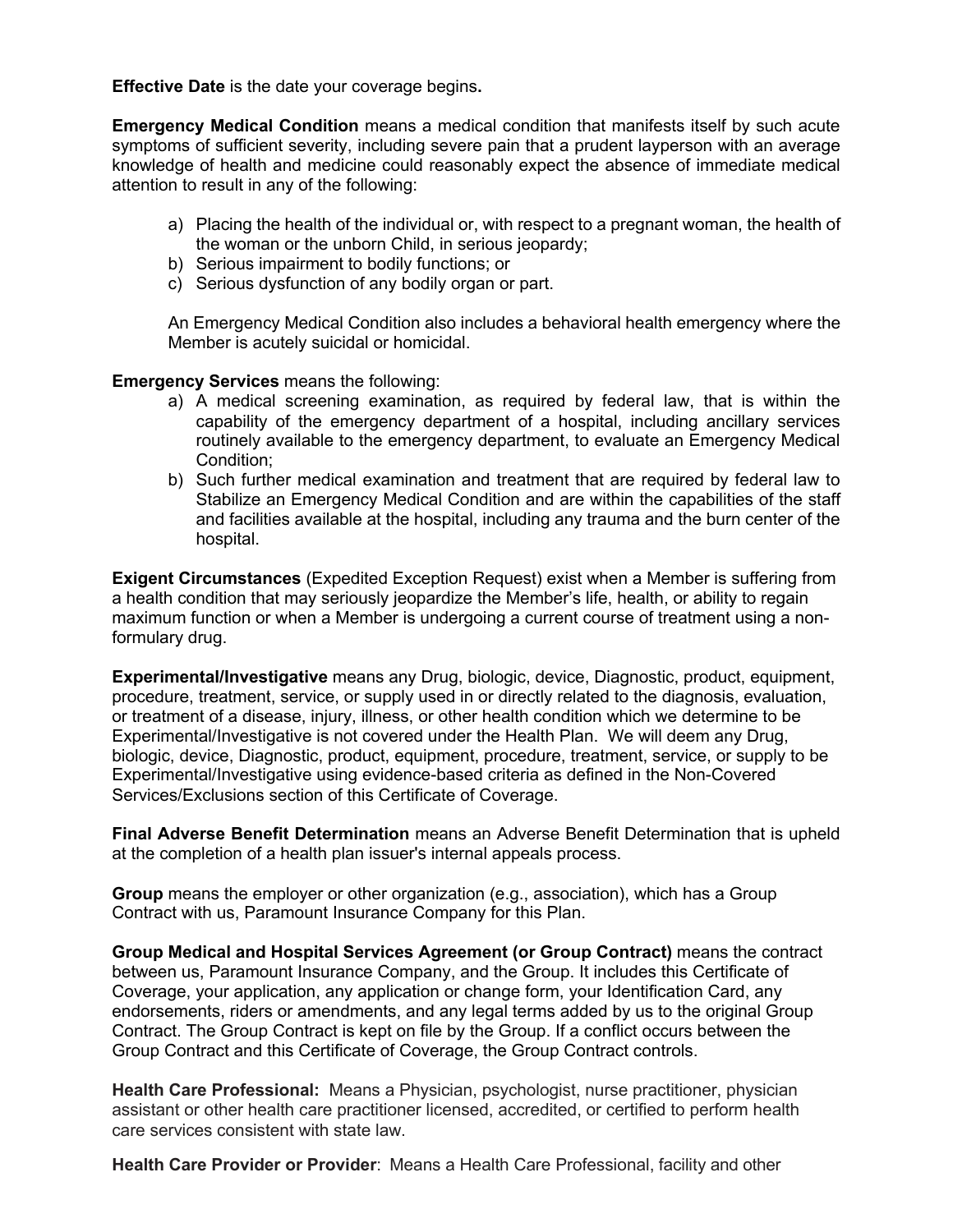ancillary provider.

#### **Health Plan** means Paramount.

**Health Savings Account (HSA)** is a tax-exempt trust or custodial account you set up with a qualified HSA trustee to pay or reimburse certain medical expenses you incur. You must be an eligible individual to qualify for an HSA. To be an eligible individual and qualify for an HSA, you must meet the following requirements.

- You must be covered under a high Deductible health plan (HDHP)
- You have no other health coverage except as permitted and explained in IRS Publication 969.
- You are not enrolled in Medicare.
- You cannot be claimed as a Dependent on someone else's tax return.

### **High Deductible Health Plan (HDHP).** An HDHP has:

- A higher annual Deductible than typical health plans, and
- A maximum limit on the sum of the annual Deductible and out-of-pocket medical expenses that you must pay for covered expenses. Out-of-pocket expenses include copayments and other amounts, but do not include premiums.

An HDHP provides Preventive Health Services not subject to a Deductible.

**Independent Review Organization (IRO)** means an entity that is accredited by a nationally recognized private accrediting organization to conduct independent external reviews of Adverse Benefit Determinations and by the superintendent of insurance in accordance with Ohio law.

**Inpatient** is a patient who stays overnight in a hospital or other medical facility.

**Life-Threatening Disease or Condition** means any disease or condition from which the likelihood of death is probably unless the course of the disease or condition is interrupted.

**Maximum Allowable Amount** is the maximum amount the Health Plan will allow for Covered Services you receive**.**

**Medical care** means the diagnosis, cure, mitigation, treatment, or prevention of disease or for the purpose of affecting any structure or function of the body and for transportation primarily for and essential to the provision of such care.

**Medical Necessity/Medically Necessary** means the service you receive must be:

- 1. Needed to prevent, diagnose and/or treat a specific condition.
- 2. Specifically related to the condition being treated or evaluated.
- 3. Provided in the most medically appropriate setting; that is, an outpatient setting must be used, rather than a hospital or inpatient facility, unless the services cannot be provided safely in an outpatient setting.

Paramount investigates all requests for coverage of new technology using the *HAYES Medical Technology Directory®* and current evidenced-based medical/scientific publications. If further information is needed, Paramount utilizes additional sources including Medicare and Medicaid policy and Food and Drug Administration (FDA) releases. This information is evaluated by Paramount's Medical Director and other Physician advisors. See **Internal Claims and Appeals Procedures and External Review** Section in this Certificate of Coverage.

**Member** means any Subscriber or Dependent as defined in **Section IV, YOUR PLAN/Who Is**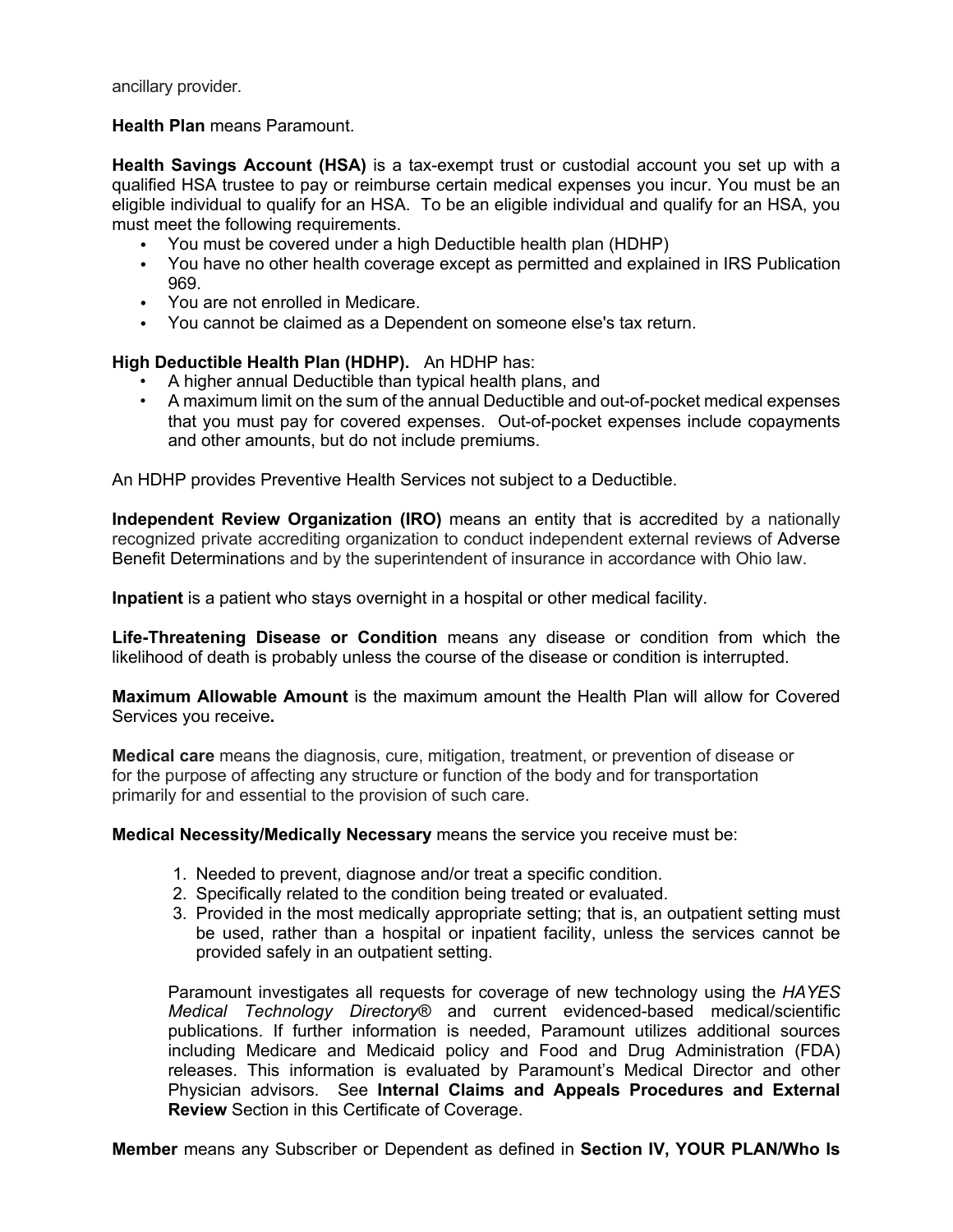### **Eligible.**

**Member Identification (I.D.) Card** is a card that Paramount will issue to each covered Member. The Member Identification Card indicates the Member's PCP and certain Copayments.

**Minimum Essential Coverage** is the type of coverage an individual needs to have to meet the individual responsibility requirement under the Affordable Care Act. This includes individual market policies, job-based coverage, Medicare, Medicaid, CHIP, TRICARE and certain other coverage.

**Non-Participating Provider** means a Health Care Provider that does not have a contract with Paramount to provide Covered Services to Members.

**Out-of-Pocket Maximum** is the maximum amount of Deductible, Copayments and Coinsurance you and your Dependents pay every Contract Year. Once the Out-of-Pocket Maximum is met, there will be no additional Cost Sharing during the remainder of the Contract Year**.** The Out-of-Pocket Maximum is stated in your Schedule of Benefits. The single Out-of-Pocket Maximum is the amount each Member must pay, and the family Out-of-Pocket Maximum is the total amount any two or more covered family members must pay. The Out-of-Pocket Maximum of one family member will not exceed that of an individual annual Out-of-Pocket Maximum amount.

**Outpatient** refers to services or supplies provided to someone who has not been admitted as an inpatient to a hospital. Observation care is considered an Outpatient service.

**Paramount Service Area** means all of Ashland, Crawford, Defiance, Erie, Fulton, Hancock, Henry, Huron, Lucas, Marion, Morrow, Ottawa, Putnam, Richland, Sandusky, Seneca, Williams, Wood, and Wyandot counties, and portions of Allen, Delaware, Hardin, Knox, Lorain and Paulding counties In Ohio and Lenawee and Monroe counties in Michigan.

**Participating Hospital** means any hospital with which Paramount has contracted or established arrangements for inpatient/outpatient hospital services and/or emergency services.

**Participating Pharmacy** means a pharmacy that has a contract with Paramount or its PBM to provide covered pharmacy services to Members.

**Participating Provider** means a Physician, hospital or other Health Care Professional or facility that has a contract with Paramount to provide Covered Services to Members.

**Participating Specialist** means a Physician who provides Covered Services to Members within the range of his or her medical specialty under an agreement with Paramount.

**Physician** means a provider who holds a certificate under Ohio law authorizing the practice of medicine and surgery or osteopathic medicine and surgery or a comparable license or certificate from another state.

**Plan** means the benefit plan your Group has purchased, which is described in this Certificate of Coverage.

**Post-service claim** means any claim for a benefit under a group health plan that is not a "preservice claim."

**Pre-service claim** means any claim for a benefit under a group health plan, with respect to which the terms of the plan condition receipt of the benefit, in completely or in part, on approval of the benefit in advance of obtaining medical care.

**Preventive Health Services/Benefits** are those Covered Services that are being provided: 1) to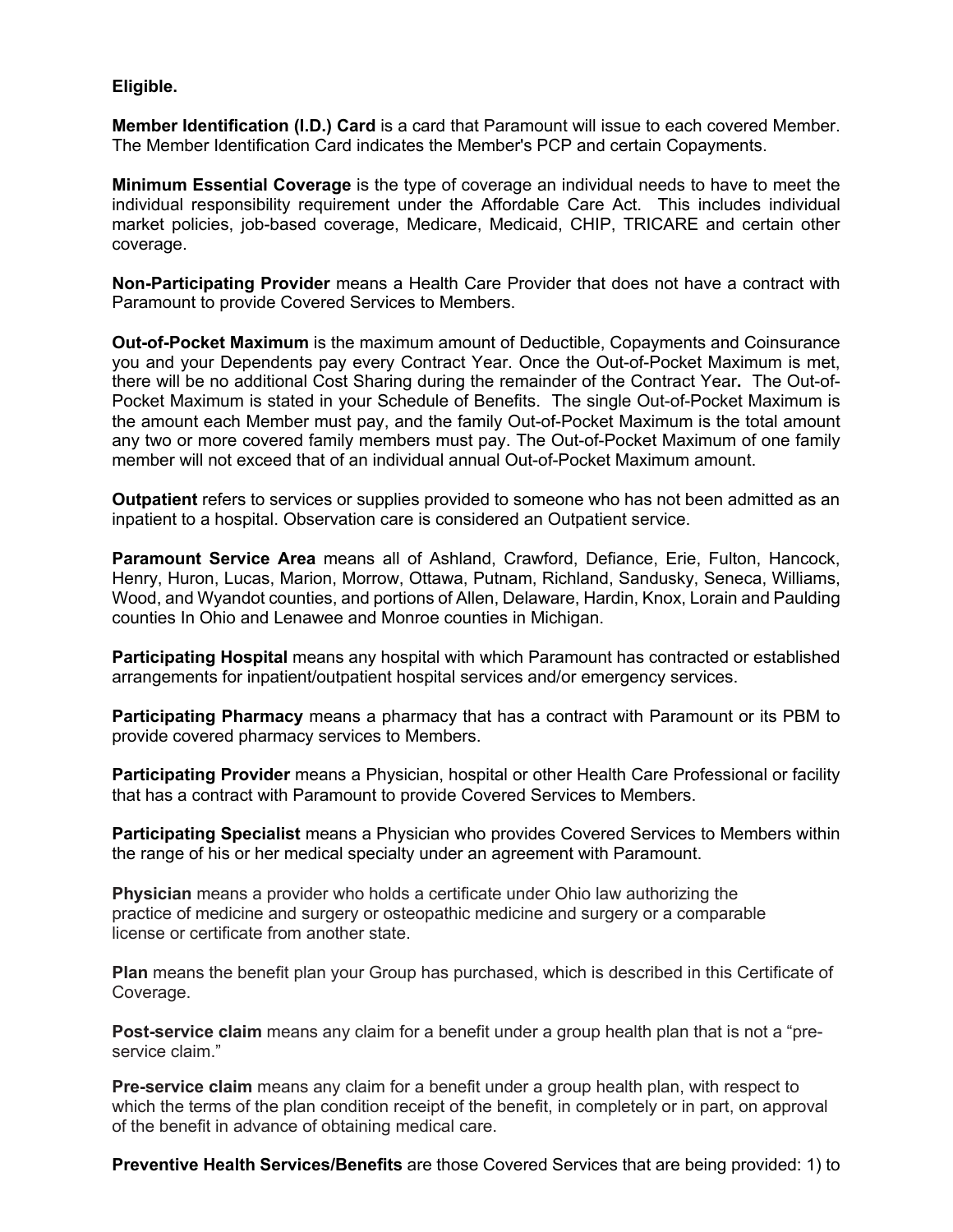a Member who has developed risk factors (including age and gender) for a disease for which the Member has not yet developed symptoms, and 2) as an immunization to prevent specific diseases. However, any service or benefit intended to treat an *existing* illness, injury or condition does not qualify as Preventive Health Services. More information is available in **Covered Services** section of this Certificate of Coverage #18 Preventive Health Services.

**Primary Care Provider (PCP)** means a Physician or other provider who specializes in family practice, internal medicine or pediatrics and is designated by Paramount as a Primary Care Provider. Female Members may receive OB/GYN care from a obstetrics/gynecology Participating Specialist without Prior Authorization.

**Prior Authorization** includes prospective or utilization review procedures conducted prior to providing a health care service, device, or drug. Prior Authorization is required for certain procedures or services. It is the responsibility of the Participating Provider to obtain Prior Authorization from Paramount in advance of these procedures or services. It is the Member's responsibility to make sure procedures and services are provided by a Participating Provider or that an out-of-plan Prior Authorization is obtained. See **Prior Authorization** in this Certificate of Coverage for more information.

**ProMedica OnDemand Visit** is a live video consultation with a board-certified Provider scheduled by you or your Dependents via the webpage or downloadable mobile device application located at https://www.promedica.org/Pages/medical-services/ondemand/default.aspx.

**Rescission** means a cancellation or discontinuance of coverage that has a retroactive effect. "Rescission" does not include a cancellation or discontinuance of coverage that has only a prospective effect or a cancellation or discontinuance of coverage that is effective retroactively to the extent it is attributable to a failure to timely pay required premiums or contributions towards the cost of coverage

**Retrospective Review** means a review conducted after services have been provided to a MemberMember.

**Schedule of Benefits** is the insert included with this Certificate of Coverage that provides information on the limits and maximums of the Plan and Deductible, Copayment, and Coinsurance amounts that you must pay and explains the specific program the Employer has purchased.

**Specialty Drugs** are complex Prescription Drugs as determined by Paramount's Pharmacy & Therapeutics Working Group (P & T) used to treat chronic conditions such as multiple sclerosis, cancer, hepatitis and rheumatoid arthritis. These drugs are self-administered as injectable or oral drugs and often require special handling and monitoring.

**Stabilize/Stabilized** means the provision of such medical treatment as may be necessary to assure, within reasonable medical probability that no material deterioration of an individual's medical condition is likely to result from or occur during a transfer, if the medical condition could result in any of the following:

- 1. Placing the health of the individual or, with respect to a pregnant woman, the health of the woman or her unborn Child, in serious jeopardy;
- 2. Serious impairment to bodily functions;

Serious dysfunction of any bodily organ or part. In the case of a woman having contractions, "Stabilize" means such medical treatment as may be necessary to deliver, including the placenta.

**Subscriber** means an employee or member of the Group who is eligible for and has enrolled in the Plan.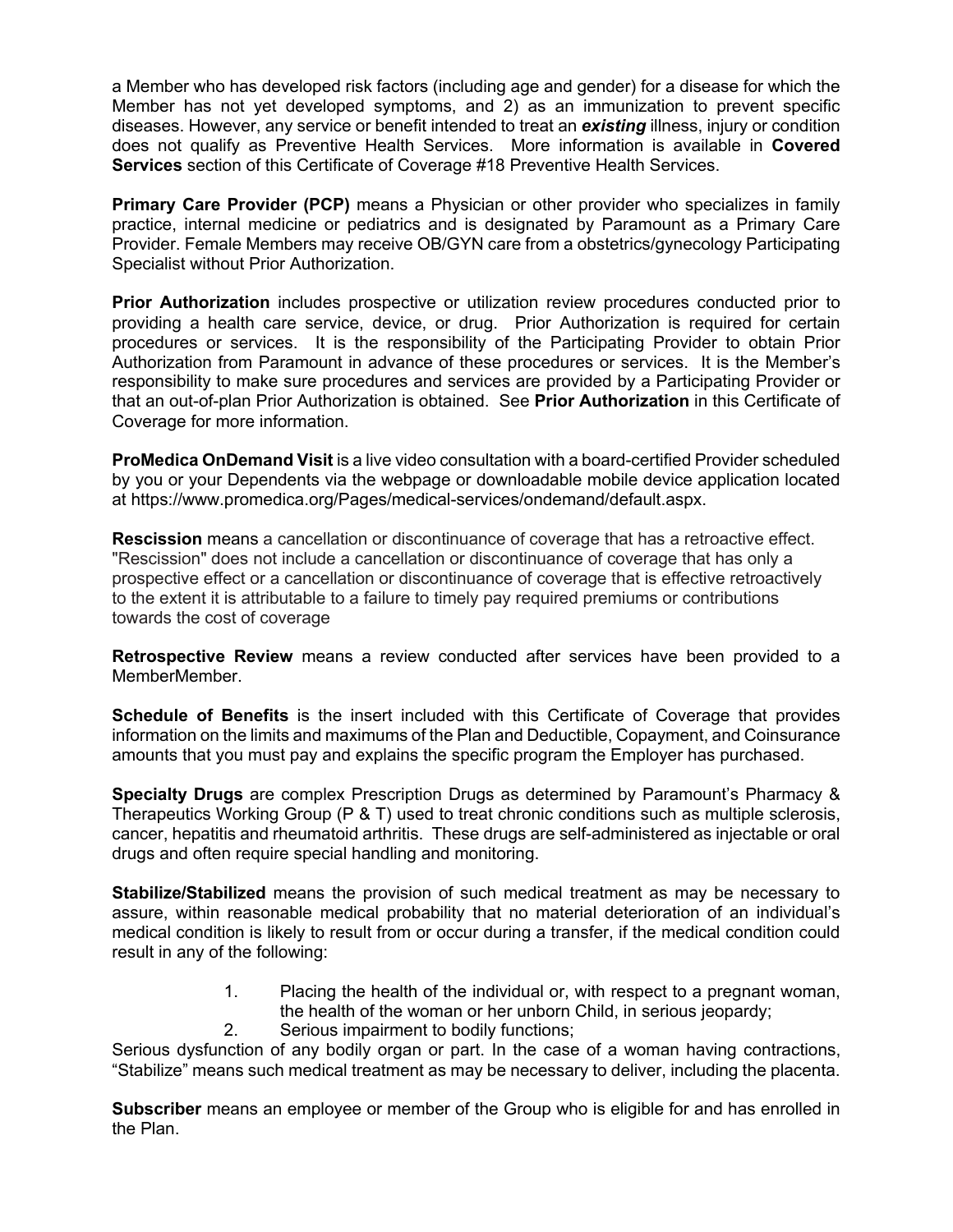**Telemedicine Services** - A mode of providing health care services through synchronous or asynchronous information and communication technology by a Health Care Professional, within the professional's scope of practice, who is located at a site other than the site where the recipient is located.

**Urgent Medical Condition** is an unforeseen condition of a kind that usually requires medical attention without delay but that does not pose a threat to the life, limb or permanent health of the injured or ill person.

**Urgent Care Services** means health care services that are appropriately provided for an unforeseen condition of a kind that usually requires medical attention without delay but that does not pose a threat to the life, limb, or permanent health of the injured or ill person, and may include such health care services provided out of Paramount's approved service area.